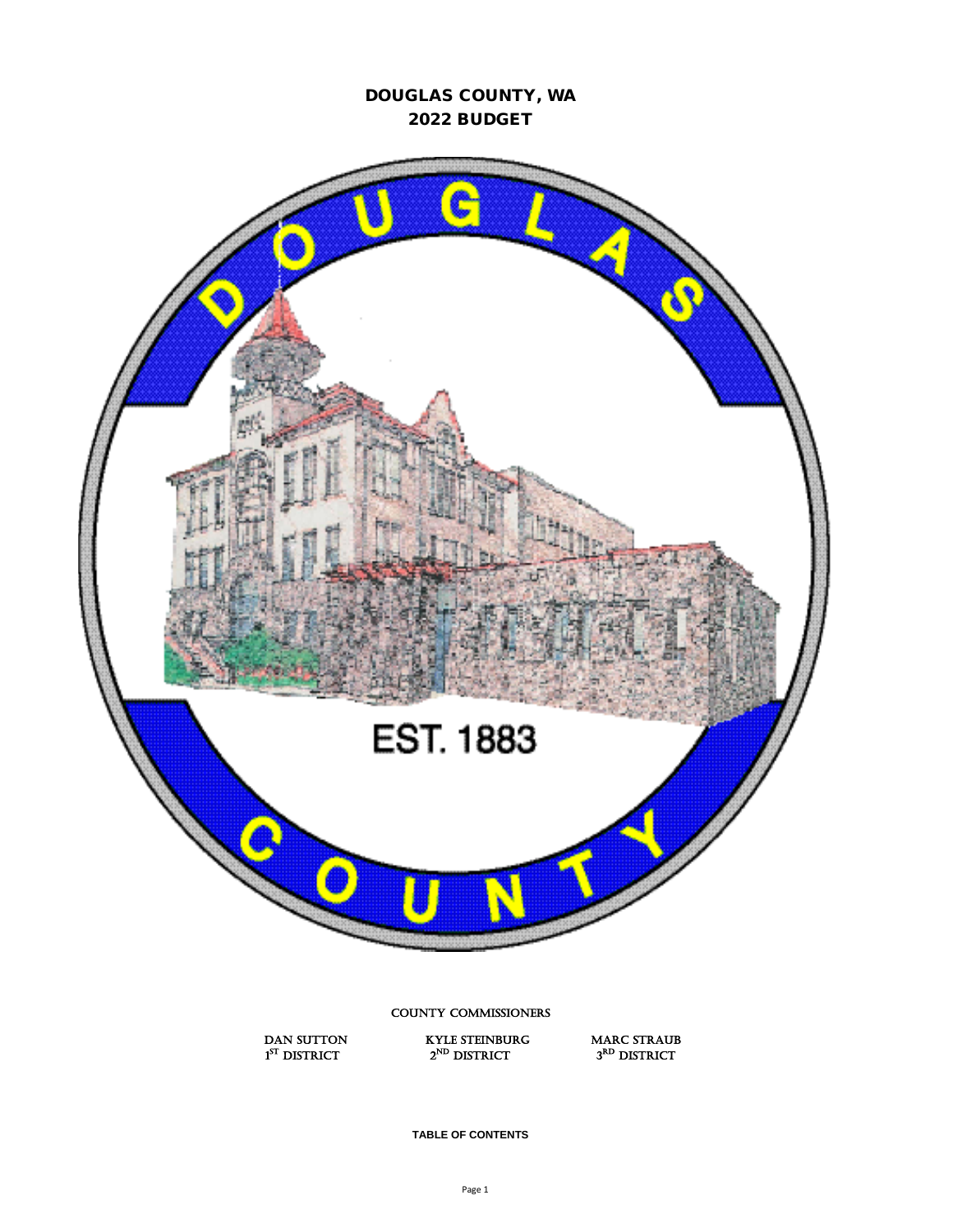| <b>ORGANIZATION CHART</b>                                | 3        |
|----------------------------------------------------------|----------|
| <b>COMBINED BUDGET STATEMENT</b><br><b>GENERAL FUND:</b> | 4<br>5   |
| <b>EXPENDITURE COMPARISON</b>                            | 6        |
| WSU COOPERATIVE EXTENSION                                | 7        |
| <b>ASSESSOR</b>                                          | 8        |
| ALCOHOL CONTROL                                          | 9        |
| <b>CLERK</b>                                             | 10       |
| <b>CIVIL SERVICE</b>                                     | 11       |
| <b>COMMISSIONERS</b><br><b>FACILITIES</b>                | 12<br>13 |
| <b>DISABILITY BOARD</b>                                  | 14       |
| BOUNDARY REVIEW BOARD                                    | 15       |
| ELECTIONS GENERAL                                        | 16       |
| BOARD OF EQUALIZATION                                    | 17       |
| <b>INTREPRETER SERVICES</b>                              | 18       |
| <b>DISTRICT COURT</b>                                    | 19       |
| JUVENILE PROBATION                                       | 20       |
| NON-DEPARTMENTAL<br>AGRICULTURE SUPPORT                  | 21<br>22 |
| PROSECUTING ATTORNEY                                     | 23       |
| <b>SHERIFF</b>                                           | 24-25    |
| SUPERIOR COURT                                           | 26       |
| <b>TREASURER</b>                                         | 27       |
| PUBLIC HEALTH                                            | 28       |
| <b>AUDITOR</b>                                           | 29       |
| ANIMAL CONTROL                                           | 30       |
| REGIONAL JUVENILE JUSTICE                                | 31       |
| ADULT CARE AND CUSTODY<br>RIVERCOM                       | 32<br>33 |
| ADMINISTRATIVE SERVICES                                  | 34       |
| <b>SPECIAL REVENUE FUNDS:</b>                            | 35       |
| <b>CRIME VICTIMS</b>                                     | 36       |
| <b>LAW LIBRARY</b>                                       | 37       |
| N.C.W. FAIR                                              | 38       |
| N.C.W. FAIR LIVESTOCK                                    | 39       |
| AMERICAN RECOVERY PLAN ACT                               | 40       |
| TREASURER'S M&O<br>TREASURER'S OVER & UNDER              | 41<br>42 |
| AUDITOR'S O & M                                          | 43       |
| <b>WSU PUBLICATIONS</b>                                  | 44       |
| <b>EMERGENCY RESERVE</b>                                 | 45       |
| PATHS AND TRAILS                                         | 46       |
| <b>COUNTY ROAD</b>                                       | 47       |
| <b>VETERAN'S RELIEF</b>                                  | 48       |
| <b>ELECTION RESERVE</b>                                  | 49       |
| C.A.P.P. FUND<br><b>SOLID WASTE</b>                      | 50<br>51 |
| LAW & JUSTICE                                            | 52       |
| <b>CUMULATIVE RESERVE</b>                                | 53       |
| <b>DRUG FUND</b>                                         | 54       |
| DEVELOPMENTAL DISABILITIES                               | 55       |
| BEHAVIORAL HEALTH TAX                                    | 56       |
| BOATING SAFETY                                           | 57       |
| COUNTY WIDE SOLID WASTE                                  | 58       |
| DISTRICT COURT PROBATION                                 | 59       |
| <b>RISK MANAGEMENT</b><br>STATE RETIREMENT CONTINGENCY   | 60<br>61 |
| LOCAL GOVERNMENT ASSISTANCE                              | 62       |
| <b>CURRENT EXPENSE EQUIPMENT REPLACEMENT</b>             | 63       |
| COMMUNITY DEVELOPMENT                                    | 64       |
| LEGAL FINANCIAL OBLIGATIONS                              | 65       |
| TEMPORARY FARM WORKER HOUSING                            | 66       |
| <b>BUILDING MAINTENANCE</b>                              | 67       |
| DOMESTIC VIOLENCE COURT ADVOCATE                         | 68       |
| TRIAL COURT IMPROVMENT<br><b>NCW FAIR DRIVING RANGE</b>  | 69<br>70 |
| LOW INCOME HOUSING                                       | 71       |
| HISTORICAL PRESERVATION                                  | 72       |
| LOCAL DOMESTIC VIOLENCE PREVENTION                       | 73       |
| <b>HOST FEES</b>                                         | 74       |
| <b>WM SCHOLARSHIP</b>                                    | 75       |
| <b>NCW FAIR RACE SPONSORSHIP</b>                         | 76       |
| <b>JAIL FUND</b>                                         | 77       |
| PEST CONTROL                                             | 78       |
| LOCAL TRIAL COURT IMPROVENT                              | 79       |
| EREET ANNUAL REVAL<br><b>TECH REVOLVING</b>              | 80<br>81 |
| <b>EMPLOYEE BUYOUT</b>                                   | 82       |
|                                                          |          |

| <b>GENERAL FUND:</b>          | 5     | <b>DISPUTE RESOLUTION</b>               | 83  |
|-------------------------------|-------|-----------------------------------------|-----|
| <b>EXPENDITURE COMPARISON</b> | 6     | <b>DEBT SERVICE FUNDS:</b>              | 84  |
| WSU COOPERATIVE EXTENSION     |       | DO. CO. LGO BOND                        | 85  |
| ASSESSOR                      | 8     | <b>CAPITAL PROJECTS FUNDS:</b>          | 86  |
| ALCOHOL CONTROL               | g     | DISTRESSED COUNTY CAP IMPROVEMEN        | 87  |
| CLERK                         | 10    | EXCISE TAX CAPITAL IMPROVEMENT          | 88  |
| CIVIL SERVICE                 | 11    | DISTRESSED COUNTY 2                     | 89  |
| <b>COMMISSIONERS</b>          | 12    | POST ANNEXATION FUND                    | 90  |
| <b>FACILITIES</b>             | 13    | MILLLER STREET CAPITAL                  | 91  |
| <b>DISABILITY BOARD</b>       | 14    | LAW AND JUSTICE BUILDING                | 92  |
| BOUNDARY REVIEW BOARD         | 15    | <b>ENTERPRISE FUNDS:</b>                | 93  |
| ELECTIONS GENERAL             | 16    | LAND USE AND BUILDING SERVICES          | 94  |
| BOARD OF EQUALIZATION         | 17    | <b>STORM WATER</b>                      | 95  |
| <b>INTREPRETER SERVICES</b>   | 18    | <b>INTERNAL SERVICE FUNDS:</b>          | 96  |
| DISTRICT COURT                | 19    | <b>EQUIPMENT RENTAL &amp; REVOLVING</b> | 97  |
| <b>JUVENILE PROBATION</b>     | 20    | UNEMPLOYMENT COMPENSATIONS              | 98  |
| NON-DEPARTMENTAL              | 21    | MANAGEMENT INFORMATION SERVICES         | 99  |
| AGRICULTURE SUPPORT           | 22    | <b>TRUST FUNDS:</b>                     | 100 |
| PROSECUTING ATTORNEY          | 23    | <b>CANINE</b>                           | 101 |
| <b>SHERIFF</b>                | 24-25 | <b>AUXILIARY FUND</b>                   | 102 |
| SUPERIOR COURT                | 26    | SHERIFF'S REWARD TRUST                  | 103 |
| TREASURER                     | 27    | <b>TRAFFIC SAFETY</b>                   | 104 |
| PUBLIC HEALTH                 | 28    | MAJOR CRIME RESPONSE TEAM               | 105 |
| <b>AUDITOR</b>                | 29    | <b>MEDICAL SUPPLY</b>                   | 106 |
| ANIMAL CONTROL                | 30    | OPEN SPACE DEFERRED                     | 107 |
| REGIONAL JUVENILE JUSTICE     | 31    |                                         |     |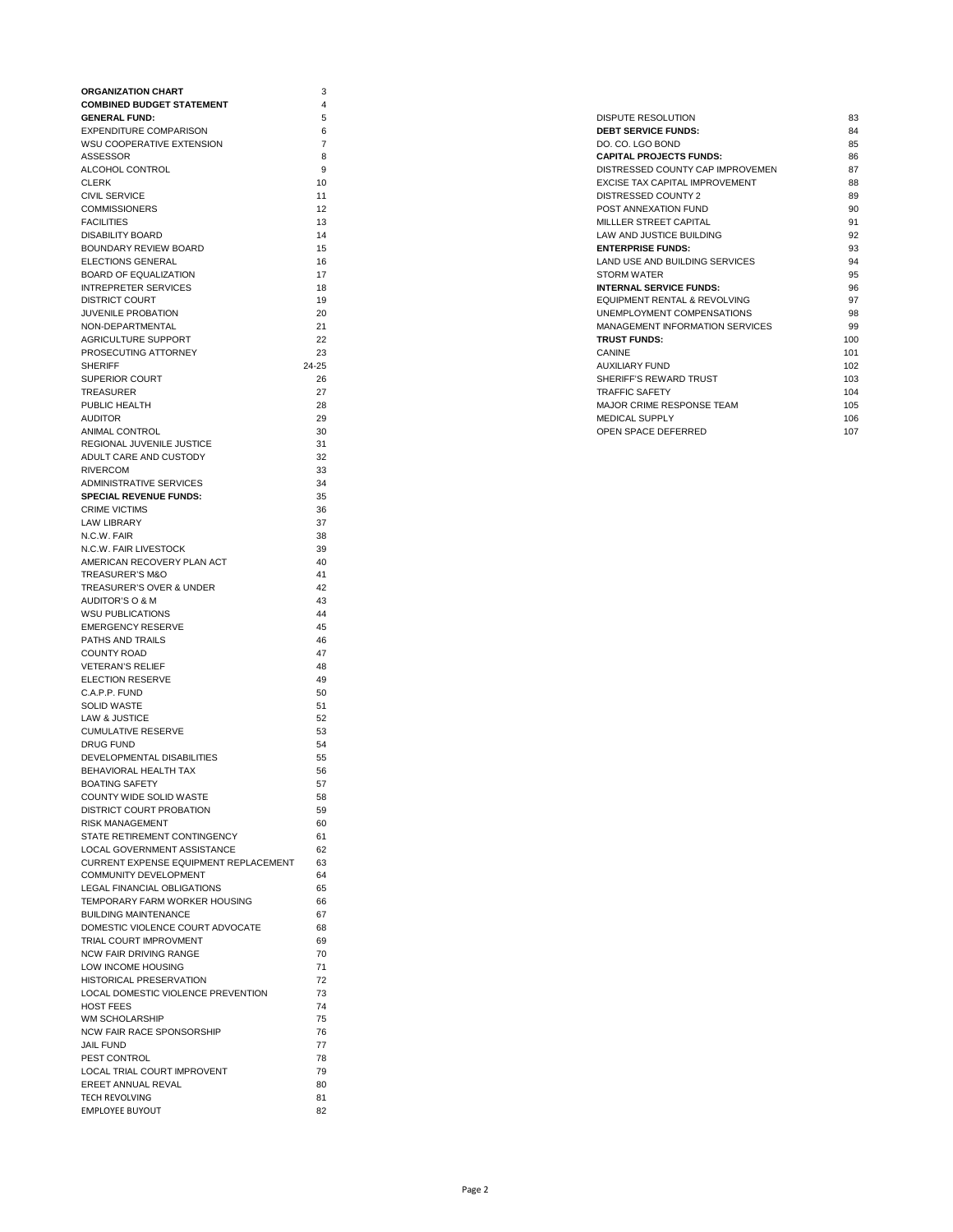# **DOUGLAS COUNTY GOVERNMENT ORGANIZATION**

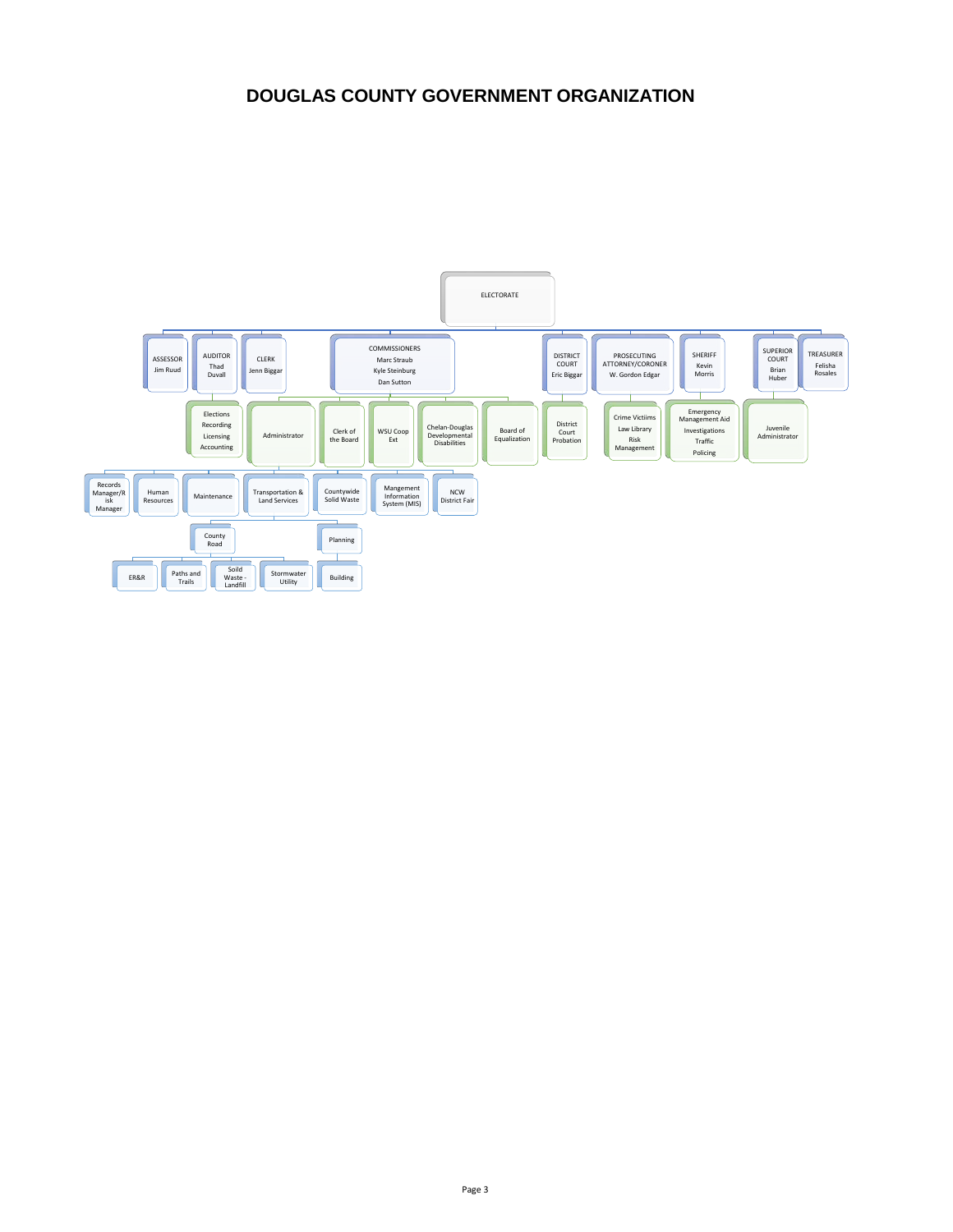#### **COMBINED STATEMENT OF BUDGETED REVENUES, EXPENDITURES, AND CHANGES IN FUND BALANCE ALL FUND TYPES**

# **FOR THE YEAR ENDING DECEMBER 31, 2022**

|                                      |                                                               | <b>GENERAL</b><br><b>FUND</b> |      | <b>NON GENERAL</b><br><b>FUNDS</b> |
|--------------------------------------|---------------------------------------------------------------|-------------------------------|------|------------------------------------|
| <b>REVENUES</b>                      |                                                               |                               |      |                                    |
|                                      | Taxes                                                         | $$17,558,470$ \$              |      | 9,436,951                          |
|                                      | Licenses                                                      | 7.200                         |      | 684,000                            |
|                                      | Intergovernmental Revenues                                    | 1,560,262                     |      | 13,618,163                         |
|                                      | <b>Charges for Services</b>                                   | 1,899,230                     |      | 7,840,752                          |
|                                      | Fines and forfeitures                                         | 546,700                       |      | 3,000                              |
|                                      | Miscellaneous Revenues                                        | 528,018                       |      | 755,890                            |
|                                      | <b>Bond Proceeds</b>                                          |                               |      |                                    |
|                                      | Non-Revenues                                                  |                               |      |                                    |
|                                      | <b>Other Financing Sources</b>                                | 198,030                       |      | 3,265,837                          |
|                                      |                                                               | 22,297,910<br>\$.             | \$   | 35,604,593                         |
| <b>EXPENDITURES</b>                  |                                                               |                               |      |                                    |
|                                      | <b>General Government Services</b>                            | 9,415,307                     |      | 8,181,651                          |
|                                      | Security of Persons and Property                              | 10,713,050                    |      | 524,608                            |
|                                      | <b>Physical Environment</b>                                   |                               |      | 2,036,390                          |
|                                      | Transportation                                                |                               |      | 18,511,342                         |
|                                      | Economic Environment                                          | 244,849                       |      | 2,252,774                          |
|                                      | Mental\Physical Environment                                   | 172,400                       |      | 2,319,697                          |
|                                      | <b>Culture and Recreation</b>                                 | 358,252                       |      | 930,895                            |
|                                      | Principle and Interest on Long-Term Debt                      |                               |      | 1,178,649                          |
|                                      | <b>Capital Acquisition</b>                                    | 52,893                        |      | 3,964,725                          |
|                                      | Construction                                                  |                               |      | 3,097,395                          |
|                                      | <b>Operating Transfers-Out</b><br><b>Other Financing Uses</b> | 1,743,916                     |      | 5,137,305                          |
|                                      |                                                               | 22,700,666<br>\$.             | \$   | 48,135,430                         |
| EXCESS (DEFICIENCY) OF REVENUES      |                                                               |                               |      |                                    |
|                                      | OVER (UNDER) EXPENDITURES                                     | \$<br>$(402, 756)$ \$         |      | (12, 530, 837)                     |
| FIRST QUARTER OPERATING, JANUARY 1   |                                                               | \$<br>14,183,559              | - \$ | 46,368,307                         |
| FIRST QUARTER OPERATING, DECEMBER 31 |                                                               | 13,780,803                    | \$   | 33,837,470                         |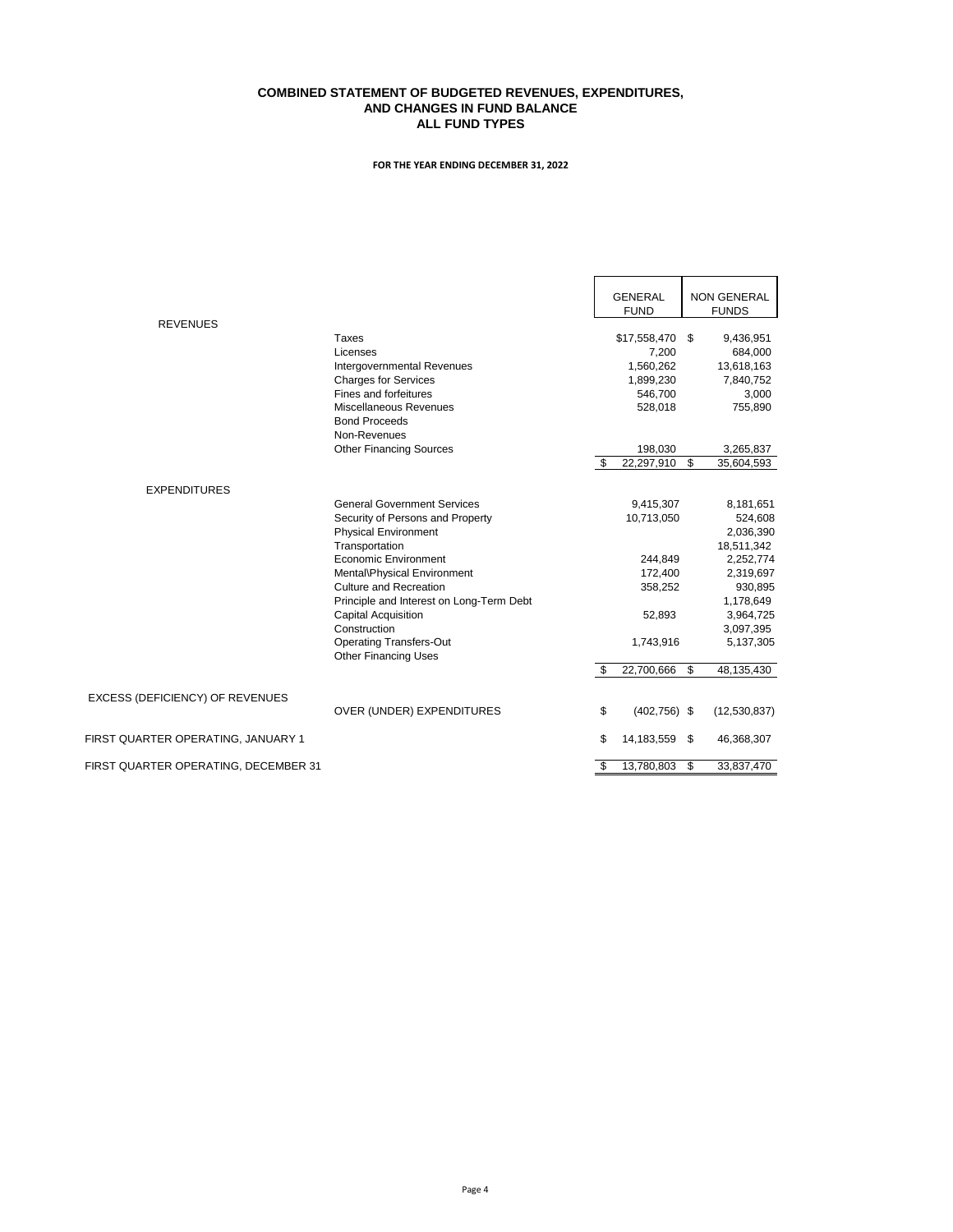#### **GENERAL FUND**

The General Fund is used to account for resources of Douglas County that are not required to be accounted for in another fund. Both revenues and expenditures are budgeted in compliance with procedures established in the Revised Code of Washington (RCW) 36.40. The modified accrual basis of accounting is applied. The General Fund consists of the following departments:

**Cooperative Extension -** helps people develop leadership skills and use research-based knowledge to improve their economic status and quality of life. Funding for Cooperative Extension is a three-way partnership between federal, state and county governments. Educational programs emphasize sustaining agriculture and natural resources, food safety and health, capacity building in families and youth, environmental stewardship and community and economic vitality.

**Assessor -** provides for the appraisal and assessment of all real and personal property in the County.

**Clerk -** established by law as a part of the Washington State Court System.

**Board of County Commissioners –** responsible for the overall administration of Douglas County government.

**Facilities Maintenance -** responsible for the maintenance of all county buildings, grounds, and mechanical equipment.

**Elections -** responsible for conducting all regular and special elections in Douglas County.

**Board of Equalization -** administers the assessment examination process of real and personal property to ensure uniformity and equalization of ad valorem taxation in Douglas County.

**Juvenile Probation - responsible for offenders under the age of 18 years.** 

**Interpreter Services –** coordinates all interpreter services and security for the Superior and District courts.

**District Court -** court of limited jurisdiction of the Washington State Court System, in and for Douglas County.

Prosecuting Attorney - prosecutes all criminal matters for Douglas County, serves as legal advisor to county departments and officials, represents the County in lawsuits in which the County is a party and determines restitution in appropriate criminal cases.

**Sheriff –** conservator of the peace of the county.

**Superior Court -** general jurisdiction court, hearing felony criminal, civil, domestic relations, juvenile, probate and adoption cases.

**Treasurer -** responsible for the collection of all real and personal property taxes, excise taxes, special assessments and miscellaneous receipts from the courts and other county departments.

Auditor - provides a principle support function in the audit, recording, and control of financial transactions in the county. Responsible for vehicle licensing and recording documents.

**Regional Juvenile Justice - Adult Care and Custody -** confine persons who have been sentenced for detention or who are awaiting completion of the criminal justice process.

**Rivercom –** to account for the county's portion of the regional emergency management center.

**Administrative Services –** responsible for County Wide human resources, risk management, and public information requests.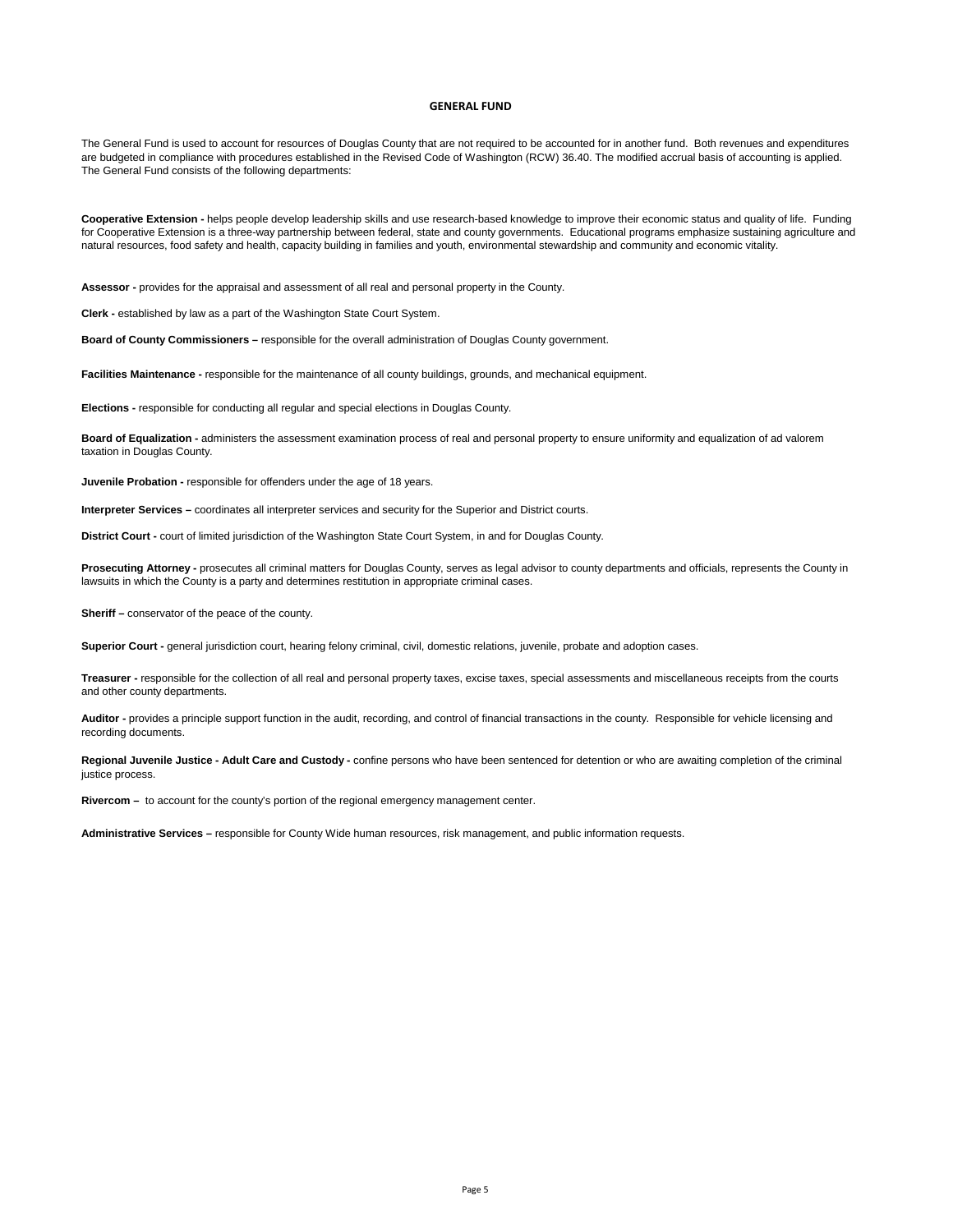# **2022 General Fund Expenses**

|                         | <b>DEPARTMENT</b>               | <b>BUDGET</b>   |
|-------------------------|---------------------------------|-----------------|
| 1                       | <b>ANIMAL CONTROL</b>           | \$<br>114,604   |
| $\overline{2}$          | ASSESSOR                        | \$<br>840.196   |
| 3                       | <b>AUDITOR</b>                  | \$<br>884,964   |
| $\overline{\mathbf{4}}$ | <b>COMMISSIONERS</b>            | \$<br>472,483   |
| 5                       | <b>FACILITIES</b>               | \$<br>695.541   |
| 6                       | OTHER                           | \$<br>137,802   |
| $\overline{7}$          | <b>ELECTION GENERAL</b>         | \$<br>547,923   |
| 8                       | <b>EXTENSION AGENT</b>          | \$<br>155,252   |
| 9                       | <b>HEALTH SERVICES</b>          | \$<br>168,400   |
| 10                      | *NONDEPARTMENTAL                | \$<br>2,742,668 |
| 11                      | TREASURER                       | \$<br>528,715   |
| 12                      | <b>ADMINISTRATIVE SERVICES</b>  | \$<br>722,715   |
|                         |                                 |                 |
|                         | <b>LAW &amp; JUSTICE</b>        | <b>BUDGET</b>   |
| 13                      | <b>ADULT CARE &amp; CUSTODY</b> | \$<br>1.400.000 |
| 14                      | CIVIL SERVICE                   | \$<br>15,139    |
| 15                      | <b>CLERK</b>                    | \$<br>449,972   |
| 16                      | DISTRICT COURT                  | \$<br>915,227   |
| 17                      | <b>INTREPRETER SERVICES</b>     | \$<br>137,682   |
| 18                      | <b>INDIGENT DEFENSE</b>         | \$<br>800,000   |
| 19                      | <b>JUVENILE</b>                 | \$<br>675,884   |
| 20                      | <b>PROSECUTOR</b>               | \$<br>1,243,696 |
| 21                      | REGIONAL JUVENILE JUSTICE       | \$<br>390,000   |
| 22                      | <b>RIVERCOM</b>                 | \$<br>2,110,000 |
| 23                      | <b>SHERIFF</b>                  | \$<br>6,095,059 |



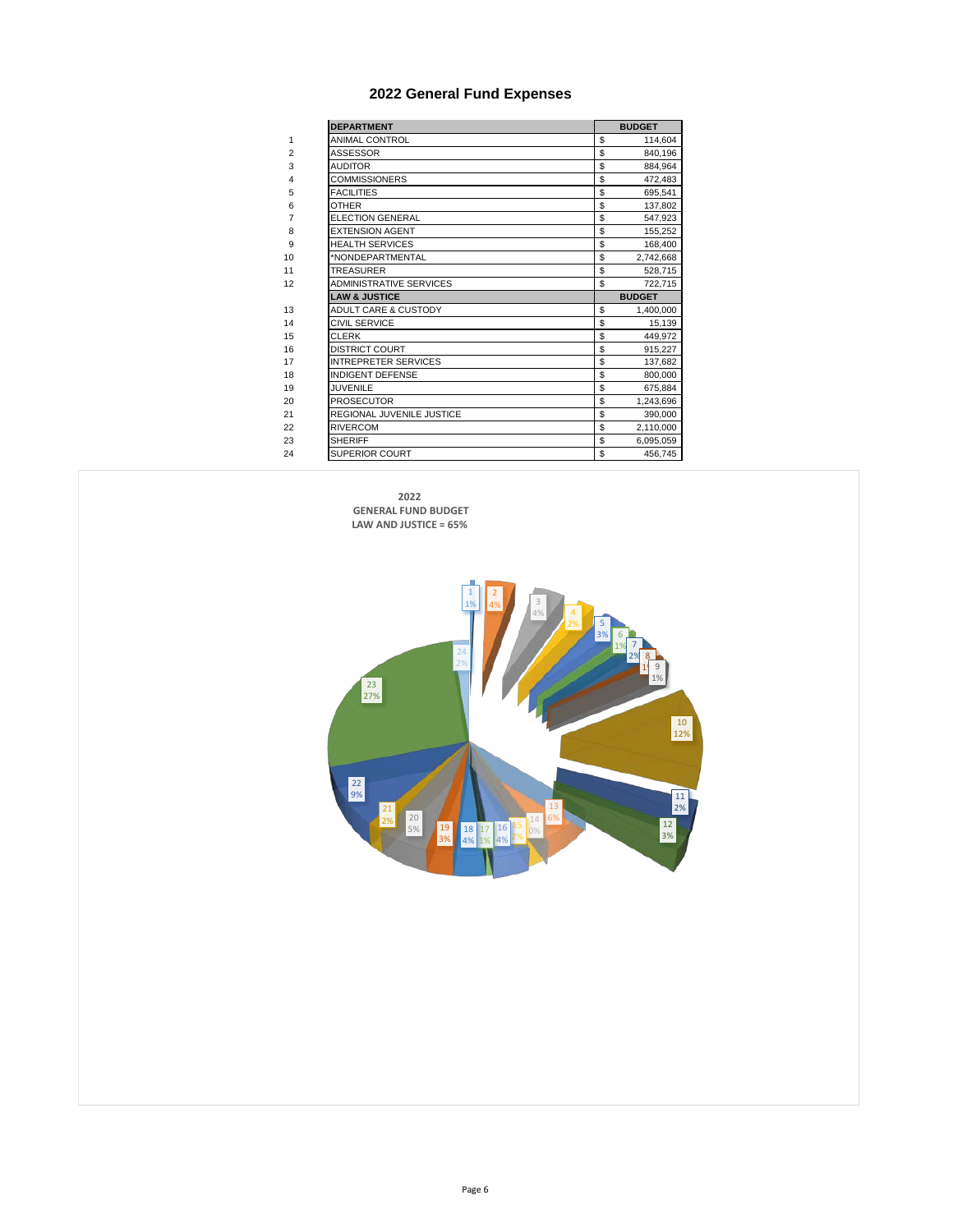# **GENERAL FUND WSU EXTENSION**

| <b>BARS</b>      | <b>Object</b>                 | 2021 Budget | 2021 Estimate | 2022 Budget              |
|------------------|-------------------------------|-------------|---------------|--------------------------|
|                  |                               |             |               |                          |
| 57120 - EDUCSERV | 1011 - REGULAR EARNINGS       | 110.405.00  | 90.000.00     | 96,952.00                |
| 57120 - EDUCSERV | $2021 - L & 1$                | 51.00       |               | $\overline{\phantom{a}}$ |
| 57120 - EDUCSERV | 2023 - FICA/MED               | 399.00      |               | $\overline{\phantom{a}}$ |
| 57120 - EDUCSERV | 2030 - SICK LEAVE TAX         |             |               | $\overline{\phantom{a}}$ |
| 57120 - EDUCSERV | 3031 - SUPPLIES               | 1.250.00    | 1.250.00      | 1,250.00                 |
| 57120 - EDUCSERV | 4042 - COMMUNICATION          | 1.000.00    | 1,000.00      | 1,000.00                 |
| 57120 - EDUCSERV | 4043 - TRAVEL                 | 5.600.00    | 4,100.00      | 5,600.00                 |
| 57120 - EDUCSERV | 4045 - RENTALS                | 10.000.00   | 6.000.00      | 10,000.00                |
| 57120 - EDUCSERV | 4048 - CONTR LABOR & SUPPLIES | 50.00       | 50.00         | 50.00                    |
| 57120 - EDUCSERV | 4049 - MISCELLANEOUS EXP      | 1,400.00    | 1,400.00      | 1,400.00                 |
| 57120 - EDUCSERV | 5051 - Undefined              | 31.000.00   | 31.000.00     | 39,000.00                |
|                  | <b>TOTAL WSU EXTENSION</b>    | 161.155.00  | 134,800.00    | 155,252.00               |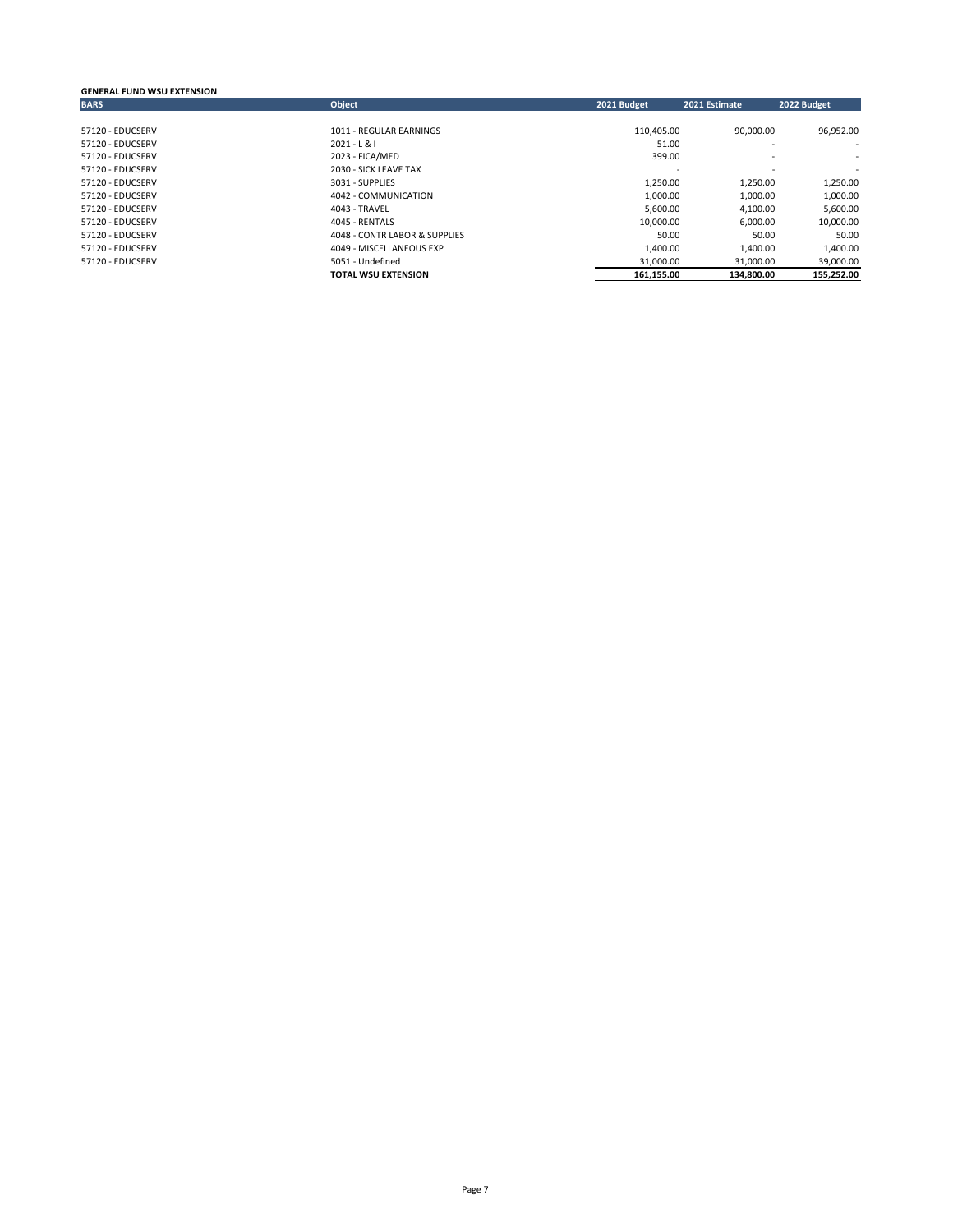## **GENERAL FUND ASSESSOR**

| <b>BARS</b>       | <b>Object</b>                 | 2021 Budget | 2021 Estimate | 2022 Budget |
|-------------------|-------------------------------|-------------|---------------|-------------|
| 51424 - TXASSESSM | 1011 - REGULAR EARNINGS       | 521,579.76  | 511,442.23    | 538,474.37  |
| 51424 - TXASSESSM | $2021 - L & 1$                | 2,439.07    | 227,126.40    | 2,439.07    |
| 51424 - TXASSESSM | 2022 - MED INS                | 103,063.56  | ۰             | 106,348.92  |
| 51424 - TXASSESSM | 2023 - FICA/MED               | 39,387.27   | ۰             | 40,578.69   |
| 51424 - TXASSESSM | 2024 - RETIREMENT             | 66,211.80   | ٠             | 54,370.14   |
| 51424 - TXASSESSM | 2026 - DEF COMP               | 4,901.39    | ۰             | 7,695.83    |
| 51424 - TXASSESSM | 2027 - DENTAL INS             | 6,590.16    | ٠             | 6,814.80    |
| 51424 - TXASSESSM | 2028 - LIFE INS               | 220.32      | ۰             | 220.32      |
| 51424 - TXASSESSM | 2030 - SICK LEAVE TAX         | 755.21      | ٠             | 854.01      |
| 51424 - TXASSESSM | 3031 - SUPPLIES               | 6,500.00    | 6,500.00      | 6,500.00    |
| 51424 - TXASSESSM | 3032 - FUEL                   | 9,000.00    | 9,000.00      | 9,000.00    |
| 51424 - TXASSESSM | 4042 - COMMUNICATION          | 14,000.00   | 14,000.00     | 14,000.00   |
| 51424 - TXASSESSM | 4043 - TRAVEL                 | 5,500.00    | 5,500.00      | 5,500.00    |
| 51424 - TXASSESSM | 4045 - RENTALS                | 26,300.00   | 26,300.00     | 26,300.00   |
| 51424 - TXASSESSM | 4048 - CONTR LABOR & SUPPLIES | 5,200.00    | 5,200.00      | 5,200.00    |
| 51424 - TXASSESSM | 4049 - MISCELLANEOUS EXP      | 900.00      | 900.00        | 900.00      |
| 51424 - TXASSESSM | 9091 - INTERFUND SERVICES     | 15,000.00   | 15,000.00     | 15,000.00   |
|                   | <b>TOTAL ASSESSOR</b>         | 827,548.53  | 820,968.63    | 840,196.16  |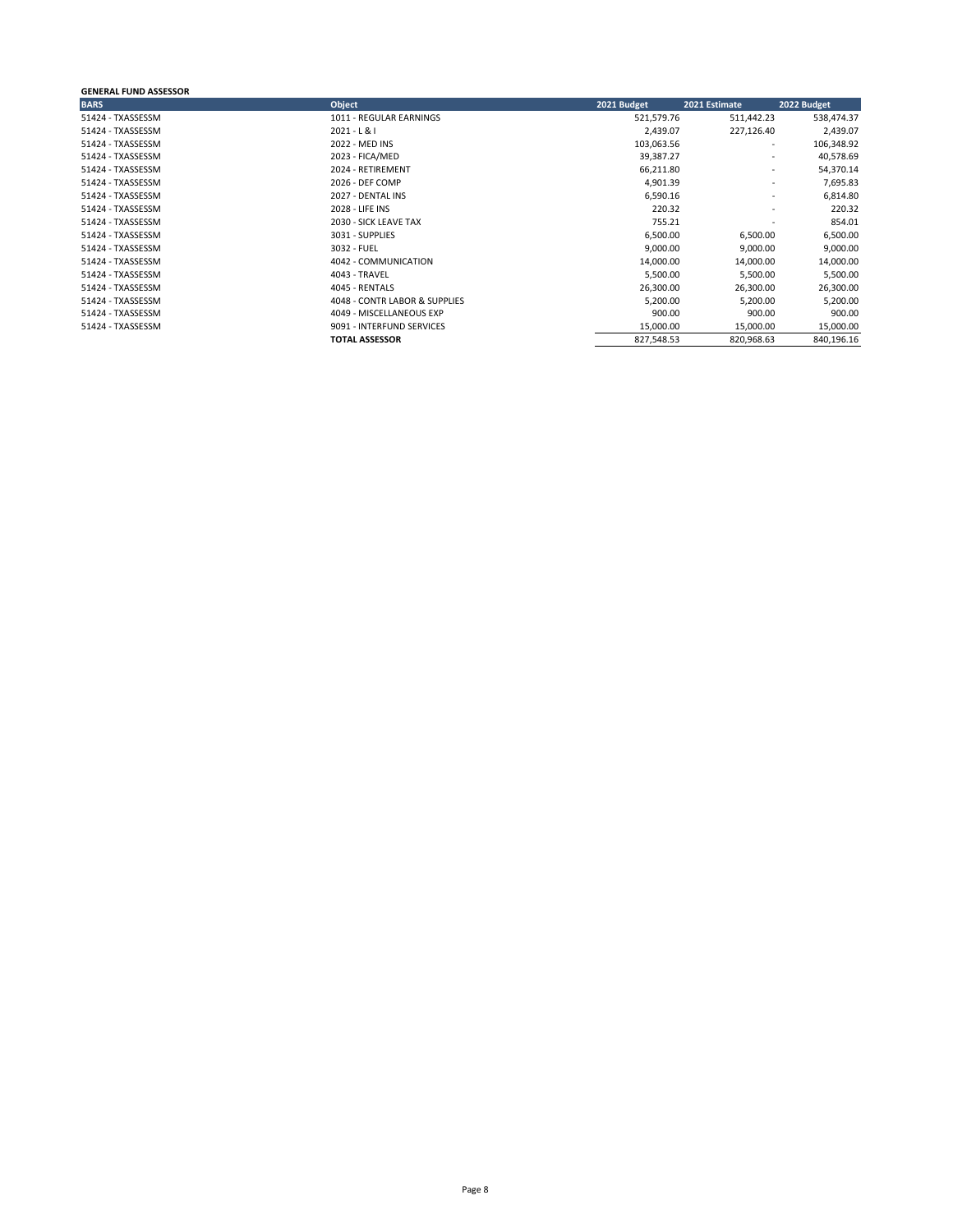| <b>GENERAL FUND ALCOHOL CONTROL</b> |                       |             |               |             |
|-------------------------------------|-----------------------|-------------|---------------|-------------|
| <b>BARS</b>                         | <b>Object</b>         | 2021 Budget | 2021 Estimate | 2022 Budget |
| 56600 - TBD (Budget)                | 5051 - Undefined      | 4.000.00    | 3.300.00      | .000.00     |
|                                     | TOTAL ALCOHOL CONTROL | 4.000.00    | 3.300.00      | .000.00     |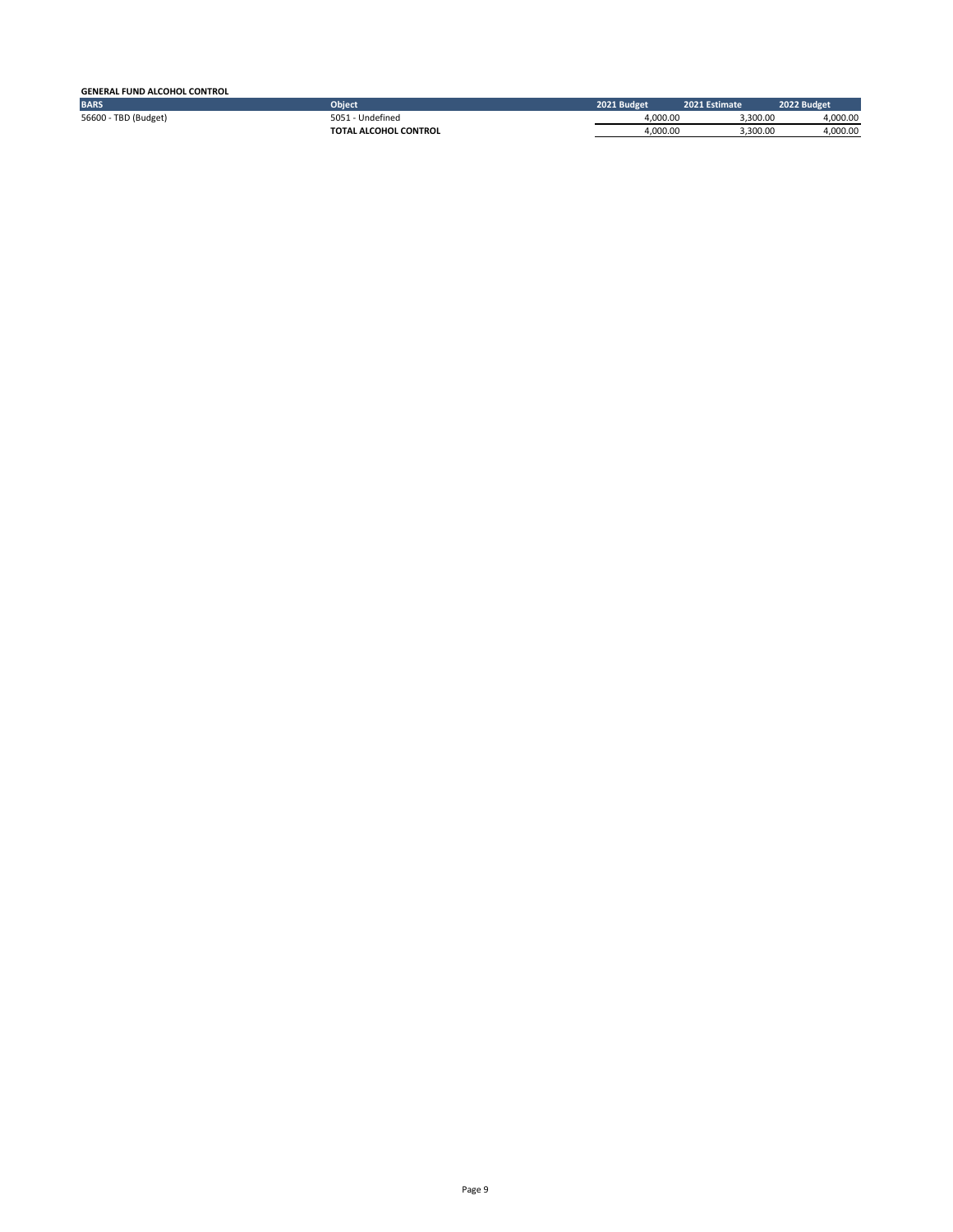| <b>GENERAL FUND CLERK</b> |                               |             |               |             |
|---------------------------|-------------------------------|-------------|---------------|-------------|
| <b>BARS</b>               | Object                        | 2021 Budget | 2021 Estimate | 2022 Budget |
| 51230 - CLERK             | 1011 - REGULAR EARNINGS       | 272,823.52  | 248,123.00    | 276,566.41  |
| 51230 - CLERK             | $2021 - L & 1$                | 1,219.54    | 106,589.29    | 1,219.54    |
| 51230 - CLERK             | 2022 - MED INS                | 53,854.98   |               | 55,497.66   |
| 51230 - CLERK             | 2023 - FICA/MED               | 19,092.95   |               | 20,798.85   |
| 51230 - CLERK             | 2024 - RETIREMENT             | 32,096.12   |               | 27,867.74   |
| 51230 - CLERK             | 2026 - DEF COMP               | 3,337.93    |               | 5,034.63    |
| 51230 - CLERK             | 2027 - DENTAL INS             | 3,295.08    |               | 3,407.40    |
| 51230 - CLERK             | 2028 - LIFE INS               | 110.16      |               | 110.16      |
| 51230 - CLERK             | 2030 - SICK LEAVE TAX         | 366.09      |               | 437.73      |
| 51230 - CLERK             | 3031 - SUPPLIES               | 4,400.00    | 4,400.00      | 4,400.00    |
| 51230 - CLERK             | 3035 - SMALL TOOLS & EQUIP    | 543.00      | 543.00        | 3,543.00    |
| 51230 - CLERK             | 4041 - PROFESSIONAL SERV      | 12,500.00   | 12,050.00     | 500.00      |
| 51230 - CLERK             | 4042 - COMMUNICATION          | 6,000.00    | 5,069.00      | 6,000.00    |
| 51230 - CLERK             | 4043 - TRAVEL                 | 5,000.00    | 663.74        | 9,008.00    |
| 51230 - CLERK             | 4045 - RENTALS                | 2,200.00    | 1,700.00      | 2,200.00    |
| 51230 - CLERK             | 4048 - CONTR LABOR & SUPPLIES | 9,981.00    | 24,688.38     | 31,881.00   |
| 51230 - CLERK             | 4049 - MISCELLANEOUS EXP      | 1,500.00    | 1,500.00      | 1,500.00    |
| 51230 - CLERK             | 6064 - EQUIPMENT              | 16,900.00   |               |             |
|                           | <b>TOTAL CLERK EXPENSES</b>   | 445,220.35  | 405,326.41    | 449,972.12  |
| 33400 - STATE GRANT       | 9999 - Non Specific Revenue   | 10,500.00   | 8,874.00      | 10,500.00   |
| 33819 - TBD (Budget)      | 9999 - Non Specific Revenue   | 2,000.00    |               | 2,000.00    |
| 34123 - SUPRCRT           | 9999 - Non Specific Revenue   | 25,000.00   | 25,000.00     | 20,000.00   |
| 34129 - OTRFLNGS          | 9999 - Non Specific Revenue   | 5,500.00    | 2,000.00      | 2,500.00    |
| 34134 - SPCRTRECSR        | 9999 - Non Specific Revenue   | 25,000.00   | 34,000.00     | 30,000.00   |
| 34165 - SUPRCRTWP         | 9999 - Non Specific Revenue   | 2,000.00    | 5,600.00      | 6,000.00    |
| 34510 - TBD (Budget)      | 9999 - Non Specific Revenue   | 1,500.00    |               | 1,500.00    |
| 35130 - TBD (Budget)      | 9999 - Non Specific Revenue   | 4,500.00    | 2,800.00      | 4,500.00    |
| 35180 - CRIME VIC         | 9999 - Non Specific Revenue   | 25,000.00   |               |             |
| 35190 - OTHSUPCRT         | 9999 - Non Specific Revenue   | 15,000.00   | 10,000.00     | 1,000.00    |
| 35721 - JURYDEMAND        | 9999 - Non Specific Revenue   | 100.00      | 25.00         | 100.00      |
| 35722 - WITNESSCST        | 9999 - Non Specific Revenue   | 100.00      |               | 100.00      |
| 35723 - PBLCDEFENS        | 9999 - Non Specific Revenue   | 15,000.00   | 9,500.00      | 10,000.00   |
| 35724 - LAWENFRC          | 9999 - Non Specific Revenue   | 500.00      |               |             |
|                           | <b>TOTAL CLERK REVENUE</b>    | 131,700.00  | 97,799.00     | 88,200.00   |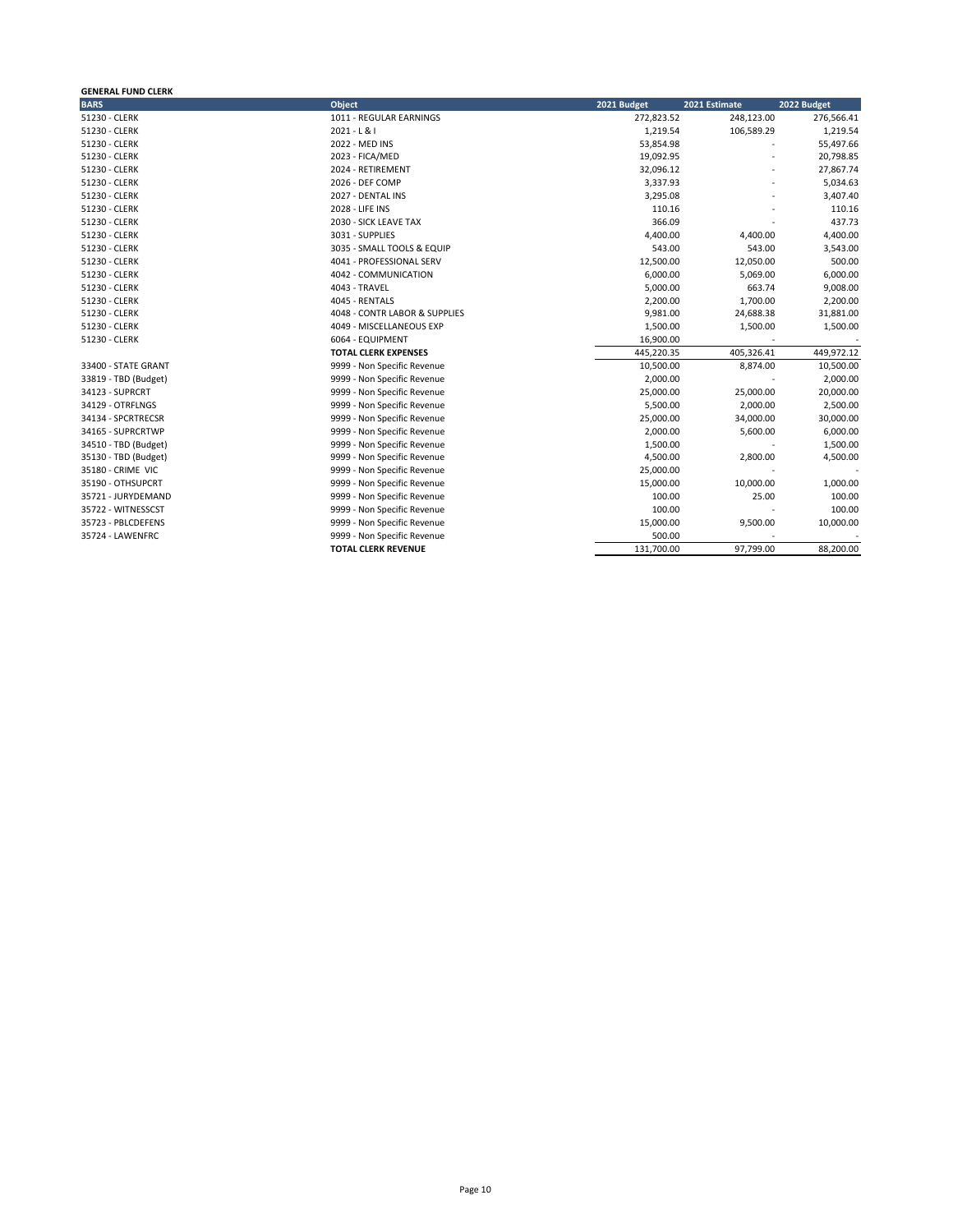# **GENERAL FUND CIVIL SERVICE**

| <b>BARS</b>       | Object                     | 2021 Budget | 2021 Estimate | 2022 Budget |
|-------------------|----------------------------|-------------|---------------|-------------|
| 51810 - PERSONNEL | 1011 - REGULAR EARNINGS    | 7.716.00    | 7.491.00      | 7,790.00    |
| 51810 - PERSONNEL | $2021 - 181$               | 31.00       | 33.00         | 35.00       |
| 51810 - PERSONNEL | 2023 - FICA/MED            | 590.00      | 575.00        | 600.00      |
| 51810 - PERSONNEL | 2030 - SICK LEAVE TAX      | 12.00       | 11.00         | 15.00       |
| 51810 - PERSONNEL | 3031 - SUPPLIES            | 500.00      | 100.00        | 500.00      |
| 51810 - PERSONNEL | 4041 - PROFESSIONAL SERV   | 3.500.00    | 2.500.00      | 3,500.00    |
| 51810 - PERSONNEL | 4042 - COMMUNICATION       | 699.00      | 500.00        | 699.00      |
| 51810 - PERSONNEL | 4043 - TRAVEL              | 500.00      | 250.00        | 500.00      |
| 51810 - PERSONNEL | 4044 - ADVERTISEMENT       | 1.000.00    | 500.00        | 1,000.00    |
| 51810 - PERSONNEL | 4049 - MISCELLANEOUS EXP   | 500.00      | 100.00        | 500.00      |
|                   | <b>TOTAL CIVIL SERVICE</b> | 15.048.00   | 12.060.00     | 15,139.00   |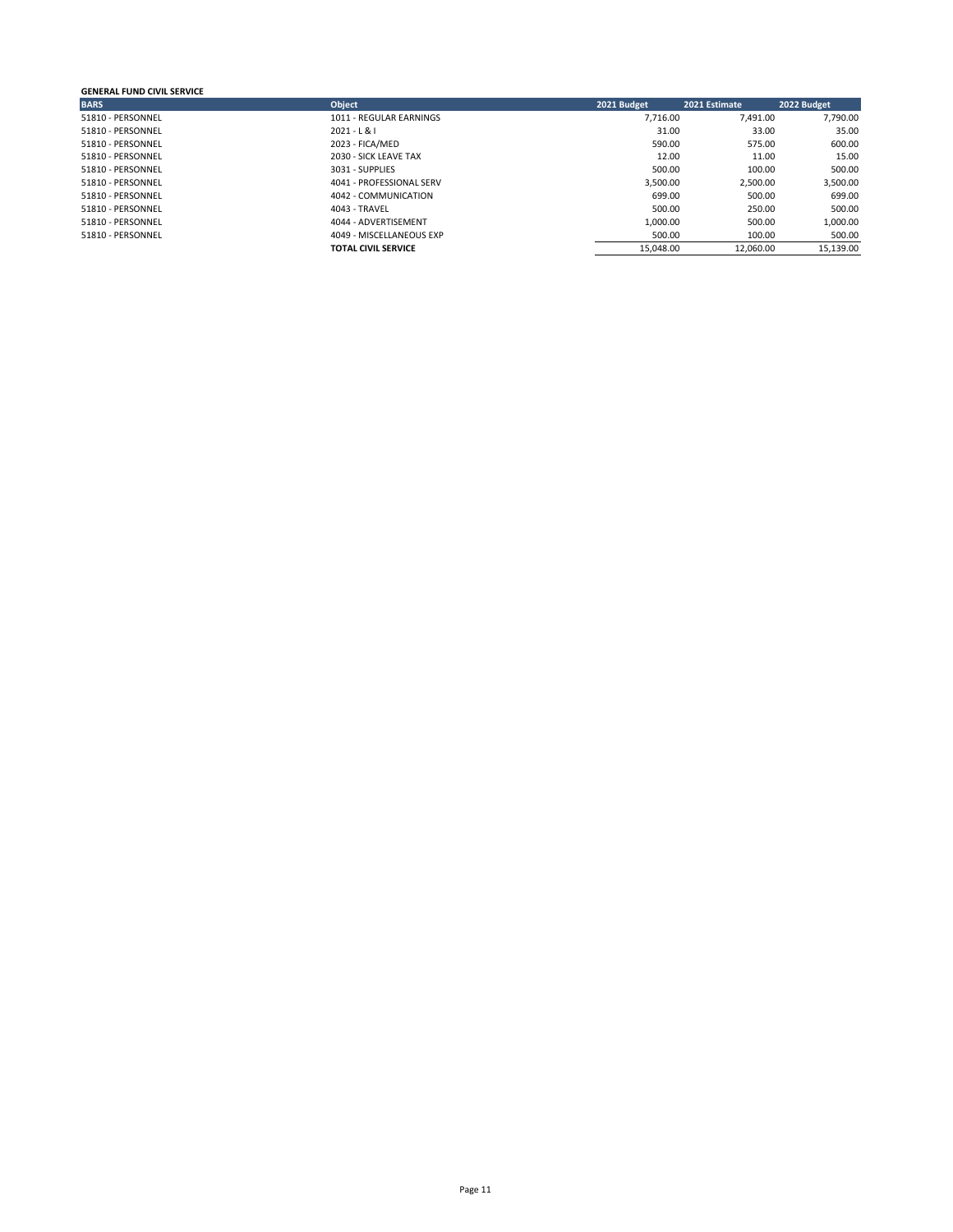### **GENERAL FUND COMMISSIONERS**

| <b>BARS</b>        | <b>Object</b>              | 2021 Budget | 2021 Estimate | 2022 Budget |
|--------------------|----------------------------|-------------|---------------|-------------|
| 51160 - LEISLATIVE | 1011 - REGULAR EARNINGS    | 313,995.48  | 315,332.50    | 319,848.80  |
| 51160 - LEISLATIVE | $2021 - L & 1$             | 1,084.03    | 104,543.00    | 1,084.03    |
| 51160 - LEISLATIVE | 2022 - MED INS             | 53,033.76   | ٠             | 54,493.92   |
| 51160 - LEISLATIVE | 2023 - FICA/MED            | 23,907.13   | ٠             | 24,344.04   |
| 51160 - LEISLATIVE | 2024 - RETIREMENT          | 40,188.98   | ٠             | 32,617.84   |
| 51160 - LEISLATIVE | 2026 - DEF COMP            | 6,250.23    | ٠             | 7,955.57    |
| 51160 - LEISLATIVE | 2027 - DENTAL INS          | 2,928.96    | ۰             | 3,028.80    |
| 51160 - LEISLATIVE | 2028 - LIFE INS            | 97.92       | ٠             | 97.92       |
| 51160 - LEISLATIVE | 2030 - SICK LEAVE TAX      | 458.39      |               | 512.34      |
| 51160 - LEISLATIVE | 3031 - SUPPLIES            | 3,500.00    | 2,000.00      | 3,500.00    |
| 51160 - LEISLATIVE | 3035 - SMALL TOOLS & EQUIP | 2,500.00    | 2,000.00      | 5,500.00    |
| 51160 - LEISLATIVE | 4042 - COMMUNICATION       | 1,000.00    | 500.00        | 1,000.00    |
| 51160 - LEISLATIVE | 4043 - TRAVEL              | 6,000.00    | 3,000.00      | 12,000.00   |
| 51160 - LEISLATIVE | 4044 - ADVERTISEMENT       | 2,500.00    | 2,500.00      | 2,500.00    |
| 51160 - LEISLATIVE | 4045 - RENTALS             | 4,000.00    | 3,000.00      | 4,000.00    |
|                    | <b>TOTAL COMMISSIONERS</b> | 461.444.88  | 432.875.50    | 472.483.27  |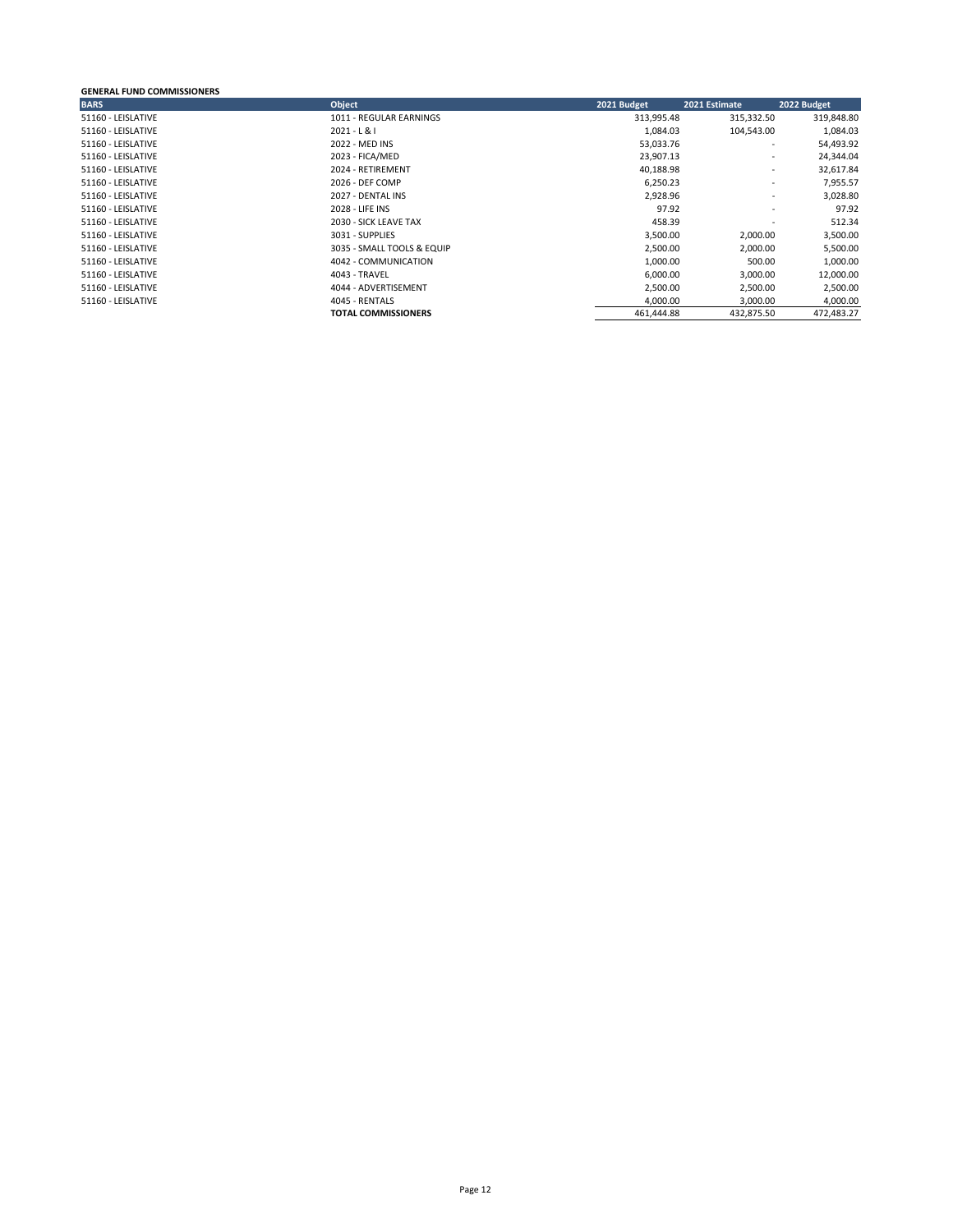## **GENERAL FUND FACILITIES**

| <b>BARS</b>       | Object                        | 2021 Budget | 2021 Estimate            | 2022 Budget |
|-------------------|-------------------------------|-------------|--------------------------|-------------|
| 51830 - CUSTODIAL | 1011 - REGULAR EARNINGS       | 264,946.73  | 223,057.51               | 343,087.74  |
| 51830 - CUSTODIAL | 1012 - OVERTIME               | 641.00      | 2,750.00                 | 641.00      |
| 51830 - CUSTODIAL | $2021 - L & 1$                | 6,826.18    | 101,474.54               | 7,368.19    |
| 51830 - CUSTODIAL | 2022 - MED INS                | 48,387.36   | $\overline{\phantom{a}}$ | 70,124.88   |
| 51830 - CUSTODIAL | 2023 - FICA/MED               | 15,702.14   | $\overline{\phantom{a}}$ | 25,591.72   |
| 51830 - CUSTODIAL | 2024 - RETIREMENT             | 26,396.02   | ٠                        | 34,289.56   |
| 51830 - CUSTODIAL | 2026 - DEF COMP               | 2,720.94    | ۰                        | 4,508.82    |
| 51830 - CUSTODIAL | 2027 - DENTAL INS             | 2,928.96    | ٠                        | 4,543.20    |
| 51830 - CUSTODIAL | 2028 - LIFE INS               | 97.92       |                          | 146.88      |
| 51830 - CUSTODIAL | 2030 - SICK LEAVE TAX         | 301.07      |                          | 538.60      |
| 51830 - CUSTODIAL | 3031 - SUPPLIES               | 20,500.00   | 25,000.00                | 20,500.00   |
| 51830 - CUSTODIAL | 3032 - FUEL                   | 1,000.00    | 1,000.00                 | 1,000.00    |
| 51830 - CUSTODIAL | 3035 - SMALL TOOLS & EQUIP    | 1,200.00    | 1,500.00                 | 3,600.00    |
| 51830 - CUSTODIAL | 4041 - PROFESSIONAL SERV      | 68,200.00   | 65,000.00                | 68,200.00   |
| 51830 - CUSTODIAL | 4042 - COMMUNICATION          | 1,500.00    | 500.00                   | 1,500.00    |
| 51830 - CUSTODIAL | 4043 - TRAVEL                 | 2,000.00    | 1,000.00                 | 2,000.00    |
| 51830 - CUSTODIAL | 4044 - ADVERTISEMENT          |             |                          |             |
| 51830 - CUSTODIAL | 4045 - RENTALS                | 400.00      | $\overline{\phantom{a}}$ | 400.00      |
| 51830 - CUSTODIAL | 4047 - UTILITIES              | 80,000.00   | 56,000.00                | 80,000.00   |
| 51830 - CUSTODIAL | 4048 - CONTR LABOR & SUPPLIES | 21,000.00   | 60,000.00                | 21,000.00   |
| 51830 - CUSTODIAL | 4049 - MISCELLANEOUS EXP      | 4,500.00    | 1,000.00                 | 4,500.00    |
| 51830 - CUSTODIAL | 6064 - EQUIPMENT              | 2,000.00    |                          | 2,000.00    |
|                   | <b>TOTAL FACILITIES</b>       | 571,248.30  | 538,282.05               | 695,540.59  |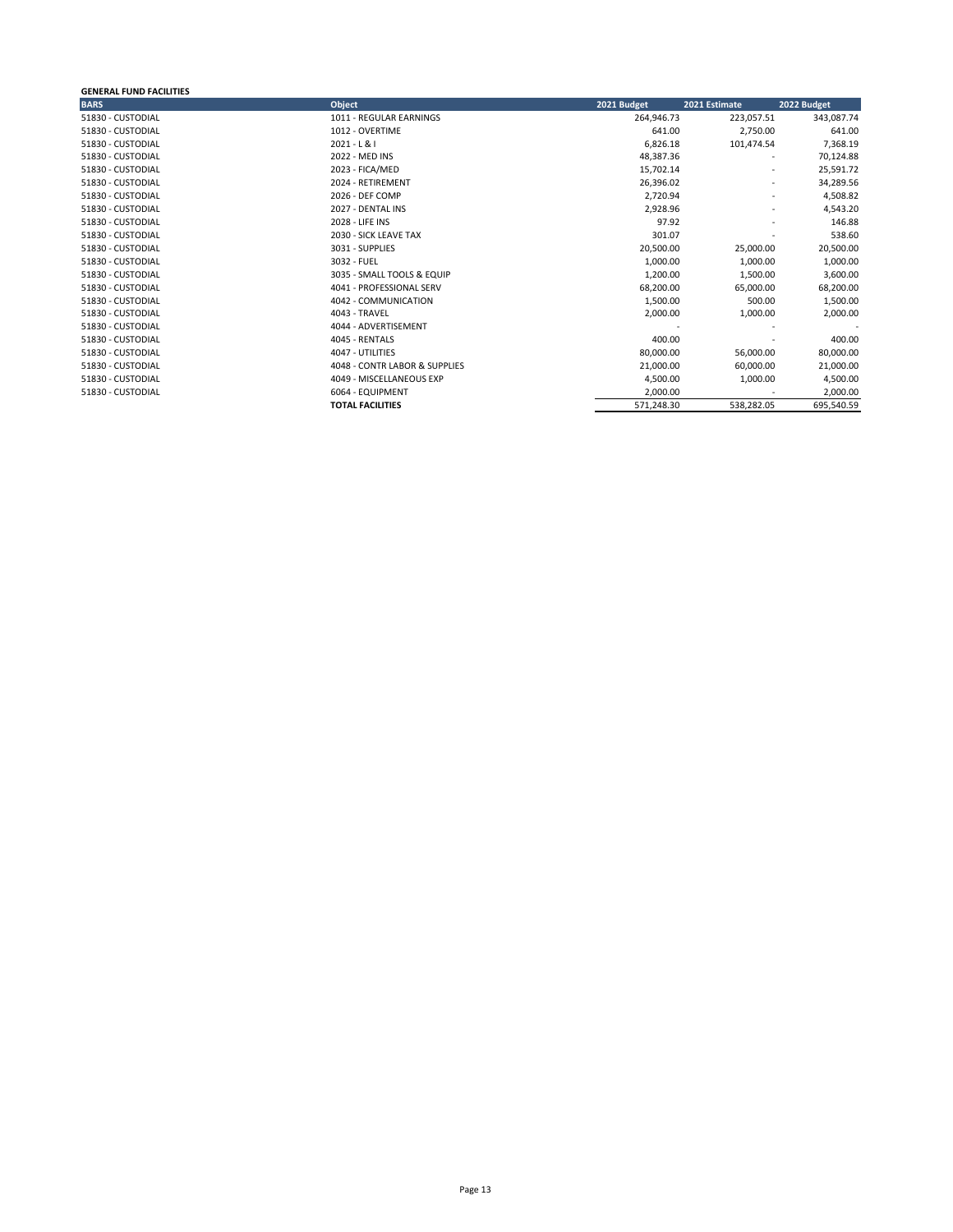# **GENERAL FUND DISABILITY BOARD**

| <b>BARS</b>       | <b>Object</b>                 | 2021 Budget | 2021 Estimate |                          | <b>2022 Budget</b> |
|-------------------|-------------------------------|-------------|---------------|--------------------------|--------------------|
| 51320 - ADVISSERV | 3031 - SUPPLIES               | 100.00      |               | . .                      | 100.00             |
| 51320 - ADVISSERV | 4041 - PROFESSIONAL SERV      | 1,400.00    |               | $\overline{\phantom{a}}$ | L.400.00           |
| 51320 - ADVISSERV | 4042 - COMMUNICATION          | 100.00      |               | . .                      | 100.00             |
| 51320 - ADVISSERV | 4043 - TRAVEL                 | 400.00      |               |                          | 400.00             |
|                   | <b>TOTAL DISABILITY BOARD</b> | 2.000.00    |               | $\overline{\phantom{a}}$ | 2.000.00           |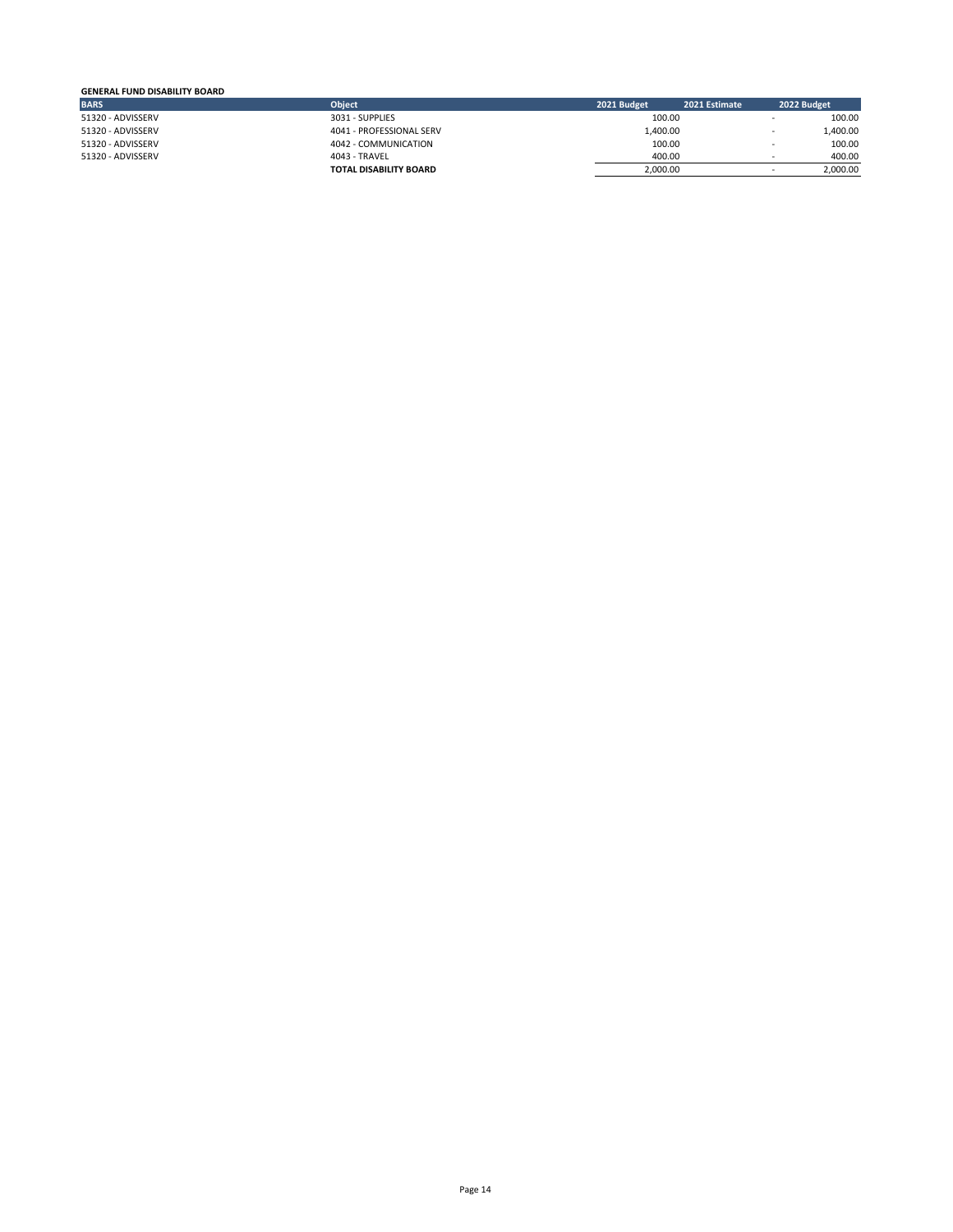# **GENERAL FUND BOUNDARY REVIEW**

| <b>BARS</b>      | <b>Object</b>                | 2021 Budget | 2021 Estimate            | 2022 Budget |
|------------------|------------------------------|-------------|--------------------------|-------------|
| 55860 - PLANNING | 1011 - REGULAR EARNINGS      | 3.000.00    | 2.700.00                 | 3,000.00    |
| 55860 - PLANNING | 2023 - FICA/MED              | 1,500.00    | 1,020.00                 | 1,500.00    |
| 55860 - PLANNING | 3031 - SUPPLIES              | 240.00      | $\overline{\phantom{a}}$ | 240.00      |
| 55860 - PLANNING | 4041 - PROFESSIONAL SERV     | 100.00      | $\overline{\phantom{a}}$ | 100.00      |
| 55860 - PLANNING | 4042 - COMMUNICATION         | 100.00      | 100.00                   | 100.00      |
| 55860 - PLANNING | 4043 - TRAVEL                | 500.00      | $\overline{\phantom{a}}$ | 500.00      |
| 55860 - PLANNING | 4044 - ADVERTISEMENT         | 1,200.00    | $\overline{\phantom{a}}$ | 1,200.00    |
| 55860 - PLANNING | 4049 - MISCELLANEOUS EXP     | 3,080.00    | 150.00                   | 3,080.00    |
|                  | <b>TOTAL BOUNDARY REVIEW</b> | 9.720.00    | 3.970.00                 | 9,720.00    |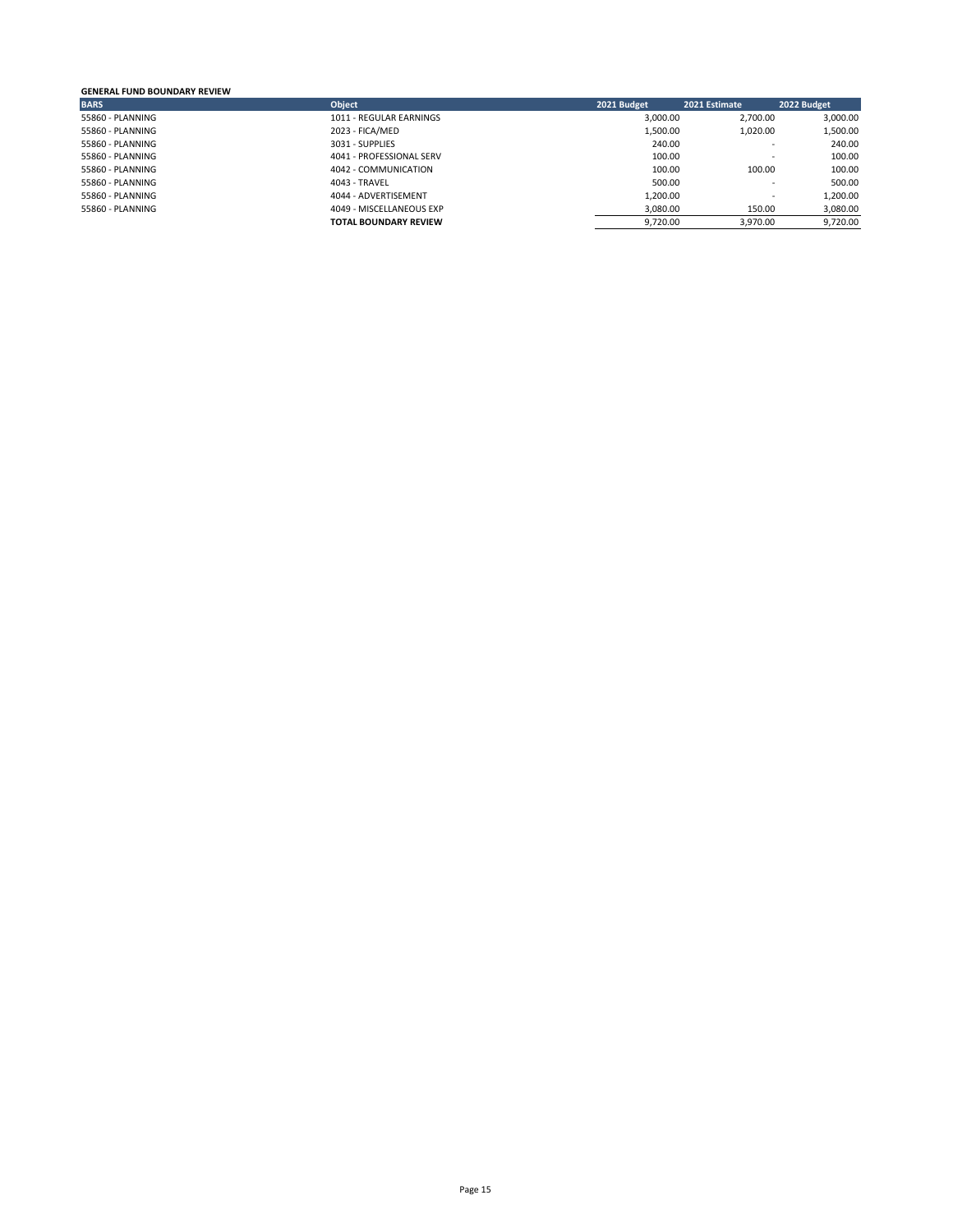### **GENERAL FUND ELECTIONS**

| <b>BARS</b>        | Object                         | 2021 Budget | 2021 Estimate | 2022 Budget |
|--------------------|--------------------------------|-------------|---------------|-------------|
| 51440 - ELECTIONS  | 1011 - REGULAR EARNINGS        | 100,423.96  | 127,000.00    | 160,525.79  |
| 51440 - ELECTIONS  | 1012 - OVERTIME                | 9,000.00    | 6,000.00      | 12,000.00   |
| 51440 - ELECTIONS  | 1051 - TEMP WAGES              | 25,000.00   |               | 30,000.00   |
| 51440 - ELECTIONS  | $2021 - L & 1$                 | 1,342.02    | 56,007.18     | 1,703.36    |
| 51440 - ELECTIONS  | 2022 - MED INS                 | 21,870.48   |               | 37,667.60   |
| 51440 - ELECTIONS  | 2023 - FICA/MED                | 10,436.37   |               | 14,984.37   |
| 51440 - ELECTIONS  | 2024 - RETIREMENT              | 12,500.88   |               | 16,057.49   |
| 51440 - ELECTIONS  | 2026 - DEF COMP                | 486.04      | ٠             | 1,566.58    |
| 51440 - ELECTIONS  | 2027 - DENTAL INS              | 1,464.48    |               | 2,524.00    |
| 51440 - ELECTIONS  | 2028 - LIFE INS                | 48.96       |               | 81.60       |
| 51440 - ELECTIONS  | 2030 - SICK LEAVE TAX          | 202.58      |               | 312.22      |
| 51440 - ELECTIONS  | 3031 - SUPPLIES                | 75,000.00   | 50,000.00     | 85,000.00   |
| 51440 - ELECTIONS  | 3035 - SMALL TOOLS & EQUIP     |             |               |             |
| 51440 - ELECTIONS  | 4041 - PROFESSIONAL SERV       | 25,000.00   | 15,000.00     | 30,000.00   |
| 51440 - ELECTIONS  | 4042 - COMMUNICATION           | 42,000.00   | 80,000.00     | 80,000.00   |
| 51440 - ELECTIONS  | 4043 - TRAVEL                  | 7,500.00    | 3,500.00      | 7,500.00    |
| 51440 - ELECTIONS  | 4044 - ADVERTISEMENT           | 4,000.00    | 5,000.00      | 6,000.00    |
| 51440 - ELECTIONS  | 4045 - RENTALS                 | 2,500.00    | 3,000.00      | 3,000.00    |
| 51440 - ELECTIONS  | 4048 - CONTR LABOR & SUPPLIES  | 49,000.00   | 30,000.00     | 49,000.00   |
| 51440 - ELECTIONS  | 4049 - MISCELLANEOUS EXP       | 9,000.00    | 5,000.00      | 10,000.00   |
|                    | <b>TOTAL ELECTIONS EXPENSE</b> | 396,775.77  | 380,507.18    | 547,923.02  |
| 34145 - ELECTIONSV | 9999 - Non Specific Revenue    | 28,000.00   | 28,000.00     | 28,000.00   |
| 34191 - ELCFILFEES | 9999 - Non Specific Revenue    | 3,000.00    | 320.00        | 2,000.00    |
|                    | <b>TOTAL ELECTIONS REVENUE</b> | 31,000.00   | 28,320.00     | 30,000.00   |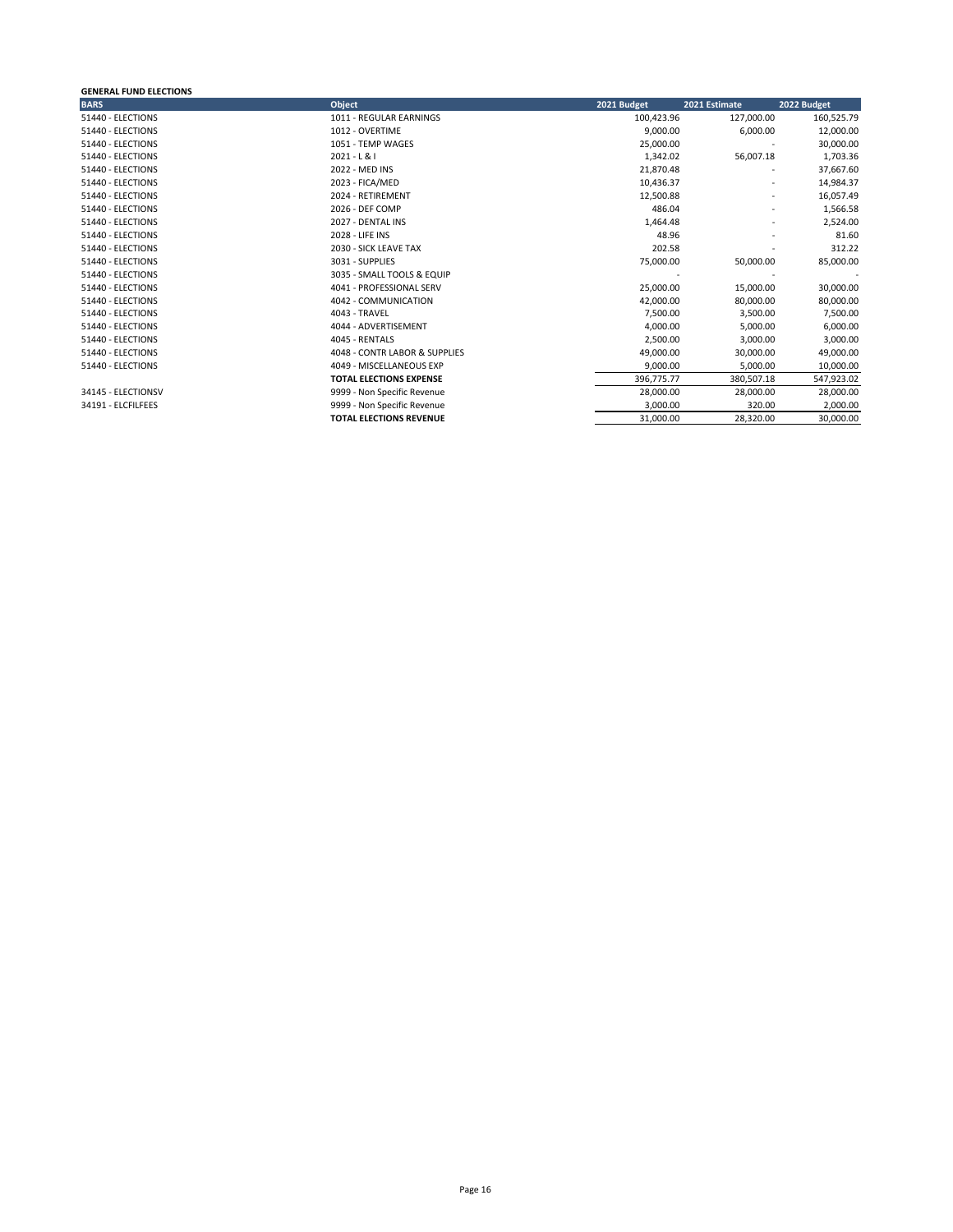# **GENERAL FUND BOARD OF EQUALIZATION**

| <b>BARS</b>       | <b>Object</b>               | 2021 Budget | 2021 Estimate            | 2022 Budget |
|-------------------|-----------------------------|-------------|--------------------------|-------------|
| 51424 - TXASSESSM | 3031 - SUPPLIES             | 100.00      | 100.00                   | 100.00      |
| 51424 - TXASSESSM | 4041 - PROFESSIONAL SERV    | 6.000.00    | 2.000.00                 | 6,000.00    |
| 51424 - TXASSESSM | 4042 - COMMUNICATION        | 100.00      | 50.00                    | 100.00      |
| 51424 - TXASSESSM | 4043 - TRAVEL               | 107.00      | $\overline{\phantom{a}}$ | 1,107.00    |
| 51424 - TXASSESSM | 4044 - ADVERTISEMENT        | 450.00      |                          | 450.00      |
| 51424 - TXASSESSM | 4049 - MISCELLANEOUS EXP    | 800.00      | $\overline{\phantom{a}}$ | 800.00      |
|                   | TOTAL BOARD OF EQUALIZATION | 7.557.00    | 2.150.00                 | 8.557.00    |
|                   |                             |             |                          |             |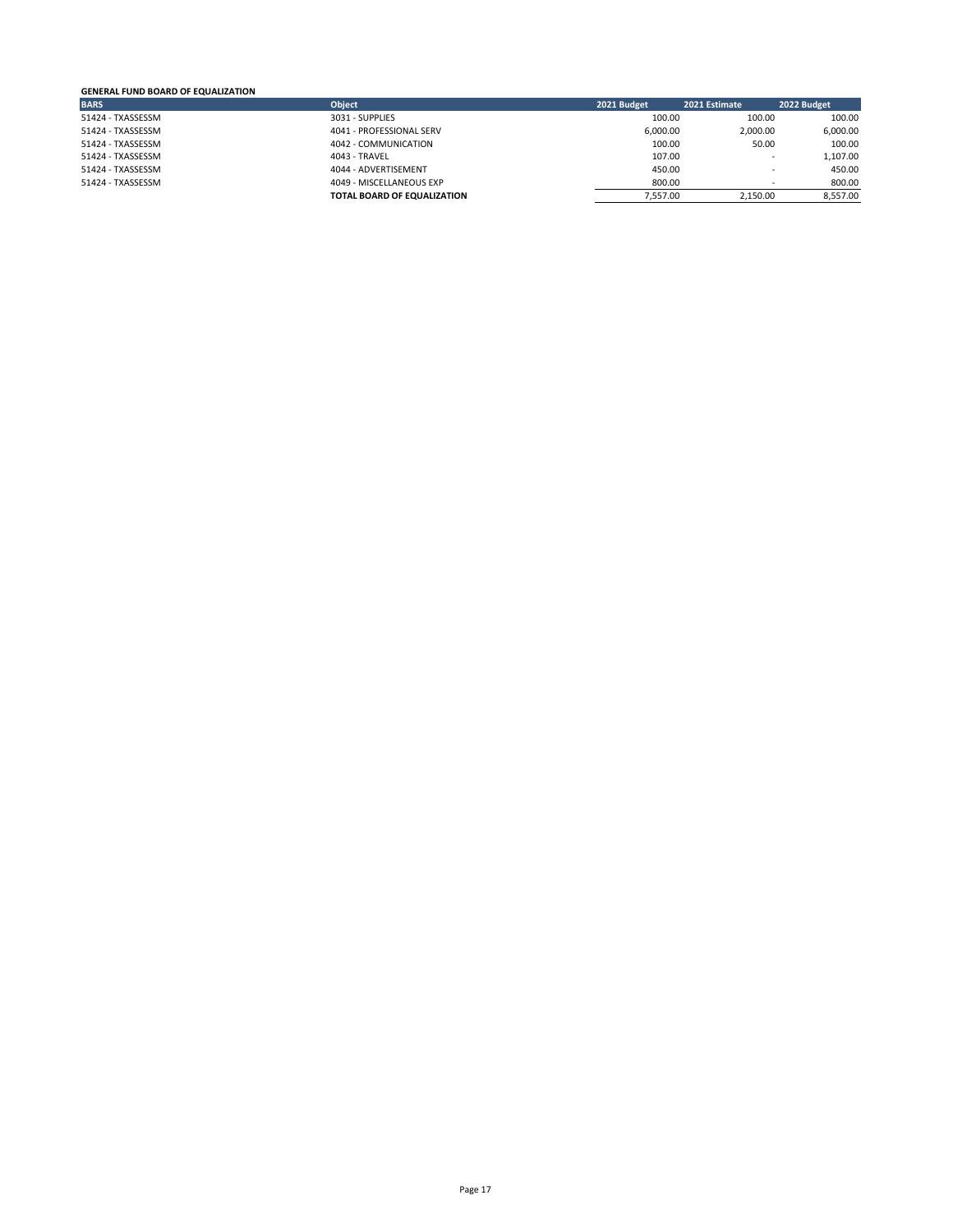### **GENERAL FUND INTERPRETER SERVICES**

| <b>BARS</b>         | Object                              | 2021 Budget | 2021 Estimate            | 2022 Budget |
|---------------------|-------------------------------------|-------------|--------------------------|-------------|
| 51240 - DISTCOURT   | 1011 - REGULAR EARNINGS             | 81,777.99   | 62,510.00                | 84,565.67   |
| 51240 - DISTCOURT   | 1012 - OVERTIME                     | 5,000.00    | 5,000.00                 | 5,000.00    |
| 51240 - DISTCOURT   | $2021 - L & 1$                      | 271.01      | 21,275.00                | 271.01      |
| 51240 - DISTCOURT   | 2022 - MED INS                      | 10,935.24   | $\overline{\phantom{a}}$ | 11,300.28   |
| 51240 - DISTCOURT   | 2023 - FICA/MED                     | 6,093.07    | ٠                        | 6,306.33    |
| 51240 - DISTCOURT   | 2024 - RETIREMENT                   | 10,242.73   | ٠                        | 8,449.66    |
| 51240 - DISTCOURT   | 2026 - DEF COMP                     | 398.24      | ۰                        | 824.36      |
| 51240 - DISTCOURT   | 2027 - DENTAL INS                   | 732.24      | ٠                        | 757.20      |
| 51240 - DISTCOURT   | 2028 - LIFE INS                     | 24.48       | ٠                        | 24.48       |
| 51240 - DISTCOURT   | 2030 - SICK LEAVE TAX               | 116.83      | ٠                        | 132.72      |
| 51240 - DISTCOURT   | 3031 - SUPPLIES                     | 2,800.00    | 2,800.00                 | 2,800.00    |
| 51240 - DISTCOURT   | 4041 - PROFESSIONAL SERV            | 10,500.00   | 10,500.00                | 10,500.00   |
| 51240 - DISTCOURT   | 4043 - TRAVEL                       | 6,750.00    | 6,750.00                 | 6,750.00    |
|                     | TOTAL INTERPRETER SERVICES EXPENSES | 135,641.83  | 108,835.00               | 137,681.70  |
| 33400 - STATE GRANT | 9999 - Non Specific Revenue         | 18,507.00   | 8,000.00                 | 18,507.00   |
|                     | TOTAL INTERPRETER SERVICES REVENUE  | 18,507.00   | 8,000.00                 | 18,507.00   |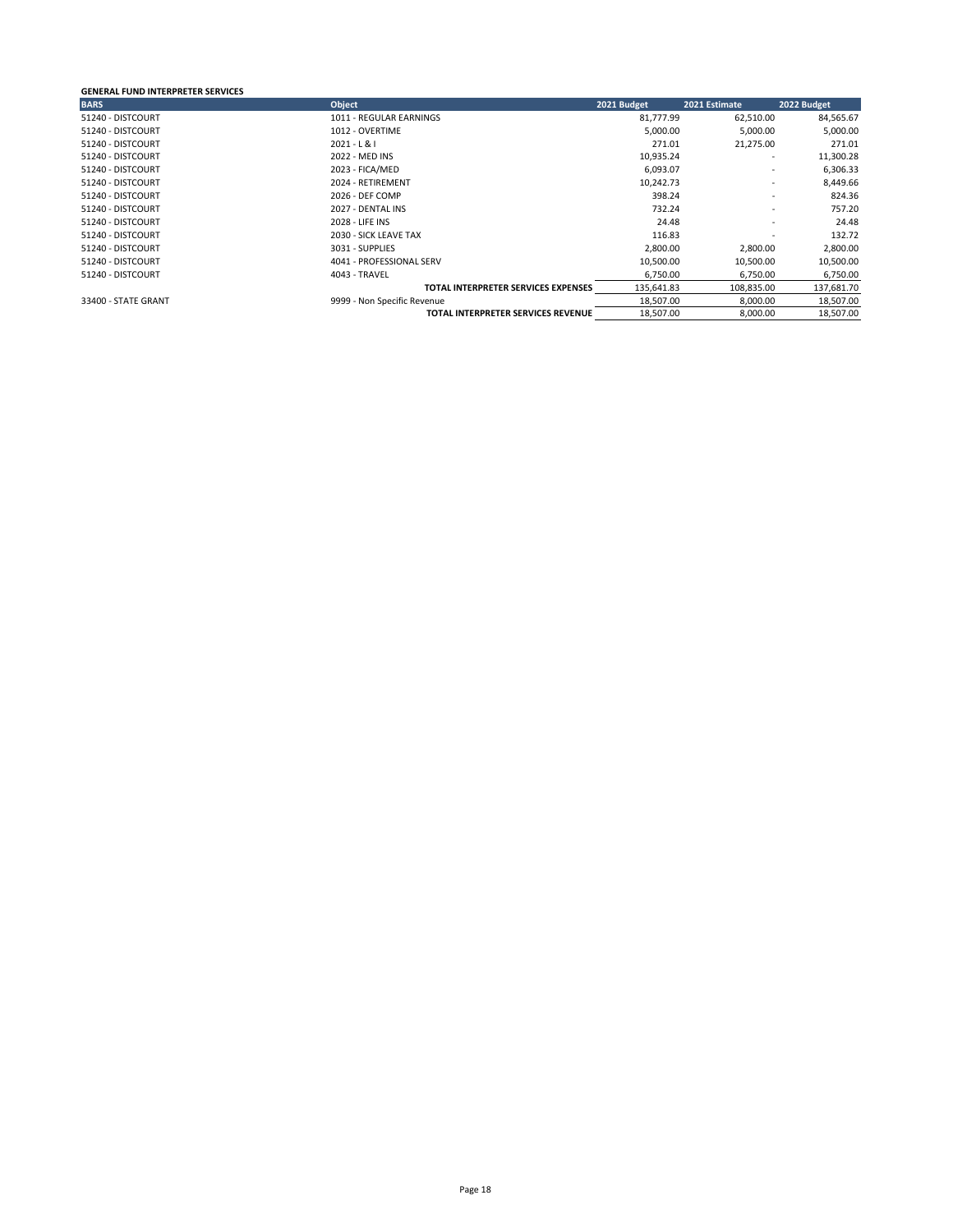# **GENERAL FUND DISTRICT COURT**

| <b>BARS</b>          | <b>Object</b>                        | 2021 Budget | 2021 Estimate            | 2022 Budget |
|----------------------|--------------------------------------|-------------|--------------------------|-------------|
| 51240 - DISTCOURT    | 1011 - REGULAR EARNINGS              | 583,101.90  | 595,180.00               | 628,627.25  |
| 51240 - DISTCOURT    | $2021 - L & 1$                       | 2,303.57    | 225,000.00               | 2,303.57    |
| 51240 - DISTCOURT    | 2022 - MED INS                       | 97,595.94   | $\overline{\phantom{a}}$ | 100,698.78  |
| 51240 - DISTCOURT    | 2023 - FICA/MED                      | 43,720.97   | ٠                        | 47,098.97   |
| 51240 - DISTCOURT    | 2024 - RETIREMENT                    | 73,496.94   | ٠                        | 63,106.46   |
| 51240 - DISTCOURT    | 2026 - DEF COMP                      | 6,949.86    | ٠                        | 10,319.82   |
| 51240 - DISTCOURT    | 2027 - DENTAL INS                    | 6,224.04    | ٠                        | 6,436.20    |
| 51240 - DISTCOURT    | 2028 - LIFE INS                      | 208.08      | ٠                        | 208.08      |
| 51240 - DISTCOURT    | 2030 - SICK LEAVE TAX                | 838.30      | $\overline{\phantom{a}}$ | 991.23      |
| 51240 - DISTCOURT    | 3031 - SUPPLIES                      | 6,800.00    | 5,700.00                 | 6,800.00    |
| 51240 - DISTCOURT    | 4041 - PROFESSIONAL SERV             | 12,262.00   | 7,000.00                 | 12,262.00   |
| 51240 - DISTCOURT    | 4042 - COMMUNICATION                 | 14,675.00   | 6,000.00                 | 14,675.00   |
| 51240 - DISTCOURT    | 4043 - TRAVEL                        | 3,500.00    | 1,000.00                 | 3,500.00    |
| 51240 - DISTCOURT    | 4045 - RENTALS                       | 8,400.00    | 4,000.00                 | 8,400.00    |
| 51240 - DISTCOURT    | 4048 - CONTR LABOR & SUPPLIES        | 3,000.00    | 250.00                   | 3,000.00    |
| 51240 - DISTCOURT    | 4049 - MISCELLANEOUS EXP             | 4,300.00    | 4,000.00                 | 4,300.00    |
| 51240 - DISTCOURT    | 6064 - EQUIPMENT                     | 2,500.00    | 2,500.00                 | 2,500.00    |
|                      | <b>TOTAL DISTRICT COURT EXPENSES</b> | 869,876.60  | 850,630.00               | 915,227.34  |
| 35100 - TBD (Budget) | 9999 - Non Specific Revenue          | 475,000.00  | 550,000.00               | 425,000.00  |
|                      | TOTAL DISTRICT COURT REVENUE         | 475,000.00  | 550,000.00               | 425,000.00  |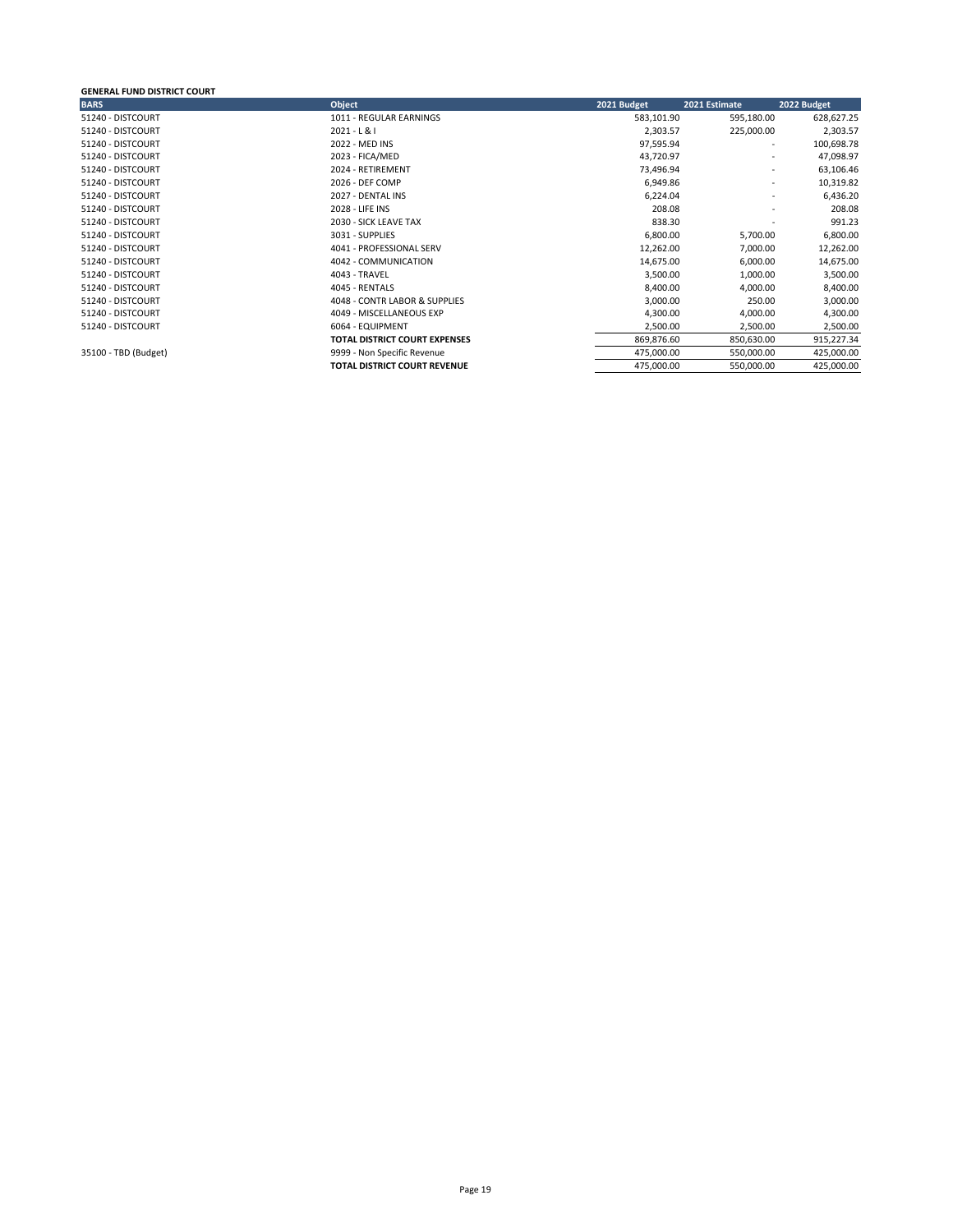### **GENERAL FUND JUVENILE**

| <b>BARS</b>         | <b>Object</b>                  | 2021 Budget | 2021 Estimate            | 2022 Budget |
|---------------------|--------------------------------|-------------|--------------------------|-------------|
| 52710 - JUVENILE    | 1011 - REGULAR EARNINGS        | 327,823.27  | 330,850.00               | 343,144.82  |
| 52710 - JUVENILE    | $2021 - L & 1$                 | 17,744.64   | 150,400.00               | 17,744.64   |
| 52710 - JUVENILE    | 2022 - MED INS                 | 66,135.36   | $\overline{\phantom{a}}$ | 67,936.56   |
| 52710 - JUVENILE    | 2023 - FICA/MED                | 24,633.10   | $\overline{\phantom{a}}$ | 25,759.03   |
| 52710 - JUVENILE    | 2024 - RETIREMENT              | 39,090.95   | $\overline{\phantom{a}}$ | 40,877.73   |
| 52710 - JUVENILE    | 2026 - DEF COMP                | 6,440.03    | $\overline{\phantom{a}}$ | 8,417.98    |
| 52710 - JUVENILE    | 2027 - DENTAL INS              | 3,661.20    | $\overline{\phantom{a}}$ | 3,786.00    |
| 52710 - JUVENILE    | 2028 - LIFE INS                | 122.40      |                          | 122.40      |
| 52710 - JUVENILE    | 2030 - SICK LEAVE TAX          | 472.31      |                          | 542.12      |
| 52710 - JUVENILE    | 3031 - SUPPLIES                | 7,173.00    | 4,000.00                 | 6,500.00    |
| 52710 - JUVENILE    | 3032 - FUEL                    | 6,000.00    | 4,000.00                 | 6,000.00    |
| 52710 - JUVENILE    | 4041 - PROFESSIONAL SERV       | 110,265.00  | 85,000.00                | 111,345.00  |
| 52710 - JUVENILE    | 4042 - COMMUNICATION           | 7,900.00    | 3,500.00                 | 7,900.00    |
| 52710 - JUVENILE    | 4043 - TRAVEL                  | 4,500.00    | 2,000.00                 | 4,500.00    |
| 52710 - JUVENILE    | 4045 - RENTALS                 | 18,837.68   | 18,837.68                | 18,837.68   |
| 52710 - JUVENILE    | 4048 - CONTR LABOR & SUPPLIES  | 7,470.00    | 5,000.00                 | 7,470.00    |
| 52710 - JUVENILE    | 4049 - MISCELLANEOUS EXP       | 5,000.00    | 1,000.00                 | 5,000.00    |
|                     | <b>TOTAL JUVENILE EXPENSES</b> | 653,268.93  | 604,587.68               | 675,883.96  |
| 33400 - STATE GRANT | 9999 - Non Specific Revenue    | 112,765.00  | 125,000.00               | 112,765.00  |
| 34270 - JUVESERVS   | 9999 - Non Specific Revenue    | 2,000.00    | 1,200.00                 | 1,700.00    |
|                     | <b>TOTAL JUVENILE REVENUE</b>  | 114,765.00  | 126,200.00               | 114,465.00  |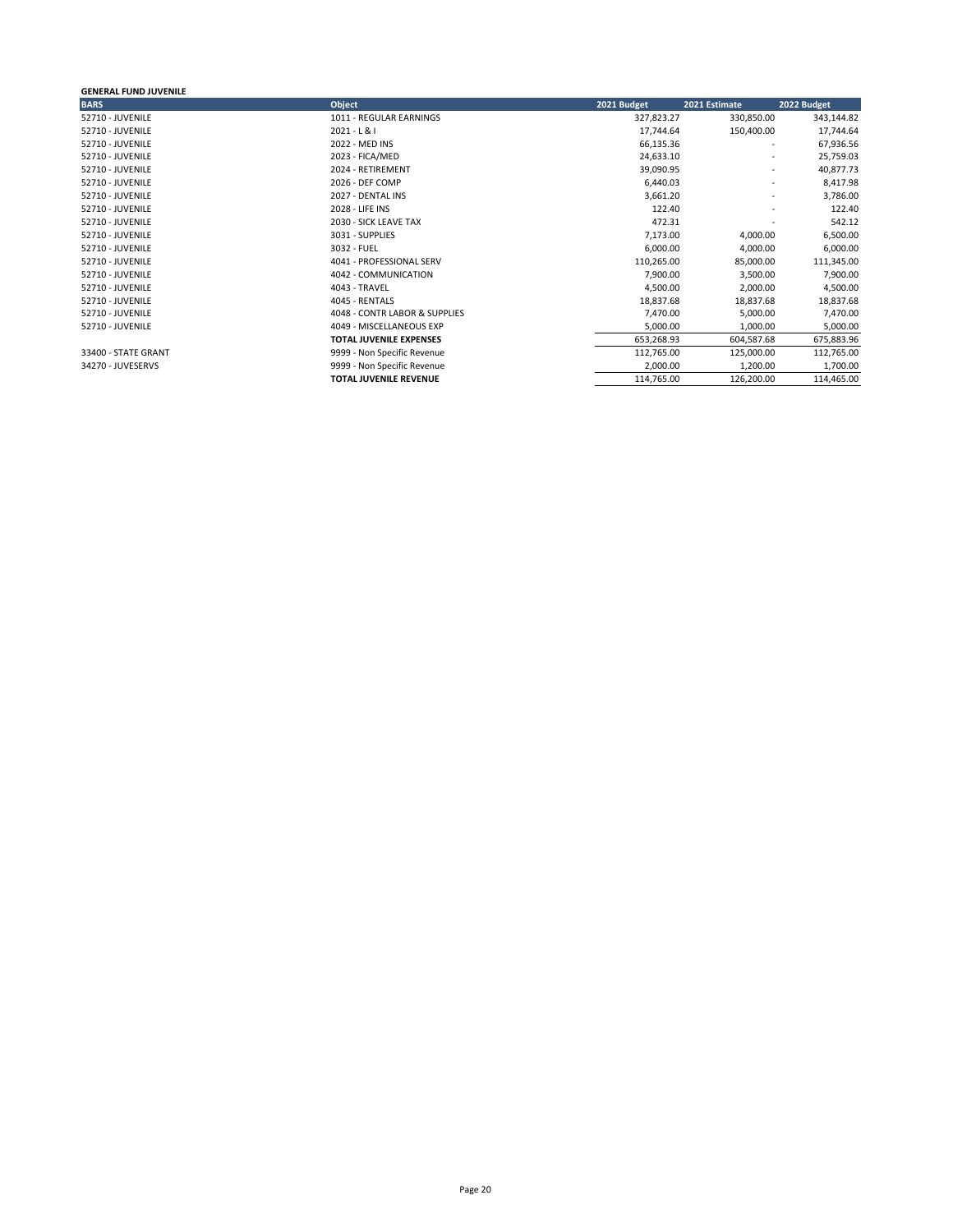# **GENERAL FUND NON DEPARTMENTAL**

| <b>BARS</b>                      | <b>Object</b>                   | 2021 Budget   | 2021 Estimate    | 2022 Budget   |
|----------------------------------|---------------------------------|---------------|------------------|---------------|
| 50800 - ENDING FUND BALANCE      | 9998 - Non Specific Expense     | 9,460,064.24  | 14, 183, 558. 74 | 13,780,802.91 |
| 51310 - EXEC OFFIC               | 3031 - SUPPLIES                 | 10,500.00     | 1,000.00         | 10,500.00     |
| 51310 - EXEC OFFIC               | 4041 - PROFESSIONAL SERV        | 100,000.00    | 41,000.00        | 100,000.00    |
| 51310 - EXEC OFFIC               | 4043 - TRAVEL                   | 2,000.00      | 3,500.00         | 2,000.00      |
| 51310 - EXEC OFFIC               | 4044 - ADVERTISEMENT            | 4,000.00      | 3,000.00         | 4,000.00      |
| 51310 - EXEC OFFIC               | 4045 - RENTALS                  | 15,000.00     |                  | 15,000.00     |
| 51310 - EXEC OFFIC               | 4046 - INSURANCE                | 200,000.00    | 230,057.00       | 240,000.00    |
| 51310 - EXEC OFFIC               | 4048 - CONTR LABOR & SUPPLIES   | 20,000.00     |                  | 20,000.00     |
| 51310 - EXEC OFFIC               | 4049 - MISCELLANEOUS EXP        | 173,251.51    | 110,000.00       | 173,251.51    |
| 51310 - EXEC OFFIC               | 5051 - Undefined                | 7,000.00      | 7,000.00         | 7,000.00      |
| 51423 - ACCTSERV                 | 5051 - Undefined                | 70,000.00     | 70,000.00        | 70,000.00     |
| 51591 - IND DEF                  | 4041 - PROFESSIONAL SERV        | 629,856.00    | 629,855.76       | 800,000.00    |
| 51790 - OTHERBENEP               | 4041 - PROFESSIONAL SERV        | 2,000.00      | 1,500.00         | 2,000.00      |
| 51810 - PERSONNEL                | 4041 - PROFESSIONAL SERV        |               | 50,000.00        | 50,000.00     |
| 52110 - LAWADMIN                 | 2025 - RETIREESMD               | 50,000.00     | 60,000.00        | 50,000.00     |
| 52880 - COMOPER                  | 4042 - COMMUNICATION            | 45,000.00     | 15,000.00        | 45,000.00     |
| 55810 - LAND USE ADMIN           | 5051 - Undefined                | 7,000.00      |                  | 7,000.00      |
| 57370 - FAIR                     | 6064 - EQUIPMENT                |               |                  | 200,000.00    |
| 57530 - TBD (Budget)             | 5051 - Undefined                | 3,000.00      |                  | 3,000.00      |
| 59400 - TBD (Budget)             | 6061 - LAND                     |               |                  |               |
| 59413 - CAPITAL EXECUTIVE OFFICE | 6064 - EQUIPMENT                |               | 25,000.00        |               |
| 59700 - INTERFUND TRANSFER OUT   | 9998 - Non Specific Expense     | 1,854,146.00  | 4,000,000.00     | 1,743,916.00  |
|                                  | TOTAL NON DEPARTMENTAL EXPENSES | 12,652,817.75 | 19,430,471.50    | 17,323,470.42 |
| 30800 - BEGINNING FUND BALANCE   | 9999 - Non Specific Revenue     | 10,784,473.00 | 12,795,567.25    | 14,183,558.74 |
| 31110 - PROP TAX                 | 9999 - Non Specific Revenue     | 6,692,033.00  | 6,667,620.00     | 7,084,470.00  |
| 31310 - TBD (Budget)             | 9999 - Non Specific Revenue     | 6,300,000.00  | 9,000,000.00     | 7,800,000.00  |
| 31371 - CRMNLJUSTI               | 9999 - Non Specific Revenue     | 500,000.00    | 900,000.00       | 740,000.00    |
| 31720 - LEASHOLD EXCISE TAX      | 9999 - Non Specific Revenue     | 17,000.00     | 17,000.00        | 17,000.00     |
| 33200 - FED ENTITM               | 9999 - Non Specific Revenue     | 140,000.00    | 167,047.00       | 140,000.00    |
| 33500 - SHRD REVS                | 9999 - Non Specific Revenue     | 808,000.00    | 954,016.00       | 808,000.00    |
| 33600 - ENTITLEMENT              | 9999 - Non Specific Revenue     | 182,000.00    | 200,000.00       | 200,000.00    |
| 34143 - ACCTSERV                 | 9999 - Non Specific Revenue     | 500.00        | 100.00           | 500.00        |
| 34900 - TBD (Budget)             | 9999 - Non Specific Revenue     | 645,234.00    | 645,234.00       | 602,143.00    |
| 36140 - INTEREST ON AR           | 9999 - Non Specific Revenue     | 1,500.00      | 1,000.00         | 1,500.00      |
| 36250 - LEASES LONG TERM         | 9999 - Non Specific Revenue     | 180,518.00    | 180,518.00       | 180,518.00    |
| 39700 - TRANSFER IN              | 9999 - Non Specific Revenue     | 121,450.00    | 272,640.00       | 198,030.00    |
|                                  | TOTAL NON DEPARTMENTAL REVENUE  | 26,372,708.00 | 31,800,742.25    | 31,955,719.74 |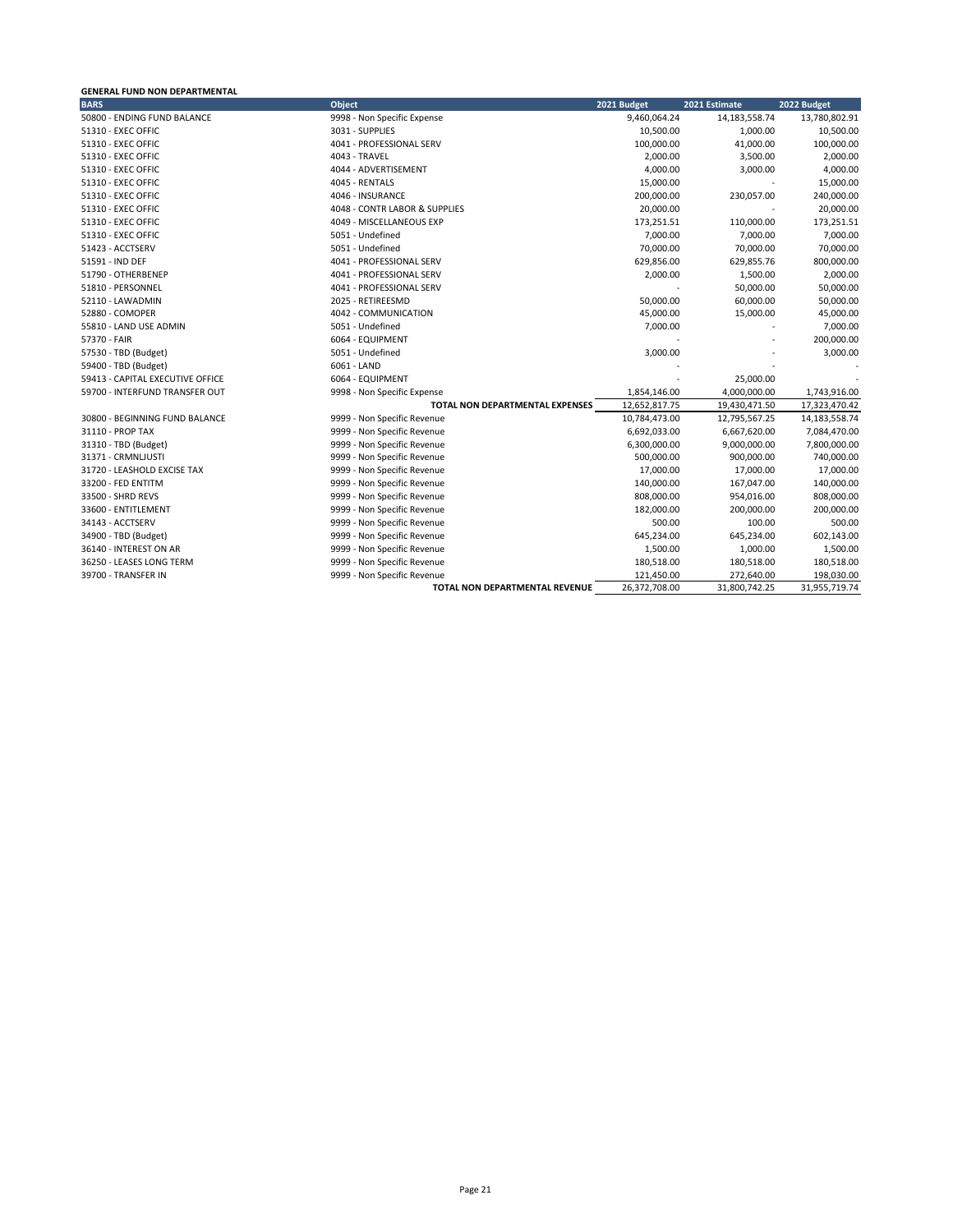| <b>GENERAL FUND AG SUPPORT</b> |                          |             |               |             |
|--------------------------------|--------------------------|-------------|---------------|-------------|
| <b>BARS</b>                    | <b>Object</b>            | 2021 Budget | 2021 Estimate | 2022 Budget |
| 55420 - NUISANCE               | 4041 - PROFESSIONAL SERV | 113.525.00  | 100.000.00    | 525.00      |
|                                | <b>TOTAL AG SUPPORT</b>  | 113.525.00  | 100.000.00    | 113.525.00  |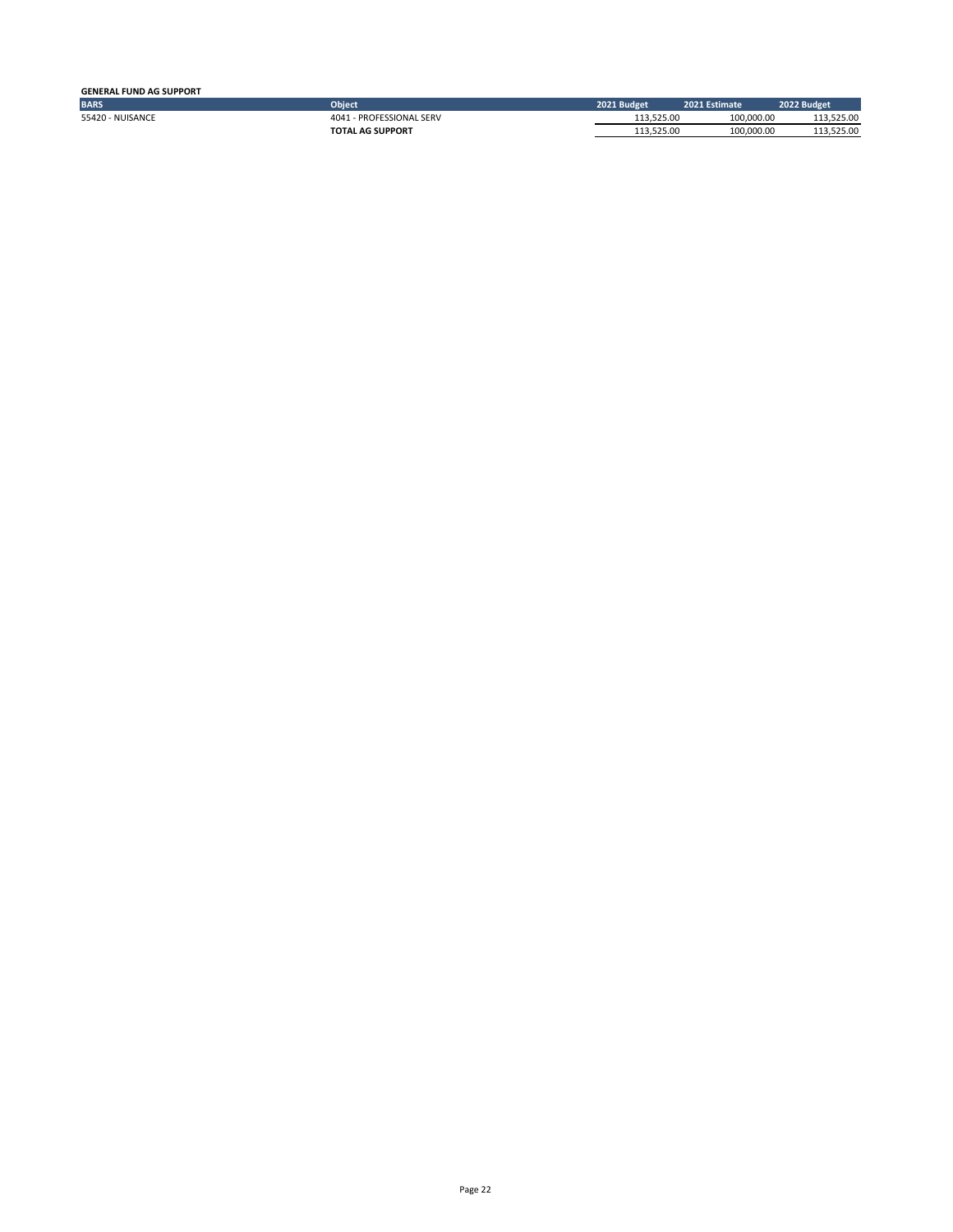# **GENERAL FUND PROSECUTOR**

| <b>BARS</b>          | <b>Object</b>                    | 2021 Budget  | 2021 Estimate            | 2022 Budget  |
|----------------------|----------------------------------|--------------|--------------------------|--------------|
| 51530 - PROSECUTOR   | 1011 - REGULAR EARNINGS          | 838,206.84   | 779,947.49               | 857,112.98   |
| 51530 - PROSECUTOR   | $2021 - L & 1$                   | 2,439.07     | 281,399.87               | 2,439.07     |
| 51530 - PROSECUTOR   | 2022 - MED INS                   | 116,845.92   | $\overline{\phantom{a}}$ | 120,107.28   |
| 51530 - PROSECUTOR   | 2023 - FICA/MED                  | 63,540.28    | ٠                        | 64,829.08    |
| 51530 - PROSECUTOR   | 2024 - RETIREMENT                | 106,814.11   | ٠                        | 86,862.50    |
| 51530 - PROSECUTOR   | 2026 - DEF COMP                  | 15,201.03    | ٠                        | 19,698.26    |
| 51530 - PROSECUTOR   | 2027 - DENTAL INS                | 6,590.16     | ٠                        | 6,814.80     |
| 51530 - PROSECUTOR   | 2028 - LIFE INS                  | 220.32       | ٠                        | 220.32       |
| 51530 - PROSECUTOR   | 2030 - SICK LEAVE TAX            | 1,218.31     |                          | 1,364.38     |
| 51530 - PROSECUTOR   | 3031 - SUPPLIES                  | 14,290.00    | 11,000.00                | 14,290.00    |
| 51530 - PROSECUTOR   | 4041 - PROFESSIONAL SERV         | 46,150.00    | 14,660.00                | 46,150.00    |
| 51530 - PROSECUTOR   | 4042 - COMMUNICATION             | 2,000.00     | 2,000.00                 | 2,000.00     |
| 51530 - PROSECUTOR   | 4043 - TRAVEL                    | 3,500.00     | 2,000.00                 | 3,500.00     |
| 51530 - PROSECUTOR   | 4048 - CONTR LABOR & SUPPLIES    | 7,500.00     | 9,927.00                 | 9,000.00     |
| 51530 - PROSECUTOR   | 4049 - MISCELLANEOUS EXP         | 9,307.00     | 21,669.06                | 9,307.00     |
| 59415 - TBD (Budget) | 6064 - EQUIPMENT                 | 12,000.00    | 12,000.00                |              |
|                      | <b>TOTAL PROSECUTOR EXPENSES</b> | 1,245,823.05 | 1,134,603.42             | 1,243,695.66 |
| 33400 - STATE GRANT  | 9999 - Non Specific Revenue      | 97,665.00    | 99,837.48                | 99,837.48    |
| 33600 - ENTITLEMENT  | 0692 - AUTOPSYCST                | 10,500.00    | 7,000.00                 | 10,500.00    |
|                      | <b>TOTAL PROSECUTOR REVENUE</b>  | 108,165.00   | 106,837.48               | 110,337.48   |
|                      |                                  |              |                          |              |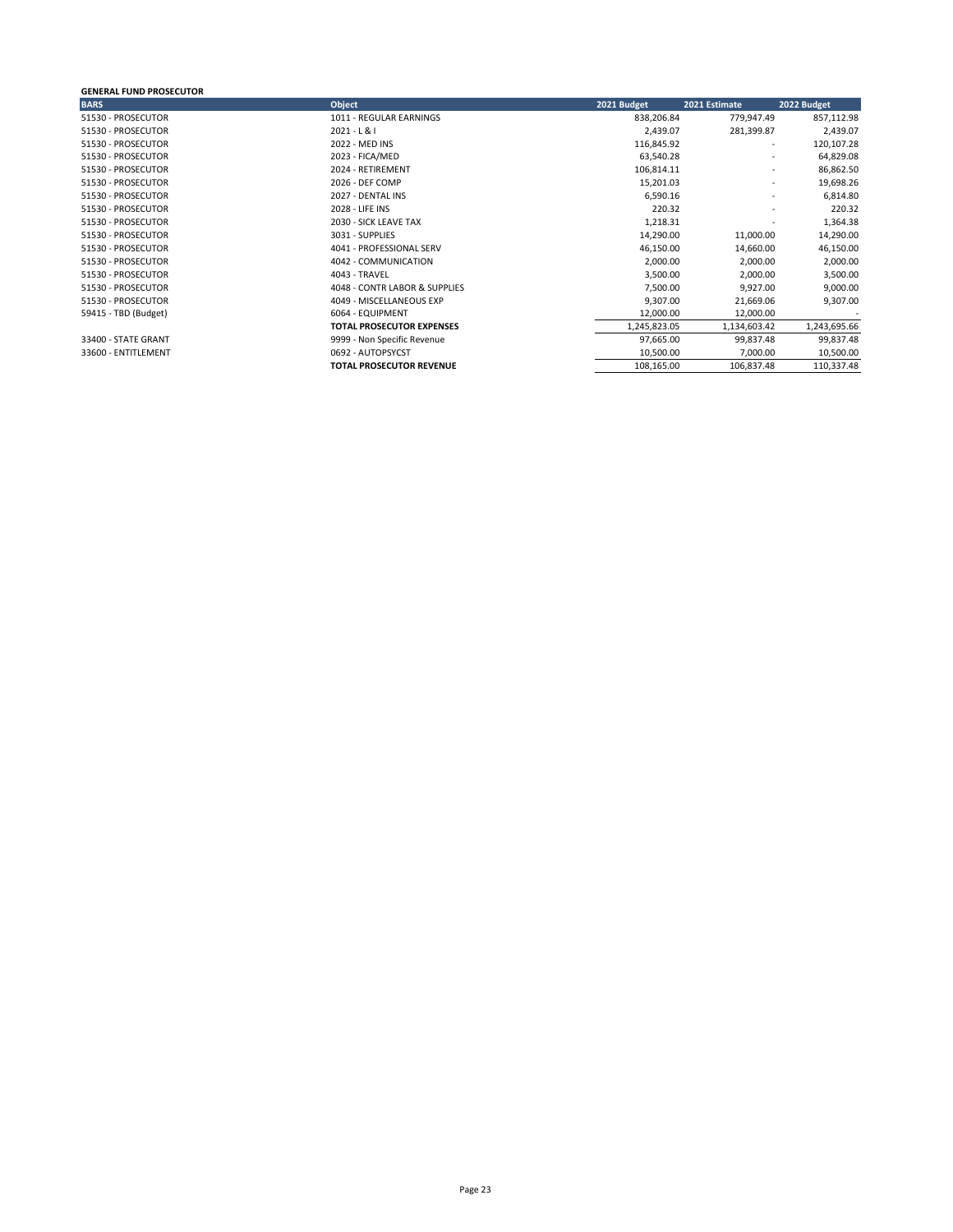| <b>GENERAL FUND SHERIFF</b> |                                      |              |               |             |
|-----------------------------|--------------------------------------|--------------|---------------|-------------|
| <b>BARS</b>                 | <b>Object</b>                        | 2021 Budget  | 2021 Estimate | 2022 Budget |
| 52110 - LAWADMIN            | 1011 - REGULAR EARNINGS              | 704,170.02   | 636,412.52    | 592,176.02  |
| 52110 - LAWADMIN            | 1012 - OVERTIME                      | 18,337.00    | 931.05        | 18,337.00   |
| 52110 - LAWADMIN            | 2020 - VISION INS                    | 275.76       |               |             |
| 52110 - LAWADMIN            | $2021 - L & 1$                       | 12,001.82    | 238,019.73    | 8,452.90    |
| 52110 - LAWADMIN            | 2022 - MED INS                       | 90,192.60    |               | 97,848.72   |
| 52110 - LAWADMIN            | 2023 - FICA/MED                      | 48,796.10    |               | 44,445.69   |
| 52110 - LAWADMIN            | 2024 - RETIREMENT                    | 81,328.22    |               | 65,936.37   |
| 52110 - LAWADMIN            | 2026 - DEF COMP                      | 9,308.78     |               | 11,710.49   |
| 52110 - LAWADMIN            | 2027 - DENTAL INS                    | 8,098.56     |               | 6,458.76    |
| 52110 - LAWADMIN            | 2028 - LIFE INS                      | 905.40       |               | 171.36      |
| 52110 - LAWADMIN            | 2029 - UNIFORMS                      | 2,520.00     | 700.00        | 2,520.00    |
| 52110 - LAWADMIN            | 2030 - SICK LEAVE TAX                | 1,954.61     |               | 1,954.39    |
| 52110 - LAWADMIN            | 3031 - SUPPLIES                      | 8,505.00     | 3,000.00      | 8,505.00    |
| 52110 - LAWADMIN            | 3032 - FUEL                          | 7,500.00     | 7,400.00      | 7,500.00    |
| 52110 - LAWADMIN            | 4041 - PROFESSIONAL SERV             | 250.00       | 300.00        | 250.00      |
| 52110 - LAWADMIN            | 4042 - COMMUNICATION                 | 22,148.00    | 13,200.00     | 22,148.00   |
| 52110 - LAWADMIN            | 4043 - TRAVEL                        | 10,500.00    | 3,000.00      | 4,500.00    |
| 52110 - LAWADMIN            | 4044 - ADVERTISEMENT                 | 250.00       |               | 1,250.00    |
| 52110 - LAWADMIN            | 4045 - RENTALS                       | 6,800.00     | 1,900.00      | 6,800.00    |
| 52110 - LAWADMIN            | 4048 - CONTR LABOR & SUPPLIES        | 19,410.00    | 2,500.00      | 19,410.00   |
| 52110 - LAWADMIN            | 4049 - MISCELLANEOUS EXP             | 4,762.00     | 9,600.00      | 4,762.00    |
|                             | <b>TOTAL SHERIFF ADMIN</b>           | 1,058,013.88 | 916,963.30    | 925,136.70  |
| 52121 - INVEST              | 1011 - REGULAR EARNINGS              | 436,068.62   | 349,168.54    | 469,309.00  |
| 52121 - INVEST              | 1012 - OVERTIME                      | 46,471.00    | 25,000.00     | 49,259.26   |
| 52121 - INVEST              | 2020 - VISION INS                    | 1,972.04     |               | 1,972.04    |
| 52121 - INVEST              | $2021 - L & 1$                       | 17,744.64    | 159,100.00    | 17,744.64   |
| 52121 - INVEST              | 2022 - MED INS                       | 117,043.20   |               | 121,387.20  |
|                             |                                      |              |               |             |
| 52121 - INVEST              | 2023 - FICA/MED<br>2024 - RETIREMENT | 31,749.20    |               | 33,867.72   |
| 52121 - INVEST              |                                      | 35,270.80    |               | 34,759.24   |
| 52121 - INVEST              | 2026 - DEF COMP                      | 5,172.78     |               | 6,060.69    |
| 52121 - INVEST              | 2027 - DENTAL INS                    | 9,262.80     |               | 9,577.80    |
| 52121 - INVEST              | 2028 - LIFE INS                      | 2,960.64     |               | 2,960.64    |
| 52121 - INVEST              | 2029 - UNIFORMS                      | 5,760.00     | 1,675.00      | 5,760.00    |
| 52121 - INVEST              | 2030 - SICK LEAVE TAX                | 1,182.75     |               | 1,286.77    |
| 52121 - INVEST              | 3031 - SUPPLIES                      | 2,550.00     | 800.00        | 2,550.00    |
| 52121 - INVEST              | 3032 - FUEL                          | 4,000.00     | 3,830.00      | 4,000.00    |
| 52121 - INVEST              | 4041 - PROFESSIONAL SERV             | 4,150.00     | 435.00        | 4,150.00    |
| 52121 - INVEST              | 4042 - COMMUNICATION                 | 3,000.00     |               | 3,000.00    |
| 52121 - INVEST              | 4043 - TRAVEL                        | 5,250.00     | 3,500.00      | 5,250.00    |
| 52121 - INVEST              | 4049 - MISCELLANEOUS EXP             | 5,714.00     | 900.00        | 5,714.00    |
|                             | <b>TOTAL SHERIFF INVESTIGATIONS</b>  | 735,322.48   | 544,408.54    | 778,608.99  |
| 52122 - SRT                 | 1012 - OVERTIME                      | 26,933.00    | 20,199.75     | 5,000.00    |
| 52123 - SPCUNITS            | $2021 - L & 1$                       | 150.00       |               | 150.00      |
| 52123 - SPCUNITS            | 2024 - RETIREMENT                    | 3,500.00     | 1,020.00      | 3,500.00    |
| 52123 - SPCUNITS            | 2029 - UNIFORMS                      | 4,850.00     |               | 4,850.00    |
| 52123 - SPCUNITS            | 4041 - PROFESSIONAL SERV             | 2,800.00     |               | 2,800.00    |
|                             | TOTAL SHERIFF SRT AND SPECIAL UNITS  | 38,233.00    | 21,219.75     | 16,300.00   |
| 52130 - CRMPREVENT          | $2021 - L & 1$                       | 150.00       |               | 150.00      |
| 52130 - CRMPREVENT          | 2029 - UNIFORMS                      | 750.00       | 350.00        | 750.00      |
| 52130 - CRMPREVENT          | 3031 - SUPPLIES                      | 250.00       |               | 250.00      |
| 52130 - CRMPREVENT          | 4043 - TRAVEL                        | 250.00       |               | 250.00      |
|                             | TOTAL SHERIFF CRIME PREVENTION       | 1,400.00     | 350.00        | 1.400.00    |
|                             |                                      |              |               |             |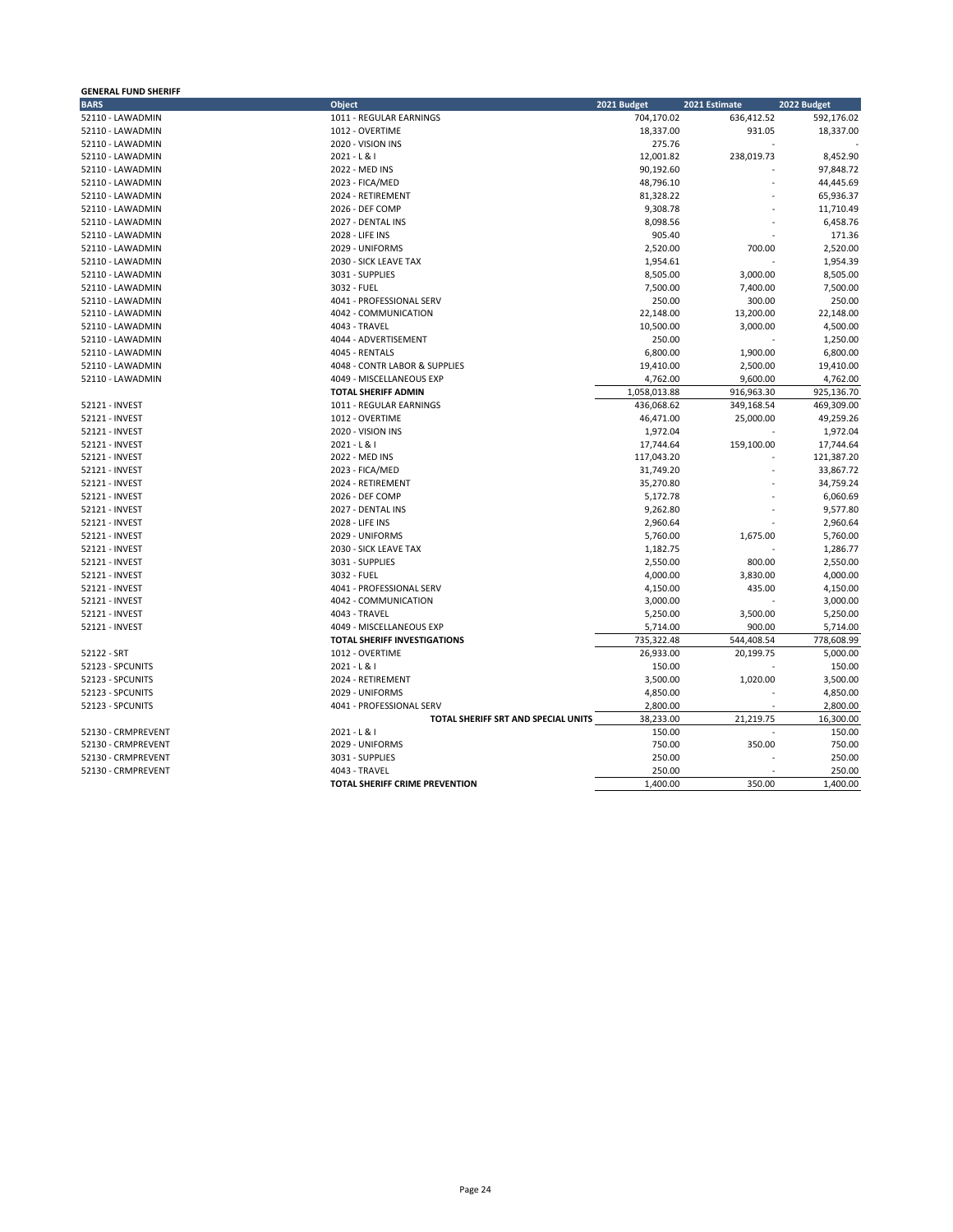| 52170 - TRAFFICPLC               | 1011 - REGULAR EARNINGS          | 1,935,631.04 | 1,963,411.98 | 2,181,719.55 |
|----------------------------------|----------------------------------|--------------|--------------|--------------|
| 52170 - TRAFFICPLC               | 1012 - OVERTIME                  | 257,844.00   | 208,000.00   | 273,314.64   |
| 52170 - TRAFFICPLC               | 1021 - CT PAYOUT                 | 130,936.00   | 107,478.79   | 130,936.00   |
| 52170 - TRAFFICPLC               | 2020 - VISION INS                | 10,858.48    |              | 11,134.24    |
| 52170 - TRAFFICPLC               | $2021 - L & 1$                   | 81,896.35    | 930,466.26   | 85,445.28    |
| 52170 - TRAFFICPLC               | 2022 - MED INS                   | 546,798.72   |              | 601,158.84   |
| 52170 - TRAFFICPLC               | 2023 - FICA/MED                  | 170,685.37   | ÷,           | 188,219.85   |
| 52170 - TRAFFICPLC               | 2024 - RETIREMENT                | 122,114.71   |              | 133,159.33   |
| 52170 - TRAFFICPLC               | 2026 - DEF COMP                  | 18,118.35    |              | 20,682.33    |
| 52170 - TRAFFICPLC               | 2027 - DENTAL INS                | 43,341.12    |              | 46,730.64    |
| 52170 - TRAFFICPLC               | 2028 - LIFE INS                  | 16,907.40    |              | 17,641.44    |
| 52170 - TRAFFICPLC               | 2029 - UNIFORMS                  | 29,496.00    | 29,000.00    | 29,496.00    |
| 52170 - TRAFFICPLC               | 2030 - SICK LEAVE TAX            | 5,936.48     |              | 6,568.86     |
| 52170 - TRAFFICPLC               | 3031 - SUPPLIES                  | 101,430.00   | 118,714.15   | 101,430.00   |
| 52170 - TRAFFICPLC               | 3032 - FUEL                      | 158,884.00   | 104,800.00   | 158,884.00   |
| 52170 - TRAFFICPLC               | 4041 - PROFESSIONAL SERV         | 19,556.00    | 9,230.00     | 19,556.00    |
| 52170 - TRAFFICPLC               | 4042 - COMMUNICATION             | 52,108.00    | 40,740.00    | 52,108.00    |
| 52170 - TRAFFICPLC               | 4043 - TRAVEL                    | 33,000.00    | 6,600.00     | 23,000.00    |
| 52170 - TRAFFICPLC               | 4044 - ADVERTISEMENT             | 1,000.00     |              |              |
| 52170 - TRAFFICPLC               | 4045 - RENTALS                   | 3,000.00     | 7,000.00     | 3,000.00     |
| 52170 - TRAFFICPLC               | 4047 - UTILITIES                 | 1,500.00     |              | 1,500.00     |
| 52170 - TRAFFICPLC               | 4048 - CONTR LABOR & SUPPLIES    | 100,539.00   | 188,675.00   | 100,539.00   |
| 52170 - TRAFFICPLC               | 4049 - MISCELLANEOUS EXP         | 14,524.00    | 17,650.00    | 14,524.00    |
| 52170 - TRAFFICPLC               | 5051 - Undefined                 | 5,500.00     |              | 5,500.00     |
| 52170 - TRAFFICPLC               | 9091 - INTERFUND SERVICES        | 5,907.00     |              | 5,907.00     |
|                                  | <b>TOTAL SHERIFF POLICING</b>    | 3,867,512.02 | 3,731,766.18 | 4,212,155.00 |
| 52510 - EMRSRVADM                | 3031 - SUPPLIES                  | 36,129.00    | 36,129.00    | 77,009.00    |
| 52510 - EMRSRVADM                | 4041 - PROFESSIONAL SERV         |              |              |              |
| 52510 - EMRSRVADM                | 4048 - CONTR LABOR & SUPPLIES    | 19,228.00    | 19,228.00    | 9,623.00     |
| 52510 - EMRSRVADM                | 4049 - MISCELLANEOUS EXP         | 1,359.00     |              |              |
|                                  | TOTAL SHERIFF EMERGENCY SERVICES | 56,716.00    | 55,357.00    | 86,632.00    |
| 59428 - TBD (Budget)             | 6062 - BUILDINGS                 | 52,893.00    |              | 52,893.00    |
|                                  | <b>TOTAL SHERIFF EXPENSES</b>    | 5,810,090.37 | 5,270,064.77 | 6,073,125.69 |
| 31371 - CRMNLJUSTI               | 9999 - Non Specific Revenue      | 17,000.00    | 30,000.00    | 17,000.00    |
| 32290 - OTHER LICENSES & PERMITS | 9999 - Non Specific Revenue      | 7,000.00     | 12,000.00    | 7,000.00     |
| 33100 - DIRECT FEDERAL GRANT     | 9999 - Non Specific Revenue      | 92,172.00    | 82,116.08    | 102,438.00   |
| 33400 - STATE GRANT              | 9999 - Non Specific Revenue      | 55,715.00    | 59,386.70    | 55,715.00    |
| 34190 - TBD (Budget)             | 9999 - Non Specific Revenue      | 1,500.00     | 2,100.00     | 1,500.00     |
| 34210 - LESRVCS                  | 9999 - Non Specific Revenue      | 568,187.00   | 542,517.00   | 568,187.00   |
| 34211 - LAWENFSERV               | 9999 - Non Specific Revenue      | 12,000.00    | 12,000.00    | 12,000.00    |
| 35724 - LAWENFRC                 | 9999 - Non Specific Revenue      | 4,000.00     | 1,000.00     | 4,000.00     |
| 35734 - LWENFSRV                 | 9999 - Non Specific Revenue      | 2,000.00     | 1,600.00     | 2,000.00     |
|                                  | <b>TOTAL SHERIFF REVENUE</b>     | 759,574.00   | 742,719.78   | 769,840.00   |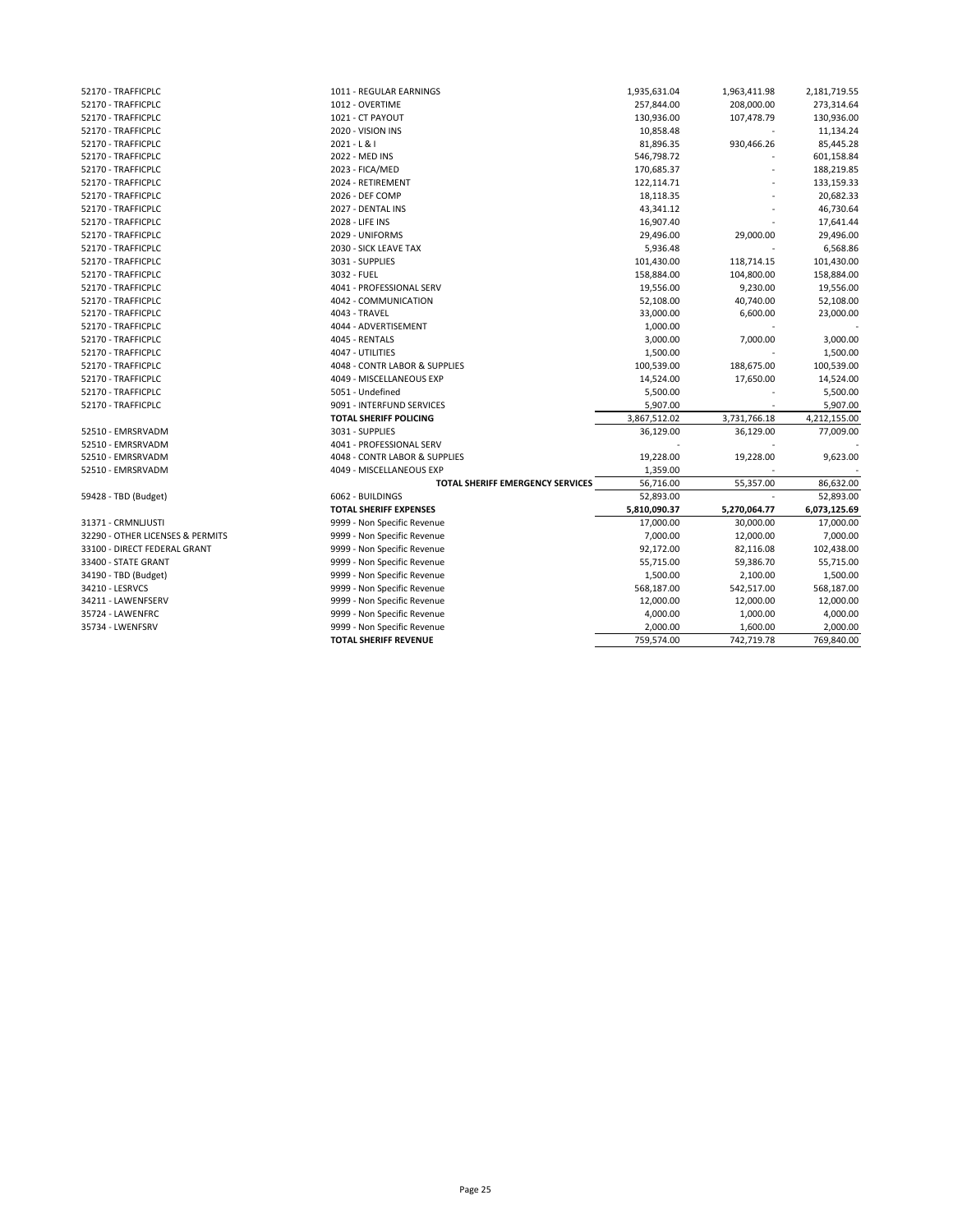### **GENERAL FUND SUPERIOR COURT**

| <b>BARS</b>       | <b>Object</b>                 | 2021 Budget | 2021 Estimate            | 2022 Budget |
|-------------------|-------------------------------|-------------|--------------------------|-------------|
| 51221 - SUP COURT | 1011 - REGULAR EARNINGS       | 207,808.44  | 261,740.57               | 264,619.11  |
| 51221 - SUP COURT | 1031 - PART TIME EARNINGS     | 57,078.00   | $\overline{\phantom{a}}$ | 32,000.00   |
| 51221 - SUP COURT | $2021 - L & 1$                | 1,042.02    | 46,180.00                | 1,042.02    |
| 51221 - SUP COURT | 2022 - MED INS                | 17,081.64   | $\overline{\phantom{a}}$ | 17,446.68   |
| 51221 - SUP COURT | 2023 - FICA/MED               | 10,375.41   | $\overline{\phantom{a}}$ | 10,590.42   |
| 51221 - SUP COURT | 2024 - RETIREMENT             | 9,036.30    | $\overline{\phantom{a}}$ | 7,490.43    |
| 51221 - SUP COURT | 2026 - DEF COMP               | 1,405.33    | $\overline{\phantom{a}}$ | 1,826.94    |
| 51221 - SUP COURT | 2027 - DENTAL INS             | 732.24      | $\overline{\phantom{a}}$ | 757.20      |
| 51221 - SUP COURT | 2028 - LIFE INS               | 24.48       | $\overline{\phantom{a}}$ | 24.48       |
| 51221 - SUP COURT | 2030 - SICK LEAVE TAX         | 103.07      |                          | 117.65      |
| 51221 - SUP COURT | 3031 - SUPPLIES               | 15,000.00   | 30,000.00                | 15,000.00   |
| 51221 - SUP COURT | 4041 - PROFESSIONAL SERV      | 145,831.00  | 118,000.00               | 55,329.00   |
| 51221 - SUP COURT | 4042 - COMMUNICATION          | 3,226.00    | 1,500.00                 | 5,520.52    |
| 51221 - SUP COURT | 4043 - TRAVEL                 | 1,500.00    | $\overline{\phantom{a}}$ | 1,500.00    |
| 51221 - SUP COURT | 4045 - RENTALS                |             | 2,000.00                 | 1,750.00    |
| 51221 - SUP COURT | 4048 - CONTR LABOR & SUPPLIES | 800.00      | 500.00                   | 800.00      |
| 51221 - SUP COURT | 4049 - MISCELLANEOUS EXP      | 40,931.00   | 1,000.00                 | 40,931.00   |
|                   | <b>TOTAL SUPERIOR COURT</b>   | 511,974.93  | 460.920.57               | 456.745.45  |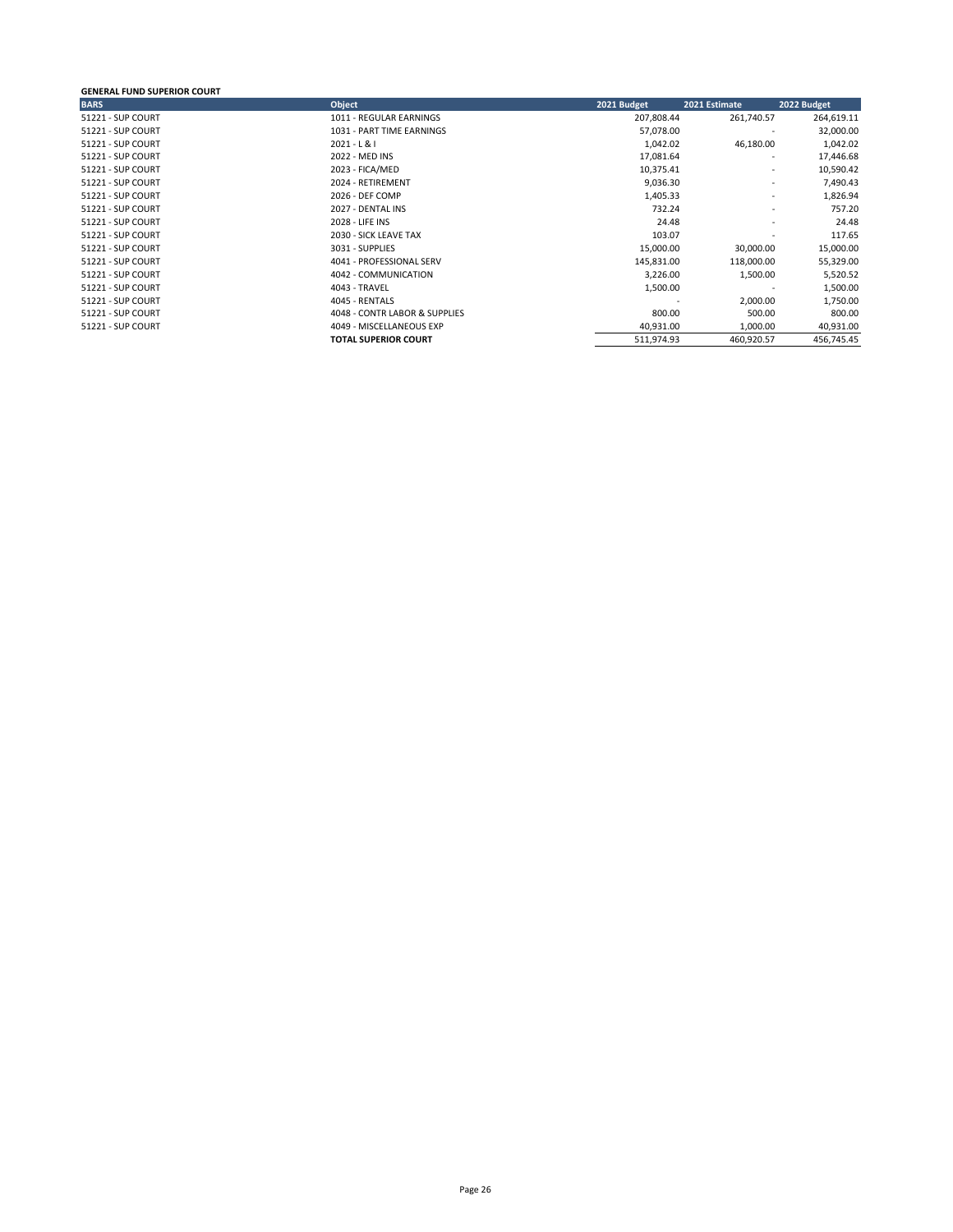#### **GENERAL FUND TREASURER BARS Object 2021 Budget 2021 Estimate 2022 Budget** 51422 - TREASURER 1011 - TREASURER 1011 - REGULAR EARNINGS 298,020.87 308,365.00 346,689.93<br>51422 - TREASURER 2021 - L&I 2021 - L&I 2021 - L&I 355.04 1,355.04 124,361.00 1,355.04 51422 - TREASURER 2021 - L & I 1,355.04 124,361.00 1,355.04 51422 - TREASURER 2022 - MED INS 59,322.60 - 61,147.80 51422 - TREASURER 2023 - FICA/MED 22,622.34 - 24,242.04 51422 - TREASURER 2024 - RETIREMENT 38,029.19 - 32,481.17 51422 - TREASURER 2026 - DEF COMP 3,801.10 - 5,555.50 51422 - TREASURER 2027 - DENTAL INS 3,661.20 - 3,786.00 51422 - TREASURER 2028 - LIFE INS 122.40 - 122.40 51422 - TREASURER 2030 - SICK LEAVE TAX 433.76 - 510.19 51422 - TREASURER 3031 - SUPPLIES 16,650.00 16,600.00 16,650.00 51422 - TREASURER 4042 - COMMUNICATION 15,775.00 15,500.00 16,775.00 51422 - TREASURER 4043 - TRAVEL 5,500.00 - 5,500.00 51422 - TREASURER 4045 - RENTALS 2,350.00 2,350.00 2,350.00 51422 - TREASURER 4046 - INSURANCE 2,700.00 - 2,700.00 51422 - TREASURER 1980 1991 - 20048 - 2005 1000 1000 10000 100000 100000 3,850.00 3,850.00 3,850.00 3,850.00<br>1999 - MISCELLANEOUS EXP 1999 - 2009 19,000.00 5,000.00 5,000.00 5,000.00 5,000.00 5,000.00 5,000.00 5,000.00 1049 - MISCELLANEOUS EXP<br>
1014 1999 - TOTAL TREASURER EXPENSES<br>
1479.193.49 578.715.00 528.715.07 **TOTAL TREASURER EXPENSES**<br>  $\begin{array}{|c|c|c|c|c|c|}\n\hline\n\textbf{479,193.49} & \textbf{475,176.00} & \textbf{528,715.07} \\
\hline\n\textbf{999 - Non Specific Revenue} & \textbf{9,000.00} & \textbf{9,000.00} \\
\hline\n\end{array}$ 34100 - TBD (Budget) و990 - South of the Superior of the Superior of the Superior of the Superior of the Superior of the Superior of the Superior of the Superior of the Superior of the Superior of the Superior of the Supe 34142 - TREAS FEES 9999 - Non Specific Revenue 55,000.00 60,000.00 55,000.00 34160 - TBD (Budget) 9999 - Non Specific Revenue 100.00 100.00 100.00 35900 - NON CRT FI 9999 - Non Specific Revenue 100,000.00 100,000.00 100,000.00 36111 - INVESTMENT INTEREST 9999 - Non Specific Revenue 70,000.00 70,000.00 70,000.00 36119 - INV FEES 9999 - Non Specific Revenue 12,000.00 10,000.00 12,000.00 36142 - DELINQUENT INTEREST 9999 - Non Specific Revenue 250,000.00 275,000.00 250,000.00 36999 - Non Specific Revenue 2012 14,000.00 16,000.00 16,000.00 14,000.00 14,000.00 1510,100.00 1510,100.00 **TOTAL TREASURER REVENUE**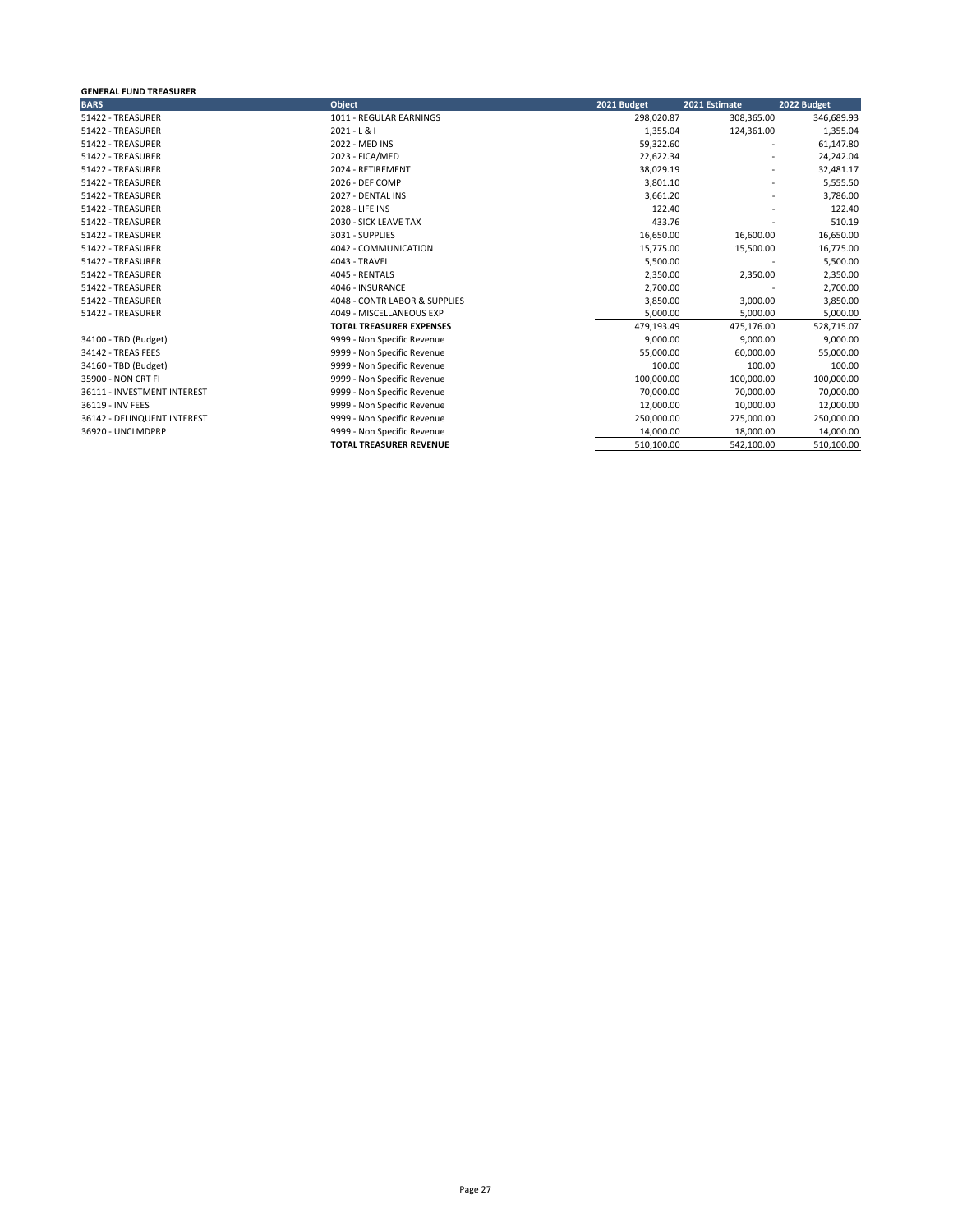| <b>GENERAL FUND HEALTH SERVICES</b> |                              |             |               |             |
|-------------------------------------|------------------------------|-------------|---------------|-------------|
| <b>BARS</b>                         | <b>Obiect</b>                | 2021 Budget | 2021 Estimate | 2022 Budget |
| 56200 - PUBHEALTH                   | 4041 - PROFESSIONAL SERV     | 168.400.00  | 166.836.72    | 168,400.00  |
|                                     | <b>TOTAL HEALTH SERVICES</b> | 168.400.00  | 166.836.72    | 168.400.00  |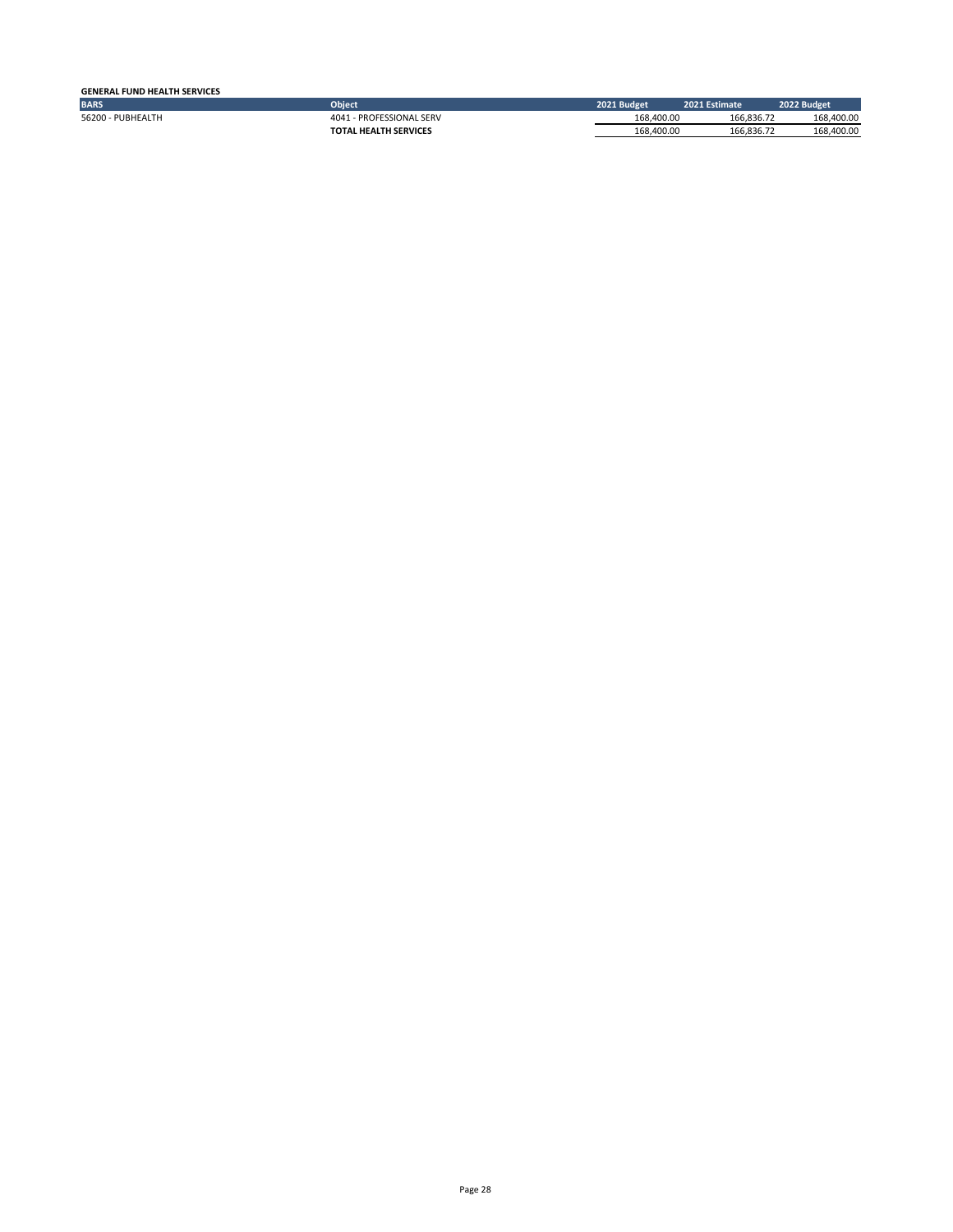#### **GENERAL FUND AUDITOR BARS Object 2021 Budget 2021 Estimate 2022 Budget** أية 1011 - FINSERVICE بالمستخدم المستخدم المستخدم المستخدم المستخدم المستخدم المستخدم المستخدم المستخدم المستخدم<br>1,897.06 171,547.08 2,168.06 2,168.06 2,168.06 2,168.06 2,168.06 2,168.06 2,168.06 2,168.06 2,168.06 2,168.0 51410 - FINSERVICE 2021 - L & I 1,897.06 171,547.08 2,168.06 51410 - FINSERVICE 2022 - MED INS 83,142.60 - 97,371.84 51410 - FINSERVICE 2023 - FICA/MED 35,101.13 - 43,764.15 51410 - FINSERVICE 2024 - RETIREMENT 59,006.60 - 58,638.24 51410 - FINSERVICE 2026 - DEF COMP 6,210.96 - 11,064.32 51410 - FINSERVICE 2027 - DENTAL INS 5,125.68 - 6,057.60 51410 - FINSERVICE 2028 - LIFE INS 171.36 - 195.84 51410 - FINSERVICE 2030 - SICK LEAVE TAX 673.02 - 921.05 51410 - FINSERVICE 3031 - SUPPLIES 10,500.00 10,500.00 10,500.00 51410 - FINSERVICE 4041 - PROFESSIONAL SERV 1,000.00 1,000.00 1,000.00 51410 - FINSERVICE 4042 - COMMUNICATION 11,000.00 11,000.00 11,000.00 51410 - FINSERVICE 4043 - TRAVEL 7,000.00 3,000.00 7,000.00 51410 - FINSERVICE 4044 - ADVERTISEMENT 250.00 250.00 250.00 51410 - FINSERVICE 4045 - RENTALS 2,700.00 3,000.00 3,000.00 51410 - FINSERVICE 4046 - INSURANCE 200.00 200.00 200.00 51410 - FINSERVICE 4048 - CONTR LABOR & SUPPLIES 10,000.00 10,000.00 10,000.00 51410 - FINSERVICE 4049 - MISCELLANEOUS EXP 5,175.00 5,175.00 5,175.00 **TOTAL AUDITOR EXPENSES**<br> **TOTAL AUDITOR EXPENSES**<br> **TOTAL AUDITOR EXPENSES**<br> **200.00 200.00 200.00 200.00 200.00 200.00** 32220 - MARRIAGE 9999 - Non Specific Revenue 200.00 200.00 200.00 34121 - AUDFILRDRD 9999 - Non Specific Revenue 90,000.00 100,000.00 100,000.00 34135 - OTRSTATCRT 9999 - Non Specific Revenue 7,000.00 9,500.00 7,000.00 34138 - RECSRCH 9999 - Non Specific Revenue 100.00 100.00 100.00 34143 - ACCTSERV 9999 - Non Specific Revenue 17,000.00 17,000.00 17,000.00 34148 - M V LICFEE 2000.00<br>34190 - TBD (Budget) 435,000.00<br>9999 - Non Specific Revenue 435,000 435,000.00 4350.00 435,000.00 34190 - TBD (Budget) 9999 - Non Specific Revenue 500.00 - - 34581 - ZONING 9999 - Non Specific Revenue 3,000.00 - - **TOTAL AUDITOR REVENUE**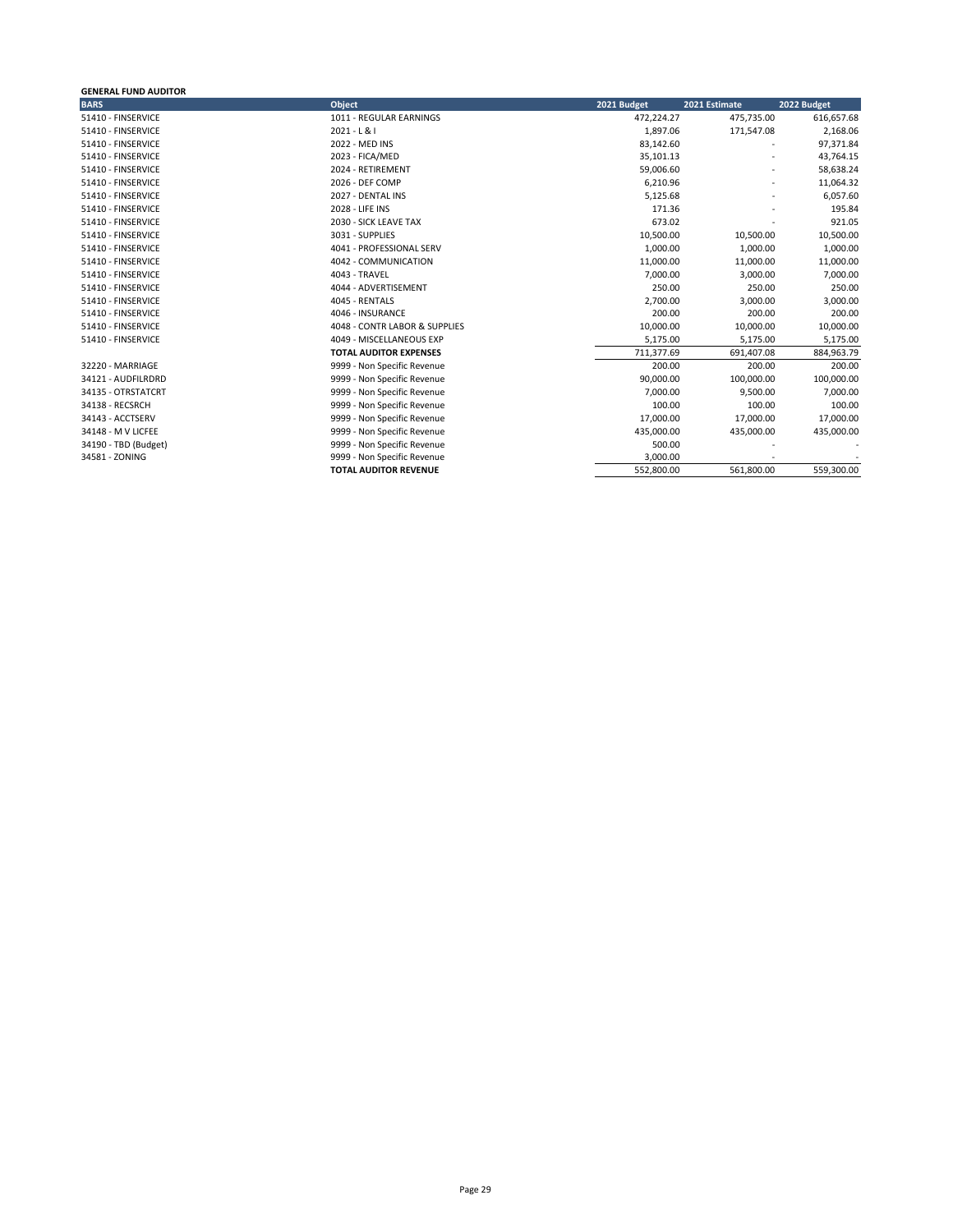| <b>GENERAL FUND ANIMAL CONTROL</b> |                      |             |               |             |
|------------------------------------|----------------------|-------------|---------------|-------------|
| <b>BARS</b>                        | <b>Obiect</b>        | 2021 Budget | 2021 Estimate | 2022 Budget |
| 55430 - ANIMAL CTR                 | 5051 - Undefined     | 113.000.00  | 108.000.00    | 114.604.00  |
|                                    | TOTAL ANIMAL CONTROL | 113.000.00  | 108.000.00    | 114.604.00  |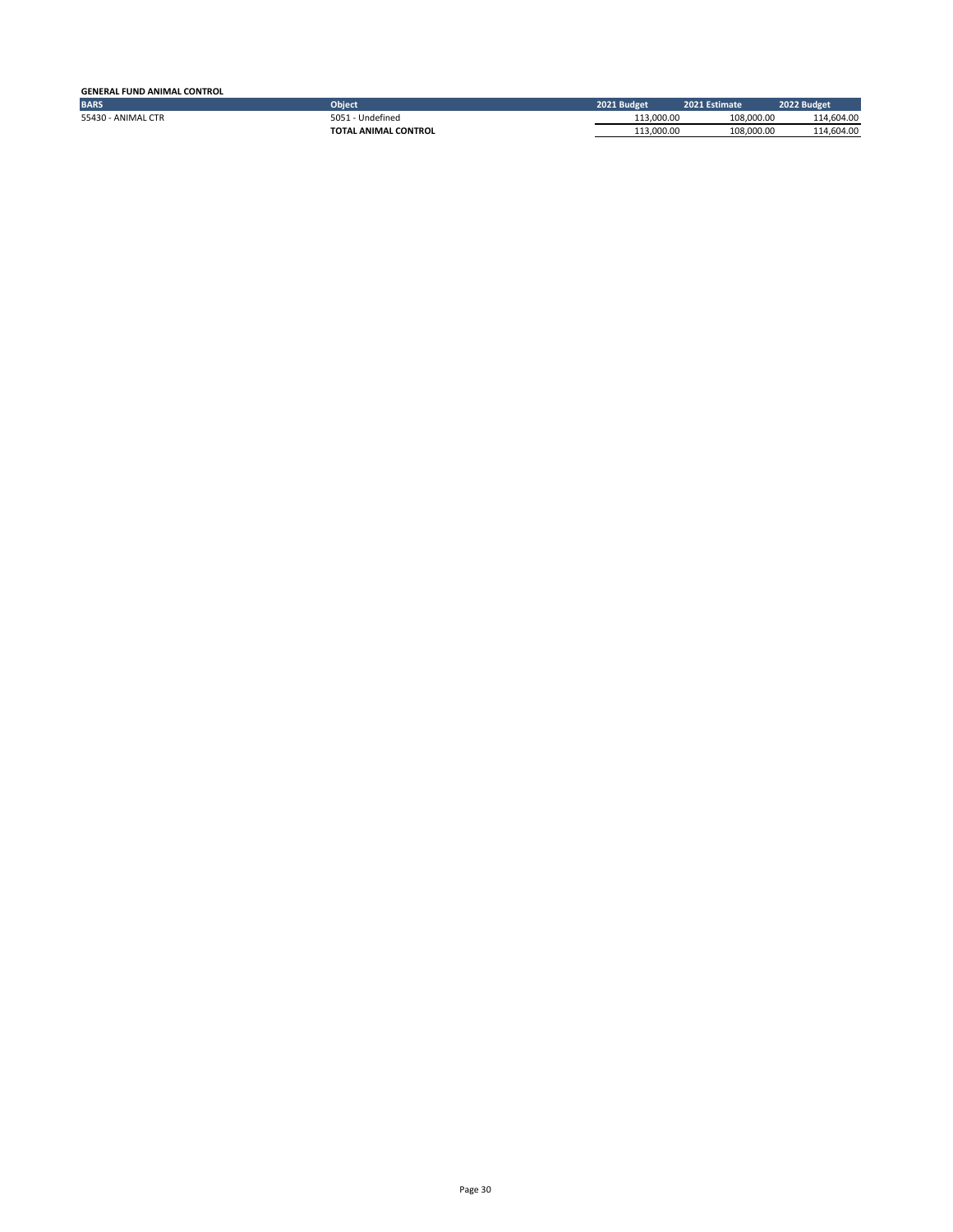#### **GENERAL FUND REGIONAL JUVENILE JUSTICE**

| <b>BARS</b>           | Object                                      | 2021 Budget | 2021 Estimate | 2022 Budget |
|-----------------------|---------------------------------------------|-------------|---------------|-------------|
| 52780 -<br>JUVEFACIL! | Undefined<br>505                            | 390.000.00  | 390.000.00    | 390.000.00  |
|                       | <b>TOTAL</b><br>L REGIONAL JUVENILE JUSTICE | 390.000.00  | 390.000.00    | 390.000.00  |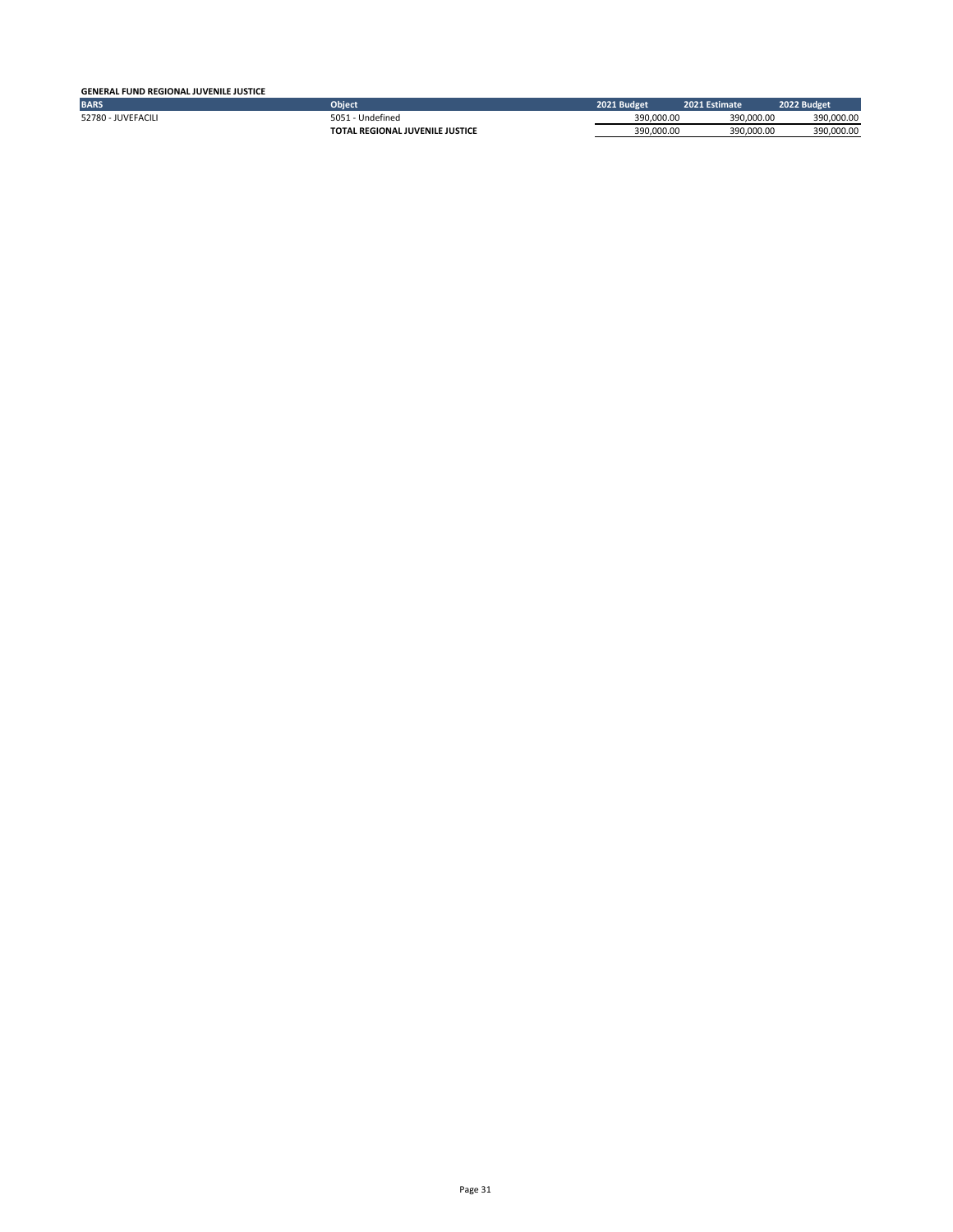### **GENERAL FUND ADULT CARE AND CUSTODY**

| <b>BARS</b>            | <b>Obiect</b>                | 2021 Budget  | 2021 Estimate | 2022 Budget  |
|------------------------|------------------------------|--------------|---------------|--------------|
| CARE/CUST<br>$52360 -$ | Undefined<br>5051            | 1.400.000.00 | 1.200.000.00  | 1,400,000.00 |
|                        | TOTAL ADULT CARE AND CUSTODY | 1.400.000.00 | 1.200.000.00  | 1.400.000.00 |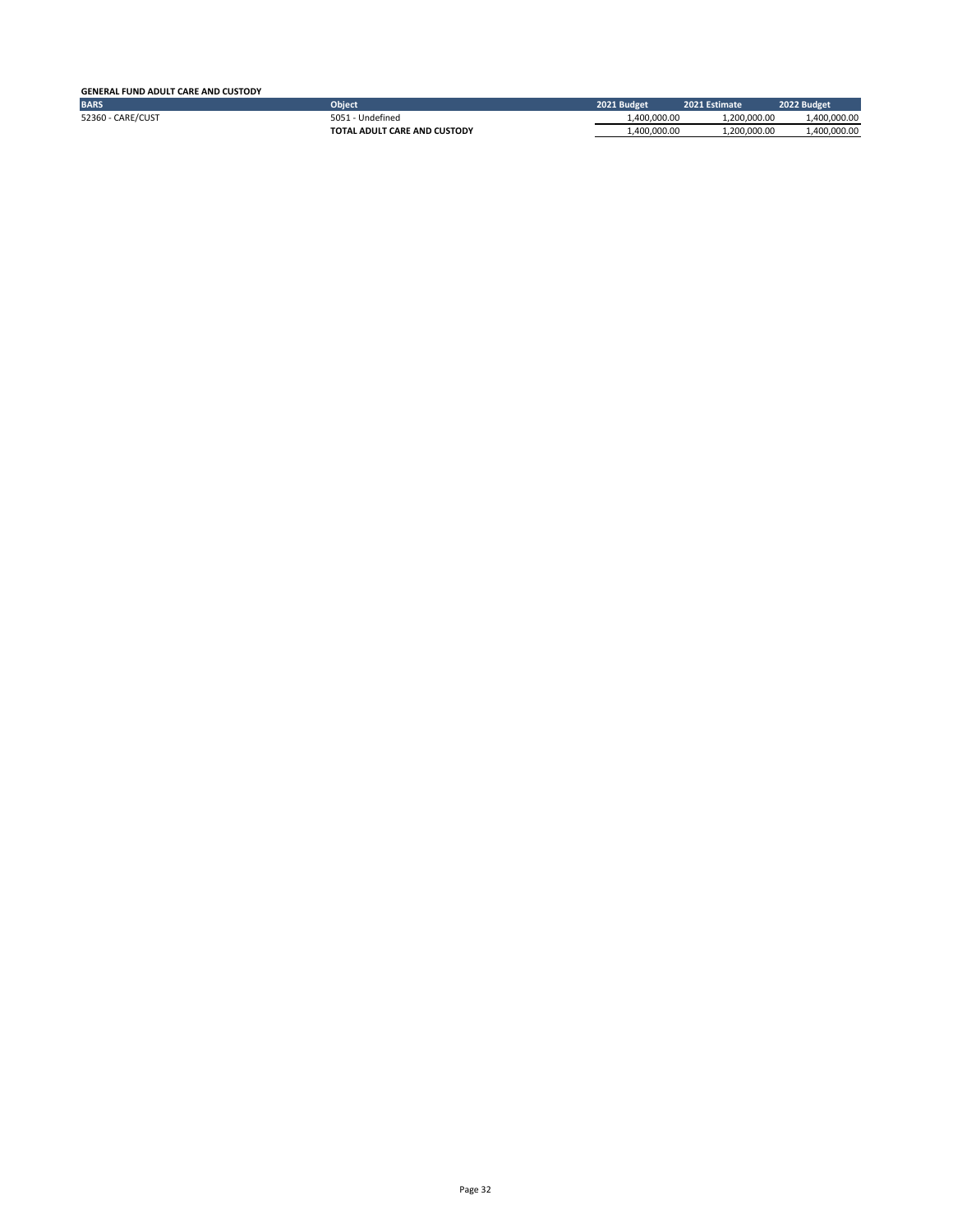#### **GENERAL FUND RIVERCOM BARS Object 2021 Budget 2021 Estimate 2022 Budget** 52800 - TBD (Budget) 5051 - Undefined 5051 - Undefined 1,864,258.00 2,164,258.00 2,110,000.00 2,110,000.00 1,164,258.00 2,110,000.00 1,164,258.00 2,110,000.00 1,164,258.00 2,110,000.00 1,164,258.00 2,110,000.00 1,164,258.0 **TOTAL RIVERCOM EXPENSE** 1,864,258.00 2,164,258.00 2,110,000.00<br>
9999 - Non Specific Revenue<br> **TOTAL RIVERCOM REVENUE** 1,600,000.00 1,900,000.00 1,900,000.00 1,900,000.00 31316 - EMRCOMTAX 9999 - Non Specific Revenue 1,600,000.00 1,900,000.00 1,900,000.00 **TOTAL RIVERCOM REVENUE** 1,600,000.00 1,900,000.00 1,900,000.00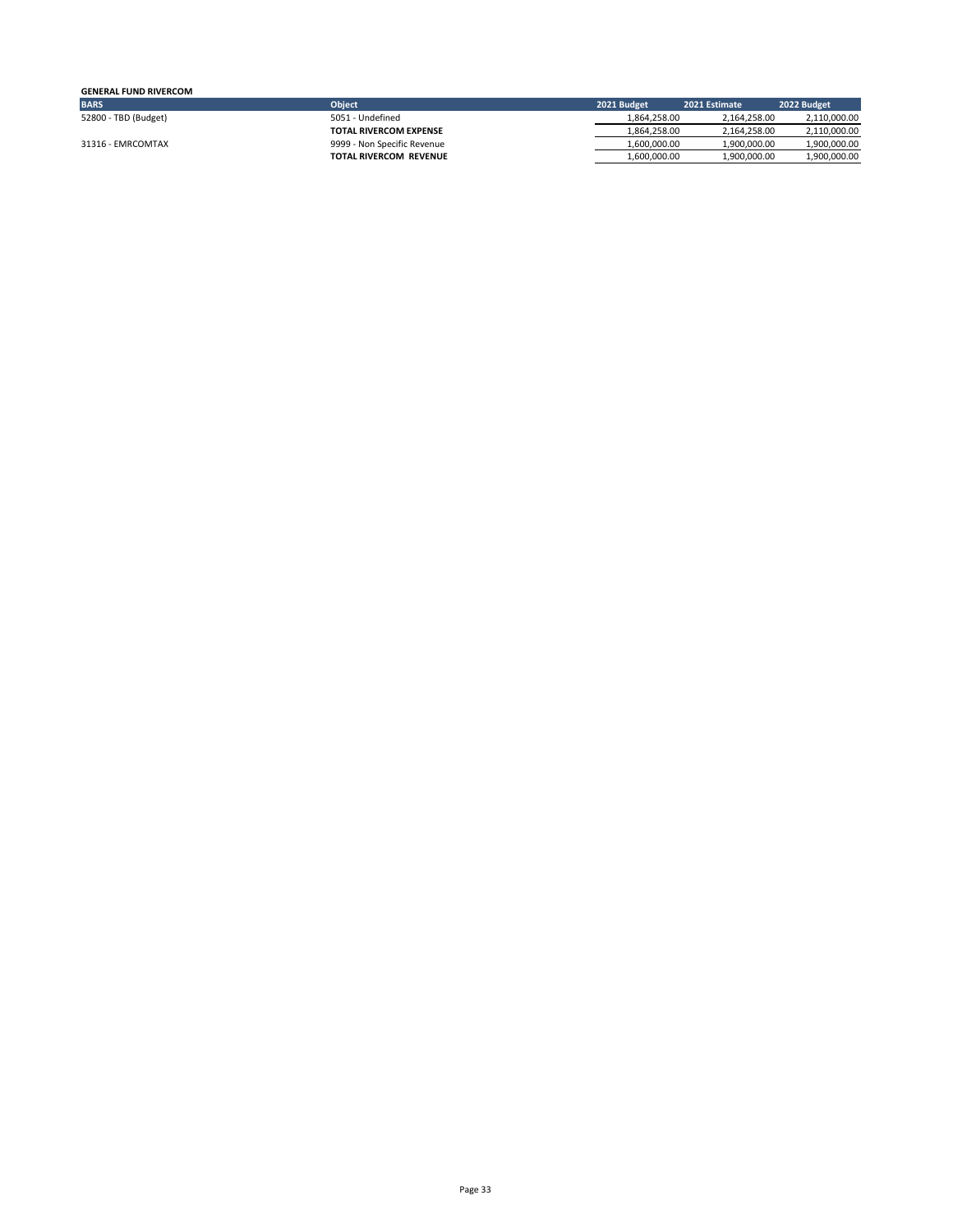#### **GENERAL FUND ADMINISTRATIVE SERVICES**

| <b>BARS</b>        | <b>Object</b>                        | 2021 Budget | 2021 Estimate            | 2022 Budget |
|--------------------|--------------------------------------|-------------|--------------------------|-------------|
| 51310 - EXEC OFFIC | 1011 - REGULAR EARNINGS              | 241,852.33  | 183,738.00               | 257,620.26  |
| 51310 - EXEC OFFIC | $2021 - L & 1$                       | 433.61      | 62,672.00                | 433.61      |
| 51310 - EXEC OFFIC | 2022 - MED INS                       | 21,213.50   |                          | 21,797.57   |
| 51310 - EXEC OFFIC | 2023 - FICA/MED                      | 14,854.08   |                          | 15,769.81   |
| 51310 - EXEC OFFIC | 2024 - RETIREMENT                    | 24,970.39   |                          | 21,129.48   |
| 51310 - EXEC OFFIC | 2026 - DEF COMP                      | 3,883.42    |                          | 5,153.53    |
| 51310 - EXEC OFFIC | 2027 - DENTAL INS                    | 1,171.58    |                          | 1,211.52    |
| 51310 - EXEC OFFIC | 2028 - LIFE INS                      | 39.17       |                          | 39.17       |
| 51310 - EXEC OFFIC | 2030 - SICK LEAVE TAX                | 284.81      |                          | 331.89      |
| 51310 - EXEC OFFIC | 3031 - SUPPLIES                      | 7,000.00    | 4,000.00                 | 7,000.00    |
| 51310 - EXEC OFFIC | 3032 - FUEL                          | 1,000.00    |                          | 1,000.00    |
| 51310 - EXEC OFFIC | 4042 - COMMUNICATION                 | 1,500.00    | 1,000.00                 | 1,500.00    |
| 51310 - EXEC OFFIC | 4043 - TRAVEL                        | 6,000.00    |                          | 6,000.00    |
| 51310 - EXEC OFFIC | 4044 - ADVERTISEMENT                 | 250.00      |                          | 250.00      |
| 51310 - EXEC OFFIC | 4045 - RENTALS                       | 2,500.00    | 3,000.00                 | 2,500.00    |
| 51310 - EXEC OFFIC | 4048 - CONTR LABOR & SUPPLIES        | 1,000.00    | 100.00                   | 1,000.00    |
| 51310 - EXEC OFFIC | 4049 - MISCELLANEOUS EXP             | 1,500.00    |                          | 1,500.00    |
| 51310 - EXEC OFFIC | 9095 - INTERFUND EQUIP RENTAL        | 2,040.00    |                          | 2,040.00    |
| 51810 - PERSONNEL  | 1011 - REGULAR EARNINGS              | 213,013.18  | 226,121.00               | 271,721.83  |
| 51810 - PERSONNEL  | $2021 - L & 1$                       | 650.42      | 80,857.00                | 650.42      |
| 51810 - PERSONNEL  | 2022 - MED INS                       | 31,820.26   |                          | 32,696.35   |
| 51810 - PERSONNEL  | 2023 - FICA/MED                      | 16,037.40   |                          | 16,959.96   |
| 51810 - PERSONNEL  | 2024 - RETIREMENT                    | 26,959.60   |                          | 22,724.13   |
| 51810 - PERSONNEL  | 2026 - DEF COMP                      | 4,192.78    |                          | 5,542.47    |
| 51810 - PERSONNEL  | 2027 - DENTAL INS                    | 1,757.38    |                          | 1,817.28    |
| 51810 - PERSONNEL  | 2028 - LIFE INS                      | 58.75       |                          | 58.75       |
| 51810 - PERSONNEL  | 2030 - SICK LEAVE TAX                | 307.50      |                          | 356.94      |
| 51810 - PERSONNEL  | 3031 - SUPPLIES                      | 5,000.00    | 3,500.00                 | 5,000.00    |
| 51810 - PERSONNEL  | 3032 - FUEL                          | 1,000.00    |                          | 1,000.00    |
| 51810 - PERSONNEL  | 4041 - PROFESSIONAL SERV             |             |                          |             |
| 51810 - PERSONNEL  | 4042 - COMMUNICATION                 | 2,000.00    | 1,000.00                 | 2,000.00    |
| 51810 - PERSONNEL  | 4043 - TRAVEL                        | 5,800.00    |                          | 5,800.00    |
| 51810 - PERSONNEL  | 4044 - ADVERTISEMENT                 | 750.00      | 500.00                   | 750.00      |
| 51810 - PERSONNEL  | 4045 - RENTALS                       | 3,500.00    | 3,000.00                 | 3,500.00    |
| 51810 - PERSONNEL  | 4048 - CONTR LABOR & SUPPLIES        | 2,000.00    | $\overline{\phantom{a}}$ | 2,000.00    |
| 51810 - PERSONNEL  | 4049 - MISCELLANEOUS EXP             | 2,000.00    | 5,000.00                 | 2,000.00    |
| 51810 - PERSONNEL  | 9095 - INTERFUND EQUIP RENTAL        | 1,860.00    |                          | 1,860.00    |
|                    | <b>TOTAL ADMINISTRATIVE SERVICES</b> | 650,200.17  | 574,488.00               | 722,714.96  |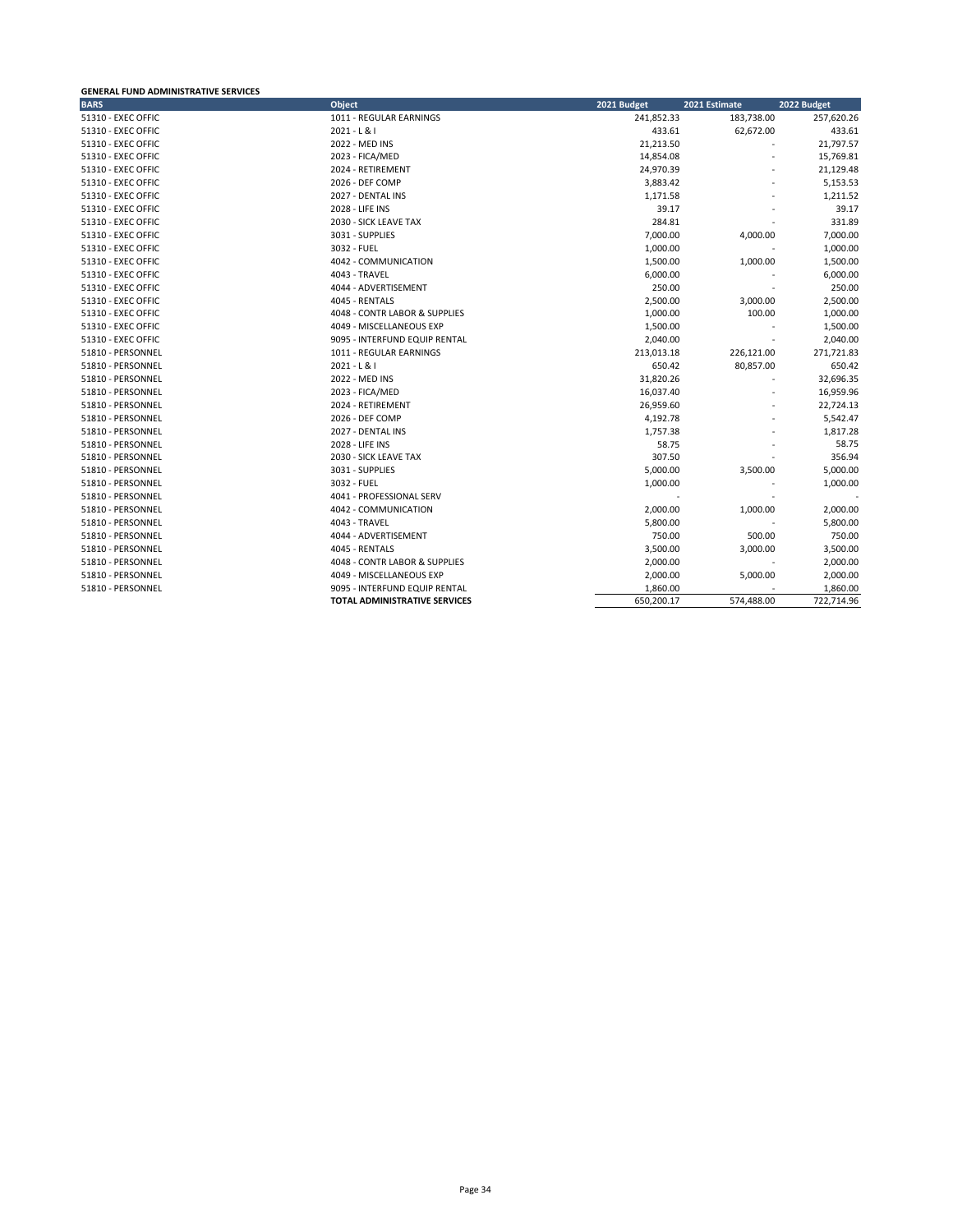#### **SPECIAL REVENUE FUNDS**

These funds account for revenues derived from specific taxes, grants or other sources, which are designated to finance particular activities of Douglas County. The funds currently used under this category are:

**Crime Victims Compensation -** administers a program of benefits to innocent victims of criminal acts.

Law Library - provides law library access to judges of the state, state and county officials, members of the bar, and others as approved by the board of trustees.

**N.C.W. District Fair -** finance the production and promotion of the County Fair.

Treasurer's M & O - revolving fund used for defraying the cost of foreclosure, distraint, and sale for delinquent taxes without regard to budget limitations.

**American Recovery Plan Act -** to account for the American Recovery Plan Act federal grant.

**Treasurer's Under/Over -** serves as an adjustment fund for up to \$5.00 payments for an over or under payment on current year taxes.

**Auditor's O & M -** enables modernization of recording equipment and preservation of historical documents to archival quality.

**WSU Publications and Meeting Fund** – to account for monies collected from the sale of publications and meeting registrations to be used for replacement of publication supplies and meeting costs.

**Paths & Trails -** finances construction and maintenance of public ways open to pedestrians, equestrians or bicyclists.

**County Roads -** established for the construction, alteration, repair, improvement, or maintenance of county roads, bridges, and wharves.

**Veteran's Relief -** provides relief to indigent veterans and their families or the families of those deceased, in need of assistance.

Election Reserve - established for payment of expenses for conducting regular and special state and county elections, and compensation of election and registration officers, and the replacement or upgrading of election software and hardware.

**County Arterial Preservation Program (C.A.P.P.) -** funded from a \$.45/gallon increase in the Washington State Gas Tax to preserve county arterials and collectors, including such activities as crack filling, preleveling, seal coating and thick and thin overlays.

Law & Justice - provides assistance for additional police protection, mitigation of congested court systems, and relief of overcrowded jails.

**Cumulative Reserve -** provides payment of unexpected losses relating to health benefit coverage for employees; maintains county premium with stop loss reserves at a reasonable level and promotes health incentive programs for employees.

**Drug Fund -** established for the purpose of replenishing the Sheriff's revolving fund through deposits of fines.

**Developmental Disabilities** - provides services for children from birth through three years and vocational services to adults with developmental disabilities.

**Boating Safety Fund** – established to account for money received from the state for the purpose of boating safety.

**County Wide Solid Waste -** established program for solid waste handling, and solid waste recovery and/or recycling which will prevent land, air, and water pollution and conserve natural, economic, and energy resources.

**Probation Assessment** – to account for the fees collected by the District Court Probation department, to be used to fund probation expenses.

**Housing Project Fund –** set up pursuant to Senate House Bill 2060, to be used for operating and maintenance of low income housing projects.

**Current Expense Equipment Replacement Program** – used to account for the funding and replacement of department vehicles.

**Building Maintenance –** established using rent proceeds to fund miscellaneous maintenance on buildings owned by Douglas County.

**Real Estate Excise Tax Technology Fund** - dollars collected on property transfers to be used for the upgrade in technology for processing of Real Estate Excise Tax affidavits.

**Historical Preservation** – funded by revenue generated from SHB 1386, these funds are to be spent on historical preservation programs.

**Jail Fund** – funded by transfers from the General Fund to be spent on building a new Jail.

Pest Control - funded by an assessment against lands this fund is used to identify, detect, control and eradicate horticultural pests and diseases.

Technology Revolving fund – Initially funded by a transfer from the General Fund to be spent on needed software or hardware updates to be reimbursed over time by the fund that benefit from those purchases.

**Employee Buyout** – Initially funded by a transfer from the General Fund to be spent on unbudgeted buyouts of employees who have left employment to be reimbursed over time by the fund that benefit from those expenses.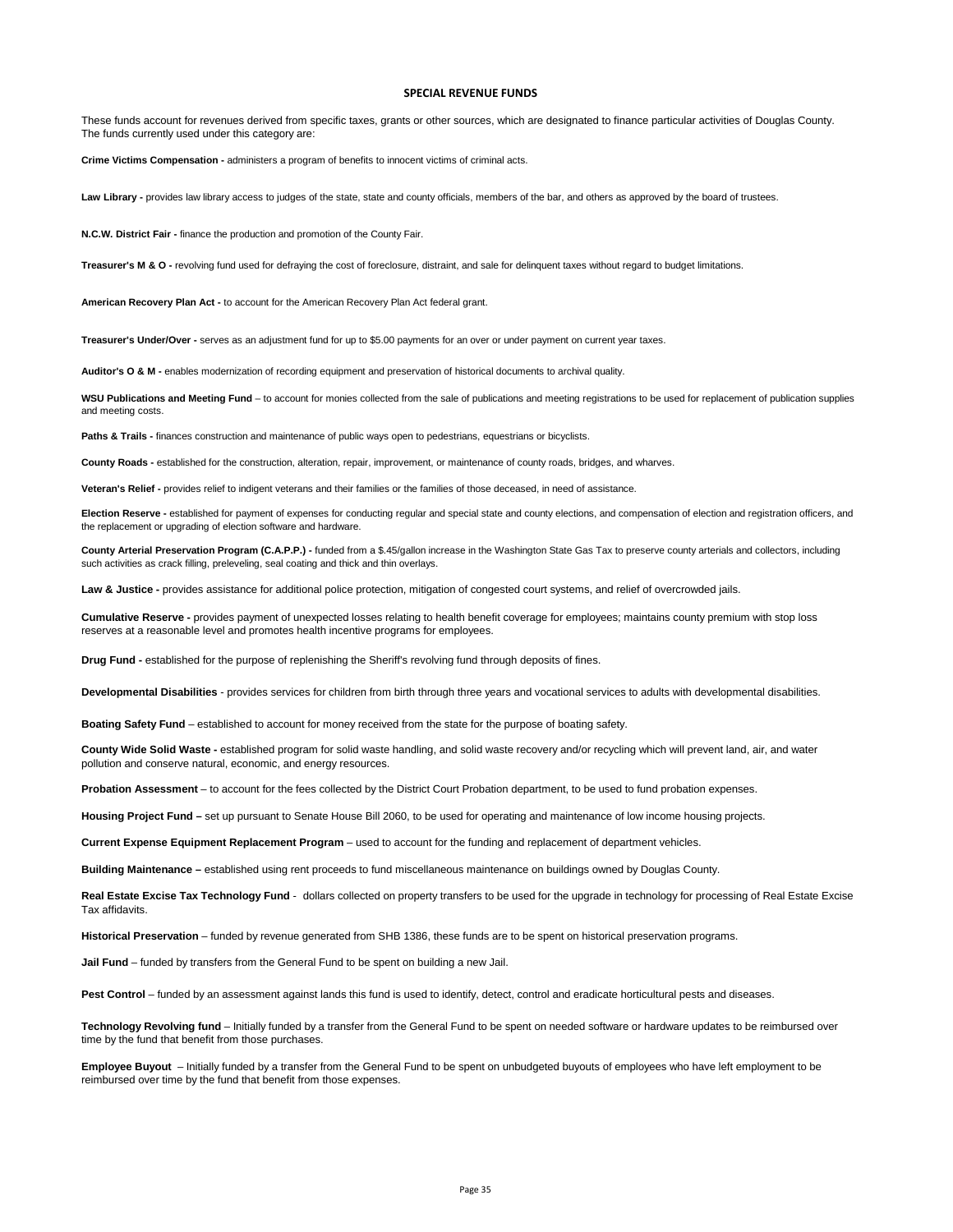# **CRIME VICTIMS**

| <b>BARS</b>                    | Object                            | 2021 Budget | 2021 Estimate            | 2022 Budget |
|--------------------------------|-----------------------------------|-------------|--------------------------|-------------|
| 50800 - ENDING FUND BALANCE    | 9998 - Non Specific Expense       | 229,508.51  | 278,936.00               | 310,056.74  |
| 51570 - CRIMEVICTI             | 1011 - REGULAR EARNINGS           | 52,103.38   | 50,810.00                | 51,206.77   |
| 51570 - CRIMEVICTI             | $2021 - L & 1$                    | 271.01      |                          | 271.01      |
| 51570 - CRIMEVICTI             | 2022 - MED INS                    | 10,935.24   | $\overline{\phantom{a}}$ | 11,300.28   |
| 51570 - CRIMEVICTI             | 2023 - FICA/MED                   | 3,874.83    | $\overline{\phantom{a}}$ | 3,754.37    |
| 51570 - CRIMEVICTI             | 2024 - RETIREMENT                 | 6,513.77    | $\overline{\phantom{a}}$ | 5,030.37    |
| 51570 - CRIMEVICTI             | 2026 - DEF COMP                   | 253.26      |                          | 490.77      |
| 51570 - CRIMEVICTI             | 2027 - DENTAL INS                 | 732.24      |                          | 757.20      |
| 51570 - CRIMEVICTI             | 2028 - LIFE INS                   | 24.48       |                          | 24.48       |
| 51570 - CRIMEVICTI             | 2030 - SICK LEAVE TAX             | 74.30       |                          | 79.01       |
| 51570 - CRIMEVICTI             | 3031 - SUPPLIES                   | 2,000.00    | 1,000.00                 | 2,000.00    |
| 51570 - CRIMEVICTI             | 4042 - COMMUNICATION              | 1,500.00    | 1,000.00                 | 1,500.00    |
| 51570 - CRIMEVICTI             | 4043 - TRAVEL                     | 1,200.00    |                          | 1,200.00    |
| 51570 - CRIMEVICTI             | 4048 - CONTR LABOR & SUPPLIES     | 1,000.00    |                          | 1,000.00    |
| 51570 - CRIMEVICTI             | 4049 - MISCELLANEOUS EXP          | 1,300.00    | 1,000.00                 | 1,300.00    |
| 51570 - CRIMEVICTI             | 9091 - INTERFUND SERVICES         | 6,709.00    |                          | 7,161.00    |
|                                | <b>TOTAL CRIME VICTIM USES</b>    | 318,000.00  | 332,746.00               | 397,132.00  |
| 30800 - BEGINNING FUND BALANCE | 9999 - Non Specific Revenue       | 199,804.00  | 206.800.00               | 278,936.00  |
| 33300 - INDIRECT FEDERAL GRANT | 9999 - Non Specific Revenue       | 15,946.00   | 15,946.00                | 15,946.00   |
| 33400 - STATE GRANT            | 9999 - Non Specific Revenue       | 65,000.00   | 65,000.00                | 65,000.00   |
| 34198 - CRIME VICS             | 9999 - Non Specific Revenue       | 37,250.00   | 45,000.00                | 37,250.00   |
|                                | <b>TOTAL CRIME VICTIM SOURCES</b> | 318,000.00  | 332,746.00               | 397,132.00  |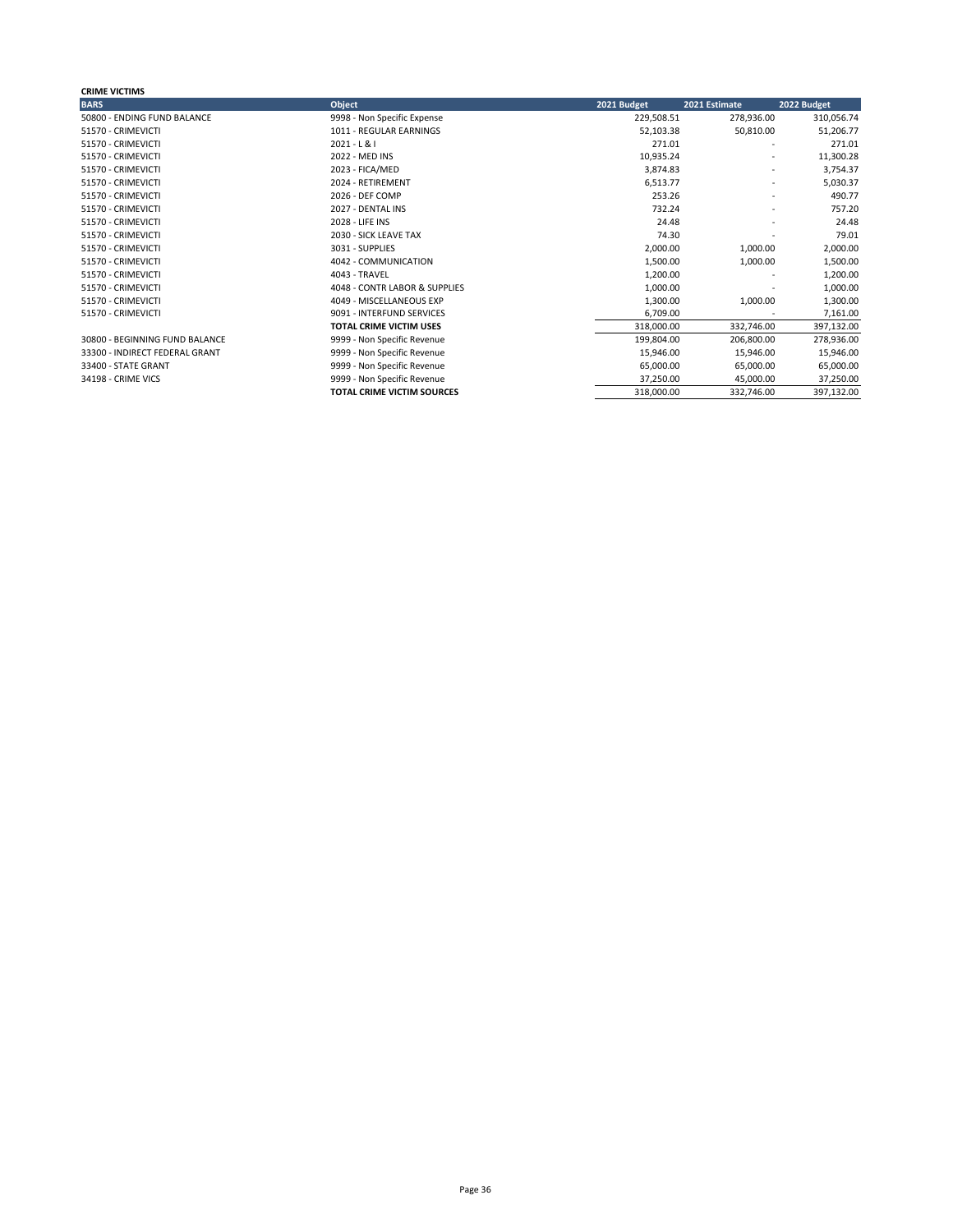| <b>LAW LIBRARY</b>             |                                  |             |               |             |
|--------------------------------|----------------------------------|-------------|---------------|-------------|
| <b>BARS</b>                    | <b>Object</b>                    | 2021 Budget | 2021 Estimate | 2022 Budget |
| 50800 - ENDING FUND BALANCE    | 9998 - Non Specific Expense      | 1,652.00    |               |             |
| 51270 - LAWLIBRARY             | 3031 - SUPPLIES                  | 21,139.00   | 19.366.00     | 10,000.00   |
|                                | TOTAL LAW LIBRARY USES           | 22.791.00   | 19.366.00     | 10,000.00   |
| 30800 - BEGINNING FUND BALANCE | 9999 - Non Specific Revenue      |             |               |             |
| 34120 - TBD (Budget)           | 9999 - Non Specific Revenue      | 10,000.00   | 11.231.00     | 10,000.00   |
| 34160 - TBD (Budget)           | 9999 - Non Specific Revenue      | 5.000.00    | 4.000.00      | 5,000.00    |
|                                | <b>TOTAL LAW LIBRARY SOURCES</b> | 15,000.00   | 15,231.00     | 15,000.00   |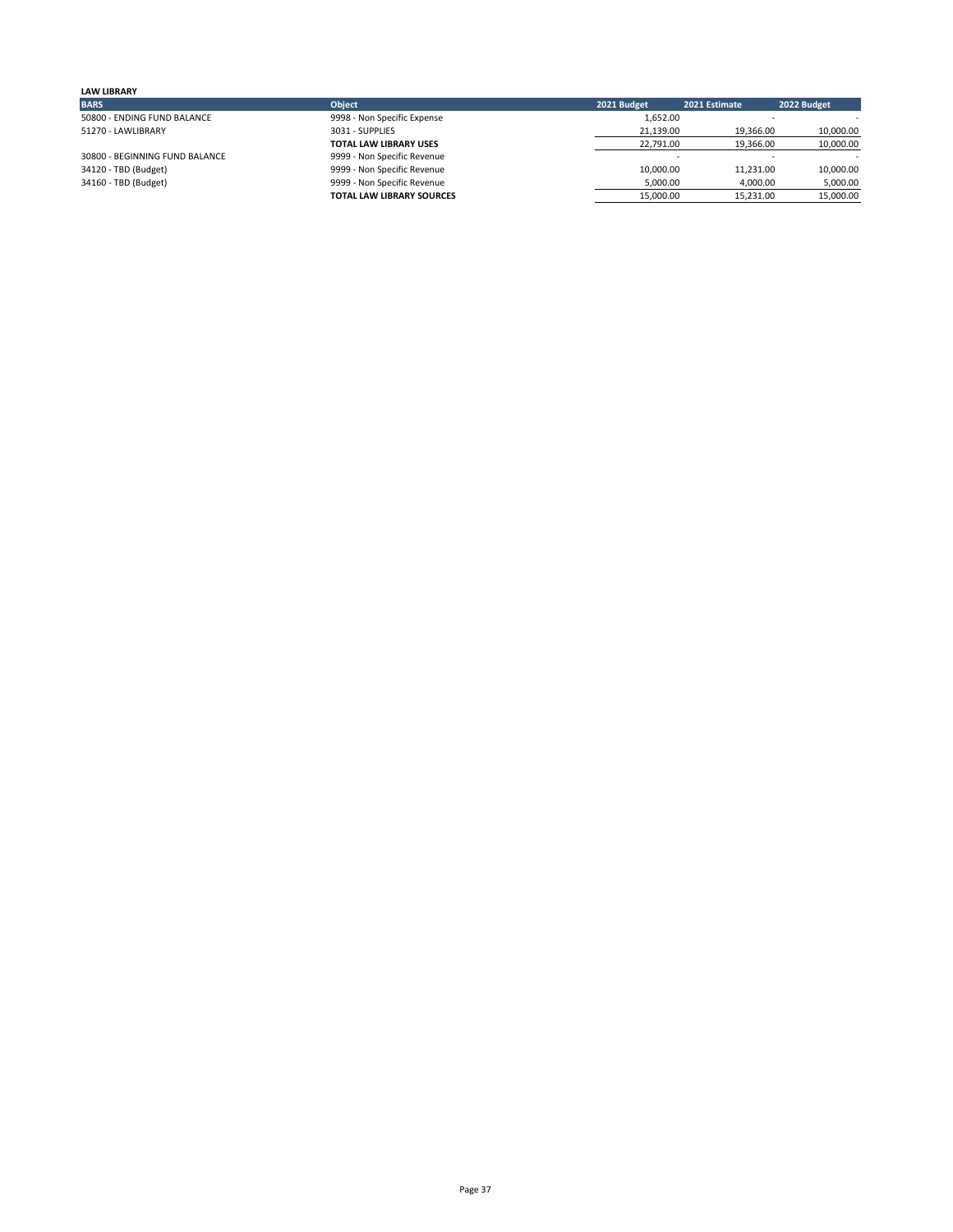| <b>BARS</b><br><b>Object</b><br>2021 Budget<br>2022 Budget<br>2021 Estimate<br>3,373.23<br>45,413.00<br>50800 - ENDING FUND BALANCE<br>9998 - Non Specific Expense<br>4,799.61<br>57370 - FAIR<br>1011 - REGULAR EARNINGS<br>184,799.86<br>181,663.00<br>143,627.44<br>57370 - FAIR<br>1051 - TEMP WAGES<br>31,851.70<br>57370 - FAIR<br>$2021 - L & 1$<br>86,614.00<br>3,407.46<br>5,113.02<br>2022 - MED INS<br>24,742.92<br>57370 - FAIR<br>34,972.08<br>57370 - FAIR<br>2023 - FICA/MED<br>13,402.43<br>14,137.19<br>57370 - FAIR<br>23,765.26<br>14,692.70<br>2024 - RETIREMENT<br>2,825.31<br>57370 - FAIR<br>2026 - DEF COMP<br>2,242.13<br>57370 - FAIR<br>2027 - DENTAL INS<br>2,196.72<br>1,514.40<br>48.96<br>57370 - FAIR<br>2028 - LIFE INS<br>73.44<br>271.06<br>282.06<br>57370 - FAIR<br>2030 - SICK LEAVE TAX<br>3031 - SUPPLIES<br>23,000.00<br>57370 - FAIR<br>23,000.00<br>23,000.00<br>1,750.00<br>57370 - FAIR<br>3032 - FUEL<br>1,750.00<br>1,750.00<br>57370 - FAIR<br>3035 - SMALL TOOLS & EQUIP<br>750.00<br>750.00<br>750.00<br>117,000.00<br>142,000.00<br>57370 - FAIR<br>4041 - PROFESSIONAL SERV<br>120,000.00<br>57370 - FAIR<br>4042 - COMMUNICATION<br>2,000.00<br>1,000.00<br>2,000.00<br>57370 - FAIR<br>4043 - TRAVEL<br>3,500.00<br>3,500.00<br>3,500.00<br>57370 - FAIR<br>4044 - ADVERTISEMENT<br>17,000.00<br>17,000.00<br>12,000.00<br>5,000.00<br>57370 - FAIR<br>4045 - RENTALS<br>5,000.00<br>3,500.00<br>57370 - FAIR<br>4046 - INSURANCE<br>2,736.00<br>3,500.00<br>57370 - FAIR<br>4047 - UTILITIES<br>26,000.00<br>29,514.00<br>35,900.00<br>57370 - FAIR<br>12,500.00<br>4048 - CONTR LABOR & SUPPLIES<br>13,000.00<br>12,500.00<br>57370 - FAIR<br>4049 - MISCELLANEOUS EXP<br>20,000.00<br>25,000.00<br>20,000.00<br>57370 - FAIR<br>6062 - BUILDINGS<br>6,000.00<br>57370 - FAIR<br>9091 - INTERFUND SERVICES<br>21,184.00<br>21,184.00<br>22,454.00<br><b>TOTAL FAIR USES</b><br>529,364.00<br>567,888.00<br>530,549.00<br>30800 - BEGINNING FUND BALANCE<br>9999 - Non Specific Revenue<br>21,764.00<br>42,292.00<br>45,413.00<br>34,000.00<br>10,459.00<br>34,000.00<br>33400 - STATE GRANT<br>9999 - Non Specific Revenue<br>9999 - Non Specific Revenue<br>182,750.00<br>34740 - EVENTADM<br>130,250.00<br>162,580.00<br>34790 - OTHER FEES<br>9999 - Non Specific Revenue<br>3,500.00<br>5,149.00<br>3,500.00<br>9999 - Non Specific Revenue<br>100.00<br>100.00<br>36111 - INVESTMENT INTEREST<br>14,000.00<br>18,625.00<br>14,000.00<br>36230 - TBD (Budget)<br>9999 - Non Specific Revenue<br>42,500.00<br>36240 - LEASE ST<br>9999 - Non Specific Revenue<br>42,500.00<br>(13, 352.00)<br>36250 - LEASES LONG TERM<br>9999 - Non Specific Revenue<br>18,000.00<br>18,000.00<br>18,000.00<br>36280 - CONCPROCEE<br>9999 - Non Specific Revenue<br>46,500.00<br>53,036.00<br>48,500.00<br>36700 - DONATIONS<br>9999 - Non Specific Revenue<br>42,750.00<br>59,156.00<br>50,000.00<br>36990 - OTHER<br>9999 - Non Specific Revenue<br>1,000.00<br>5,963.00<br>1,000.00<br>39700 - TRANSFER IN<br>9999 - Non Specific Revenue<br>175,000.00<br>205,980.00<br>90,786.00<br><b>TOTAL FAIR SOURCES</b><br>530,549.00<br>529,364.00<br>567,888.00 | <b>NCW FAIR</b> |  |  |
|----------------------------------------------------------------------------------------------------------------------------------------------------------------------------------------------------------------------------------------------------------------------------------------------------------------------------------------------------------------------------------------------------------------------------------------------------------------------------------------------------------------------------------------------------------------------------------------------------------------------------------------------------------------------------------------------------------------------------------------------------------------------------------------------------------------------------------------------------------------------------------------------------------------------------------------------------------------------------------------------------------------------------------------------------------------------------------------------------------------------------------------------------------------------------------------------------------------------------------------------------------------------------------------------------------------------------------------------------------------------------------------------------------------------------------------------------------------------------------------------------------------------------------------------------------------------------------------------------------------------------------------------------------------------------------------------------------------------------------------------------------------------------------------------------------------------------------------------------------------------------------------------------------------------------------------------------------------------------------------------------------------------------------------------------------------------------------------------------------------------------------------------------------------------------------------------------------------------------------------------------------------------------------------------------------------------------------------------------------------------------------------------------------------------------------------------------------------------------------------------------------------------------------------------------------------------------------------------------------------------------------------------------------------------------------------------------------------------------------------------------------------------------------------------------------------------------------------------------------------------------------------------------------------------------------------------------------------------------------------------------------------------------------------------------------------------------------------------------------------------------------------------------------------------------------------------------------|-----------------|--|--|
|                                                                                                                                                                                                                                                                                                                                                                                                                                                                                                                                                                                                                                                                                                                                                                                                                                                                                                                                                                                                                                                                                                                                                                                                                                                                                                                                                                                                                                                                                                                                                                                                                                                                                                                                                                                                                                                                                                                                                                                                                                                                                                                                                                                                                                                                                                                                                                                                                                                                                                                                                                                                                                                                                                                                                                                                                                                                                                                                                                                                                                                                                                                                                                                                          |                 |  |  |
|                                                                                                                                                                                                                                                                                                                                                                                                                                                                                                                                                                                                                                                                                                                                                                                                                                                                                                                                                                                                                                                                                                                                                                                                                                                                                                                                                                                                                                                                                                                                                                                                                                                                                                                                                                                                                                                                                                                                                                                                                                                                                                                                                                                                                                                                                                                                                                                                                                                                                                                                                                                                                                                                                                                                                                                                                                                                                                                                                                                                                                                                                                                                                                                                          |                 |  |  |
|                                                                                                                                                                                                                                                                                                                                                                                                                                                                                                                                                                                                                                                                                                                                                                                                                                                                                                                                                                                                                                                                                                                                                                                                                                                                                                                                                                                                                                                                                                                                                                                                                                                                                                                                                                                                                                                                                                                                                                                                                                                                                                                                                                                                                                                                                                                                                                                                                                                                                                                                                                                                                                                                                                                                                                                                                                                                                                                                                                                                                                                                                                                                                                                                          |                 |  |  |
|                                                                                                                                                                                                                                                                                                                                                                                                                                                                                                                                                                                                                                                                                                                                                                                                                                                                                                                                                                                                                                                                                                                                                                                                                                                                                                                                                                                                                                                                                                                                                                                                                                                                                                                                                                                                                                                                                                                                                                                                                                                                                                                                                                                                                                                                                                                                                                                                                                                                                                                                                                                                                                                                                                                                                                                                                                                                                                                                                                                                                                                                                                                                                                                                          |                 |  |  |
|                                                                                                                                                                                                                                                                                                                                                                                                                                                                                                                                                                                                                                                                                                                                                                                                                                                                                                                                                                                                                                                                                                                                                                                                                                                                                                                                                                                                                                                                                                                                                                                                                                                                                                                                                                                                                                                                                                                                                                                                                                                                                                                                                                                                                                                                                                                                                                                                                                                                                                                                                                                                                                                                                                                                                                                                                                                                                                                                                                                                                                                                                                                                                                                                          |                 |  |  |
|                                                                                                                                                                                                                                                                                                                                                                                                                                                                                                                                                                                                                                                                                                                                                                                                                                                                                                                                                                                                                                                                                                                                                                                                                                                                                                                                                                                                                                                                                                                                                                                                                                                                                                                                                                                                                                                                                                                                                                                                                                                                                                                                                                                                                                                                                                                                                                                                                                                                                                                                                                                                                                                                                                                                                                                                                                                                                                                                                                                                                                                                                                                                                                                                          |                 |  |  |
|                                                                                                                                                                                                                                                                                                                                                                                                                                                                                                                                                                                                                                                                                                                                                                                                                                                                                                                                                                                                                                                                                                                                                                                                                                                                                                                                                                                                                                                                                                                                                                                                                                                                                                                                                                                                                                                                                                                                                                                                                                                                                                                                                                                                                                                                                                                                                                                                                                                                                                                                                                                                                                                                                                                                                                                                                                                                                                                                                                                                                                                                                                                                                                                                          |                 |  |  |
|                                                                                                                                                                                                                                                                                                                                                                                                                                                                                                                                                                                                                                                                                                                                                                                                                                                                                                                                                                                                                                                                                                                                                                                                                                                                                                                                                                                                                                                                                                                                                                                                                                                                                                                                                                                                                                                                                                                                                                                                                                                                                                                                                                                                                                                                                                                                                                                                                                                                                                                                                                                                                                                                                                                                                                                                                                                                                                                                                                                                                                                                                                                                                                                                          |                 |  |  |
|                                                                                                                                                                                                                                                                                                                                                                                                                                                                                                                                                                                                                                                                                                                                                                                                                                                                                                                                                                                                                                                                                                                                                                                                                                                                                                                                                                                                                                                                                                                                                                                                                                                                                                                                                                                                                                                                                                                                                                                                                                                                                                                                                                                                                                                                                                                                                                                                                                                                                                                                                                                                                                                                                                                                                                                                                                                                                                                                                                                                                                                                                                                                                                                                          |                 |  |  |
|                                                                                                                                                                                                                                                                                                                                                                                                                                                                                                                                                                                                                                                                                                                                                                                                                                                                                                                                                                                                                                                                                                                                                                                                                                                                                                                                                                                                                                                                                                                                                                                                                                                                                                                                                                                                                                                                                                                                                                                                                                                                                                                                                                                                                                                                                                                                                                                                                                                                                                                                                                                                                                                                                                                                                                                                                                                                                                                                                                                                                                                                                                                                                                                                          |                 |  |  |
|                                                                                                                                                                                                                                                                                                                                                                                                                                                                                                                                                                                                                                                                                                                                                                                                                                                                                                                                                                                                                                                                                                                                                                                                                                                                                                                                                                                                                                                                                                                                                                                                                                                                                                                                                                                                                                                                                                                                                                                                                                                                                                                                                                                                                                                                                                                                                                                                                                                                                                                                                                                                                                                                                                                                                                                                                                                                                                                                                                                                                                                                                                                                                                                                          |                 |  |  |
|                                                                                                                                                                                                                                                                                                                                                                                                                                                                                                                                                                                                                                                                                                                                                                                                                                                                                                                                                                                                                                                                                                                                                                                                                                                                                                                                                                                                                                                                                                                                                                                                                                                                                                                                                                                                                                                                                                                                                                                                                                                                                                                                                                                                                                                                                                                                                                                                                                                                                                                                                                                                                                                                                                                                                                                                                                                                                                                                                                                                                                                                                                                                                                                                          |                 |  |  |
|                                                                                                                                                                                                                                                                                                                                                                                                                                                                                                                                                                                                                                                                                                                                                                                                                                                                                                                                                                                                                                                                                                                                                                                                                                                                                                                                                                                                                                                                                                                                                                                                                                                                                                                                                                                                                                                                                                                                                                                                                                                                                                                                                                                                                                                                                                                                                                                                                                                                                                                                                                                                                                                                                                                                                                                                                                                                                                                                                                                                                                                                                                                                                                                                          |                 |  |  |
|                                                                                                                                                                                                                                                                                                                                                                                                                                                                                                                                                                                                                                                                                                                                                                                                                                                                                                                                                                                                                                                                                                                                                                                                                                                                                                                                                                                                                                                                                                                                                                                                                                                                                                                                                                                                                                                                                                                                                                                                                                                                                                                                                                                                                                                                                                                                                                                                                                                                                                                                                                                                                                                                                                                                                                                                                                                                                                                                                                                                                                                                                                                                                                                                          |                 |  |  |
|                                                                                                                                                                                                                                                                                                                                                                                                                                                                                                                                                                                                                                                                                                                                                                                                                                                                                                                                                                                                                                                                                                                                                                                                                                                                                                                                                                                                                                                                                                                                                                                                                                                                                                                                                                                                                                                                                                                                                                                                                                                                                                                                                                                                                                                                                                                                                                                                                                                                                                                                                                                                                                                                                                                                                                                                                                                                                                                                                                                                                                                                                                                                                                                                          |                 |  |  |
|                                                                                                                                                                                                                                                                                                                                                                                                                                                                                                                                                                                                                                                                                                                                                                                                                                                                                                                                                                                                                                                                                                                                                                                                                                                                                                                                                                                                                                                                                                                                                                                                                                                                                                                                                                                                                                                                                                                                                                                                                                                                                                                                                                                                                                                                                                                                                                                                                                                                                                                                                                                                                                                                                                                                                                                                                                                                                                                                                                                                                                                                                                                                                                                                          |                 |  |  |
|                                                                                                                                                                                                                                                                                                                                                                                                                                                                                                                                                                                                                                                                                                                                                                                                                                                                                                                                                                                                                                                                                                                                                                                                                                                                                                                                                                                                                                                                                                                                                                                                                                                                                                                                                                                                                                                                                                                                                                                                                                                                                                                                                                                                                                                                                                                                                                                                                                                                                                                                                                                                                                                                                                                                                                                                                                                                                                                                                                                                                                                                                                                                                                                                          |                 |  |  |
|                                                                                                                                                                                                                                                                                                                                                                                                                                                                                                                                                                                                                                                                                                                                                                                                                                                                                                                                                                                                                                                                                                                                                                                                                                                                                                                                                                                                                                                                                                                                                                                                                                                                                                                                                                                                                                                                                                                                                                                                                                                                                                                                                                                                                                                                                                                                                                                                                                                                                                                                                                                                                                                                                                                                                                                                                                                                                                                                                                                                                                                                                                                                                                                                          |                 |  |  |
|                                                                                                                                                                                                                                                                                                                                                                                                                                                                                                                                                                                                                                                                                                                                                                                                                                                                                                                                                                                                                                                                                                                                                                                                                                                                                                                                                                                                                                                                                                                                                                                                                                                                                                                                                                                                                                                                                                                                                                                                                                                                                                                                                                                                                                                                                                                                                                                                                                                                                                                                                                                                                                                                                                                                                                                                                                                                                                                                                                                                                                                                                                                                                                                                          |                 |  |  |
|                                                                                                                                                                                                                                                                                                                                                                                                                                                                                                                                                                                                                                                                                                                                                                                                                                                                                                                                                                                                                                                                                                                                                                                                                                                                                                                                                                                                                                                                                                                                                                                                                                                                                                                                                                                                                                                                                                                                                                                                                                                                                                                                                                                                                                                                                                                                                                                                                                                                                                                                                                                                                                                                                                                                                                                                                                                                                                                                                                                                                                                                                                                                                                                                          |                 |  |  |
|                                                                                                                                                                                                                                                                                                                                                                                                                                                                                                                                                                                                                                                                                                                                                                                                                                                                                                                                                                                                                                                                                                                                                                                                                                                                                                                                                                                                                                                                                                                                                                                                                                                                                                                                                                                                                                                                                                                                                                                                                                                                                                                                                                                                                                                                                                                                                                                                                                                                                                                                                                                                                                                                                                                                                                                                                                                                                                                                                                                                                                                                                                                                                                                                          |                 |  |  |
|                                                                                                                                                                                                                                                                                                                                                                                                                                                                                                                                                                                                                                                                                                                                                                                                                                                                                                                                                                                                                                                                                                                                                                                                                                                                                                                                                                                                                                                                                                                                                                                                                                                                                                                                                                                                                                                                                                                                                                                                                                                                                                                                                                                                                                                                                                                                                                                                                                                                                                                                                                                                                                                                                                                                                                                                                                                                                                                                                                                                                                                                                                                                                                                                          |                 |  |  |
|                                                                                                                                                                                                                                                                                                                                                                                                                                                                                                                                                                                                                                                                                                                                                                                                                                                                                                                                                                                                                                                                                                                                                                                                                                                                                                                                                                                                                                                                                                                                                                                                                                                                                                                                                                                                                                                                                                                                                                                                                                                                                                                                                                                                                                                                                                                                                                                                                                                                                                                                                                                                                                                                                                                                                                                                                                                                                                                                                                                                                                                                                                                                                                                                          |                 |  |  |
|                                                                                                                                                                                                                                                                                                                                                                                                                                                                                                                                                                                                                                                                                                                                                                                                                                                                                                                                                                                                                                                                                                                                                                                                                                                                                                                                                                                                                                                                                                                                                                                                                                                                                                                                                                                                                                                                                                                                                                                                                                                                                                                                                                                                                                                                                                                                                                                                                                                                                                                                                                                                                                                                                                                                                                                                                                                                                                                                                                                                                                                                                                                                                                                                          |                 |  |  |
|                                                                                                                                                                                                                                                                                                                                                                                                                                                                                                                                                                                                                                                                                                                                                                                                                                                                                                                                                                                                                                                                                                                                                                                                                                                                                                                                                                                                                                                                                                                                                                                                                                                                                                                                                                                                                                                                                                                                                                                                                                                                                                                                                                                                                                                                                                                                                                                                                                                                                                                                                                                                                                                                                                                                                                                                                                                                                                                                                                                                                                                                                                                                                                                                          |                 |  |  |
|                                                                                                                                                                                                                                                                                                                                                                                                                                                                                                                                                                                                                                                                                                                                                                                                                                                                                                                                                                                                                                                                                                                                                                                                                                                                                                                                                                                                                                                                                                                                                                                                                                                                                                                                                                                                                                                                                                                                                                                                                                                                                                                                                                                                                                                                                                                                                                                                                                                                                                                                                                                                                                                                                                                                                                                                                                                                                                                                                                                                                                                                                                                                                                                                          |                 |  |  |
|                                                                                                                                                                                                                                                                                                                                                                                                                                                                                                                                                                                                                                                                                                                                                                                                                                                                                                                                                                                                                                                                                                                                                                                                                                                                                                                                                                                                                                                                                                                                                                                                                                                                                                                                                                                                                                                                                                                                                                                                                                                                                                                                                                                                                                                                                                                                                                                                                                                                                                                                                                                                                                                                                                                                                                                                                                                                                                                                                                                                                                                                                                                                                                                                          |                 |  |  |
|                                                                                                                                                                                                                                                                                                                                                                                                                                                                                                                                                                                                                                                                                                                                                                                                                                                                                                                                                                                                                                                                                                                                                                                                                                                                                                                                                                                                                                                                                                                                                                                                                                                                                                                                                                                                                                                                                                                                                                                                                                                                                                                                                                                                                                                                                                                                                                                                                                                                                                                                                                                                                                                                                                                                                                                                                                                                                                                                                                                                                                                                                                                                                                                                          |                 |  |  |
|                                                                                                                                                                                                                                                                                                                                                                                                                                                                                                                                                                                                                                                                                                                                                                                                                                                                                                                                                                                                                                                                                                                                                                                                                                                                                                                                                                                                                                                                                                                                                                                                                                                                                                                                                                                                                                                                                                                                                                                                                                                                                                                                                                                                                                                                                                                                                                                                                                                                                                                                                                                                                                                                                                                                                                                                                                                                                                                                                                                                                                                                                                                                                                                                          |                 |  |  |
|                                                                                                                                                                                                                                                                                                                                                                                                                                                                                                                                                                                                                                                                                                                                                                                                                                                                                                                                                                                                                                                                                                                                                                                                                                                                                                                                                                                                                                                                                                                                                                                                                                                                                                                                                                                                                                                                                                                                                                                                                                                                                                                                                                                                                                                                                                                                                                                                                                                                                                                                                                                                                                                                                                                                                                                                                                                                                                                                                                                                                                                                                                                                                                                                          |                 |  |  |
|                                                                                                                                                                                                                                                                                                                                                                                                                                                                                                                                                                                                                                                                                                                                                                                                                                                                                                                                                                                                                                                                                                                                                                                                                                                                                                                                                                                                                                                                                                                                                                                                                                                                                                                                                                                                                                                                                                                                                                                                                                                                                                                                                                                                                                                                                                                                                                                                                                                                                                                                                                                                                                                                                                                                                                                                                                                                                                                                                                                                                                                                                                                                                                                                          |                 |  |  |
|                                                                                                                                                                                                                                                                                                                                                                                                                                                                                                                                                                                                                                                                                                                                                                                                                                                                                                                                                                                                                                                                                                                                                                                                                                                                                                                                                                                                                                                                                                                                                                                                                                                                                                                                                                                                                                                                                                                                                                                                                                                                                                                                                                                                                                                                                                                                                                                                                                                                                                                                                                                                                                                                                                                                                                                                                                                                                                                                                                                                                                                                                                                                                                                                          |                 |  |  |
|                                                                                                                                                                                                                                                                                                                                                                                                                                                                                                                                                                                                                                                                                                                                                                                                                                                                                                                                                                                                                                                                                                                                                                                                                                                                                                                                                                                                                                                                                                                                                                                                                                                                                                                                                                                                                                                                                                                                                                                                                                                                                                                                                                                                                                                                                                                                                                                                                                                                                                                                                                                                                                                                                                                                                                                                                                                                                                                                                                                                                                                                                                                                                                                                          |                 |  |  |
|                                                                                                                                                                                                                                                                                                                                                                                                                                                                                                                                                                                                                                                                                                                                                                                                                                                                                                                                                                                                                                                                                                                                                                                                                                                                                                                                                                                                                                                                                                                                                                                                                                                                                                                                                                                                                                                                                                                                                                                                                                                                                                                                                                                                                                                                                                                                                                                                                                                                                                                                                                                                                                                                                                                                                                                                                                                                                                                                                                                                                                                                                                                                                                                                          |                 |  |  |
|                                                                                                                                                                                                                                                                                                                                                                                                                                                                                                                                                                                                                                                                                                                                                                                                                                                                                                                                                                                                                                                                                                                                                                                                                                                                                                                                                                                                                                                                                                                                                                                                                                                                                                                                                                                                                                                                                                                                                                                                                                                                                                                                                                                                                                                                                                                                                                                                                                                                                                                                                                                                                                                                                                                                                                                                                                                                                                                                                                                                                                                                                                                                                                                                          |                 |  |  |
|                                                                                                                                                                                                                                                                                                                                                                                                                                                                                                                                                                                                                                                                                                                                                                                                                                                                                                                                                                                                                                                                                                                                                                                                                                                                                                                                                                                                                                                                                                                                                                                                                                                                                                                                                                                                                                                                                                                                                                                                                                                                                                                                                                                                                                                                                                                                                                                                                                                                                                                                                                                                                                                                                                                                                                                                                                                                                                                                                                                                                                                                                                                                                                                                          |                 |  |  |
|                                                                                                                                                                                                                                                                                                                                                                                                                                                                                                                                                                                                                                                                                                                                                                                                                                                                                                                                                                                                                                                                                                                                                                                                                                                                                                                                                                                                                                                                                                                                                                                                                                                                                                                                                                                                                                                                                                                                                                                                                                                                                                                                                                                                                                                                                                                                                                                                                                                                                                                                                                                                                                                                                                                                                                                                                                                                                                                                                                                                                                                                                                                                                                                                          |                 |  |  |
|                                                                                                                                                                                                                                                                                                                                                                                                                                                                                                                                                                                                                                                                                                                                                                                                                                                                                                                                                                                                                                                                                                                                                                                                                                                                                                                                                                                                                                                                                                                                                                                                                                                                                                                                                                                                                                                                                                                                                                                                                                                                                                                                                                                                                                                                                                                                                                                                                                                                                                                                                                                                                                                                                                                                                                                                                                                                                                                                                                                                                                                                                                                                                                                                          |                 |  |  |
|                                                                                                                                                                                                                                                                                                                                                                                                                                                                                                                                                                                                                                                                                                                                                                                                                                                                                                                                                                                                                                                                                                                                                                                                                                                                                                                                                                                                                                                                                                                                                                                                                                                                                                                                                                                                                                                                                                                                                                                                                                                                                                                                                                                                                                                                                                                                                                                                                                                                                                                                                                                                                                                                                                                                                                                                                                                                                                                                                                                                                                                                                                                                                                                                          |                 |  |  |
|                                                                                                                                                                                                                                                                                                                                                                                                                                                                                                                                                                                                                                                                                                                                                                                                                                                                                                                                                                                                                                                                                                                                                                                                                                                                                                                                                                                                                                                                                                                                                                                                                                                                                                                                                                                                                                                                                                                                                                                                                                                                                                                                                                                                                                                                                                                                                                                                                                                                                                                                                                                                                                                                                                                                                                                                                                                                                                                                                                                                                                                                                                                                                                                                          |                 |  |  |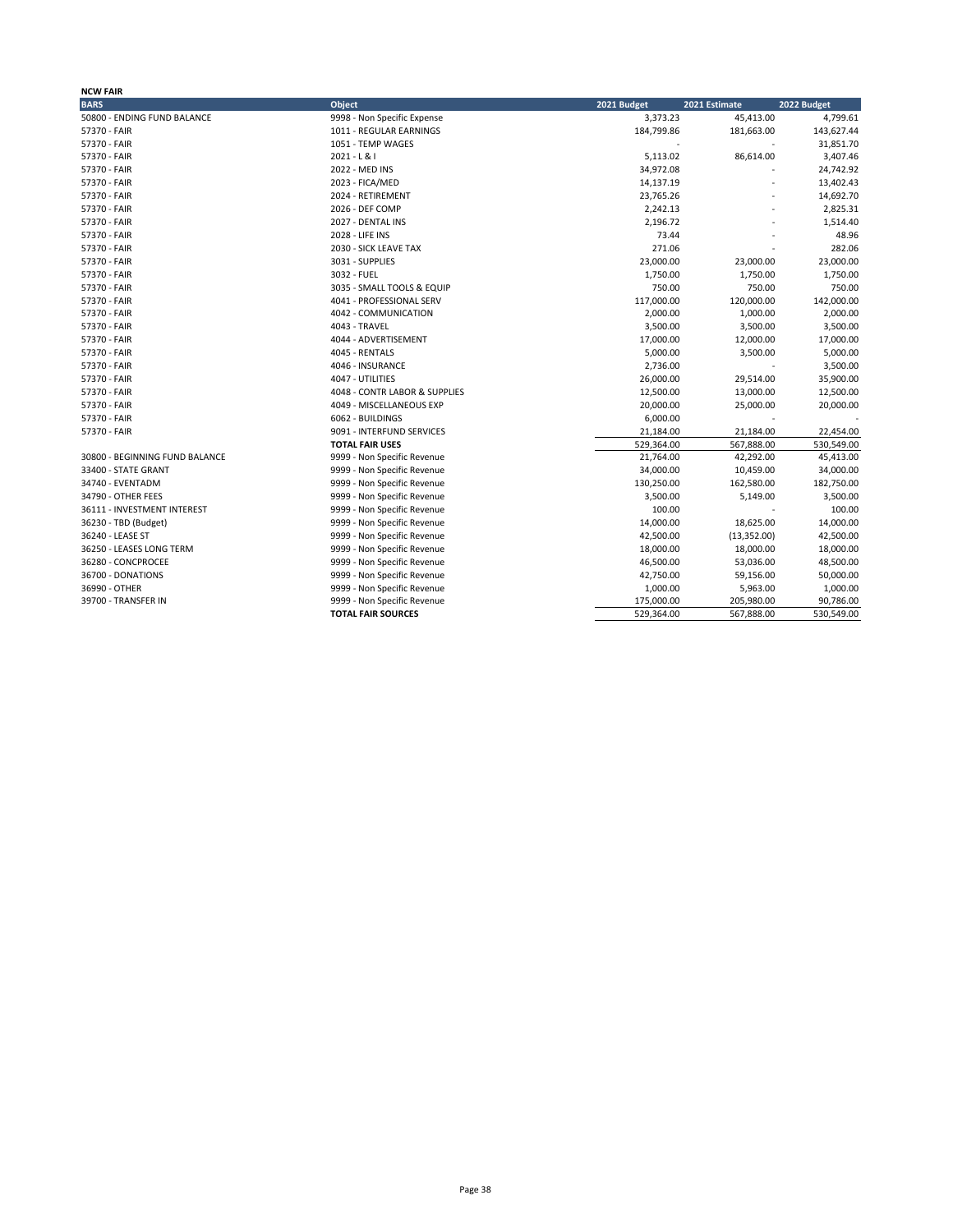| <b>Object</b>                       | 2021 Budget | 2022 Budget                                                                                                                                                                       |
|-------------------------------------|-------------|-----------------------------------------------------------------------------------------------------------------------------------------------------------------------------------|
| 9998 - Non Specific Expense         |             | 36,881.00                                                                                                                                                                         |
| 4049 - MISCELLANEOUS EXP            |             | 295,000.00                                                                                                                                                                        |
| <b>TOTAL FAIR LIVESTOCK USES</b>    |             | 331,881.00                                                                                                                                                                        |
| 9999 - Non Specific Revenue         |             | 46.881.00                                                                                                                                                                         |
| 9999 - Non Specific Revenue         |             | 285,000.00                                                                                                                                                                        |
| <b>TOTAL FAIR LIVESTOCK SOURCES</b> |             | 331,881.00                                                                                                                                                                        |
|                                     |             | 2021 Estimate<br>35,233.00<br>42.608.00<br>224.273.00<br>295.000.00<br>266.881.00<br>330.233.00<br>36.881.00<br>45.233.00<br>230,000.00<br>285.000.00<br>330.233.00<br>266,881.00 |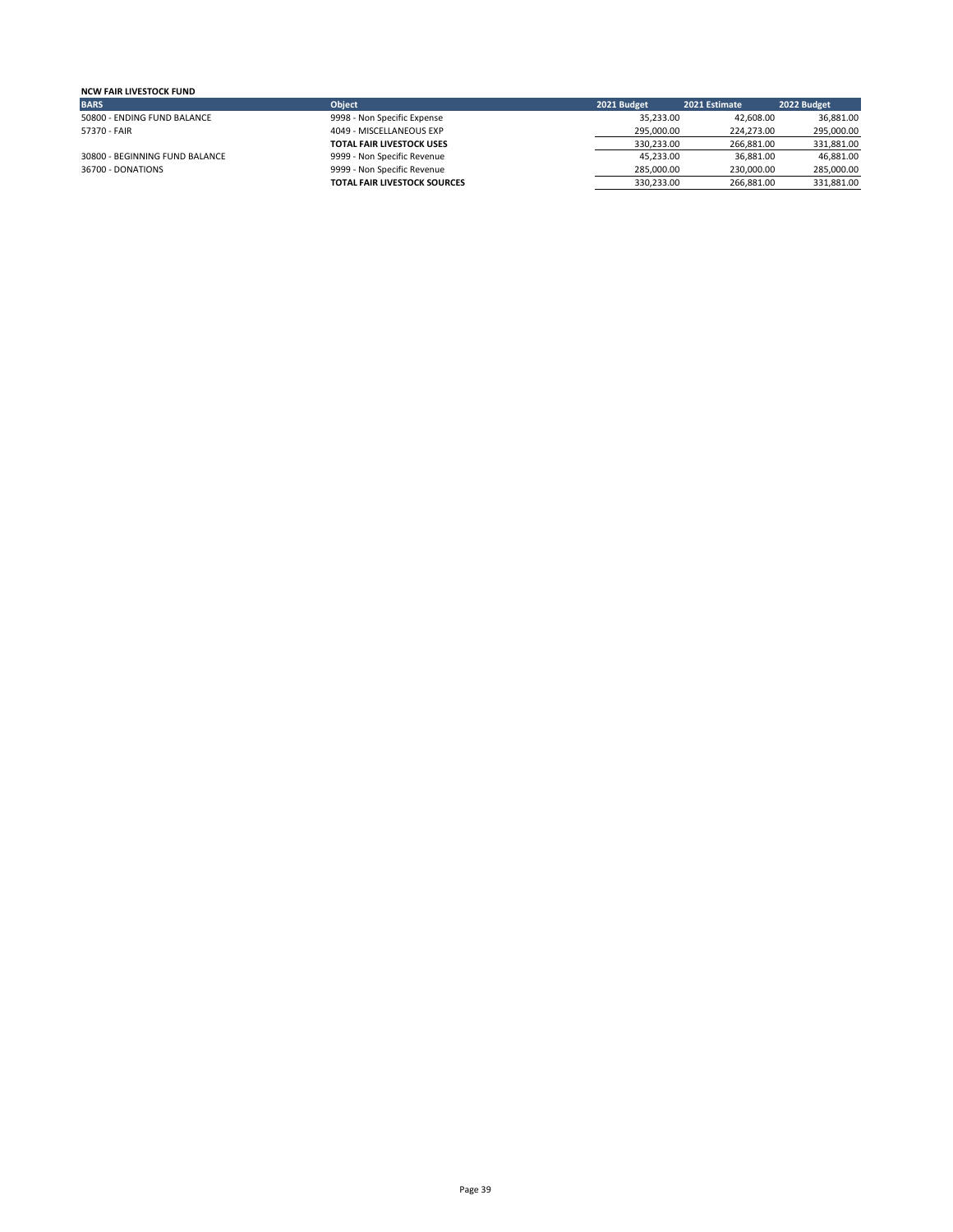| AMERICAN RECOVERY PLAN ACT     |                                        |             |                                    |              |
|--------------------------------|----------------------------------------|-------------|------------------------------------|--------------|
| <b>BARS</b>                    | <b>Object</b>                          | 2021 Budget | 2021 Estimate                      | 2022 Budget  |
| 50800 - ENDING FUND BALANCE    | 9998 - Non Specific Expense            |             | 2,418,787.00                       | 2,393,731.12 |
| 51160 - LEISLATIVE             | 1011 - REGULAR EARNINGS                |             |                                    | 15,059.28    |
| 51160 - LEISLATIVE             | $2021 - L & 1$                         |             | ٠                                  | 2,348.75     |
| 51160 - LEISLATIVE             | 2023 - FICA/MED                        |             |                                    | 1,152.03     |
| 51160 - LEISLATIVE             | 2030 - SICK LEAVE TAX                  |             |                                    | 24.25        |
| 51230 - CLERK                  | 1011 - REGULAR EARNINGS                |             |                                    | 48,861.45    |
| 51230 - CLERK                  | $2021 - L & 1$                         |             |                                    | 271.01       |
| 51230 - CLERK                  | 2022 - MED INS                         |             | ٠                                  | 11,300.28    |
| 51230 - CLERK                  | 2023 - FICA/MED                        |             |                                    | 3,574.96     |
| 51230 - CLERK                  | 2024 - RETIREMENT                      |             |                                    | 4,789.97     |
| 51230 - CLERK                  | 2026 - DEF COMP                        |             |                                    | 467.31       |
| 51230 - CLERK                  | 2027 - DENTAL INS                      |             |                                    | 757.20       |
| 51230 - CLERK                  | 2028 - LIFE INS                        |             |                                    | 24.48        |
| 51230 - CLERK                  | 2030 - SICK LEAVE TAX                  |             |                                    | 75.24        |
| 51310 - EXEC OFFIC             | 4049 - MISCELLANEOUS EXP               |             | 1,800,000.00                       | 4,027,760.15 |
| 51880 - INFOTECH               | 1011 - REGULAR EARNINGS                |             | ٠                                  | 97,570.32    |
| 51880 - INFOTECH               | $2021 - L & 1$                         |             |                                    | 271.01       |
| 51880 - INFOTECH               | 2022 - MED INS                         |             |                                    | 13,623.48    |
| 51880 - INFOTECH               | 2023 - FICA/MED                        |             |                                    | 7,117.58     |
| 51880 - INFOTECH               | 2024 - RETIREMENT                      |             |                                    | 9,536.63     |
| 51880 - INFOTECH               | 2026 - DEF COMP                        |             |                                    | 2,326.01     |
| 51880 - INFOTECH               | 2027 - DENTAL INS                      |             |                                    | 757.20       |
| 51880 - INFOTECH               | 2028 - LIFE INS                        |             |                                    | 24.48        |
| 51880 - INFOTECH               | 2030 - SICK LEAVE TAX                  |             |                                    | 149.79       |
|                                | <b>TOTAL ARPA USES</b>                 |             | 4,218,787.00<br>$\sim$             | 6,641,574.00 |
| 30800 - BEGINNING FUND BALANCE | 9999 - Non Specific Revenue            |             | $\overline{\phantom{a}}$<br>$\sim$ | 2,418,787.00 |
| 33100 - DIRECT FEDERAL GRANT   | 9999 - Non Specific Revenue            |             | 4,217,787.00                       | 4,217,787.00 |
| 36111 - INVESTMENT INTEREST    | 9999 - Non Specific Revenue            |             | 1,000.00                           | 5,000.00     |
|                                | <b>TOTAL TREASURER M&amp;O SOURCES</b> |             | 4,218,787.00<br>$\sim$             | 6,641,574.00 |
|                                |                                        |             |                                    |              |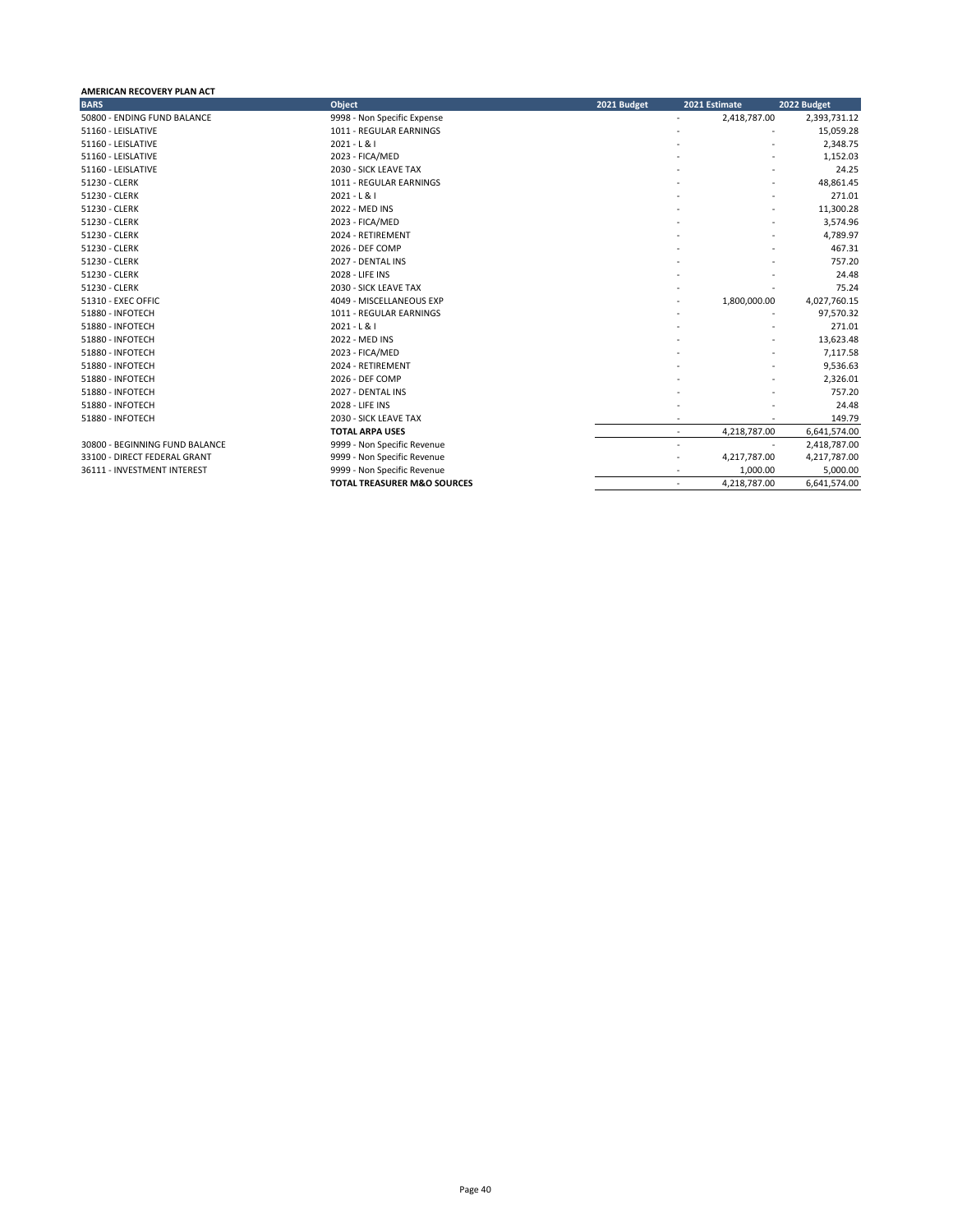#### **TREASURER M AND O BARS Object 2021 Budget 2021 Estimate 2022 Budget** 50800 - ENDING FUND BALANCE 9998 - Non Specific Expense 75,988.00 79,167.00 56,576.00 56,576.00 56,576.00 56,576.00<br>51422 - TREASURER 20,000.00 4041 - PROFESSIONAL SERV 10,000.00 20,000.00 56,576.00 56,000.00 56,000.00 56, 51422 - TREASURER 19 10,000.00 15,000.00 15,000.00 15,000.00 15,000.00 15,000.00 15,000.00 15,000.00 15,000.00<br>11,000.00 11,000.00 11,000.00 11,000.00 11,000.00 11,000.00 11,000.00 11,000.00 11,000.00 11,000.00 15,000.00 51422 - TREASURER 4042 - COMMUNICATION 11,000.00 11,000.00 11,000.00 51422 - TREASURER 4044 - ADVERTISEMENT 4,000.00 4,000.00 4,000.00 51422 - TREASURER 1999 - AOA - AOA - AOA - AOA - AOA - AOA - AOA - AOA - AOA - AOA - AOA - AOA - AOA - AOA - AO<br>100.00 100.00 - 5,000.00 5,000.00 - 5,000.00 5,000.00 - 5,000.00 5,000.00 - 5,000.00 - 5,000.00 - 291.00 - 29 51422 - TREASURER 9091 - INTERFUND SERVICES 150.00 - 291.00 **TOTAL TREASURER M&O USES** 106,138.00 114,267.00 91,867.00 91,867.00<br>
93,438.00 98,567.00 79,167.00 93,438.00 98,567.00 97,167.00 30800 - BEGINNING FUND BALANCE 9999 - Non Specific Revenue 93,438.00 98,567.00 79,167.00 34142 - 12,000.00 15,000.00 12,000.00 12,000.00 12,000.00 12,000.00 12,000.00 12,000.00 12,000.00 12,000.00 12<br>34140 - 12,000.00 12,000.00 12,000.00 12,000.00 12,000.00 12,000.00 12,000.00 12,000.00 12,000.00 12,000.00 12 36111 - INVESTMENT INTEREST **100.00**<br>36111 - INVESTMENT INTEREST **106,138.00** 700.00 700.00 700.00 700.00 700.00 700.00 700.00 700.00 700.00 700.00 700.00 700.00 700.00 700.00 700.00 700.00 700.00 700.00 700.00 700.00 700. **TOTAL TREASURER M&O SOURCES**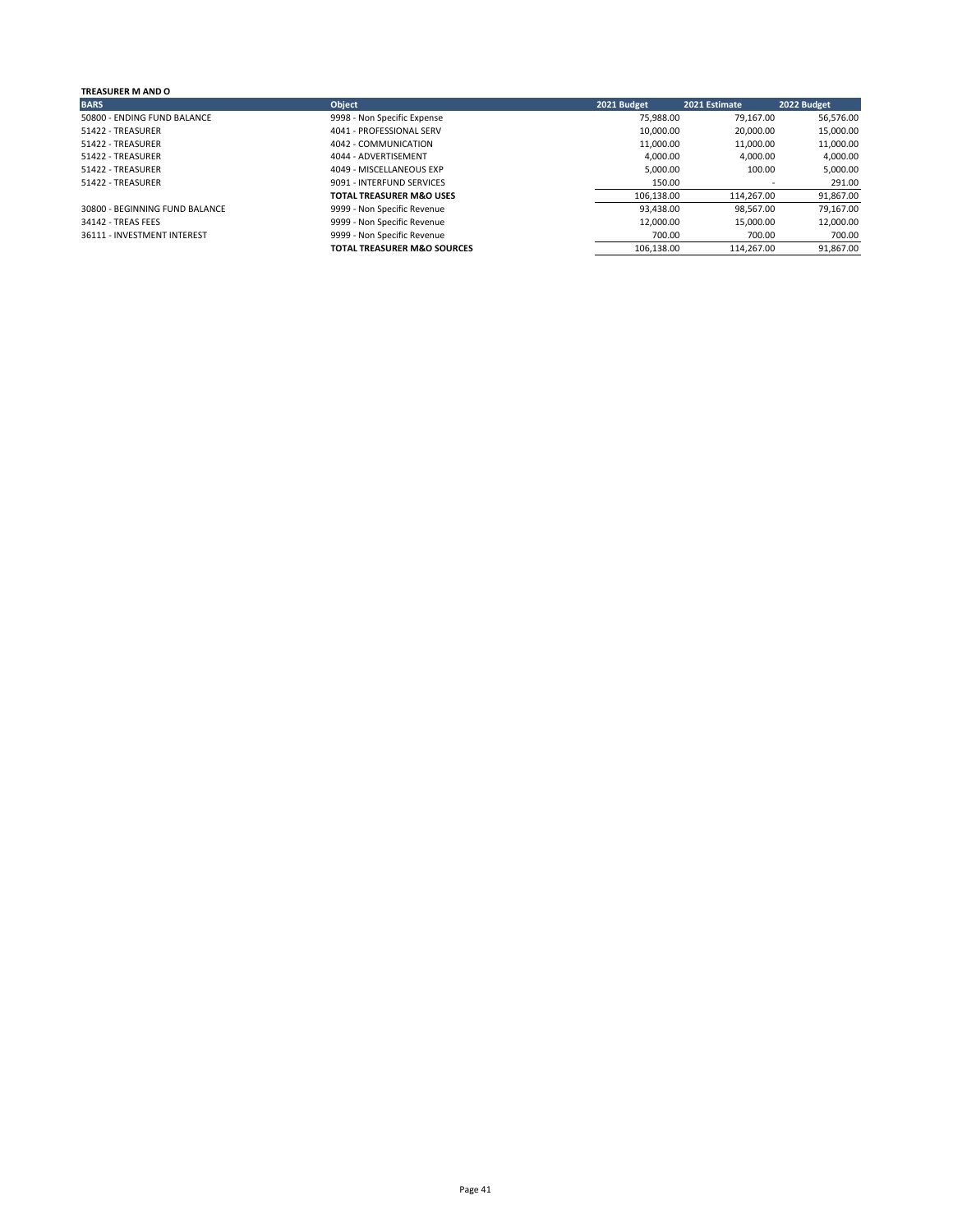| <b>TREASURER UNDER/OVER</b>    |                                        |             |               |             |
|--------------------------------|----------------------------------------|-------------|---------------|-------------|
| <b>BARS</b>                    | <b>Object</b>                          | 2021 Budget | 2021 Estimate | 2022 Budget |
| 50800 - ENDING FUND BALANCE    | 9998 - Non Specific Expense            | 378.00      | 378.00        | 378.00      |
|                                | <b>TOTAL TREASURER UNDER/OVER USES</b> | 378.00      | 378.00        | 378.00      |
| 30800 - BEGINNING FUND BALANCE | 9999 - Non Specific Revenue            | 378.00      | 339.81        | 378.00      |
| 36981 - OVER SHORT             | 9999 - Non Specific Revenue            |             | 38.19         |             |
|                                | TOTAL TREASURER UNDER/OVER SOURCES     | 378.00      | 378.00        | 378.00      |
|                                |                                        |             |               |             |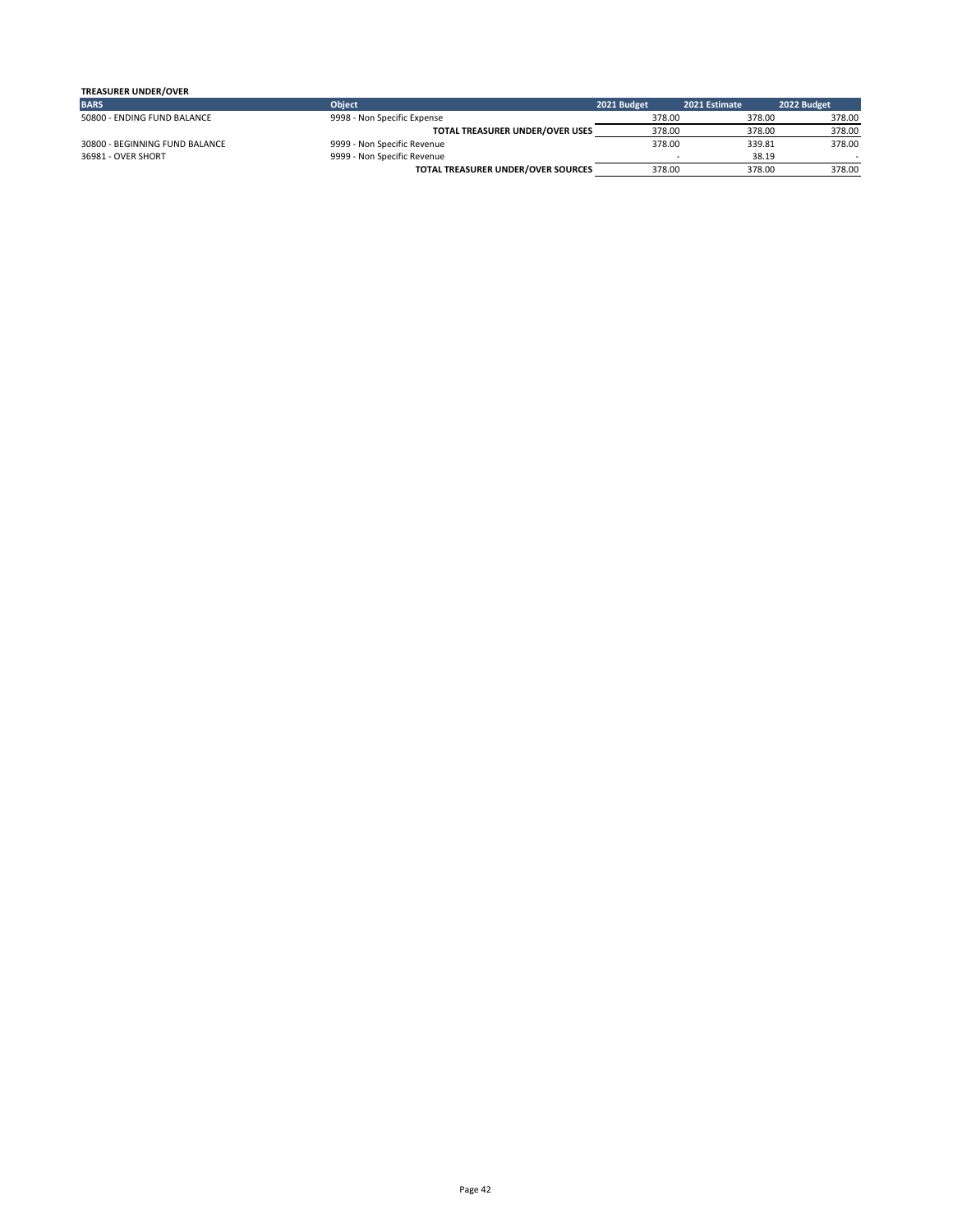# **AUDITOR M AND O**

| <b>BARS</b>                    | <b>Object</b>                        | 2021 Budget | 2021 Estimate            | 2022 Budget |
|--------------------------------|--------------------------------------|-------------|--------------------------|-------------|
| 50800 - ENDING FUND BALANCE    | 9998 - Non Specific Expense          | 13,738.36   | 29,224.91                | 33,874.04   |
| 51410 - FINSERVICE             | 1011 - REGULAR EARNINGS              | 47,370.30   | 47,733.10                | 30,860.28   |
| 51410 - FINSERVICE             | $2021 - L & 1$                       | 271.01      | 7,011.99                 | 271.01      |
| 51410 - FINSERVICE             | 2022 - MED INS                       | 10,935.24   | $\overline{\phantom{a}}$ | 11,300.28   |
| 51410 - FINSERVICE             | 2023 - FICA/MED                      | 3,443.90    |                          | 3,897.29    |
| 51410 - FINSERVICE             | 2024 - RETIREMENT                    | 5,789.35    | $\overline{\phantom{a}}$ | 5,221.87    |
| 51410 - FINSERVICE             | 2026 - DEF COMP                      | 225.09      | $\overline{\phantom{a}}$ | 509.45      |
| 51410 - FINSERVICE             | 2027 - DENTAL INS                    | 732.24      |                          | 757.20      |
| 51410 - FINSERVICE             | 2028 - LIFE INS                      | 24.48       | $\overline{\phantom{a}}$ | 24.48       |
| 51410 - FINSERVICE             | 2030 - SICK LEAVE TAX                | 66.03       |                          | 82.02       |
| 51410 - FINSERVICE             | 3031 - SUPPLIES                      | 1,000.00    | 500.00                   | 1,000.00    |
| 51410 - FINSERVICE             | 4041 - PROFESSIONAL SERV             | 3,000.00    | 1,000.00                 | 3,000.00    |
| 51410 - FINSERVICE             | 4042 - COMMUNICATION                 | 50.00       | 50.00                    | 50.00       |
| 51410 - FINSERVICE             | 4043 - TRAVEL                        | 1,000.00    | 200.00                   | 1,000.00    |
| 51410 - FINSERVICE             | 4048 - CONTR LABOR & SUPPLIES        | 28,675.00   | 25,000.00                | 28,675.00   |
| 51410 - FINSERVICE             | 4049 - MISCELLANEOUS EXP             | 1,000.00    | 500.00                   | 1,000.00    |
| 51410 - FINSERVICE             | 9091 - INTERFUND SERVICES            | 6,779.00    | 6,799.00                 | 7,802.00    |
|                                | <b>TOTAL AUDITOR M&amp;O USES</b>    | 124,100.00  | 118,019.00               | 129,324.91  |
| 30800 - BEGINNING FUND BALANCE | 9999 - Non Specific Revenue          | 24,000.00   | 17,969.00                | 29,224.91   |
| 34136 - AUDDOCPRSV             | 9999 - Non Specific Revenue          | 100,000.00  | 100,000.00               | 100,000.00  |
| 36111 - INVESTMENT INTEREST    | 9999 - Non Specific Revenue          | 100.00      | 50.00                    | 100.00      |
|                                | <b>TOTAL AUDITOR M&amp;O SOURCES</b> | 124,100.00  | 118,019.00               | 129,324.91  |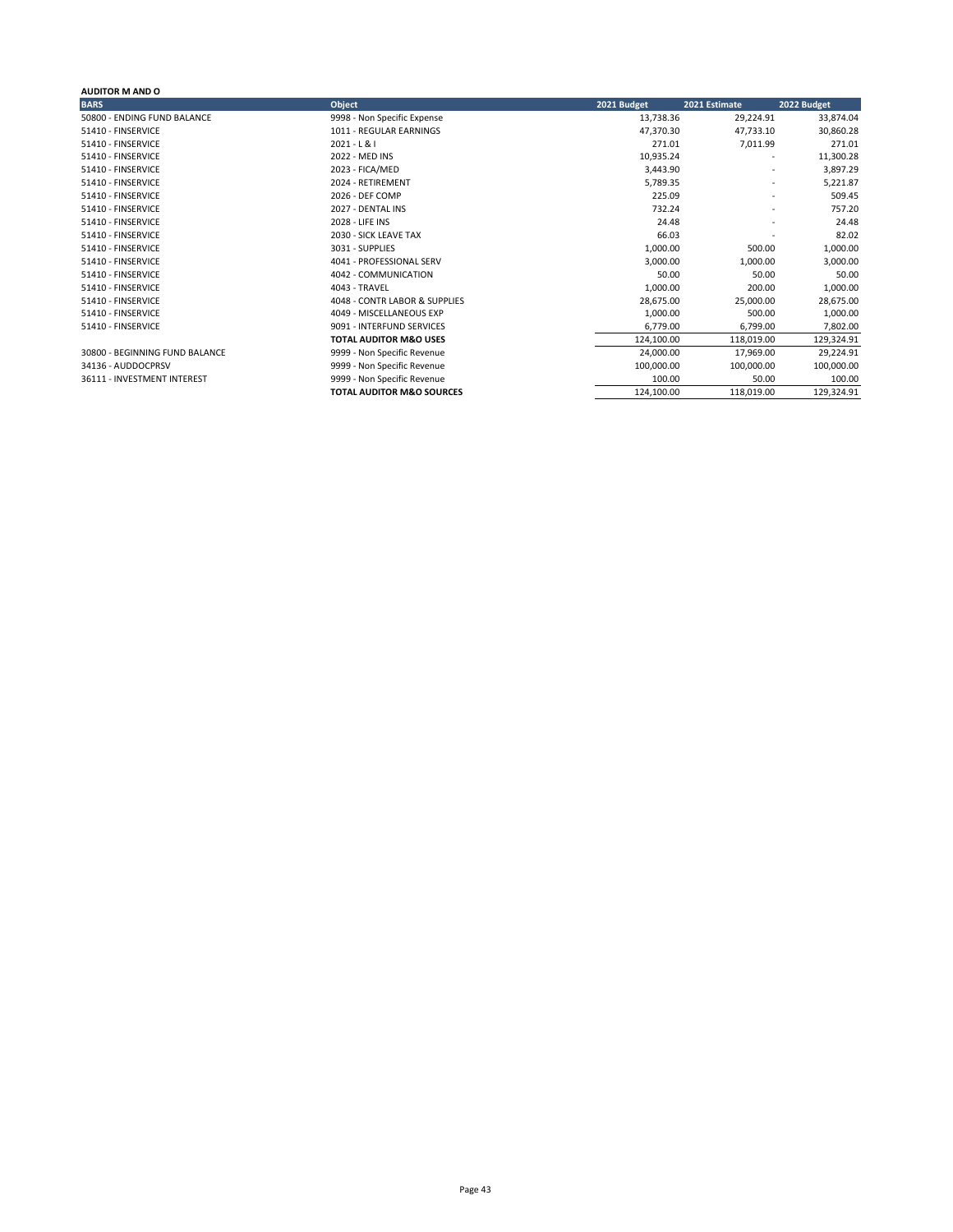| WSU PUBLICATIONS FUND          |                                        |             |               |             |
|--------------------------------|----------------------------------------|-------------|---------------|-------------|
| <b>BARS</b>                    | <b>Object</b>                          | 2021 Budget | 2021 Estimate | 2022 Budget |
| 50800 - ENDING FUND BALANCE    | 9998 - Non Specific Expense            | 30,956.00   | 58,319.00     | 36,763.00   |
| 57120 - EDUCSERV               | 3031 - SUPPLIES                        | 27,000.00   | 22,230.00     | 16,000.00   |
| 57120 - EDUCSERV               | 4041 - PROFESSIONAL SERV               | 3,000.00    | 1,000.00      | 3,000.00    |
| 57120 - EDUCSERV               | 4042 - COMMUNICATION                   | 2,500.00    | 2,600.00      | 2,500.00    |
| 57120 - EDUCSERV               | 4043 - TRAVEL                          | 5,000.00    | 3,000.00      | 5,000.00    |
| 57120 - EDUCSERV               | 4044 - ADVERTISEMENT                   | 4,000.00    | 1,655.00      | 4,000.00    |
| 57120 - EDUCSERV               | 4045 - RENTALS                         | 2,800.00    | 2,957.00      | 2,800.00    |
| 57120 - EDUCSERV               | 4049 - MISCELLANEOUS EXP               | 1,000.00    | 2,150.00      | 1,000.00    |
| 57120 - EDUCSERV               | 9091 - INTERFUND SERVICES              | 269.00      | 269.00        | 106.00      |
|                                | <b>TOTAL WSU PUBLICATION FUND USES</b> | 76,525.00   | 94,180.00     | 71,169.00   |
| 30800 - BEGINNING FUND BALANCE | 9999 - Non Specific Revenue            | 58,319.00   | 59,725.00     | 73,153.90   |
| 33400 - STATE GRANT            | 9999 - Non Specific Revenue            |             | 25,000.00     |             |
| 34171 - TBD (Budget)           | 9999 - Non Specific Revenue            | 100.00      |               | 100.00      |
| 34316 - WEED CONTROL           | 9999 - Non Specific Revenue            | 250.00      |               | 250.00      |
| 34710 - COOPEXTSRV             | 9999 - Non Specific Revenue            | 9,500.00    | 4,128.90      | 9,500.00    |
| 36700 - DONATIONS              | 9999 - Non Specific Revenue            | 3,000.00    |               | 3,000.00    |
|                                | TOTAL WSU PUBLICATION FUND SOURCES     | 71,169.00   | 88.853.90     | 86.003.90   |
|                                |                                        |             |               |             |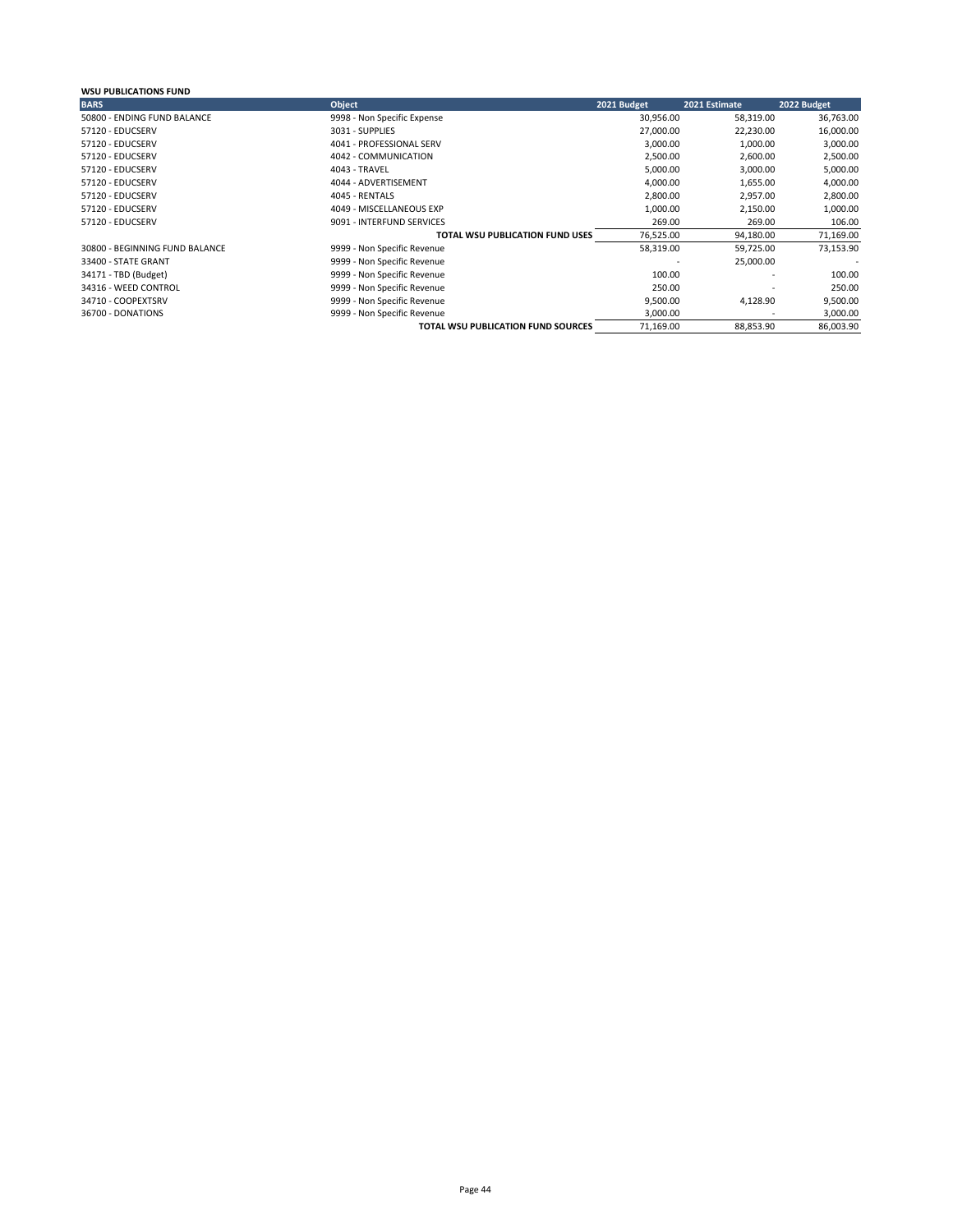| <b>EMERGENCY RESERVE FUND</b>  |                                        |             |                          |             |
|--------------------------------|----------------------------------------|-------------|--------------------------|-------------|
| <b>BARS</b>                    | <b>Object</b>                          | 2021 Budget | 2021 Estimate            | 2022 Budget |
| 50800 - ENDING FUND BALANCE    | 9998 - Non Specific Expense            | 404.082.00  | 696.927.00               | 746.927.00  |
| 59700 - INTERFUND TRANSFER OUT | 9998 - Non Specific Expense            | 292.845.00  | $\overline{\phantom{a}}$ |             |
|                                | TOTAL EMERGENCY RESERVE USES           | 696.927.00  | 696.927.00               | 746,927.00  |
| 30800 - BEGINNING FUND BALANCE | 9999 - Non Specific Revenue            | 696.927.00  | 696.927.00               | 696,927.00  |
| 39700 - TRANSFER IN            | 9999 - Non Specific Revenue            | <b>.</b>    |                          | 50,000.00   |
|                                | <b>TOTAL EMERGENCY RESERVE SOURCES</b> | 696.927.00  | 696.927.00               | 746,927.00  |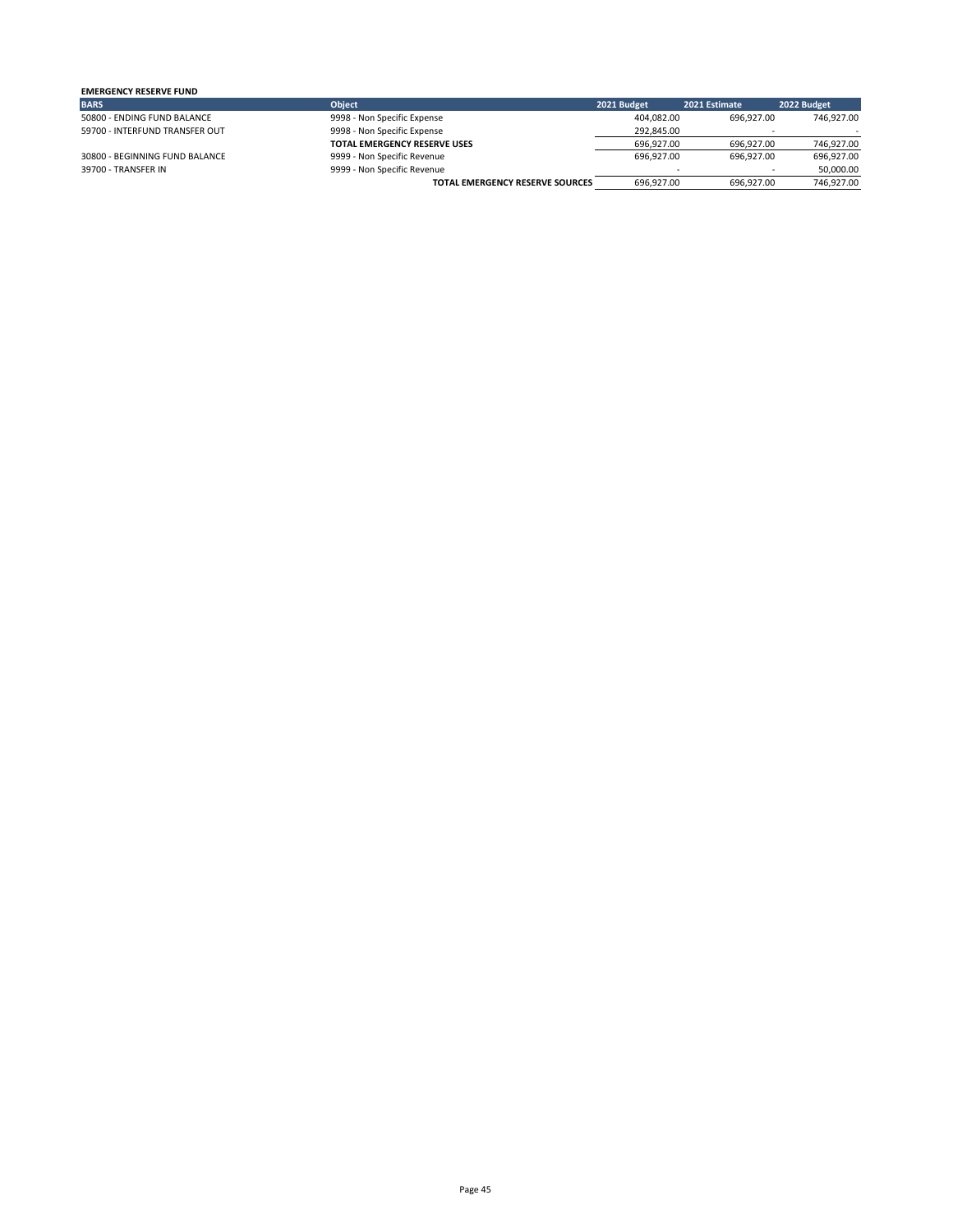| <b>PATHS AND TRAILS</b>        |                                       |             |               |             |
|--------------------------------|---------------------------------------|-------------|---------------|-------------|
| <b>BARS</b>                    | <b>Object</b>                         | 2021 Budget | 2021 Estimate | 2022 Budget |
| 50800 - ENDING FUND BALANCE    | 9998 - Non Specific Expense           | 163.00      | 1.492.00      | 592.00      |
| 59700 - INTERFUND TRANSFER OUT | 9998 - Non Specific Expense           | 56.788.00   | 17,000.00     | 52,000.00   |
|                                | <b>TOTAL PATHS AND TRAILS USES</b>    | 56.951.00   | 18,492.00     | 52,592.00   |
| 30800 - BEGINNING FUND BALANCE | 9999 - Non Specific Revenue           | 5.851.00    | 967.00        | 1.492.00    |
| 33600 - ENTITLEMENT            | 8900 - GAS TAX                        | 17.000.00   | 17.425.00     | 17,000.00   |
| 36111 - INVESTMENT INTEREST    | 9999 - Non Specific Revenue           | 100.00      | 100.00        | 100.00      |
| 39700 - TRANSFER IN            | 9999 - Non Specific Revenue           | 34,000.00   |               | 34,000.00   |
|                                | <b>TOTAL PATHS AND TRAILS SOURCES</b> | 56.951.00   | 18.492.00     | 52,592.00   |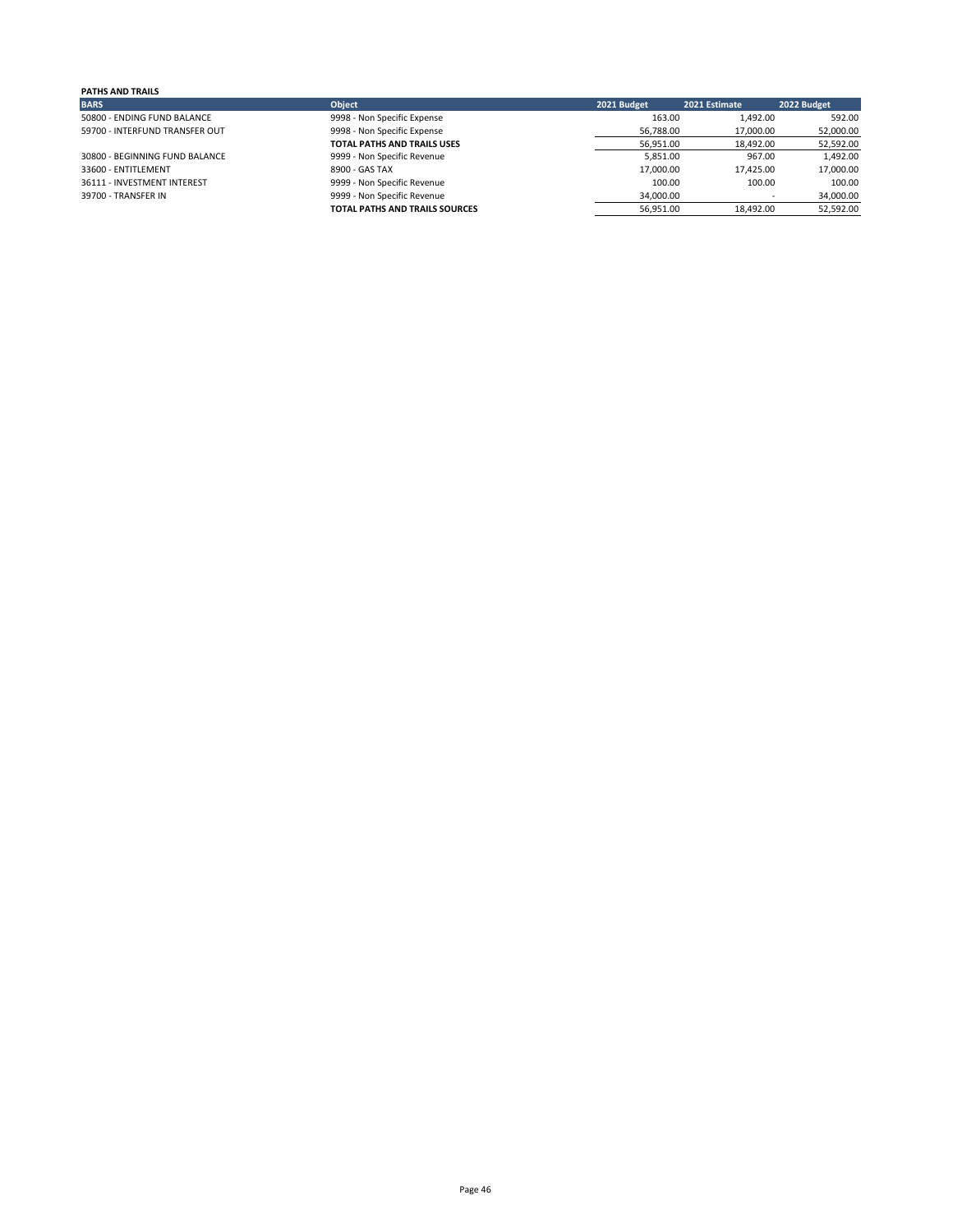# **COUNTY ROAD**

| <b>BARS</b>                          | Object                           | 2021 Budget   | 2021 Estimate | 2022 Budget   |
|--------------------------------------|----------------------------------|---------------|---------------|---------------|
| 50800 - ENDING FUND BALANCE          | 9998 - Non Specific Expense      | 169,049.00    | 4,852,807.00  | 1,835,044.00  |
| 59195 - REDEMPTION OF LONG TERM DEBT | 9998 - Non Specific Expense      | 529,667.00    | 529,667.00    | 534,509.00    |
| 59444 - CAPITAL EXPENDITURES         | 6064 - EQUIPMENT                 | 50,000.00     | 9,041.00      | 100,000.00    |
| 59700 - INTERFUND TRANSFER OUT       | 9998 - Non Specific Expense      | 34,000.00     |               | 84,000.00     |
| MAINTENANCE                          | 9998 - Non Specific Expense      | 6,128,734.00  | 5,114,769.00  | 7,310,262.00  |
| PRESERVATION                         | 9998 - Non Specific Expense      | 1,931,800.00  | 2,033,558.00  | 2,087,648.00  |
| <b>CONSTRUCTION</b>                  | 9998 - Non Specific Expense      | 2,351,475.00  | 1,468,691.00  | 3,097,395.00  |
| <b>GENERAL SERVICES</b>              | 9998 - Non Specific Expense      | 1,318,703.00  | 1,166,762.00  | 1,349,210.00  |
| <b>OPERATIONS</b>                    | 9998 - Non Specific Expense      | 2,544,730.00  | 1,989,422.00  | 2,301,209.00  |
| <b>WORK FOR OTHERS</b>               | 9998 - Non Specific Expense      | 374,465.00    | 134,396.00    | 284,388.00    |
| <b>STORM WATER FEES</b>              | 9998 - Non Specific Expense      | 320,000.00    | 334,395.00    | 334,395.00    |
| ASSESSMENTS                          | 9998 - Non Specific Expense      | 19,000.00     | 19,000.00     | 21,110.00     |
|                                      | <b>TOTAL COUNTY ROAD USES</b>    | 15,771,623.00 | 17,652,508.00 | 19,339,170.00 |
| 30800 - BEGINNING FUND BALANCE       | 9999 - Non Specific Revenue      | 2,931,582.00  | 3,301,490.00  | 4,852,807.00  |
| 31110 - PROP TAX                     | 9999 - Non Specific Revenue      | 6,868,068.00  | 6,868,068.00  | 7,393,914.00  |
| 31000 - OTHER TAXES                  | 9999 - Non Specific Revenue      | 130,000.00    | 135,000.00    | 130,000.00    |
| <b>CONSTRUCTION REVENUES</b>         | 9999 - Non Specific Revenue      | 1,684,310.00  | 2,419,666.00  | 2,887,498.00  |
| MOTER VEHICLE FUEL TAX               | 9999 - Non Specific Revenue      | 3,200,000.00  | 3,500,000.00  | 3,200,000.00  |
| <b>OTHER REVENUES</b>                | 9999 - Non Specific Revenue      | 400,965.00    | 911,284.00    | 330,588.00    |
| 39700 - TRANSFER IN                  | 9999 - Non Specific Revenue      | 556,788.00    | 517,000.00    | 544,363.00    |
|                                      | <b>TOTAL COUNTY ROAD SOURCES</b> | 15,771,713.00 | 17,652,508.00 | 19,339,170.00 |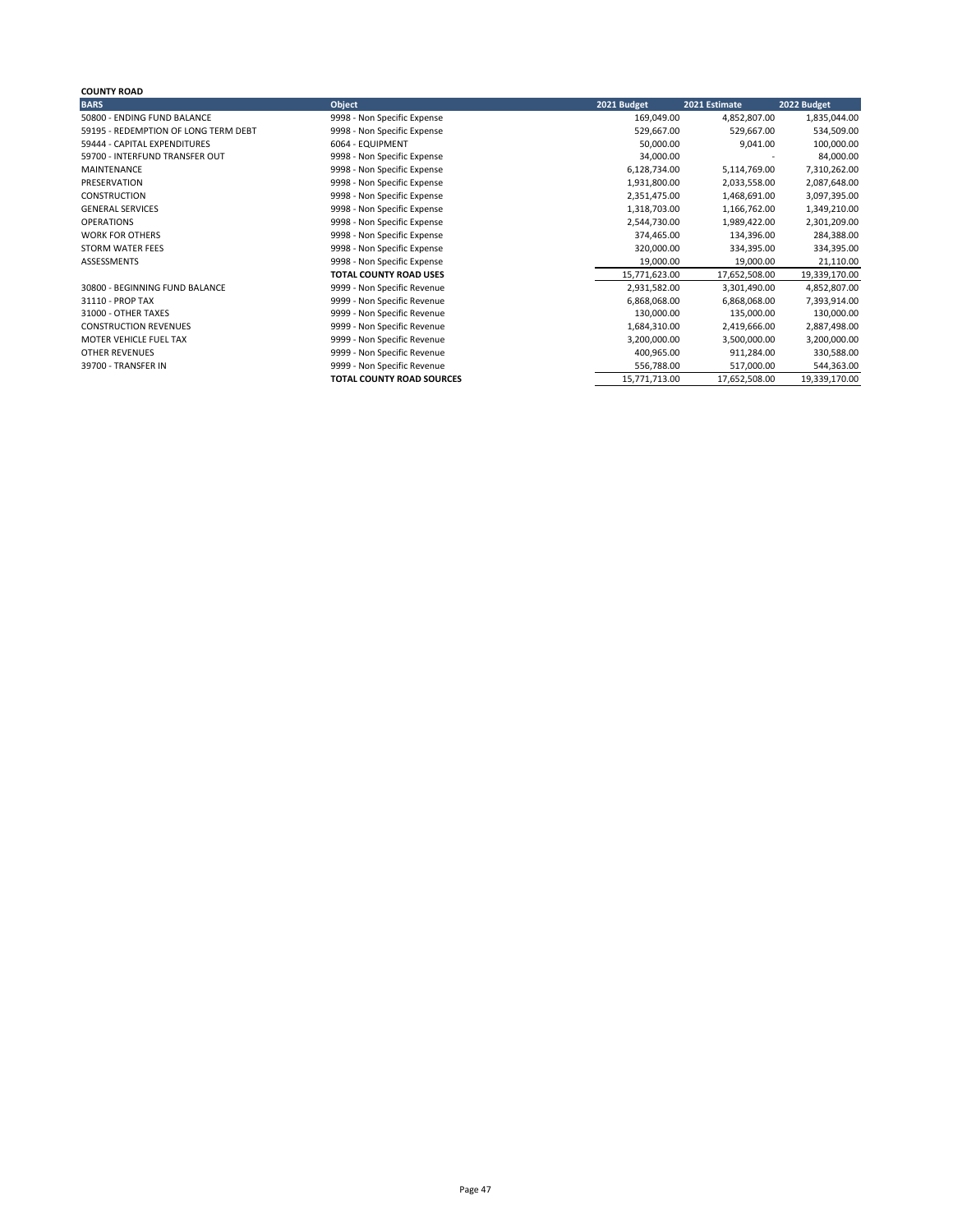# **VETERANS RELIEF**

| <b>BARS</b>                    | Object                               | 2021 Budget | 2021 Estimate            | 2022 Budget |
|--------------------------------|--------------------------------------|-------------|--------------------------|-------------|
| 50800 - ENDING FUND BALANCE    | 9998 - Non Specific Expense          | 57,852.96   | 79,786.05                | 43,092.45   |
| 56520 - VETS SERV              | 1011 - REGULAR EARNINGS              | 29,736.76   | 33,000.00                | 30,603.36   |
| 56520 - VETS SERV              | $2021 - L & 1$                       | 271.01      | 21,273.95                | 271.01      |
| 56520 - VETS SERV              | 2022 - MED INS                       | 10,935.24   | $\overline{\phantom{a}}$ | 11,300.28   |
| 56520 - VETS SERV              | 2023 - FICA/MED                      | 2,274.86    |                          | 2,341.16    |
| 56520 - VETS SERV              | 2024 - RETIREMENT                    | 3.824.15    | $\overline{\phantom{a}}$ | 3,136.84    |
| 56520 - VETS SERV              | 2026 - DEF COMP                      | 648.68      |                          | 806.03      |
| 56520 - VETS SERV              | 2027 - DENTAL INS                    | 732.24      |                          | 757.20      |
| 56520 - VETS SERV              | 2028 - LIFE INS                      | 24.48       |                          | 24.48       |
| 56520 - VETS SERV              | 2030 - SICK LEAVE TAX                | 43.62       |                          | 49.27       |
| 56520 - VETS SERV              | 3031 - SUPPLIES                      | 3,500.00    | 1,000.00                 | 3,500.00    |
| 56520 - VETS SERV              | 3032 - FUEL                          | 1,000.00    | 600.00                   | 1,000.00    |
| 56520 - VETS SERV              | 4041 - PROFESSIONAL SERV             | 13,740.00   | 13,000.00                | 1,500.00    |
| 56520 - VETS SERV              | 4042 - COMMUNICATION                 | 2,000.00    | 1,250.00                 | 2,000.00    |
| 56520 - VETS SERV              | 4043 - TRAVEL                        | 2,000.00    | 250.00                   | 2,000.00    |
| 56520 - VETS SERV              | 4045 - RENTALS                       |             |                          | 24,000.00   |
| 56520 - VETS SERV              | 4049 - MISCELLANEOUS EXP             | 22,760.00   | 20,000.00                | 21,520.97   |
| 56520 - VETS SERV              | 6064 - EQUIPMENT                     | 16,600.00   |                          |             |
|                                | <b>TOTAL VETERANS RELIEF USES</b>    | 167,944.00  | 170,160.00               | 147,903.05  |
| 30800 - BEGINNING FUND BALANCE | 9999 - Non Specific Revenue          | 99,827.00   | 102,043.00               | 79,786.05   |
| 31110 - PROP TAX               | 9999 - Non Specific Revenue          | 68,017.00   | 68,017.00                | 68,017.00   |
| 36111 - INVESTMENT INTEREST    | 9999 - Non Specific Revenue          | 100.00      | 100.00                   | 100.00      |
|                                | <b>TOTAL VETERANS RELIEF SOURCES</b> | 167,944.00  | 170,160.00               | 147,903.05  |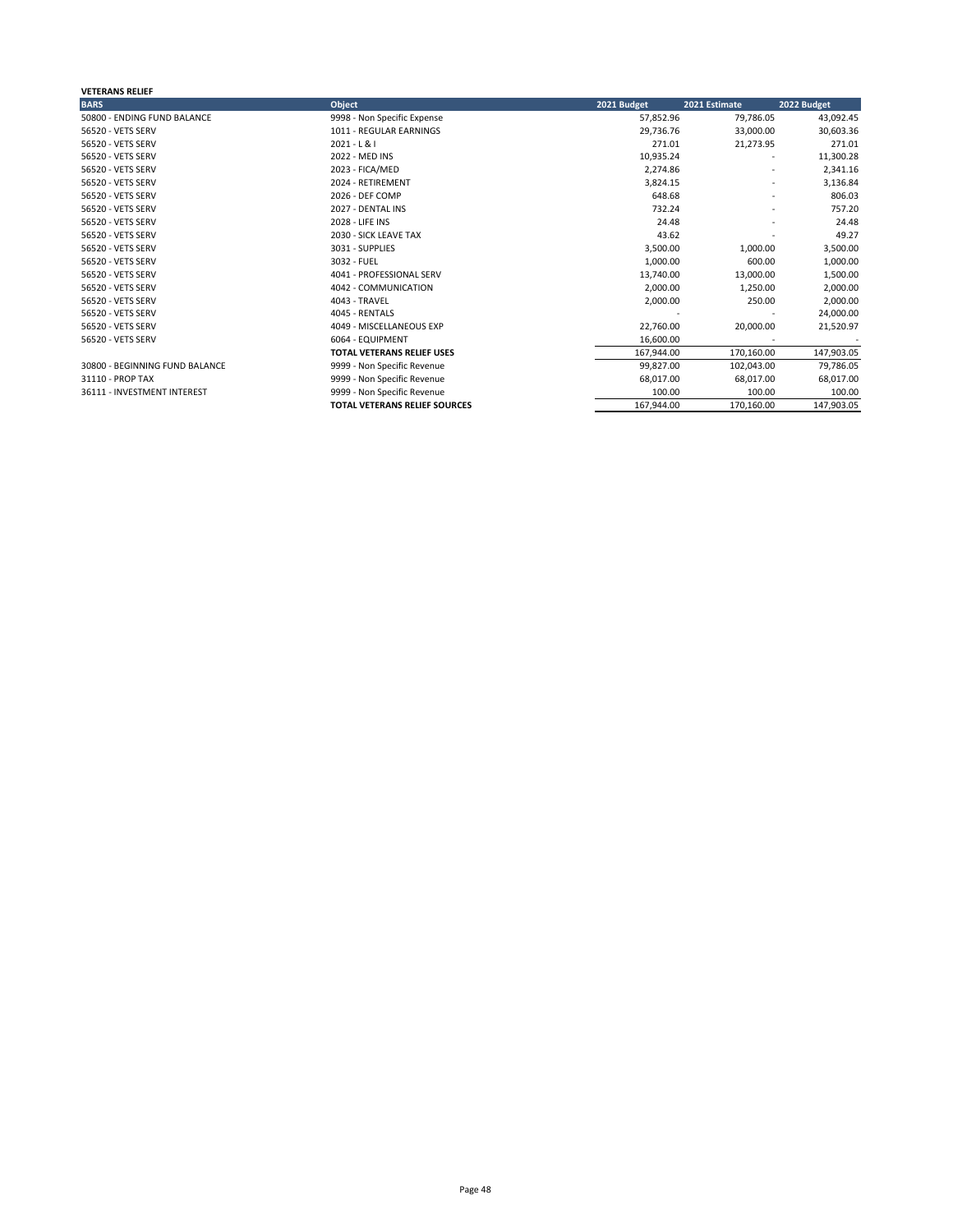| <b>ELECTION RESERVE</b>        |                                    |              |               |              |
|--------------------------------|------------------------------------|--------------|---------------|--------------|
| <b>BARS</b>                    | Object                             | 2021 Budget  | 2021 Estimate | 2022 Budget  |
| 50800 - ENDING FUND BALANCE    | 9998 - Non Specific Expense        | 1,056,226.40 | 1.000.000.00  | 1,000,000.00 |
| 51432 - REGISTRATI             | 4043 - TRAVEL                      |              |               |              |
| 51432 - REGISTRATI             | 6064 - EQUIPMENT                   | 25.000.00    | 45.000.00     | 25,000.00    |
| 51432 - REGISTRATI             | 9091 - INTERFUND SERVICES          | 1.823.00     | 1.823.00      | 2.705.00     |
| 59700 - INTERFUND TRANSFER OUT | 9998 - Non Specific Expense        | 121.450.60   | 470.670.00    | 251,795.00   |
|                                | <b>TOTAL ELECTION RESERVE USES</b> | 1.204.500.00 | 1.517.493.00  | 1,279,500.00 |
| 30800 - BEGINNING FUND BALANCE | 9999 - Non Specific Revenue        | 1.000.000.00 | 1.316.493.00  | 1,000,000.00 |
| 34145 - ELECTIONSV             | 9999 - Non Specific Revenue        | 200.000.00   | 200.000.00    | 275.000.00   |
| 36111 - INVESTMENT INTEREST    | 9999 - Non Specific Revenue        | 4.500.00     | 1.000.00      | 4,500.00     |
|                                | <b>TOTAL ELECTION RESERVE USES</b> | 1.204.500.00 | 1.517.493.00  | 1,279,500.00 |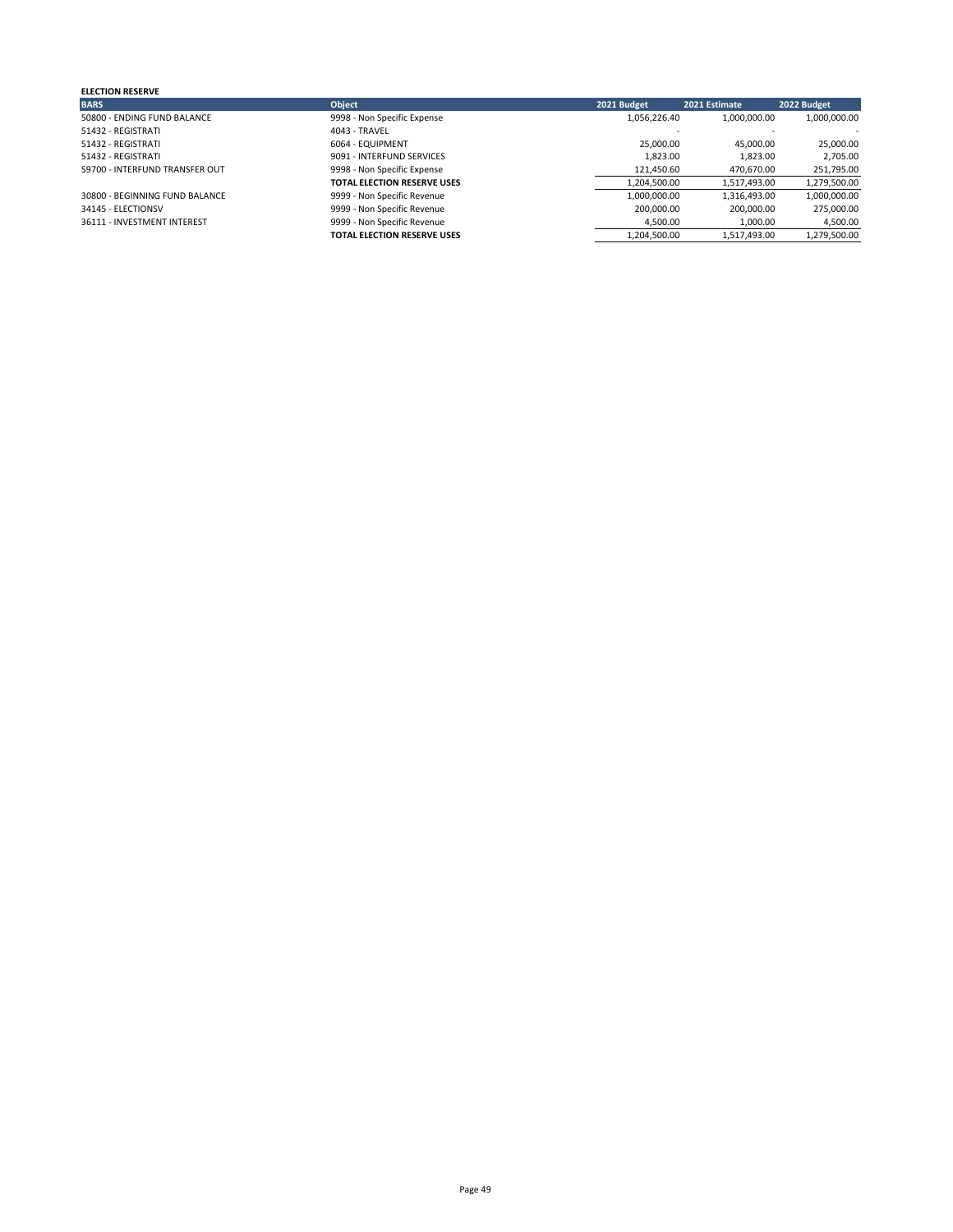| <b>CAPP FUND</b>               |                             |             |               |             |
|--------------------------------|-----------------------------|-------------|---------------|-------------|
| <b>BARS</b>                    | <b>Object</b>               | 2021 Budget | 2021 Estimate | 2022 Budget |
| 50800 - ENDING FUND BALANCE    | 9998 - Non Specific Expense | 6.279.00    | 440.588.00    | 440,588.00  |
| 59700 - INTERFUND TRANSFER OUT | 9998 - Non Specific Expense | 500,000.00  | 500.000.00    | 500,000.00  |
|                                | <b>TOTAL CAPP USES</b>      | 506.279.00  | 940,588.00    | 940,588.00  |
| 30800 - BEGINNING FUND BALANCE | 9999 - Non Specific Revenue | 220.279.00  | 340.588.00    | 440,588.00  |
| 33600 - ENTITLEMENT            | 9999 - Non Specific Revenue | 286.000.00  | 500.000.00    | 500,000.00  |
|                                | <b>TOTAL CAPP SOURCES</b>   | 506.279.00  | 840.588.00    | 940,588.00  |
|                                |                             |             |               |             |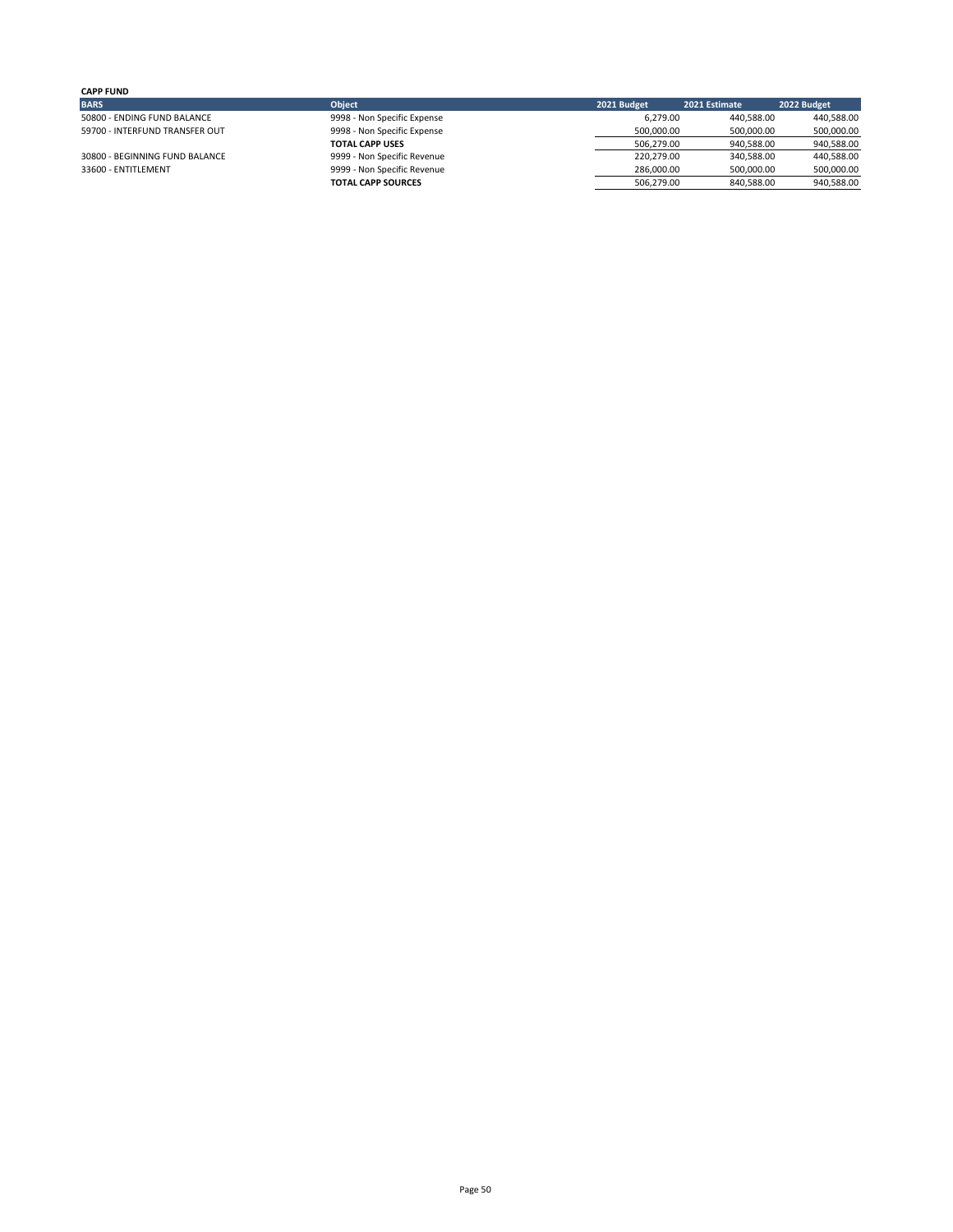| <b>SOLID WASTE</b>             |                               |             |               |             |
|--------------------------------|-------------------------------|-------------|---------------|-------------|
| <b>BARS</b>                    | <b>Object</b>                 | 2021 Budget | 2021 Estimate | 2022 Budget |
| 50800 - ENDING FUND BALANCE    | 9998 - Non Specific Expense   | 72.891.00   | 14.828.00     | 54,828.00   |
| MAINTENANCE                    | 9998 - Non Specific Expense   | 735.00      |               | 735.00      |
| <b>ADMINISTRATION</b>          | 9998 - Non Specific Expense   | 8,815.00    | 15,000.00     | 8,815.00    |
| LANDFILL MONITORING            | 9998 - Non Specific Expense   | 2.200.00    | 3.000.00      | 2,200.00    |
| <b>INDIRECT COSTS</b>          | 9998 - Non Specific Expense   | 250.00      | 250,000.00    | 250.00      |
|                                | <b>TOTAL SOLID WASTE USES</b> | 84.891.00   | 282.828.00    | 66,828.00   |
| 30800 - BEGINNING FUND BALANCE | 9999 - Non Specific Revenue   | 32.891.00   | 33.078.00     | 14.828.00   |
| 39700 - TRANSFER IN            | 9999 - Non Specific Revenue   | 52,000.00   |               | 52,000.00   |
|                                | <b>TOTAL SOLID WASTE USES</b> | 84,891.00   | 33.078.00     | 66,828.00   |
|                                |                               |             |               |             |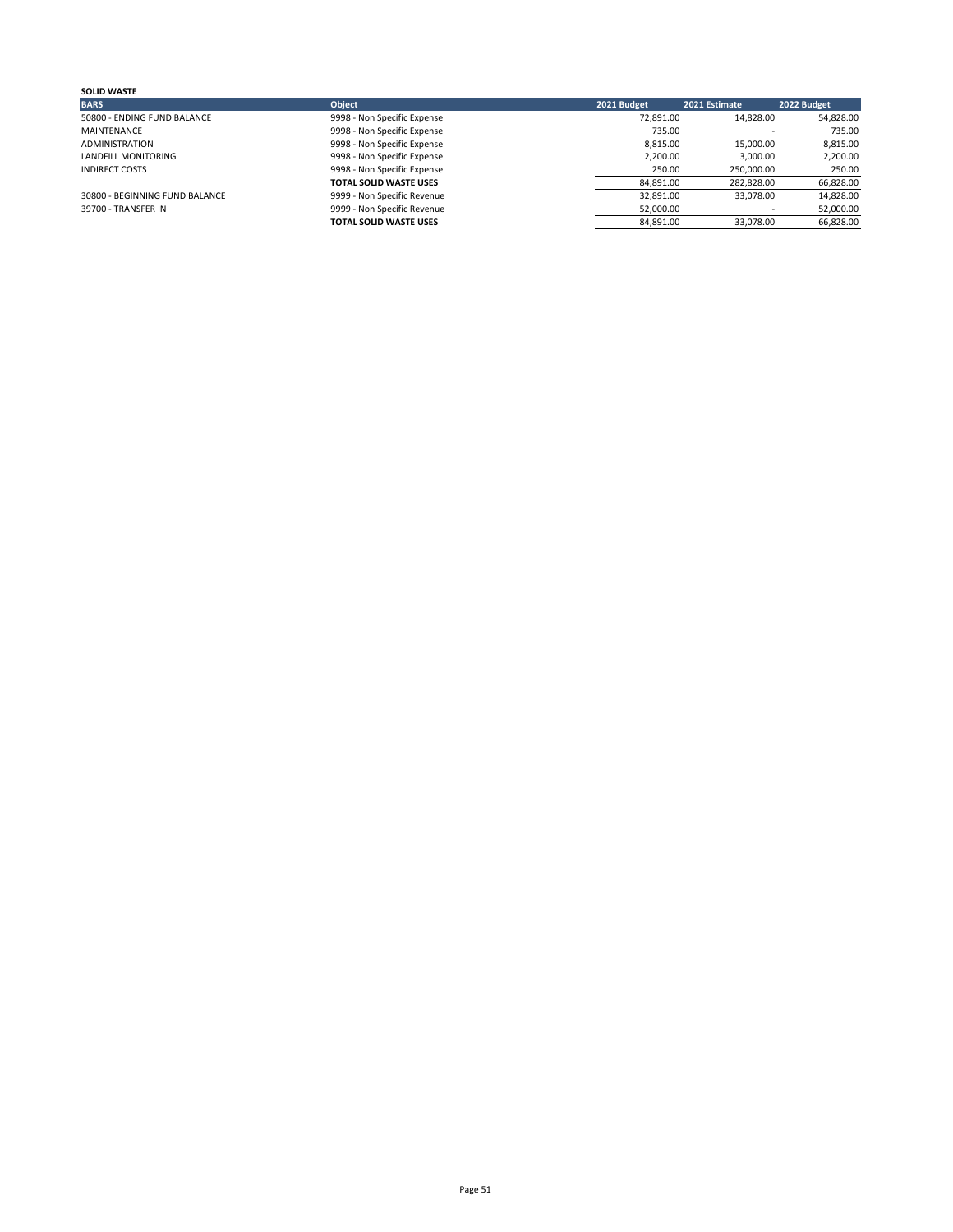| LAW AND JUSTICE<br><b>BARS</b>           | <b>Object</b>                         | 2021 Budget | 2021 Estimate | 2022 Budget |
|------------------------------------------|---------------------------------------|-------------|---------------|-------------|
| 51230 - CLERK                            | 1011 - REGULAR EARNINGS               | 65,083.62   | 67,817.47     | 73,043.78   |
| 51230 - CLERK                            | $2021 - L & 1$                        | 406.51      | 31,339.81     | 406.51      |
| 51230 - CLERK                            | 2022 - MED INS                        | 16,402.86   |               | 16,950.42   |
| 51230 - CLERK                            | 2023 - FICA/MED                       | 4,968.03    |               | 5,424.90    |
| 51230 - CLERK                            | 2024 - RETIREMENT                     | 8,351.49    |               | 7,268.66    |
| 51230 - CLERK                            | 2026 - DEF COMP                       | 324.71      |               | 709.14      |
| 51230 - CLERK                            | 2027 - DENTAL INS                     | 1,098.36    |               | 1,135.80    |
| 51230 - CLERK                            | 2028 - LIFE INS                       | 36.72       |               | 36.72       |
| 51230 - CLERK                            | 2030 - SICK LEAVE TAX                 | 95.26       |               | 114.17      |
| 51530 - PROSECUTOR                       | 1011 - REGULAR EARNINGS               | 96,097.12   | 99,960.00     | 101,265.01  |
|                                          | $2021 - L & 1$                        | 271.01      |               | 271.01      |
| 51530 - PROSECUTOR<br>51530 - PROSECUTOR | 2022 - MED INS                        | 13,101.60   | 34,170.00     | 13,442.64   |
|                                          | 2023 - FICA/MED                       | 7,351.43    |               | 7,746.77    |
| 51530 - PROSECUTOR                       |                                       |             |               |             |
| 51530 - PROSECUTOR                       | 2024 - RETIREMENT                     | 12,358.09   |               | 10,379.66   |
| 51530 - PROSECUTOR                       | 2026 - DEF COMP                       | 1,921.94    |               | 2,531.63    |
| 51530 - PROSECUTOR                       | 2027 - DENTAL INS                     | 732.24      |               | 757.20      |
| 51530 - PROSECUTOR                       | 2028 - LIFE INS                       | 24.48       |               | 24.48       |
| 51530 - PROSECUTOR                       | 2030 - SICK LEAVE TAX                 | 140.96      |               | 163.04      |
| 52170 - TRAFFICPLC                       | 1011 - REGULAR EARNINGS               | 84,919.08   | 90,175.77     | 90,321.82   |
| 52170 - TRAFFICPLC                       | 1012 - OVERTIME                       | 5,000.00    | 8,300.00      | 5,000.00    |
| 52170 - TRAFFICPLC                       | 2020 - VISION INS                     | 275.76      |               | 275.76      |
| 52170 - TRAFFICPLC                       | $2021 - L & 1$                        | 3,548.93    | 37,111.74     | 3,548.93    |
| 52170 - TRAFFICPLC                       | 2022 - MED INS                        | 23,708.64   |               | 24,577.44   |
| 52170 - TRAFFICPLC                       | 2023 - FICA/MED                       | 5,914.99    |               | 6,299.46    |
| 52170 - TRAFFICPLC                       | 2024 - RETIREMENT                     | 4,121.16    |               | 4,389.04    |
| 52170 - TRAFFICPLC                       | 2026 - DEF COMP                       | 773.20      |               | 823.46      |
| 52170 - TRAFFICPLC                       | 2027 - DENTAL INS                     | 1,852.56    |               | 1,915.56    |
| 52170 - TRAFFICPLC                       | 2028 - LIFE INS                       | 734.04      |               | 734.04      |
| 52170 - TRAFFICPLC                       | 2030 - SICK LEAVE TAX                 | 113.41      |               | 132.58      |
| 52170 - TRAFFICPLC                       | 9095 - INTERFUND EQUIP RENTAL         | 336,248.00  | 116,000.00    | 342,225.00  |
| 50800 - ENDING FUND BALANCE              | 9998 - Non Specific Expense           | 14,234.80   | 831.21        | 1,701.03    |
| 51990 - MISC                             | 9091 - INTERFUND SERVICES             | 25,107.00   | 25,107.00     | 27,421.00   |
|                                          | TOTAL LAW AND JUSTICE USES            | 735,318.00  | 510,813.00    | 751,036.65  |
| 30800 - BEGINNING FUND BALANCE           | 9999 - Non Specific Revenue           | 25,318.00   | (6,465.00)    | 831.21      |
| 33600 - ENTITLEMENT                      | 0610 - CRMNLJUSCT                     | 500,000.00  | 506,278.00    | 500,000.00  |
| 33828 - TBD (Budget)                     | 9999 - Non Specific Revenue           | 10,000.00   | 11,000.00     | 10,000.00   |
| 39700 - TRANSFER IN                      | 9999 - Non Specific Revenue           | 200,000.00  |               | 240,205.44  |
|                                          | <b>TOTAL LAW AND JUSTICE SOSURCES</b> | 735,318.00  | 510,813.00    | 751,036.65  |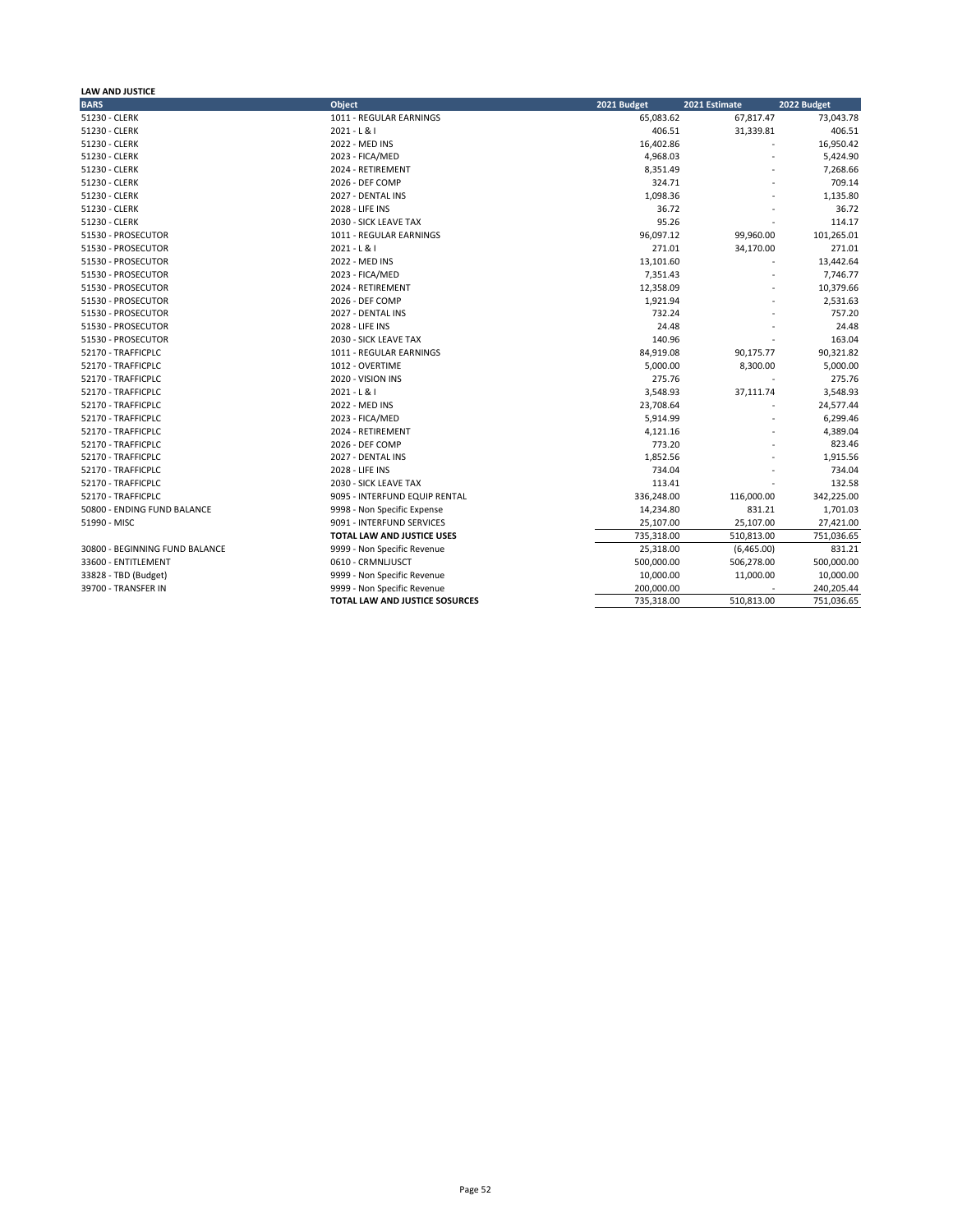| <b>CUMULATIVE RESERVE</b>      |                                  |             |               |             |
|--------------------------------|----------------------------------|-------------|---------------|-------------|
| <b>BARS</b>                    | <b>Object</b>                    | 2021 Budget | 2021 Estimate | 2022 Budget |
| 50800 - ENDING FUND BALANCE    | 9998 - Non Specific Expense      | 9.00        | 26.345.00     | 21,338.00   |
| 51790 - OTHERBENEP             | 4049 - MISCELLANEOUS EXP         | 28,465.00   | 2.700.00      | 5,000.00    |
| 51790 - OTHERBENEP             | 9091 - INTERFUND SERVICES        | 19.00       | 19.00         | 22.00       |
|                                | TOTAL CUMULATIVE RESERVE USES    | 28,493.00   | 29.064.00     | 26,360.00   |
| 30800 - BEGINNING FUND BALANCE | 9999 - Non Specific Revenue      | 28.478.00   | 29.044.00     | 26.345.00   |
| 36111 - INVESTMENT INTEREST    | 9999 - Non Specific Revenue      | 15.00       | 20.00         | 15.00       |
|                                | TOTAL CUMULATIVE RESERVE SOURCES | 28.493.00   | 29.064.00     | 26,360.00   |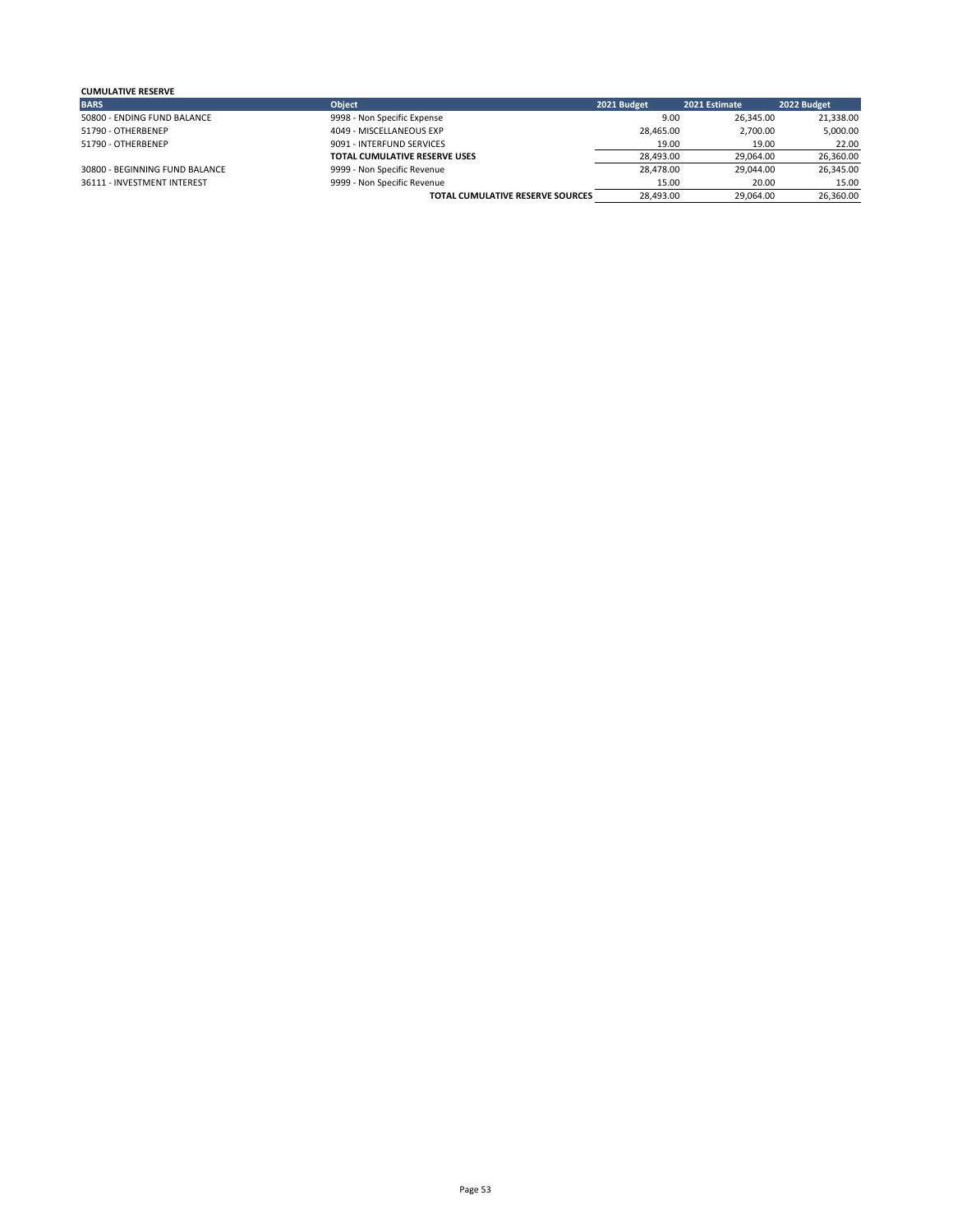#### **DRUG FUND BARS Object 2021 Budget 2021 Estimate 2022 Budget** 50800 - ENDING FUND BALANCE 9998 - Non Specific Expense 2,849.00 14,148.44 33,362.44 52170 - TRAFFICPLC 1012 - OVERTIME 10,000.00 - 2,500.00 52170 - TRAFFICPLC 2029 - UNIFORMS 4,000.00 - 1,000.00 52170 - TRAFFICPLC 3031 - SUPPLIES 14,000.00 1,523.11 2,000.00 52170 - TRAFFICPLC 4041 - PROFESSIONAL SERV 500.00 - 500.00 52170 - TRAFFICPLC 4043 - TRAVEL 2,000.00 - 1,250.00 52170 - TRAFFICPLC 4044 - ADVERTISEMENT 1,000.00 - 1,000.00 52170 - TRAFFICPLC 4045 - RENTALS 500.00 - 500.00 52170 - TRAFFICPLC 4048 - CONTR LABOR & SUPPLIES 5,000.00 403.45 2,500.00 52170 - TRAFFICPLC 4049 - MISCELLANEOUS EXP 500.00 720.00 500.00 52170 - TRAFFICULTURE SERVICES - SAN AND SERVICES - SAN AND SERVICES - SAN AND SERVICES - SAN AND SERVICES - SAN AND SERVICES - SAN AND SERVICE SERVICES - SAN AND SERVICE SERVICE SERVICE SERVICE SERVICE SERVICE SERVICE SER **TOTAL DRUG FUND USES**<br>
40,442.00 16,795.00 45,148.44<br>
9999 - Non Specific Revenue<br>
40,442.00 14,026.00 14,148.44 30800 - BEGINNING FUND BALANCE 9999 - Non Specific Revenue 9,442.00 14,026.00 14,148.44 33600 - ENTITLEMENT 9999 - Non Specific Revenue 28,000.00 - 28,000.00 35150 - INVASSESSM 9999 - Non Specific Revenue 3,000.00 2,066.00 3,000.00 36930 - CONFISCATED AND FORFIETED PROPERTY 9999 - Non Specific Revenue 40,442.00 703.00 - 703.00 - 703.00 - 703.00 - 703.00 - 703.00 - 703.00 - 703.00 - 707AL DRUG FUND SOURCES TOTAL DRUG FUND SOURCES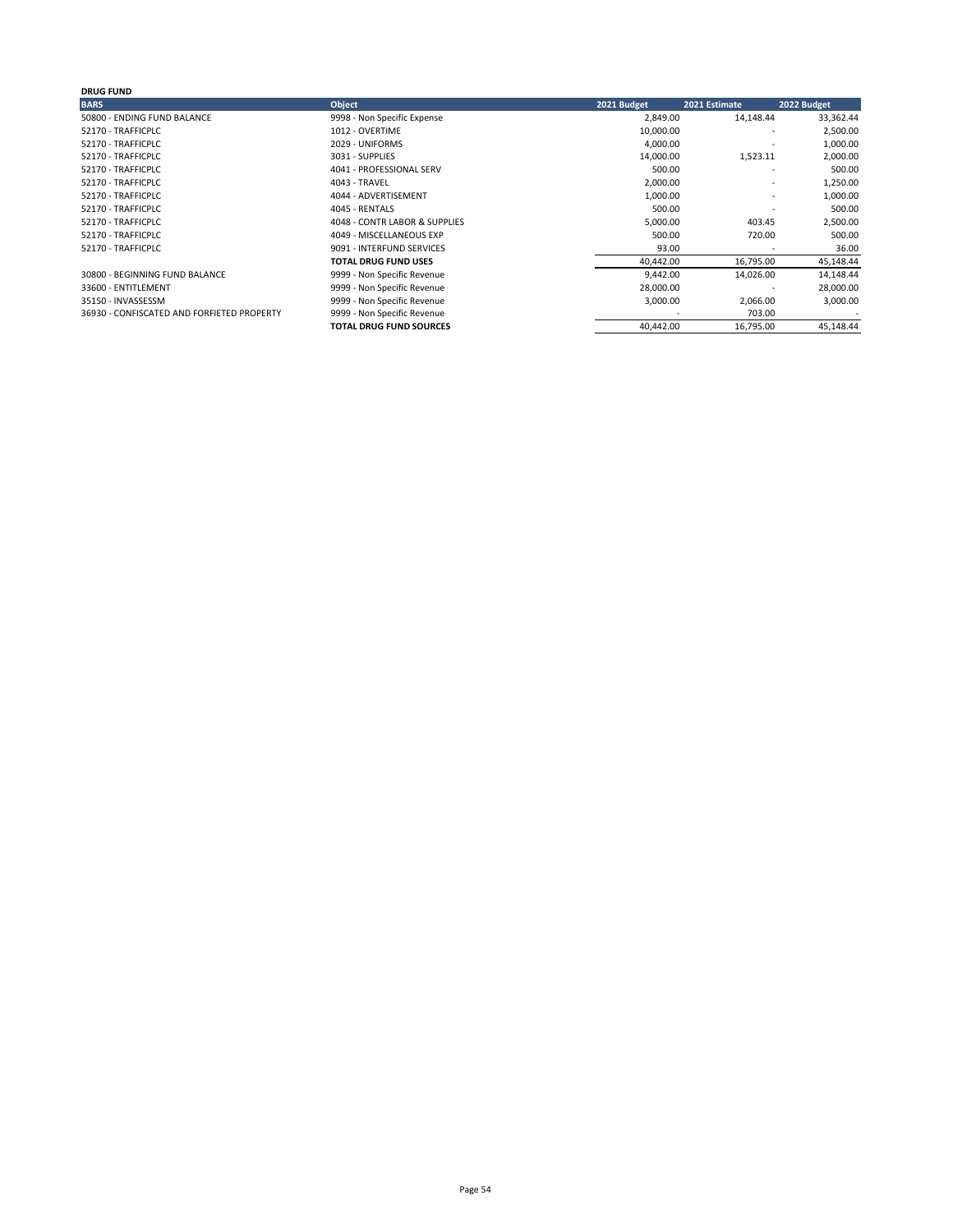### **DEVELOPMENT DISABILITIES**

| <b>BARS</b>                    | Object                                        | 2021 Budget  | 2021 Estimate | 2022 Budget  |
|--------------------------------|-----------------------------------------------|--------------|---------------|--------------|
| 50800 - ENDING FUND BALANCE    | 9998 - Non Specific Expense                   | 566,678.56   | 829,956.00    | 899,451.87   |
| 56810 - DDADMIN                | 1011 - REGULAR EARNINGS                       | 154,854.67   | 101,262.00    | 155,503.98   |
| 56810 - DDADMIN                | $2021 - L & 1$                                | 813.02       | 36,163.00     | 813.02       |
| 56810 - DDADMIN                | 2022 - MED INS                                | 26,516.88    |               | 27,246.96    |
| 56810 - DDADMIN                | 2023 - FICA/MED                               | 11,402.07    |               | 11,451.74    |
| 56810 - DDADMIN                | 2024 - RETIREMENT                             | 18,395.80    | ٠             | 15,341.28    |
| 56810 - DDADMIN                | 2026 - DEF COMP                               | 2,860.93     |               | 3,741.77     |
| 56810 - DDADMIN                | 2027 - DENTAL INS                             | 1,464.48     |               | 1,514.40     |
| 56810 - DDADMIN                | 2028 - LIFE INS                               | 48.96        |               | 48.96        |
| 56810 - DDADMIN                | 2030 - SICK LEAVE TAX                         | 218.62       |               | 241.01       |
| 56810 - DDADMIN                | 3031 - SUPPLIES                               | 3,500.00     | 3,500.00      | 3,500.00     |
| 56810 - DDADMIN                | 4041 - PROFESSIONAL SERV                      | 2,500.00     | 2,500.00      | 2,500.00     |
| 56810 - DDADMIN                | 4042 - COMMUNICATION                          | 6,660.00     | 6,660.00      | 6,660.00     |
| 56810 - DDADMIN                | 4043 - TRAVEL                                 | 13,000.00    | 3,000.00      | 13,000.00    |
| 56810 - DDADMIN                | 4045 - RENTALS                                | 16,332.00    | 17,500.00     | 20,332.00    |
| 56810 - DDADMIN                | 4049 - MISCELLANEOUS EXP                      | 1,500.00     | 1,500.00      | 1,500.00     |
| 56810 - DDADMIN                | 9091 - INTERFUND SERVICES                     | 23,637.00    |               | 21,739.00    |
| 56840 - OUTPATIENT             | 4041 - PROFESSIONAL SERV                      | 143,324.00   | 100,000.00    | 143,324.00   |
| 56861 - CHILDDEVL              | 4041 - PROFESSIONAL SERV                      | 110,282.00   | 147,036.00    | 147,036.00   |
| 56862 - GROUPEMPL              | 4041 - PROFESSIONAL SERV                      | 125,000.00   | 125,000.00    | 125,000.00   |
| 56864 - INDIVIDUAL             | 4041 - PROFESSIONAL SERV                      | 621,671.00   | 650,000.00    | 658,848.00   |
| 56867 - COMMACCESS             | 4041 - PROFESSIONAL SERV                      | 215,000.00   | 215,000.00    | 215,000.00   |
| 56894 - TBD (Budget)           | 4041 - PROFESSIONAL SERV                      | 90,000.00    | 90,000.00     | 90,000.00    |
|                                | TOTAL DEVELOPMENT DISABILITIES USES           | 2,155,660.00 | 2,329,077.00  | 2,563,794.00 |
| 30800 - BEGINNING FUND BALANCE | 9999 - Non Specific Revenue                   | 440,670.00   | 608,077.00    | 829,956.00   |
| 31110 - PROP TAX               | 9999 - Non Specific Revenue                   | 65,000.00    | 70,000.00     | 65,000.00    |
| 33400 - STATE GRANT            | 9999 - Non Specific Revenue                   | 1,498,990.00 | 1,500,000.00  | 1,517,838.00 |
| 34640 - MH SERVICE             | 9999 - Non Specific Revenue                   | 137,000.00   | 137,000.00    | 137,000.00   |
| 36990 - OTHER                  | 9999 - Non Specific Revenue                   | 14,000.00    | 14,000.00     | 14,000.00    |
|                                | <b>TOTAL DEVELOPMENT DISABILITIES SOURCES</b> | 2,155,660.00 | 2,329,077.00  | 2,563,794.00 |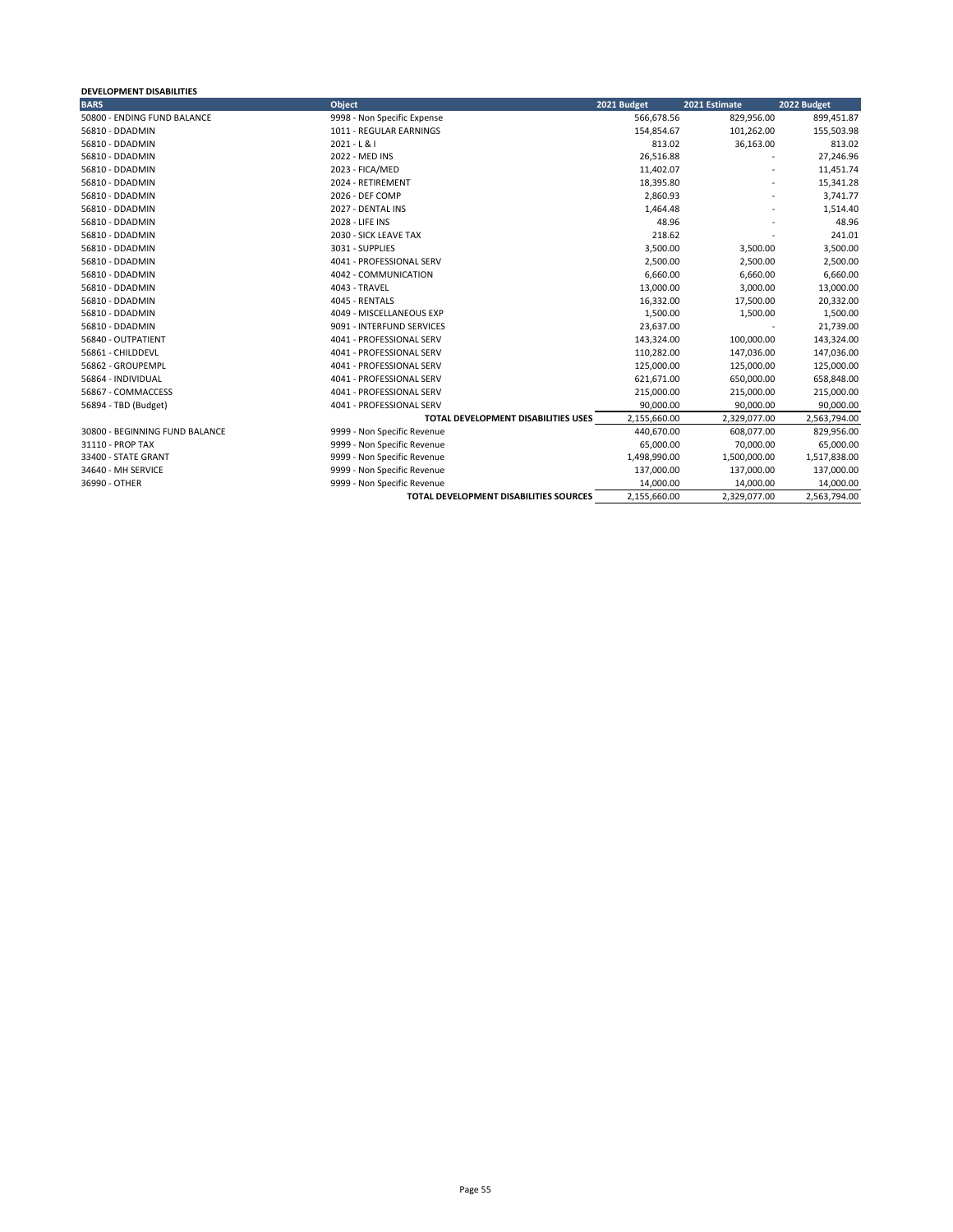### **BEHAVIOURAL HEALTH TAX**

| <b>BARS</b>                    | <b>Object</b>                       | 2021 Budget | 2021 Estimate | 2022 Budget |
|--------------------------------|-------------------------------------|-------------|---------------|-------------|
| 50800 - ENDING FUND BALANCE    | 9998 - Non Specific Expense         | 473.365.00  | 298.743.00    | 378.743.00  |
|                                | TOTAL BEHAVIORAL HEALTH TAX USES    | 473.365.00  | 298.743.00    | 378,743.00  |
| 30800 - BEGINNING FUND BALANCE | 9999 - Non Specific Revenue         | 394.365.00  | 217.743.00    | 298,743.00  |
| 31110 - PROP TAX               | 9999 - Non Specific Revenue         | 79.000.00   | 81.000.00     | 80.000.00   |
|                                | TOTAL BEHAVIORAL HEALTH TAX SOURCES | 473.365.00  | 298.743.00    | 378.743.00  |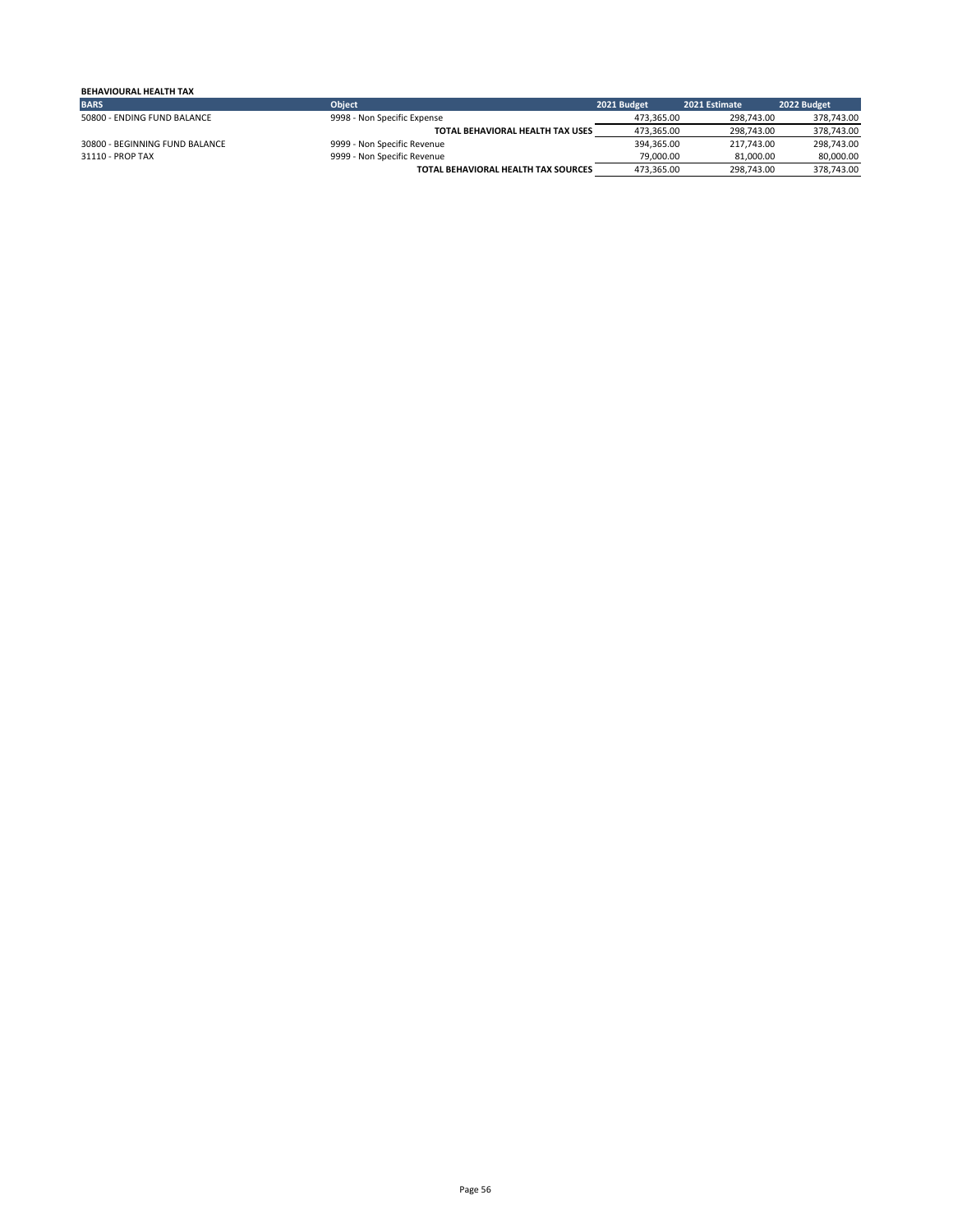# **BOATING SAFETY**

| <b>BARS</b>                    | Object                              | 2021 Budget | 2021 Estimate            | 2022 Budget |
|--------------------------------|-------------------------------------|-------------|--------------------------|-------------|
| 50800 - ENDING FUND BALANCE    | 9998 - Non Specific Expense         | 12,525.00   | 20,148.95                | 9,617.95    |
| 57129 - OTHEREDU               | 1011 - REGULAR EARNINGS             | 12,000.00   | 3,328.32                 | 12,000.00   |
| 57129 - OTHEREDU               | 2029 - UNIFORMS                     | 2,715.00    | $\overline{\phantom{a}}$ | 2,715.00    |
| 57129 - OTHEREDU               | 3031 - SUPPLIES                     | 7,000.00    | 1,102.04                 | 7,000.00    |
| 57129 - OTHEREDU               | 3032 - FUEL                         |             | 2,332.61                 |             |
| 57129 - OTHEREDU               | 4043 - TRAVEL                       | 2,000.00    | $\overline{\phantom{a}}$ | 2,000.00    |
| 57129 - OTHEREDU               | 4045 - RENTALS                      | 1,500.00    |                          | 1,500.00    |
| 57129 - OTHEREDU               | 4048 - CONTR LABOR & SUPPLIES       | 9,000.00    | 12,537.87                | 9,000.00    |
| 57129 - OTHEREDU               | 4049 - MISCELLANEOUS EXP            | 200.00      | $\overline{\phantom{a}}$ | 200.00      |
| 57129 - OTHEREDU               | 9091 - INTERFUND SERVICES           | 322.00      |                          | 116.00      |
|                                | <b>TOTAL BOATING SAFETY USES</b>    | 47,262.00   | 39,449.79                | 44,148.95   |
| 30800 - BEGINNING FUND BALANCE | 9999 - Non Specific Revenue         | 18,262.00   | 18,674.00                | 20,148.95   |
| 33300 - INDIRECT FEDERAL GRANT | 9999 - Non Specific Revenue         | 17,000.00   | 6.852.39                 | 12,000.00   |
| 33600 - ENTITLEMENT            | 8400 - VESSELFEE                    | 12,000.00   | 13,923.40                | 12,000.00   |
|                                | <b>TOTAL BOATING SAFETY SOURCES</b> | 47,262.00   | 39,449.79                | 44,148.95   |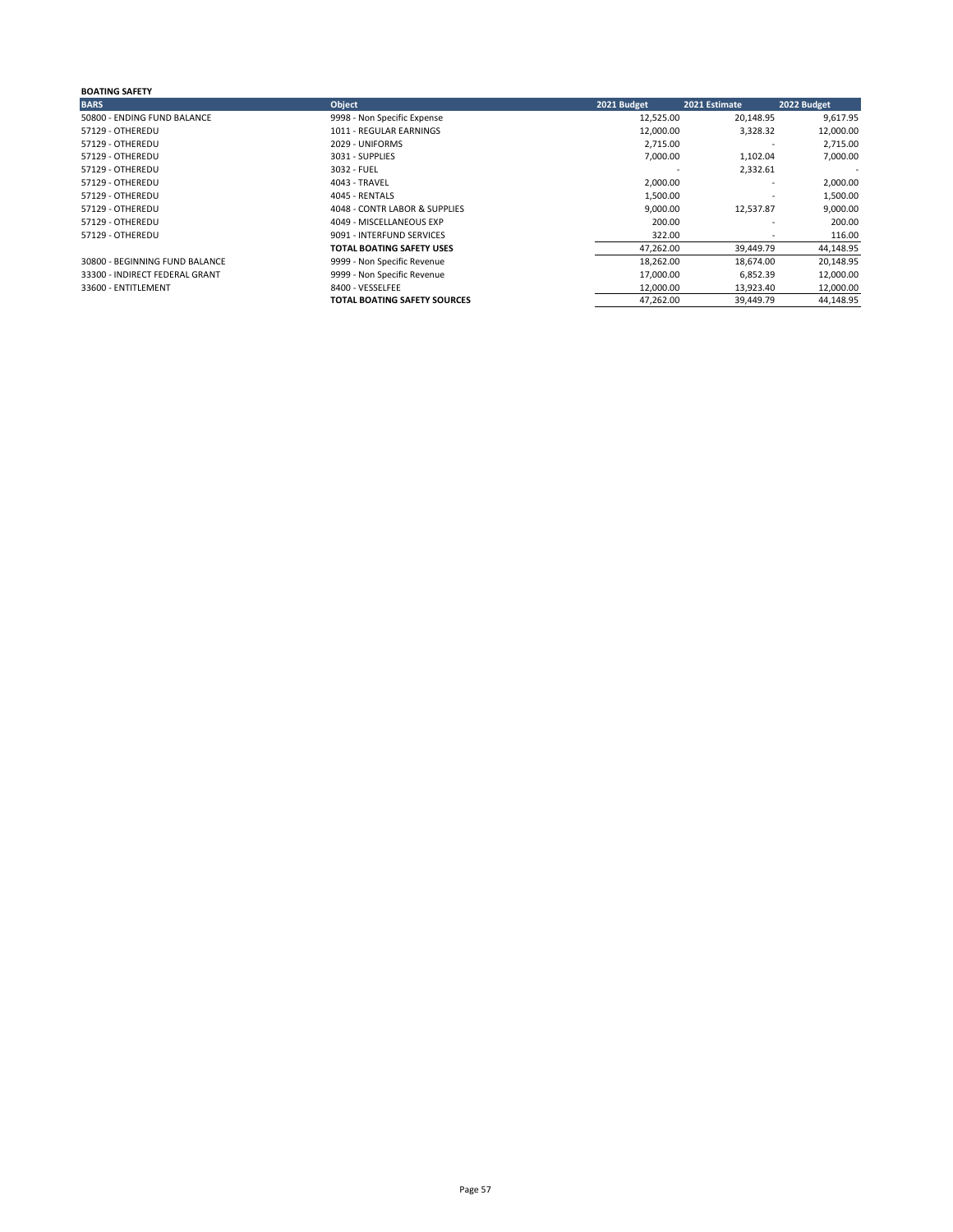| <b>COUNTY WIDE SOLID WASTE</b> |                                              |              |               |              |
|--------------------------------|----------------------------------------------|--------------|---------------|--------------|
| <b>BARS</b>                    | Object                                       | 2021 Budget  | 2021 Estimate | 2022 Budget  |
| 50800 - ENDING FUND BALANCE    | 9998 - Non Specific Expense                  | 899,807.95   | 868,480.14    | 885,546.56   |
| 53780 - OPERATING              | 1011 - REGULAR EARNINGS                      | 172,290.06   | 204,584.44    | 233,606.51   |
| 53780 - OPERATING              | 1051 - TEMP WAGES                            |              |               | 12,116.67    |
| 53780 - OPERATING              | $2021 - L & 1$                               | 813.02       | 100,821.42    | 2,211.42     |
| 53780 - OPERATING              | 2022 - MED INS                               | 37,295.28    |               | 51,989.88    |
| 53780 - OPERATING              | 2023 - FICA/MED                              | 13,147.60    |               | 18,396.96    |
| 53780 - OPERATING              | 2024 - RETIREMENT                            | 22,101.72    |               | 23,407.57    |
| 53780 - OPERATING              | 2026 - DEF COMP                              | 2,798.11     |               | 5,011.21     |
| 53780 - OPERATING              | 2027 - DENTAL INS                            | 2,196.72     |               | 3,028.80     |
| 53780 - OPERATING              | 2028 - LIFE INS                              | 73.44        |               | 97.92        |
| 53780 - OPERATING              | 2030 - SICK LEAVE TAX                        | 252.09       |               | 387.18       |
| 53780 - OPERATING              | 3031 - SUPPLIES                              | 9,000.00     | 27,000.00     | 12,000.00    |
| 53780 - OPERATING              | 3032 - FUEL                                  | 6,000.00     | 8,000.00      | 9,000.00     |
| 53780 - OPERATING              | 3035 - SMALL TOOLS & EQUIP                   | 4,000.00     | 7,100.00      | 5,100.00     |
| 53780 - OPERATING              | 4041 - PROFESSIONAL SERV                     | 70,000.00    | 46,000.00     | 70,000.00    |
| 53780 - OPERATING              | 4042 - COMMUNICATION                         | 2,300.00     | 2,200.00      | 2,400.00     |
| 53780 - OPERATING              | 4043 - TRAVEL                                | 2,500.00     | 2,600.00      | 3,600.00     |
| 53780 - OPERATING              | 4044 - ADVERTISEMENT                         | 4,000.00     | 13,000.00     | 9,000.00     |
| 53780 - OPERATING              | 4045 - RENTALS                               | 10,000.00    | 8,300.00      | 10,000.00    |
| 53780 - OPERATING              | 4046 - INSURANCE                             | 6,420.00     | 6,420.00      | 6,420.00     |
| 53780 - OPERATING              | 4048 - CONTR LABOR & SUPPLIES                | 7,000.00     | 10,000.00     | 7,000.00     |
| 53780 - OPERATING              | 4049 - MISCELLANEOUS EXP                     | 4,700.00     | 5,600.00      | 5,700.00     |
| 53780 - OPERATING              | 5051 - Undefined                             | 25,090.00    | 25,090.00     | 32,156.44    |
| 53780 - OPERATING              | 6062 - BUILDINGS                             | 36,300.00    | 30,000.00     | 60,000.00    |
| 53780 - OPERATING              | 6064 - EQUIPMENT                             | 10,000.00    | 10,000.00     | 20,000.00    |
|                                | TOTAL COUNTY WIDE SOLID WASTE USES           | 1,348,086.00 | 1,375,196.00  | 1,488,177.13 |
| 30800 - BEGINNING FUND BALANCE | 9999 - Non Specific Revenue                  | 865,523.00   | 781,545.00    | 868,480.13   |
| 33400 - STATE GRANT            | 9999 - Non Specific Revenue                  | 125,000.00   | 196,989.00    | 223,035.00   |
| 34370 - SW SERVICE             | 9999 - Non Specific Revenue                  | 155,000.00   | 162,000.00    | 162,000.00   |
| 34390 - TBD (Budget)           | 9999 - Non Specific Revenue                  | 199,963.00   | 205,962.00    | 205,962.00   |
| 36990 - OTHER                  | 9999 - Non Specific Revenue                  | 2,600.00     | 28,700.00     | 28,700.00    |
|                                | <b>TOTAL COUNTY WIDE SOLID WASTE SOURCES</b> | 1,348,086.00 | 1,375,196.00  | 1,488,177.13 |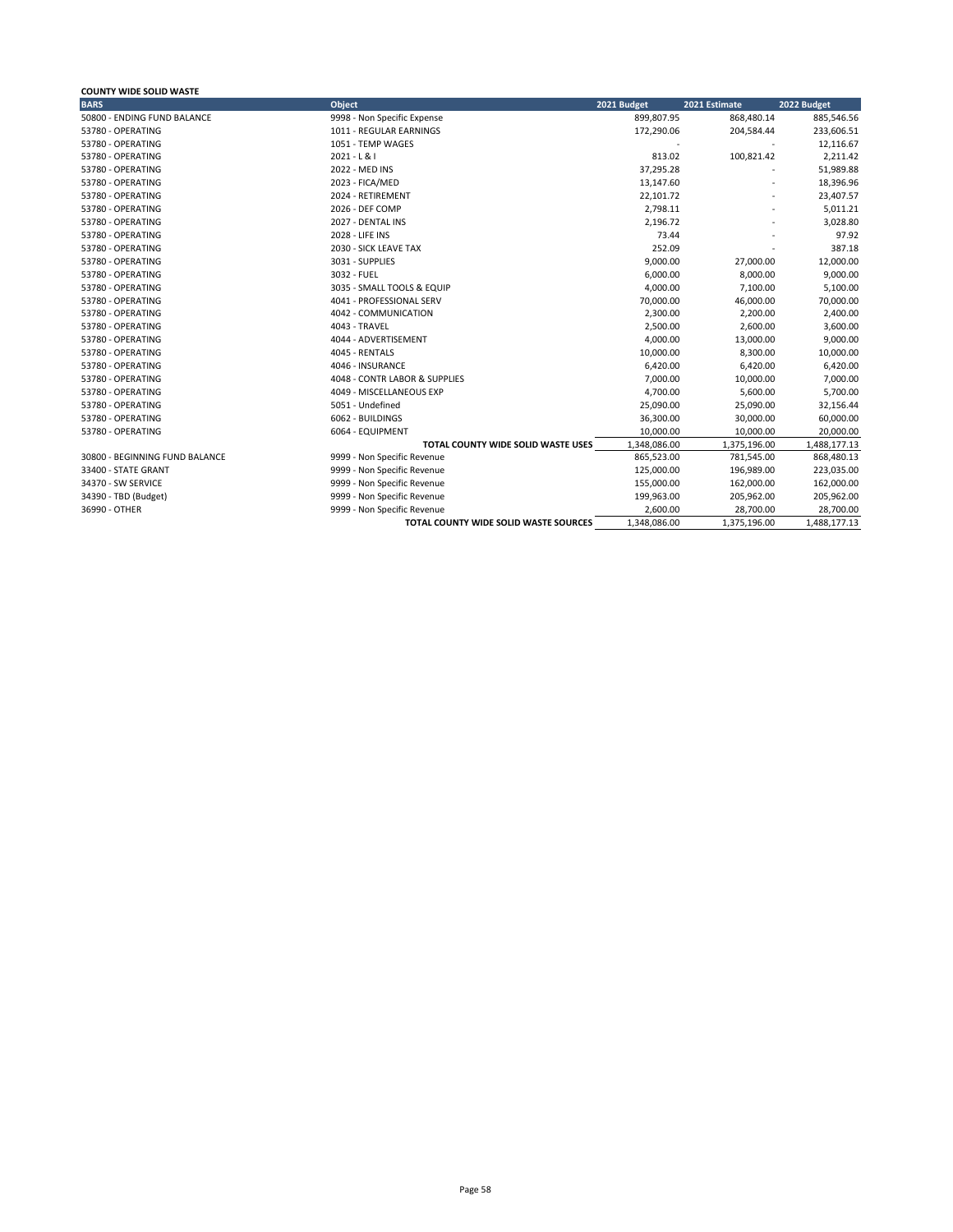# **ADULT PROBATION**

| <b>BARS</b>                    | <b>Object</b>                        | 2021 Budget | 2021 Estimate            | 2022 Budget |
|--------------------------------|--------------------------------------|-------------|--------------------------|-------------|
| 50800 - ENDING FUND BALANCE    | 9998 - Non Specific Expense          | 271,079.31  | 250,676.93               | 240,861.00  |
| 51240 - DISTCOURT              | 1011 - REGULAR EARNINGS              | 86,539.26   | 86.132.72                | 94,637.94   |
| 51240 - DISTCOURT              | $2021 - L & 1$                       | 3,634.51    | 38,075.35                | 3,634.51    |
| 51240 - DISTCOURT              | 2022 - MED INS                       | 16,402.86   | $\overline{\phantom{a}}$ | 16,950.42   |
| 51240 - DISTCOURT              | 2023 - FICA/MED                      | 6,499.54    | $\sim$                   | 7,093.15    |
| 51240 - DISTCOURT              | 2024 - RETIREMENT                    | 10,926.02   | $\overline{\phantom{a}}$ | 9,503.90    |
| 51240 - DISTCOURT              | 2026 - DEF COMP                      | 424.81      | $\overline{\phantom{a}}$ | 927.21      |
| 51240 - DISTCOURT              | 2027 - DENTAL INS                    | 1,098.36    |                          | 1,135.80    |
| 51240 - DISTCOURT              | 2028 - LIFE INS                      | 36.72       | ٠                        | 36.72       |
| 51240 - DISTCOURT              | 2030 - SICK LEAVE TAX                | 124.62      |                          | 149.28      |
| 51240 - DISTCOURT              | 9091 - INTERFUND SERVICES            | 9,903.00    | 9,903.00                 | 10,747.00   |
|                                | TOTAL ADULT PROBATION USES           | 406,669.00  | 384,788.00               | 385,676.93  |
| 30800 - BEGINNING FUND BALANCE | 9999 - Non Specific Revenue          | 246,669.00  | 244,788.00               | 250,676.93  |
| 34233 - ADLTPROBA              | 9999 - Non Specific Revenue          | 160.000.00  | 140.000.00               | 135,000.00  |
|                                | <b>TOTAL ADULT PROBATION SOURCES</b> | 406.669.00  | 384.788.00               | 385.676.93  |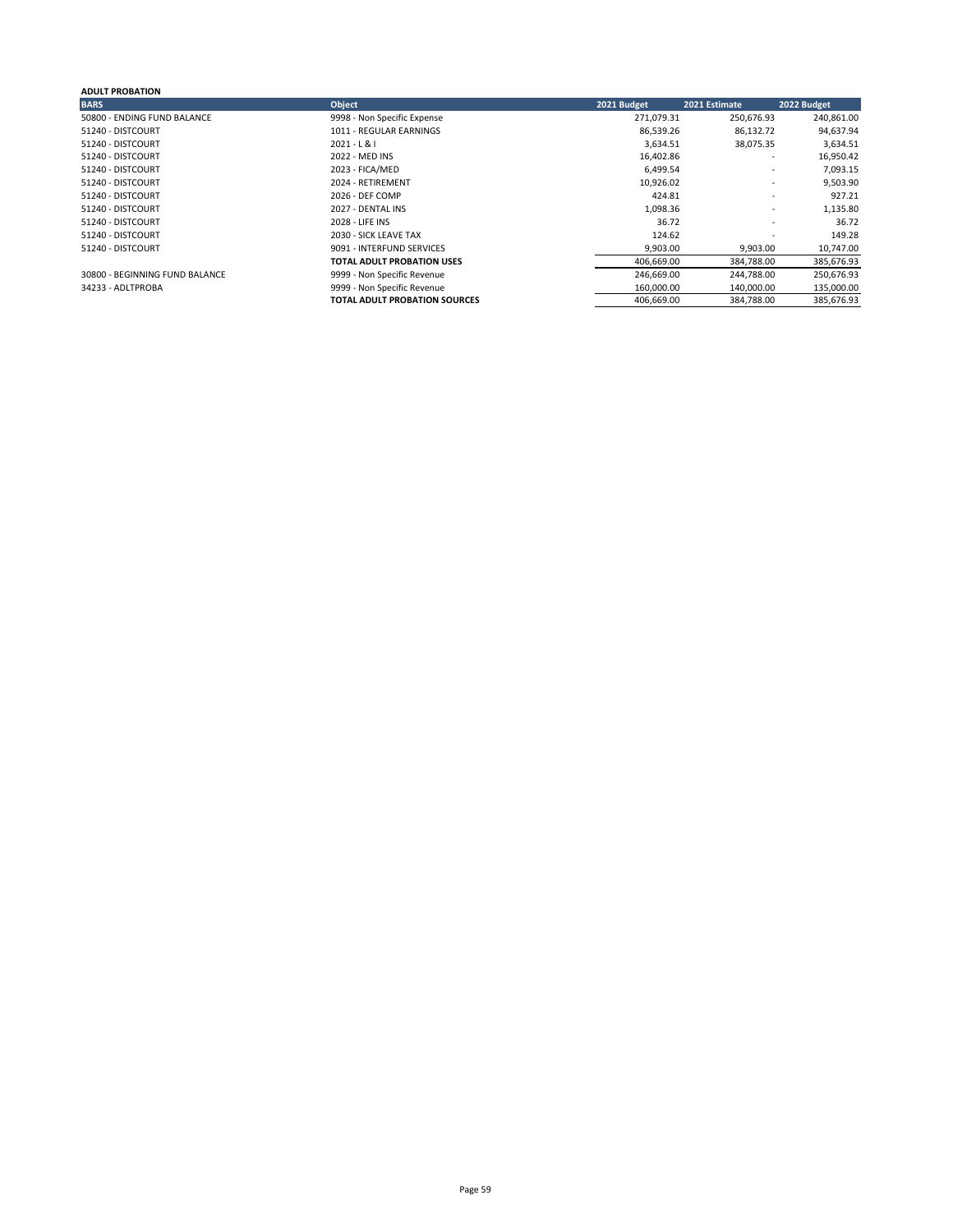| <b>COUNTY RISK POOL</b>        |                                       |              |               |              |
|--------------------------------|---------------------------------------|--------------|---------------|--------------|
| <b>BARS</b>                    | <b>Object</b>                         | 2021 Budget  | 2021 Estimate | 2022 Budget  |
|                                |                                       |              |               |              |
| 50800 - ENDING FUND BALANCE    | 9998 - Non Specific Expense           | 631.408.00   | 636.203.00    | 608,202.00   |
| 51860 - TBD (Budget)           | 4046 - INSURANCE                      | 375.000.00   | 400.000.00    | 425,000.00   |
| 51860 - TBD (Budget)           | 9091 - INTERFUND SERVICES             | 2.419.00     | 2.419.00      | 3,001.00     |
|                                | TOTAL COUNTY RISK POOL USES           | 1,008,827.00 | 1,038,622.00  | 1,036,203.00 |
| 30800 - BEGINNING FUND BALANCE | 9999 - Non Specific Revenue           | 628.279.00   | 643.622.00    | 636,203.00   |
| 39700 - TRANSFER IN            | 9999 - Non Specific Revenue           | 380.548.00   | 395.000.00    | 400,000.00   |
|                                | <b>TOTAL COUNTY RISK POOL SOURCES</b> | 1,008,827.00 | 1,038,622.00  | 1,036,203.00 |
|                                |                                       |              |               |              |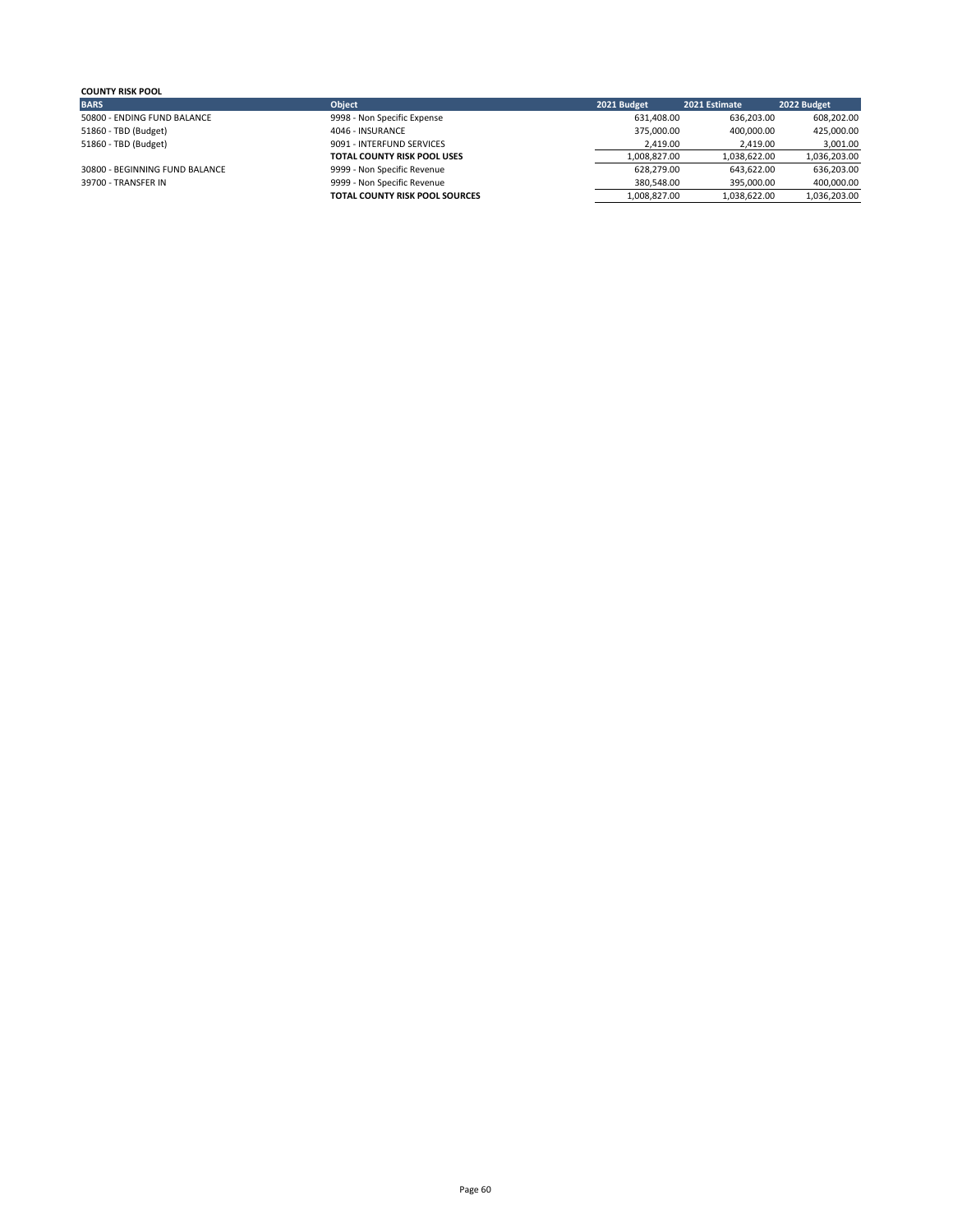| STATE RETIREMENT CONTINGENCY   |                                           |             |               |             |  |
|--------------------------------|-------------------------------------------|-------------|---------------|-------------|--|
| <b>BARS</b>                    | <b>Object</b>                             | 2021 Budget | 2021 Estimate | 2022 Budget |  |
| 50800 - ENDING FUND BALANCE    | 9998 - Non Specific Expense               |             | 93.366.00     |             |  |
| 59400 - TBD (Budget)           | 6064 - EQUIPMENT                          | 93.366.00   |               | 93,366.00   |  |
|                                | <b>TOTAL COUNTY STATE RETIREMENT USES</b> | 93.366.00   | 93.366.00     | 93,366.00   |  |
| 30800 - BEGINNING FUND BALANCE | 9999 - Non Specific Revenue               | 93.366.00   | 93.366.00     | 93,366.00   |  |
|                                | TOTAL COUNTY STATE RETIREMENT SOURCES     | 93.366.00   | 93.366.00     | 93,366.00   |  |
|                                |                                           |             |               |             |  |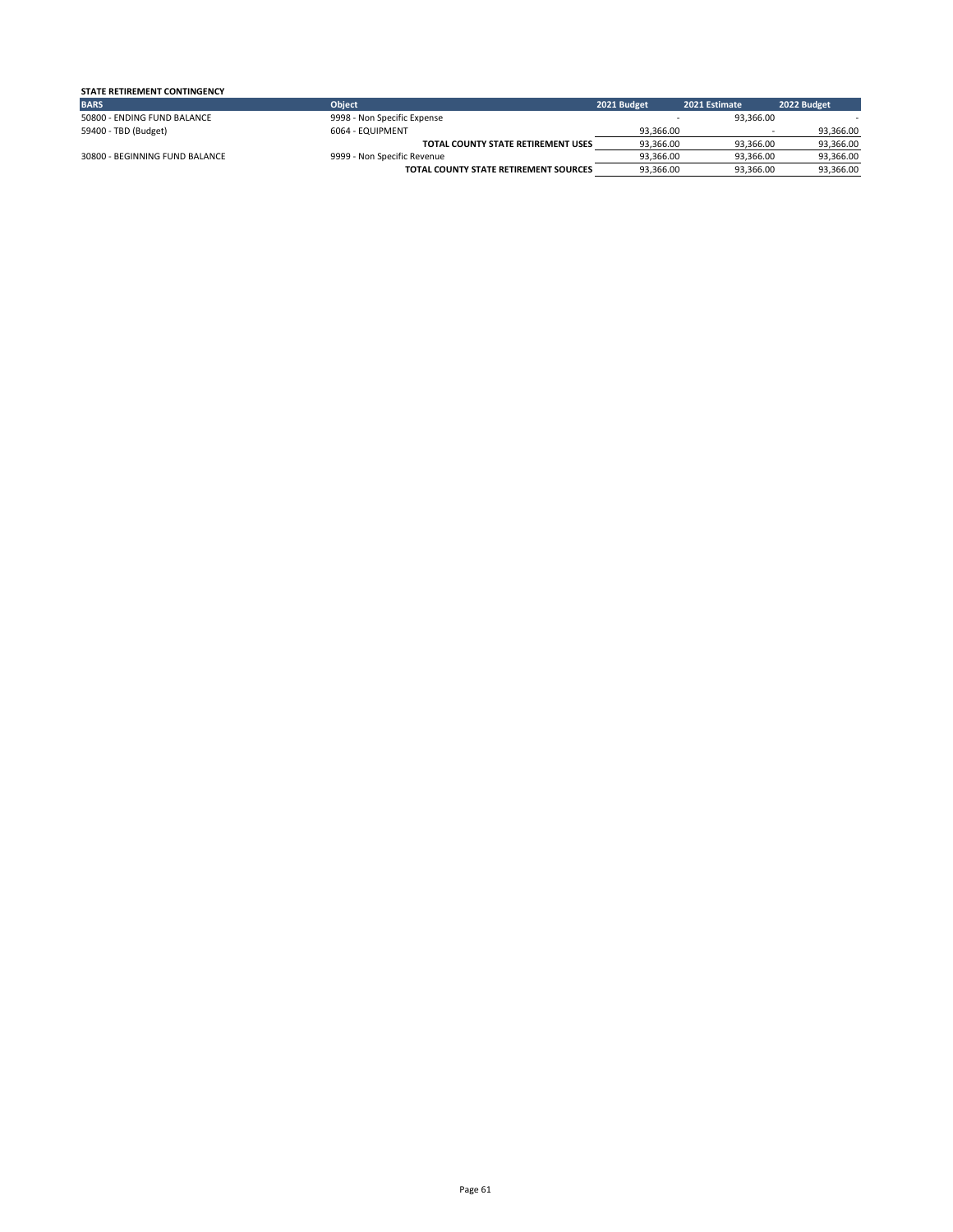| <b>LOCAL GOVERNMENT ASSISTANCE</b> |                                            |              |                          |              |
|------------------------------------|--------------------------------------------|--------------|--------------------------|--------------|
| <b>BARS</b>                        | Object                                     | 2021 Budget  | 2021 Estimate            | 2022 Budget  |
| 50800 - ENDING FUND BALANCE        | 9998 - Non Specific Expense                | 1,108,910.00 | 4,604,204.00             | 3,605,169.00 |
| 51990 - MISC                       | 4049 - MISCELLANEOUS EXP                   | 500.000.00   | $\overline{\phantom{0}}$ | 1,000,000.00 |
| 51990 - MISC                       | 9091 - INTERFUND SERVICES                  | 35.00        |                          | 35.00        |
|                                    | TOTAL LOCAL GOVERNMENT ASSISSTANCE USES    | 1,608,945.00 | 4,604,204.00             | 4,605,204.00 |
| 30800 - BEGINNING FUND BALANCE     | 9999 - Non Specific Revenue                | 1,547,123.00 | 1,588,945.00             | 1,598,945.00 |
| 36111 - INVESTMENT INTEREST        | 9999 - Non Specific Revenue                | 15,000.00    | 10,000.00                | 10,000.00    |
|                                    | TOTAL LOCAL GOVERNMENT ASSISSTANCE SOURCES | 1,562,123.00 | 1,598,945.00             | 1,608,945.00 |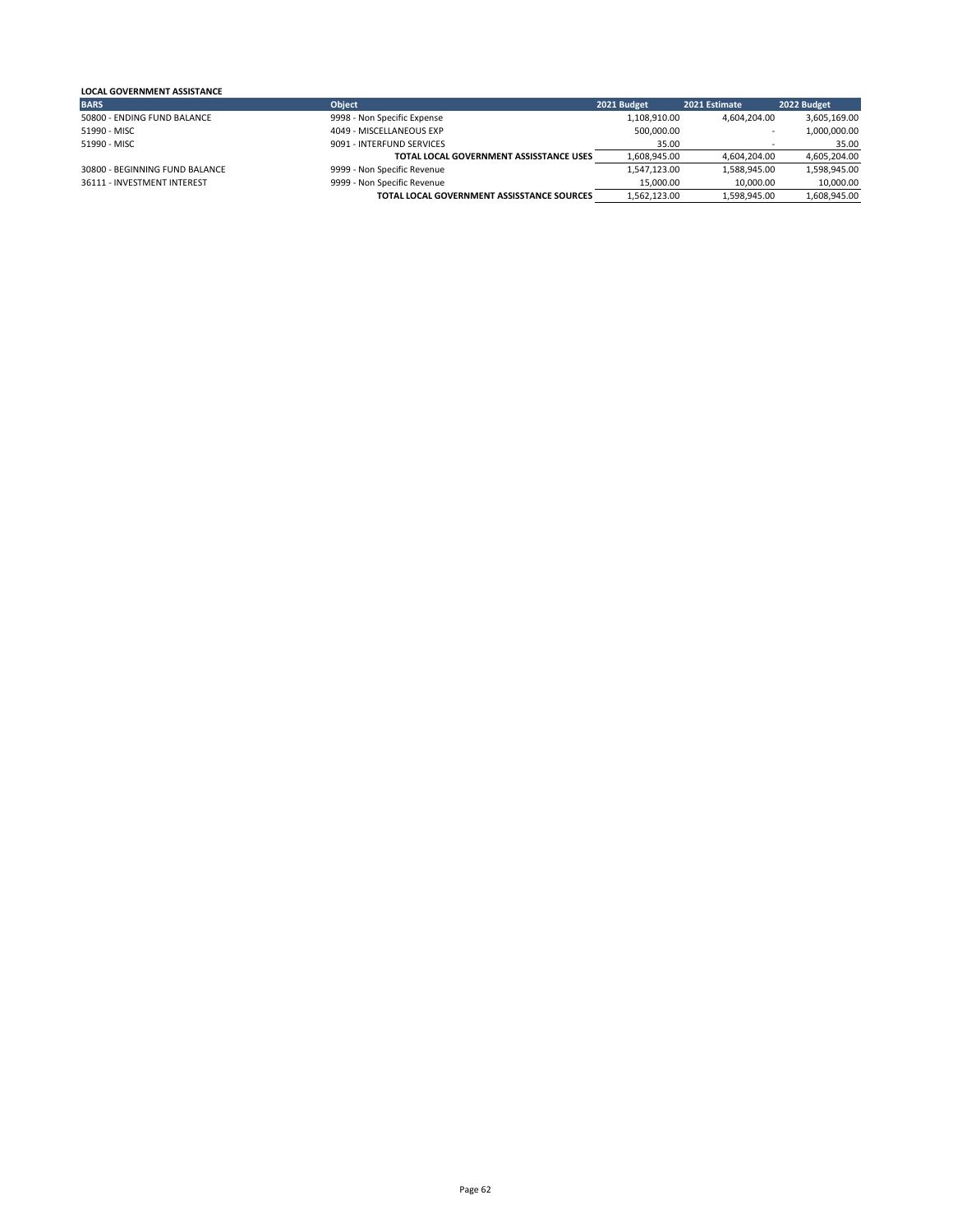### **CURRENT EXPENSE EQUIPMENT REPLACEMENT**

| <b>BARS</b>                    | <b>Object</b>                                        | 2021 Budget  | 2021 Estimate            | 2022 Budget  |
|--------------------------------|------------------------------------------------------|--------------|--------------------------|--------------|
| 50800 - ENDING FUND BALANCE    | 9998 - Non Specific Expense                          | 1,108,910.00 | 4,604,204.00             | 3,605,169.00 |
| 51990 - MISC                   | 4049 - MISCELLANEOUS EXP                             | 500,000.00   | $\overline{\phantom{a}}$ | 1,000,000.00 |
| 51990 - MISC                   | 9091 - INTERFUND SERVICES                            | 35.00        |                          | 35.00        |
|                                | TOTAL CURRENT EXPENSE EQUIPMENT REPLACEMENT USES     | 1,608,945.00 | 4,604,204.00             | 4,605,204.00 |
| 30800 - BEGINNING FUND BALANCE | 9999 - Non Specific Revenue                          | 1,598,945.00 | 1,602,904.00             | 4,604,204.00 |
| 36111 - INVESTMENT INTEREST    | 9999 - Non Specific Revenue                          | 10.000.00    | 1.300.00                 | 1,000.00     |
| 39700 - TRANSFER IN            | 9999 - Non Specific Revenue                          |              | 3.000.000.00             |              |
|                                | TOTAL CURRENT EXPENSE EQUIPMENT REPLACEMENT SOSURCES | 1,608,945.00 | 4.604.204.00             | 4,605,204.00 |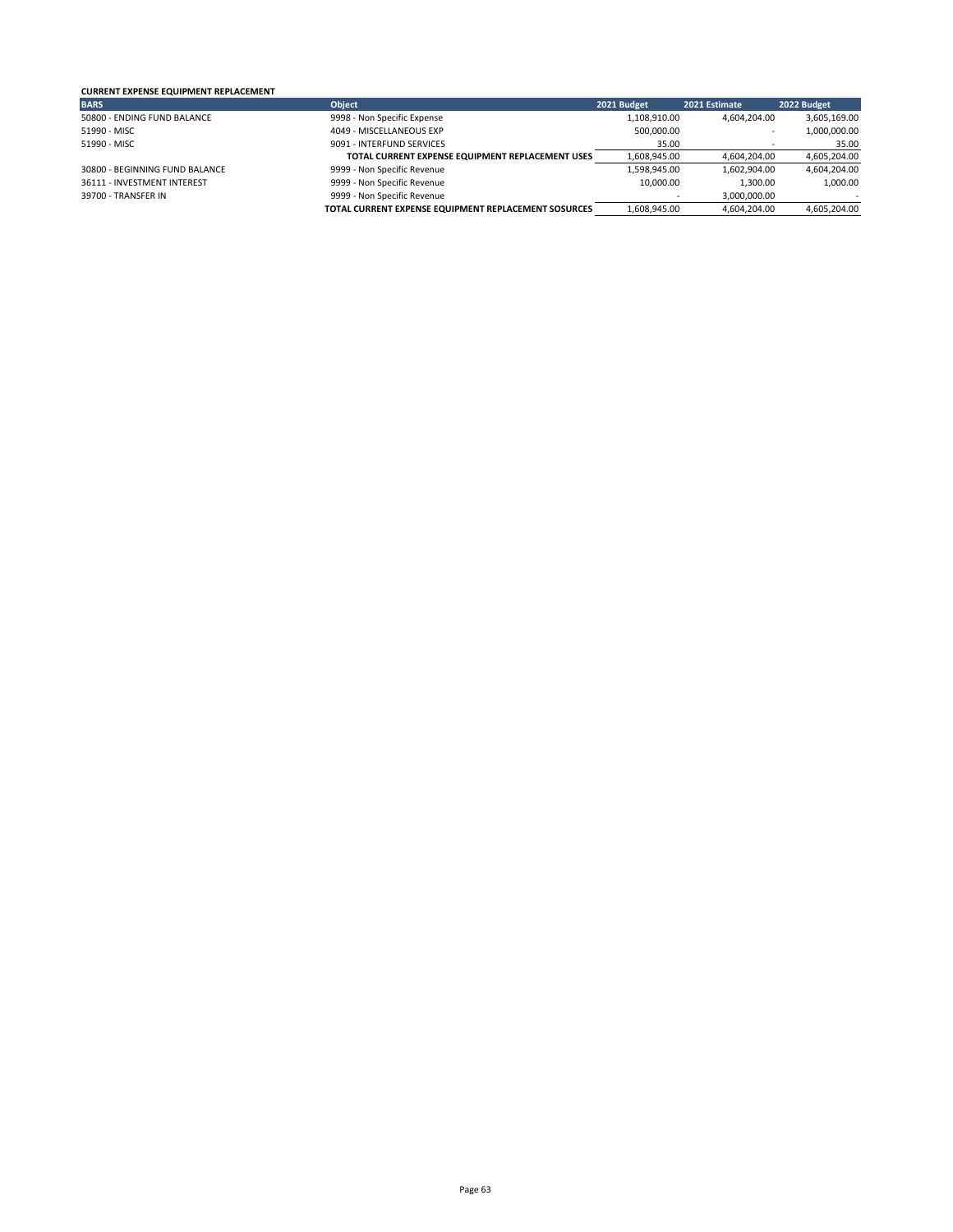| <b>COUNTY COMMUNITY DEVELOPMENT</b> |                                             |             |               |             |
|-------------------------------------|---------------------------------------------|-------------|---------------|-------------|
| <b>BARS</b>                         | <b>Object</b>                               | 2021 Budget | 2021 Estimate | 2022 Budget |
| 50800 - ENDING FUND BALANCE         | 9998 - Non Specific Expense                 | 6,830.00    | 213,747.00    | 213,203.00  |
| 56540 - TBD (Budget)                | 4049 - MISCELLANEOUS EXP                    | 90,000.00   | 70,000.00     | 150,000.00  |
| 56540 - TBD (Budget)                | 9091 - INTERFUND SERVICES                   | 111.00      | 111.00        | 544.00      |
|                                     | TOTAL CCOUNTY COMMUNITY DEVELOPMENT USES    | 96,941.00   | 283.858.00    | 363,747.00  |
| 30800 - BEGINNING FUND BALANCE      | 9999 - Non Specific Revenue                 | 54.941.00   | 133.858.00    | 213,747.00  |
| 34121 - AUDFILRDRD                  | 9999 - Non Specific Revenue                 | 42,000.00   | 150.000.00    | 150.000.00  |
|                                     | TOTAL CCOUNTY COMMUNITY DEVELOPMENT SOURCES | 96.941.00   | 283.858.00    | 363,747.00  |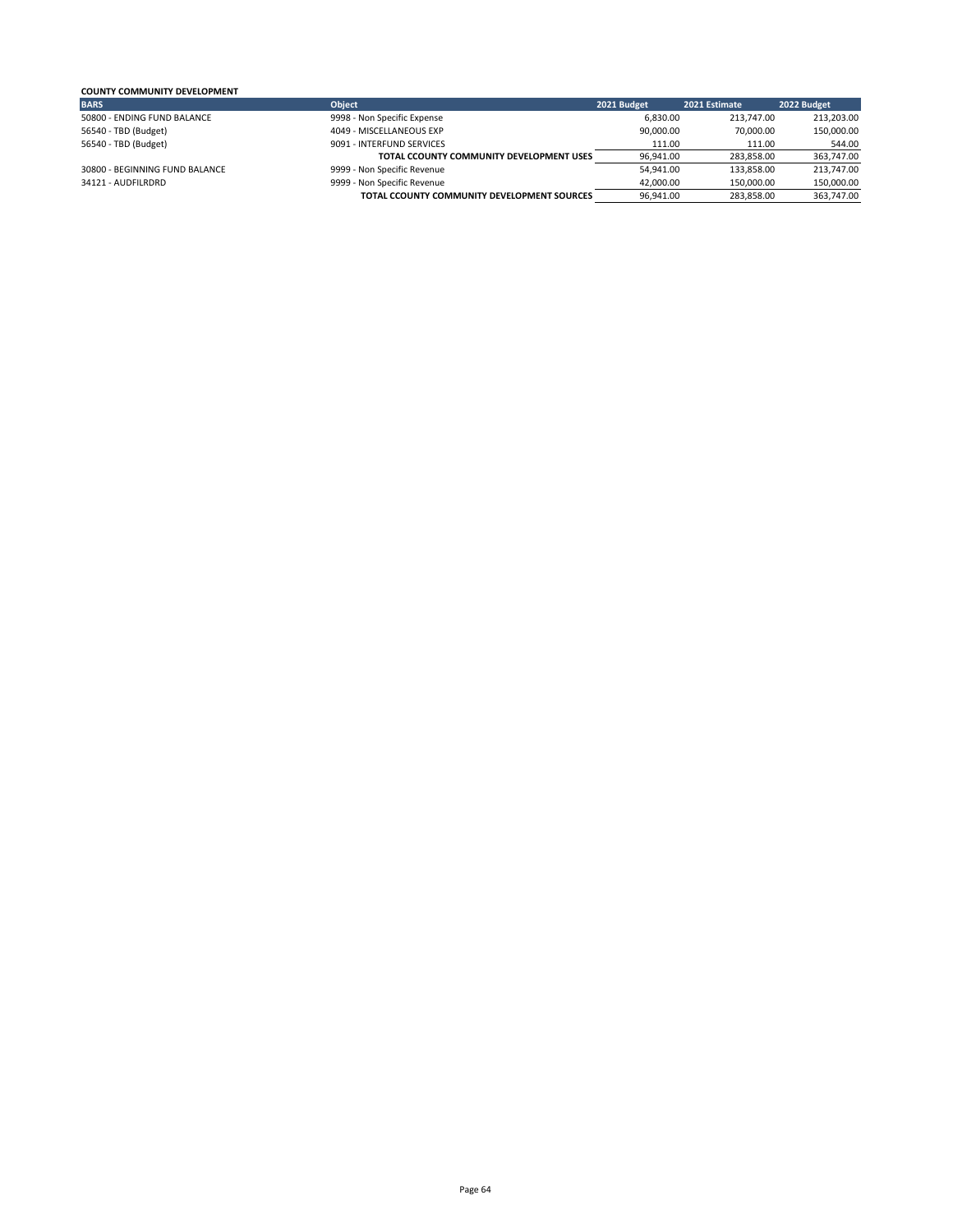| <b>LEGAL OBLIGATIONS</b>       |                                        |             |               |             |
|--------------------------------|----------------------------------------|-------------|---------------|-------------|
| <b>BARS</b>                    | <b>Object</b>                          | 2021 Budget | 2021 Estimate | 2022 Budget |
| 50800 - ENDING FUND BALANCE    | 9998 - Non Specific Expense            | 49.789.00   | 55.189.00     | 56,435.00   |
| 51230 - CLERK                  | 3031 - SUPPLIES                        | 6.000.00    | 600.00        | 1,000.00    |
| 51230 - CLERK                  | 9091 - INTERFUND SERVICES              | 225.00      | 225.00        | 225.00      |
|                                | <b>TOTAL LEGAL OBLIGATIONS USES</b>    | 56.014.00   | 56.014.00     | 57,660.00   |
| 30800 - BEGINNING FUND BALANCE | 9999 - Non Specific Revenue            | 53.543.00   | 53.543.00     | 55,189.00   |
| 33600 - ENTITLEMENT            | $0120 - LFO COLLEC$                    | 2.471.00    | 2,471.00      | 2,471.00    |
|                                | <b>TOTAL LEGAL OBLIGATIONS SOURCES</b> | 56.014.00   | 56.014.00     | 57,660.00   |
|                                |                                        |             |               |             |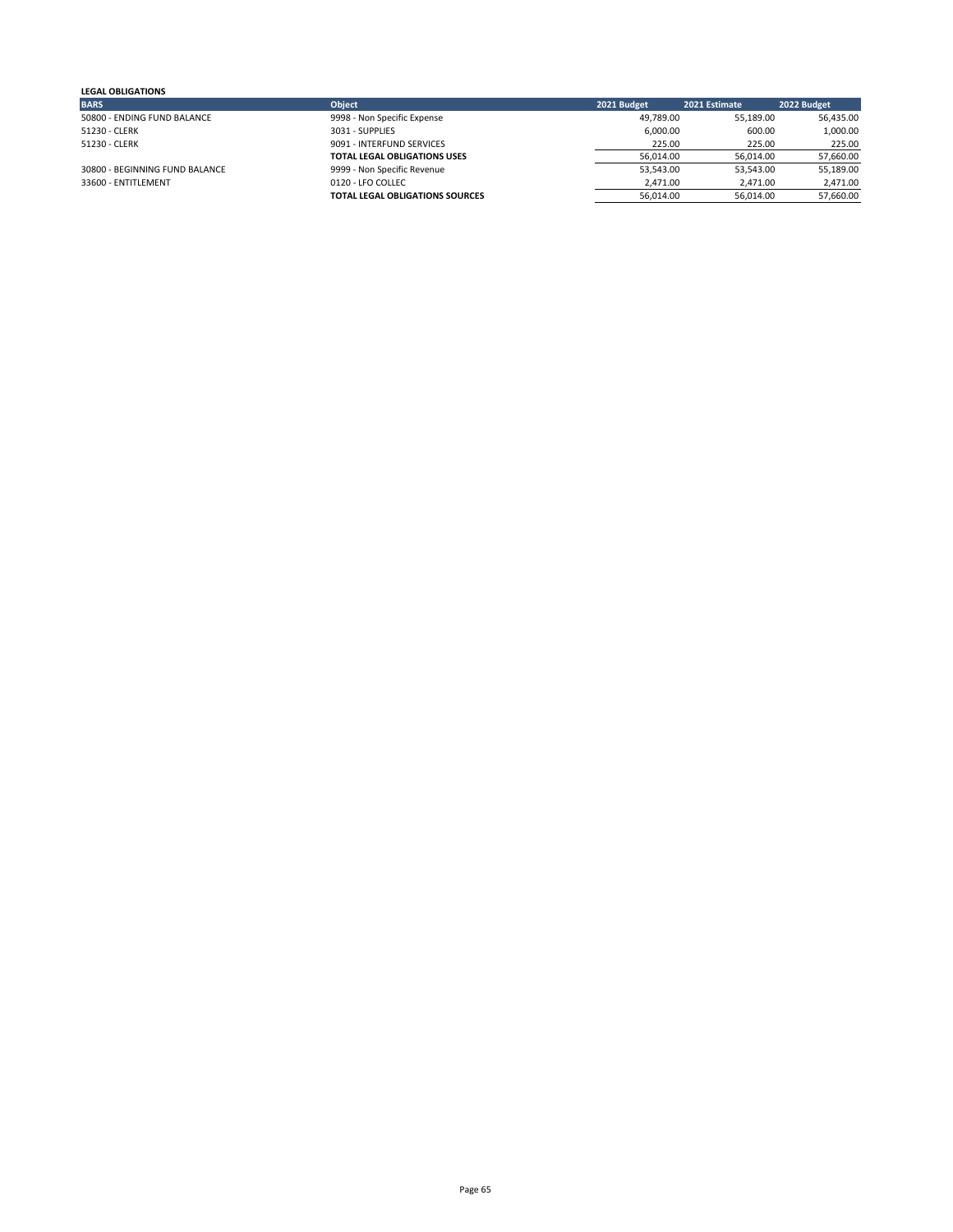#### **TEMPORARY FARM WORKER HOUSING BARS Object 2021 Budget 2021 Estimate 2022 Budget** 50800 - ENDING FUND BALANCE 6 1998 - 19998 - Non Specific Expense 1999 - 1998 - 1998 - 1998 - Non Specific Expense<br>1998 - S998 - Non Specific Expense 1999 - 246,063.00 246,063.00 - 246,063.00 246,063.00 59700 - INTERFUND TRANSFER OUT 9998 - Non Specific Expense 246,063.00 246,063.00 246,063.00 246,063.00 246,063.00 246,063.00 246,063.00 246,063.00 246,063.00 246,063.00 246,063.00 246,063.00 246,063.00 246,063.00 246,063.0 **TOTAL TEMPORARY FARM WORKER HOUSING USES** 246,063.00 246,063.00 246,063.00 246,063.00 246,063.00 246,063.00 246,063.00 246,063.00 246,063.00 246,063.00 246,063.00 246,063.00 246,063.00 246,063.00 246,063.00 246,063.00 246 30800 - BEGINNING FUND BALANCE 9999 - Non Specific Revenue **246,063.00** 246,063.00 246,063.00 246,063.00 246,063.00<br>**TOTAL TEMPORARY FARM WORKER HOUSING SOURCES** 246,063.00 246,063.00 246,063.00 246,063.00 **TOTAL TEMPORARY FARM WORKER HOUSING SOURCES**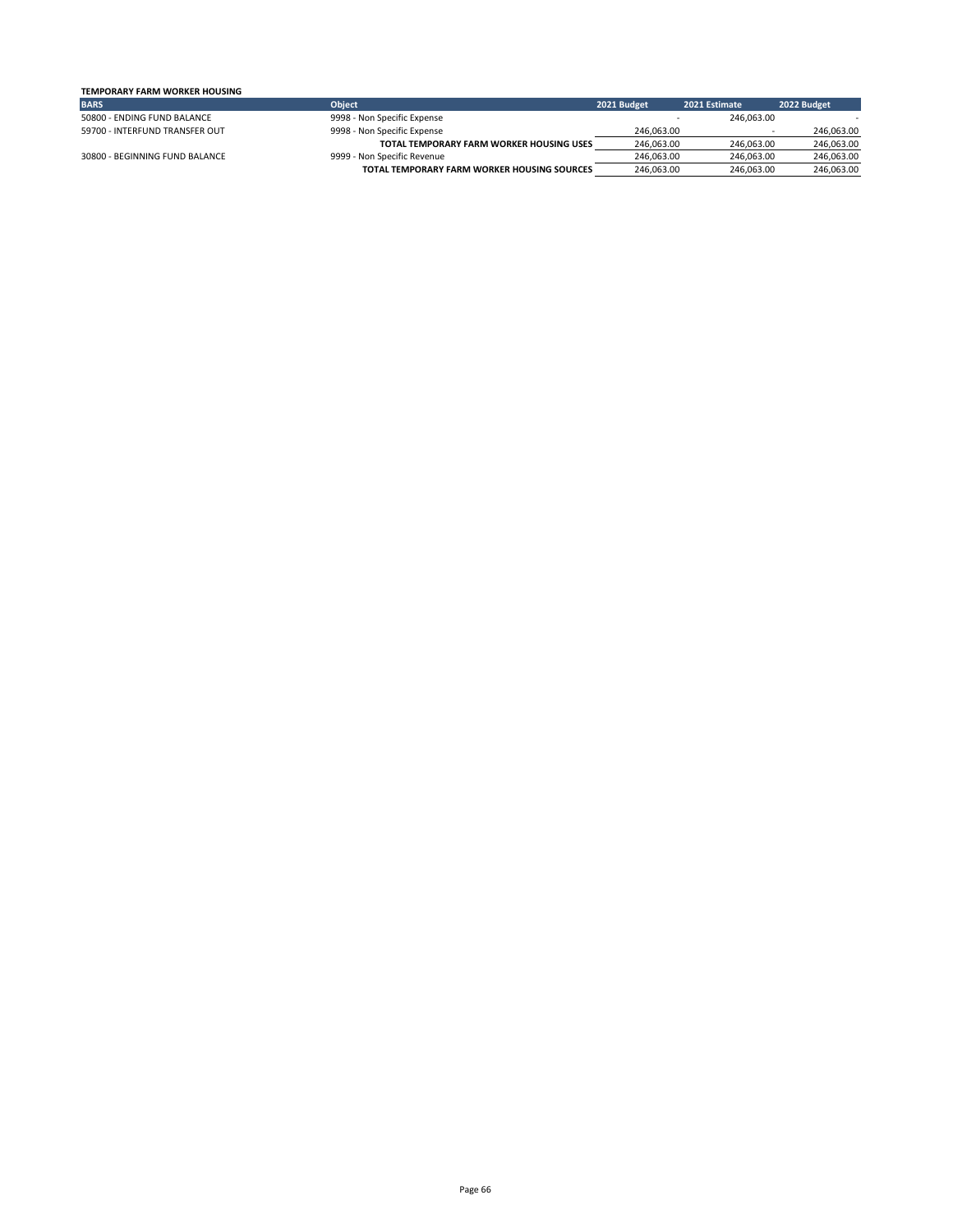| <b>BUILDING MAINTENANCE</b>    |                                        |              |               |              |
|--------------------------------|----------------------------------------|--------------|---------------|--------------|
| <b>BARS</b>                    | <b>Object</b>                          | 2021 Budget  | 2021 Estimate | 2022 Budget  |
| 50800 - ENDING FUND BALANCE    | 9998 - Non Specific Expense            | 1,196,482.00 | 1,576,164.00  | 1,196,433.00 |
| 51830 - CUSTODIAL              | 3031 - SUPPLIES                        | 500,000.00   | 120.000.00    | 500,000.00   |
|                                | <b>TOTAL BUILDING MAINTENANCE USES</b> | 1,696,482.00 | 1,696,164.00  | 1,696,433.00 |
| 30800 - BEGINNING FUND BALANCE | 9999 - Non Specific Revenue            | 1,678,993.00 | 1.678.724.00  | 1,678,993.00 |
| 36250 - LEASES LONG TERM       | 9999 - Non Specific Revenue            | 17.489.00    | 17.440.00     | 17,440.00    |
|                                | TOTAL BUILDING MAINTENANCE SOURCES     | 1,696,482.00 | 1.696.164.00  | 1,696,433.00 |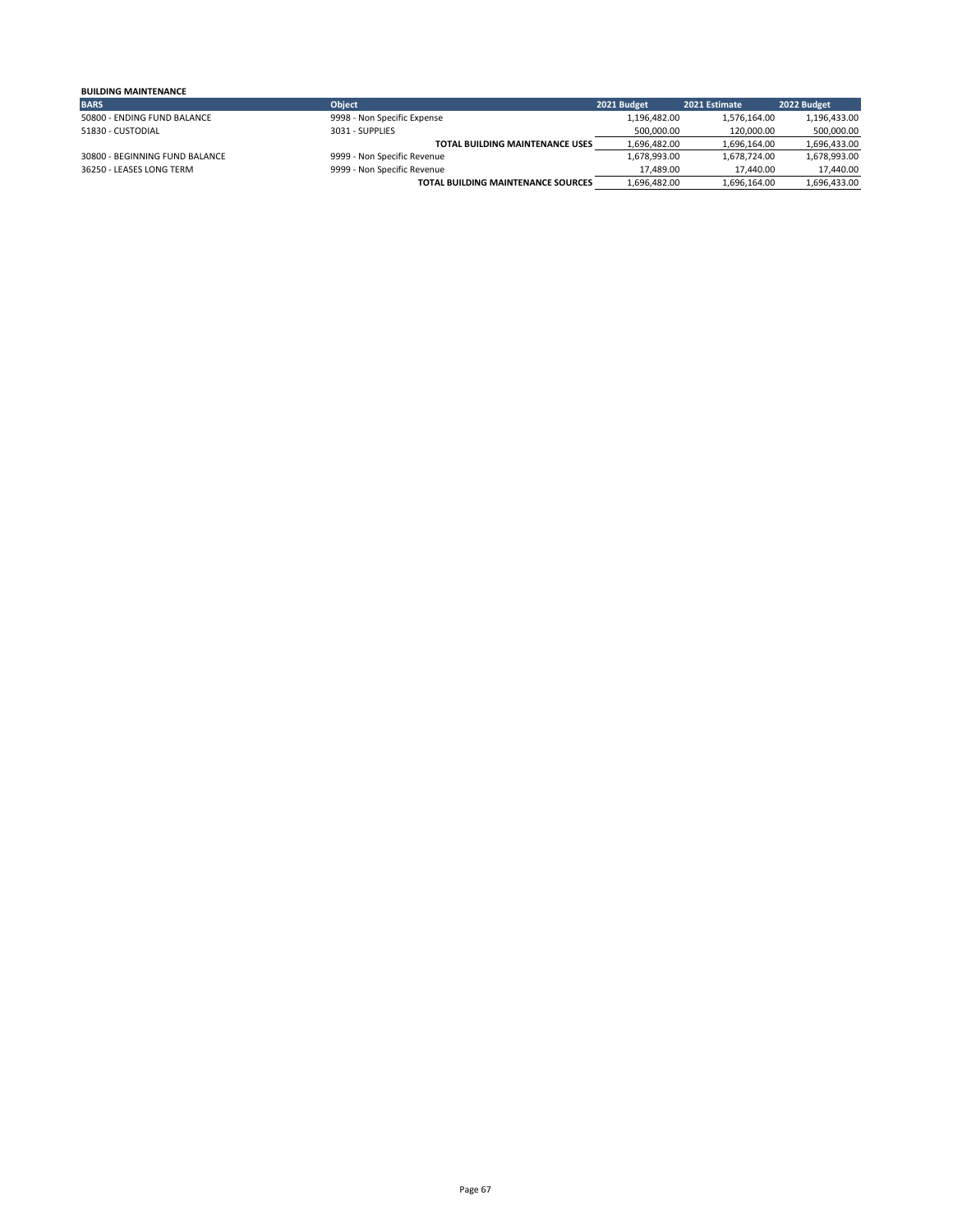### **DOMESTIC VIOLENCE COURT ADVOCATE**

| <b>BARS</b>                    | <b>Object</b>                                  | 2021 Budget | 2021 Estimate | 2022 Budget |
|--------------------------------|------------------------------------------------|-------------|---------------|-------------|
| 50800 - ENDING FUND BALANCE    | 9998 - Non Specific Expense                    | 2.296.00    | 2.296.00      | .296.00     |
|                                | TOTAL DOMESTIC VIOLENCE COURT ADVOCATE USES    | 2.96.00 .   | 2.296.00      | 2,296.00    |
| 30800 - BEGINNING FUND BALANCE | 9999 - Non Specific Revenue                    | 2.296.00    | 2.296.00      | 2.296.00    |
|                                | TOTAL DOMESTIC VIOLENCE COURT ADVOCATE SOURCES | 2.296.00    | 2.296.00      | 2.296.00    |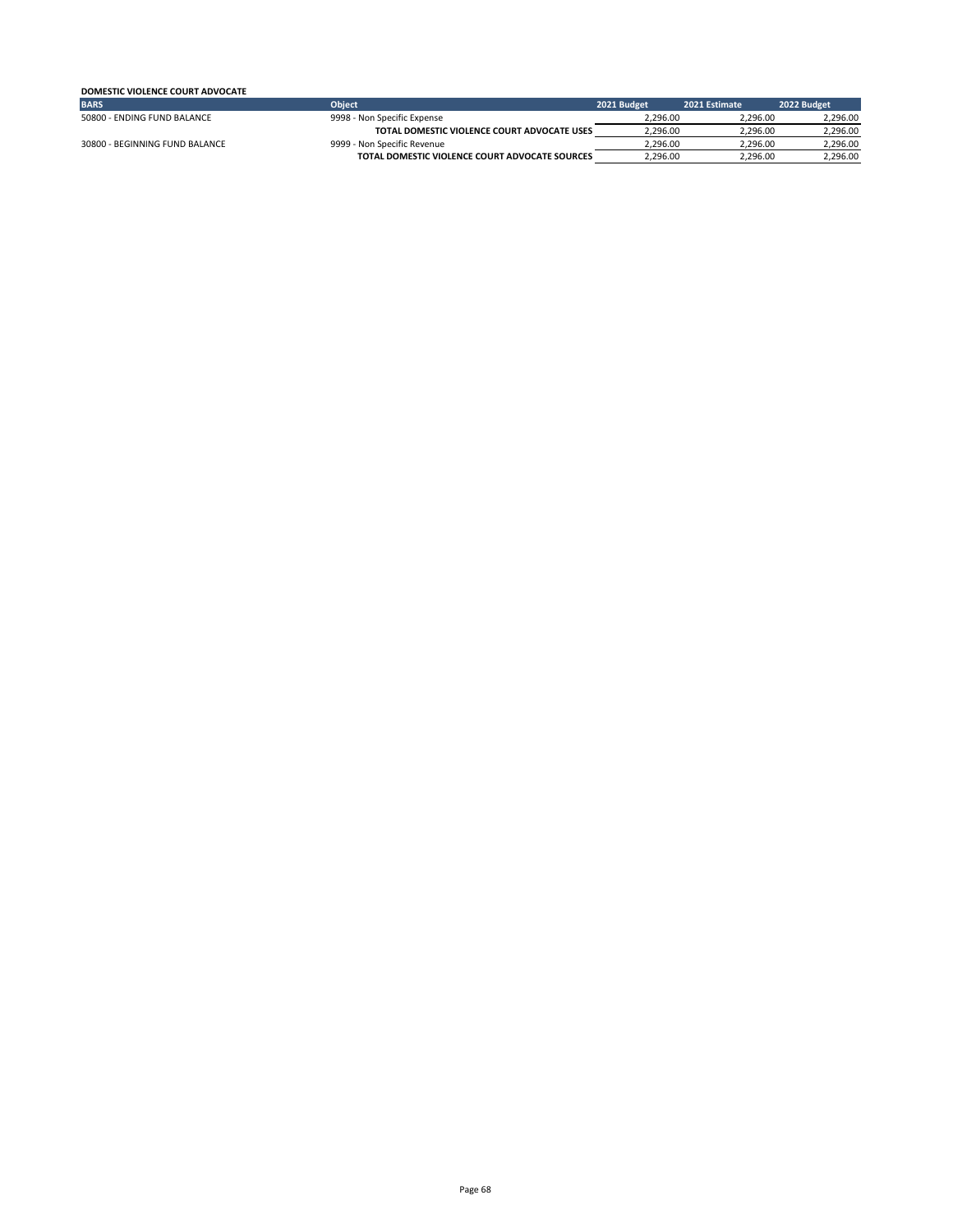| <b>Object</b>               | 2021 Budget | 2021 Estimate                                                               | 2022 Budget                                                                          |
|-----------------------------|-------------|-----------------------------------------------------------------------------|--------------------------------------------------------------------------------------|
| 9998 - Non Specific Expense |             | 43.417.00                                                                   | 43.140.00                                                                            |
| 3031 - SUPPLIES             |             | $\sim$                                                                      | 25,000.00                                                                            |
| 4041 - PROFESSIONAL SERV    |             | 277.00                                                                      | 277.00                                                                               |
|                             |             | 43,694.00                                                                   | 68,417.00                                                                            |
| 9999 - Non Specific Revenue |             | 21.162.00                                                                   | 43,417.00                                                                            |
| 0129 - JUDSALCNT            |             | 22,532.00                                                                   | 25,000.00                                                                            |
|                             |             | 43.694.00                                                                   | 68,417.00                                                                            |
|                             |             | TOTAL TRIAL COURT IMPROVEMENT USES<br>TOTAL TRIAL COURT IMPROVEMENT SOURCES | 20.663.00<br>25,000.00<br>277.00<br>45,940.00<br>20,940.00<br>25,000.00<br>45,940.00 |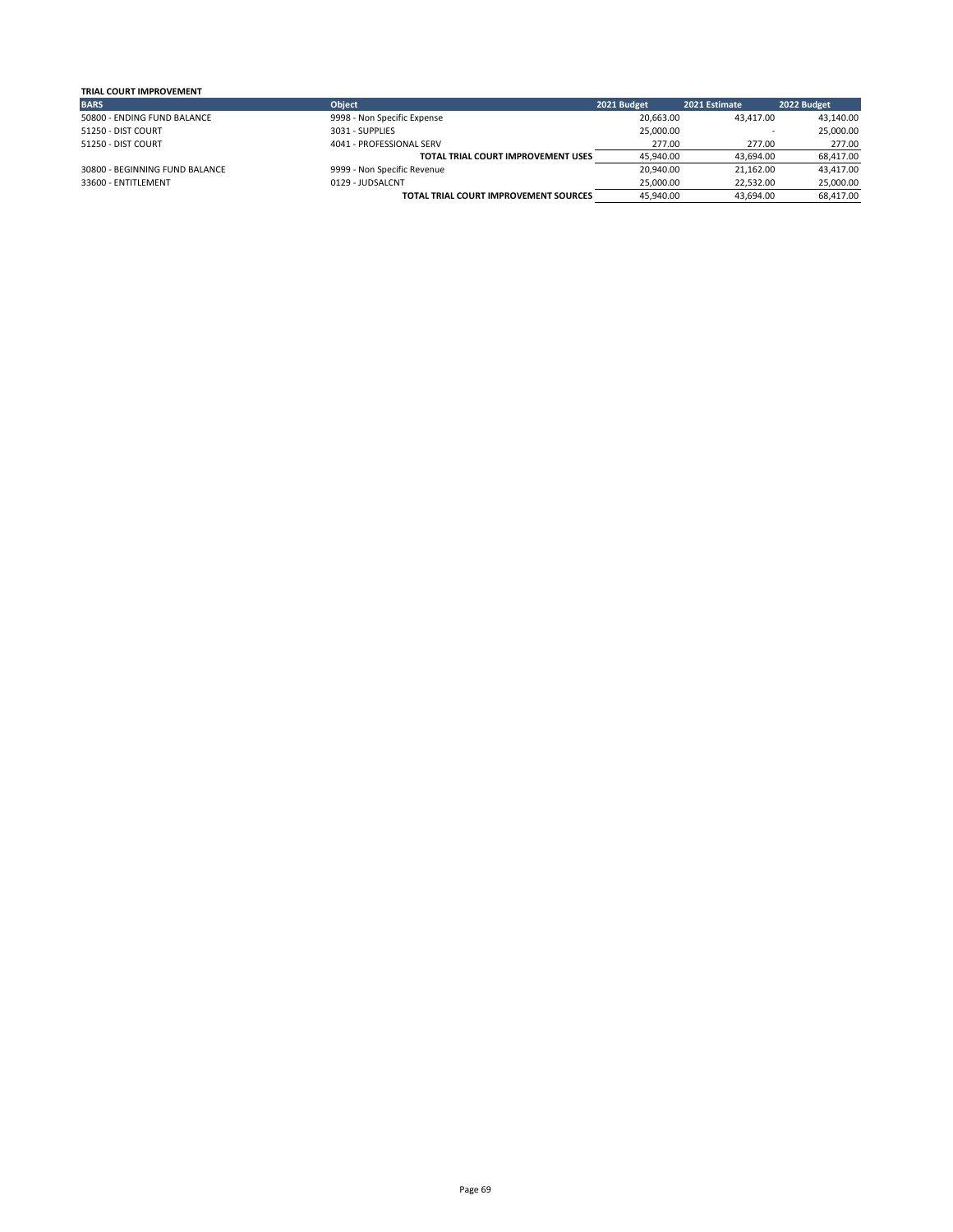| <b>NCW FAIR DRIVING RANGE</b>  |                                             |             |               |             |
|--------------------------------|---------------------------------------------|-------------|---------------|-------------|
| <b>BARS</b>                    | <b>Object</b>                               | 2021 Budget | 2021 Estimate | 2022 Budget |
| 50800 - ENDING FUND BALANCE    | 9998 - Non Specific Expense                 | 1.286.00    | 2.086.00      | 1,586.00    |
| 57370 - FAIR                   | 3031 - SUPPLIES                             | 1,000.00    | -             | 1,000.00    |
|                                | TOTAL NCW FAIR DRIVING RANGE USES           | 2.286.00    | 2.086.00      | 2,586.00    |
| 30800 - BEGINNING FUND BALANCE | 9999 - Non Specific Revenue                 | 1,786.00    | 1.786.00      | 2,086.00    |
| 36700 - DONATIONS              | 9999 - Non Specific Revenue                 | 500.00      | 300.00        | 500.00      |
|                                | <b>TOTAL NCW FAIR DRIVING RANGE SOURCES</b> | 2.286.00    | 2.086.00      | 2.586.00    |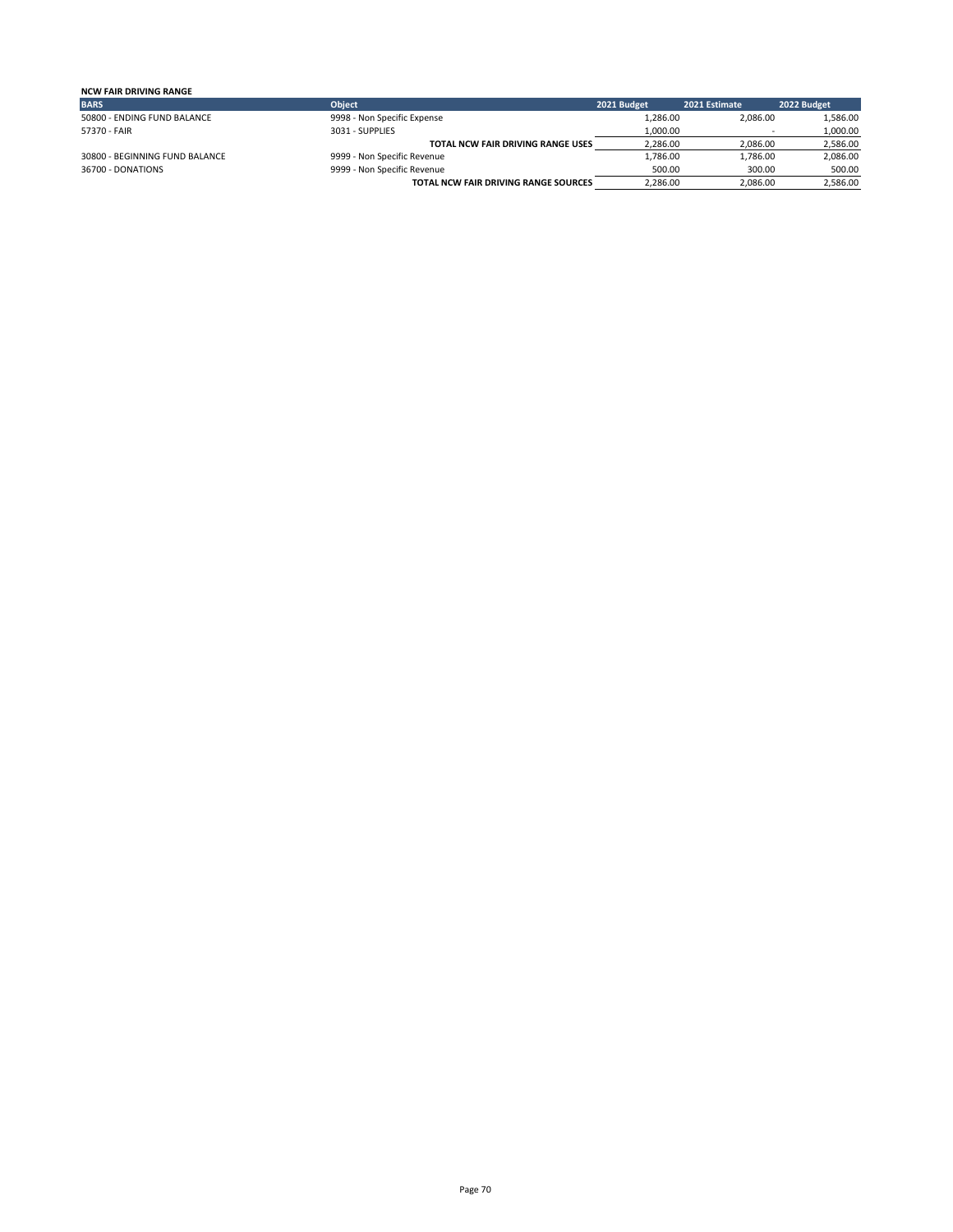| LOW INCOME HOUSING             |                                  |             |               |             |
|--------------------------------|----------------------------------|-------------|---------------|-------------|
| <b>BARS</b>                    | <b>Object</b>                    | 2021 Budget | 2021 Estimate | 2022 Budget |
| 50800 - ENDING FUND BALANCE    | 9998 - Non Specific Expense      | 128.421.00  | 501,817.00    | 451,817.00  |
| 56540 - TBD (Budget)           | 5051 - Undefined                 | 400.000.00  | 245,000.00    | 400,000.00  |
|                                | TOTAL LOW INCOME HOUSING USES    | 528,421.00  | 746.817.00    | 851,817.00  |
| 30800 - BEGINNING FUND BALANCE | 9999 - Non Specific Revenue      | 178.421.00  | 246.817.00    | 501,817.00  |
| 34126 - DOMVIOLNC              | 9999 - Non Specific Revenue      | 350,000.00  | 500,000.00    | 350,000.00  |
|                                | TOTAL LOW INCOME HOUSING SOURCES | 528.421.00  | 746.817.00    | 851,817.00  |
|                                |                                  |             |               |             |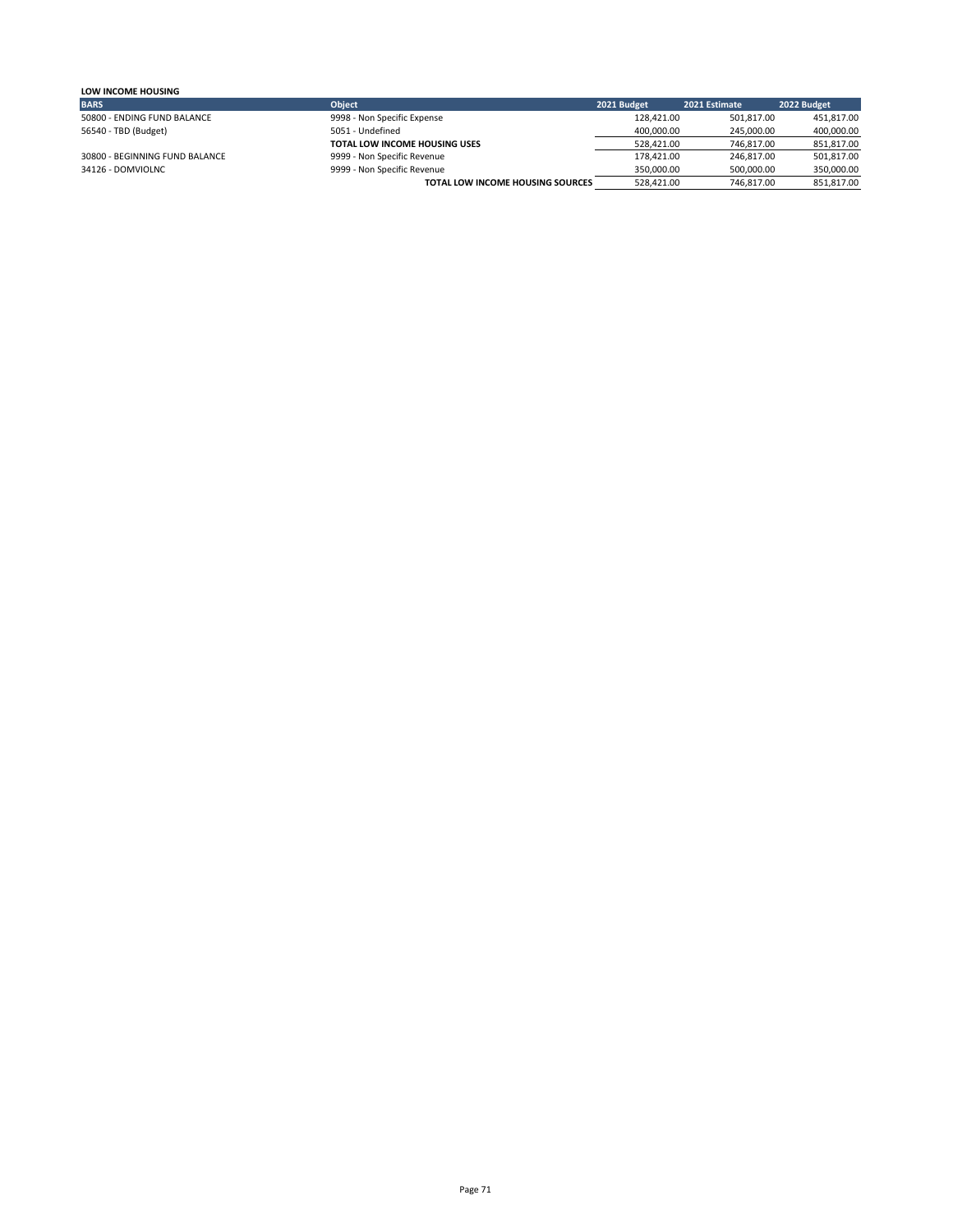| <b>HISTORICAL PRESERVATION</b> |                                              |             |               |             |
|--------------------------------|----------------------------------------------|-------------|---------------|-------------|
| <b>BARS</b>                    | <b>Object</b>                                | 2021 Budget | 2021 Estimate | 2022 Budget |
| 50800 - ENDING FUND BALANCE    | 9998 - Non Specific Expense                  | 60.970.00   | 89.509.00     | 56,509.00   |
| 51160 - LEISLATIVE             | 3031 - SUPPLIES                              | 40.000.00   | 20,000.00     | 40,000.00   |
|                                | TOTAL HISTORICAL PRESERVATION USES           | 100.970.00  | 109.509.00    | 96,509.00   |
| 30800 - BEGINNING FUND BALANCE | 9999 - Non Specific Revenue                  | 93.970.00   | 97.509.00     | 89,509.00   |
| 34121 - AUDFILRDRD             | 9999 - Non Specific Revenue                  | 7.000.00    | 12.000.00     | 7,000.00    |
|                                | <b>TOTAL HISTORICAL PRESERVATION SOURCES</b> | 100.970.00  | 109.509.00    | 96,509.00   |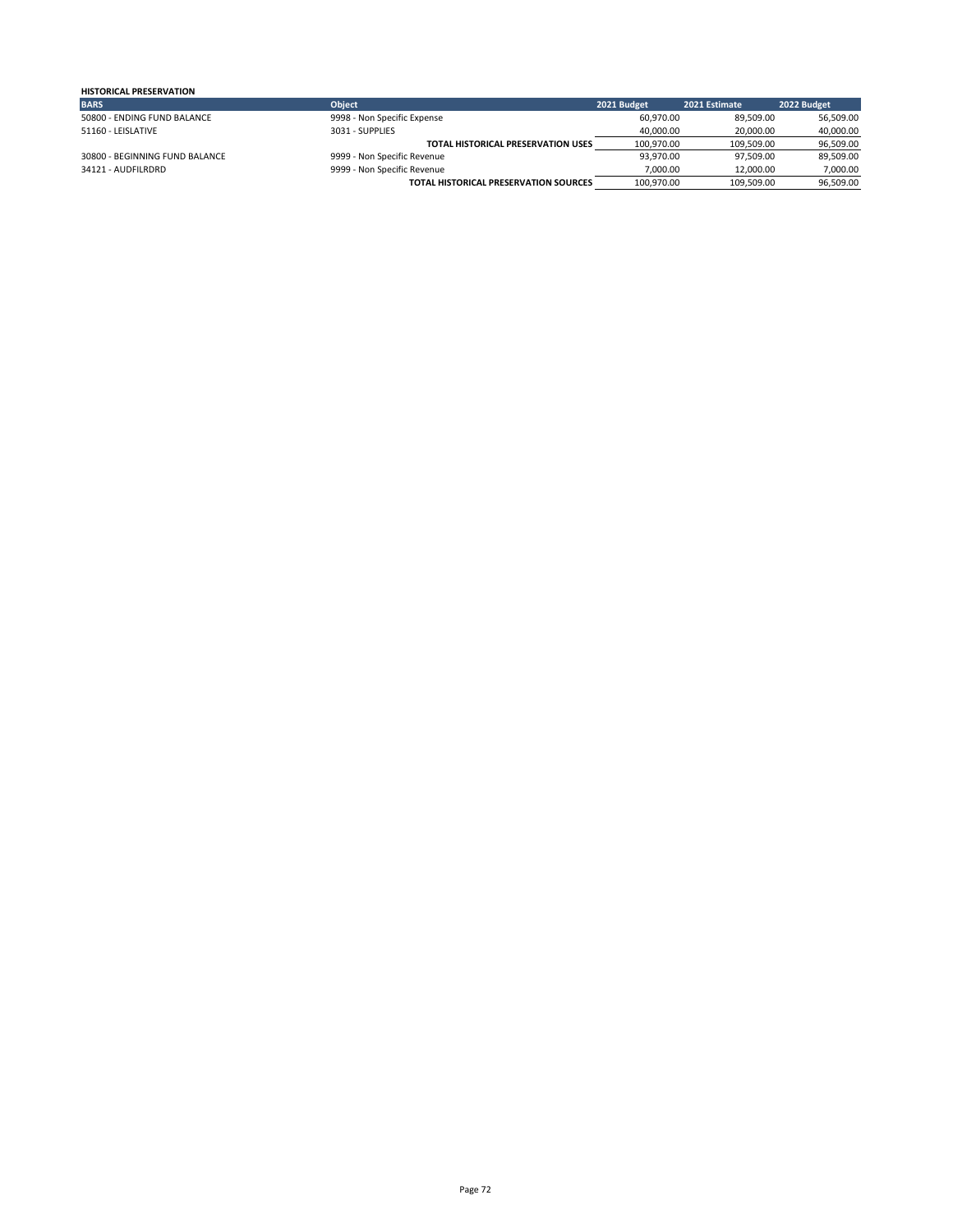### **LOCAL DOMESTIC VIOLENCE PREVENTION**

| <b>BARS</b>                    | <b>Object</b>                                           | 2021 Budget | 2021 Estimate | 2022 Budget |
|--------------------------------|---------------------------------------------------------|-------------|---------------|-------------|
| 50800 - ENDING FUND BALANCE    | 9998 - Non Specific Expense                             | 4.364.00    | 4.609.00      | 4.759.00    |
|                                | TOTAL LOCAL DOMESTIC VIOLENCE PREVENTION USES           | 4.364.00    | 4.609.00      | 4,759.00    |
| 30800 - BEGINNING FUND BALANCE | 9999 - Non Specific Revenue                             | 4.214.00    | 4.429.00      | 4,609.00    |
| 34650 - FAMCRTSVS              | 9999 - Non Specific Revenue                             | 150.00      | 180.00        | 150.00      |
|                                | <b>TOTAL LOCAL DOMESTIC VIOLENCE PREVENTION SOURCES</b> | 4.364.00    | 4.609.00      | 4.759.00    |
|                                |                                                         |             |               |             |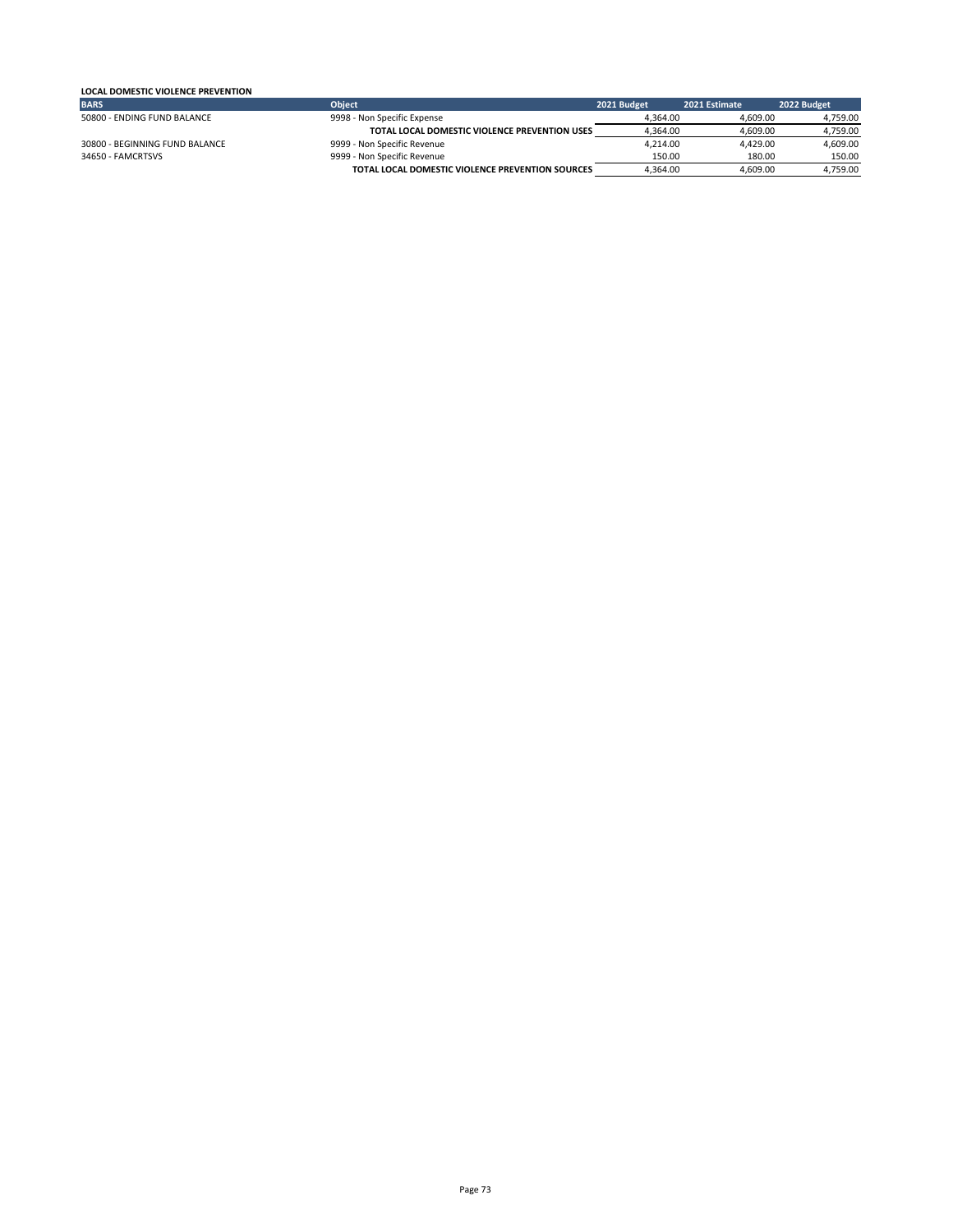| <b>HOST FEES</b>               |                                |              |               |              |
|--------------------------------|--------------------------------|--------------|---------------|--------------|
| <b>BARS</b>                    | <b>Object</b>                  | 2021 Budget  | 2021 Estimate | 2022 Budget  |
| 50800 - ENDING FUND BALANCE    | 9998 - Non Specific Expense    | 1,452,164.00 | 1,582,824.00  | 1,823,111.00 |
| 54310 - ADMIN                  | 9091 - INTERFUND SERVICES      | 250.00       | 250.00        | 250.00       |
| 59700 - INTERFUND TRANSFER OUT | 9998 - Non Specific Expense    | 30,000.00    | 13.760.00     | 57,363.00    |
|                                | <b>TOTAL HOST FEES USES</b>    | 1,482,414.00 | 1,596,834.00  | 1,880,724.00 |
| 30800 - BEGINNING FUND BALANCE | 9999 - Non Specific Revenue    | 1,452,164.00 | 1,298,934.00  | 1,582,824.00 |
| 32191 - OTHER FRANCHISE FEES   | 9999 - Non Specific Revenue    | 160.000.00   | 234.000.00    | 234,000.00   |
| 34589 - OTHER DEVELOPMENT FEES | 9999 - Non Specific Revenue    | 40.000.00    | 62.500.00     | 62,500.00    |
| 36111 - INVESTMENT INTEREST    | 9999 - Non Specific Revenue    | 16,000.00    | 1,400.00      | 1,400.00     |
|                                | <b>TOTAL HOST FEES SOURCES</b> | 1,668,164.00 | 1.596.834.00  | 1,880,724.00 |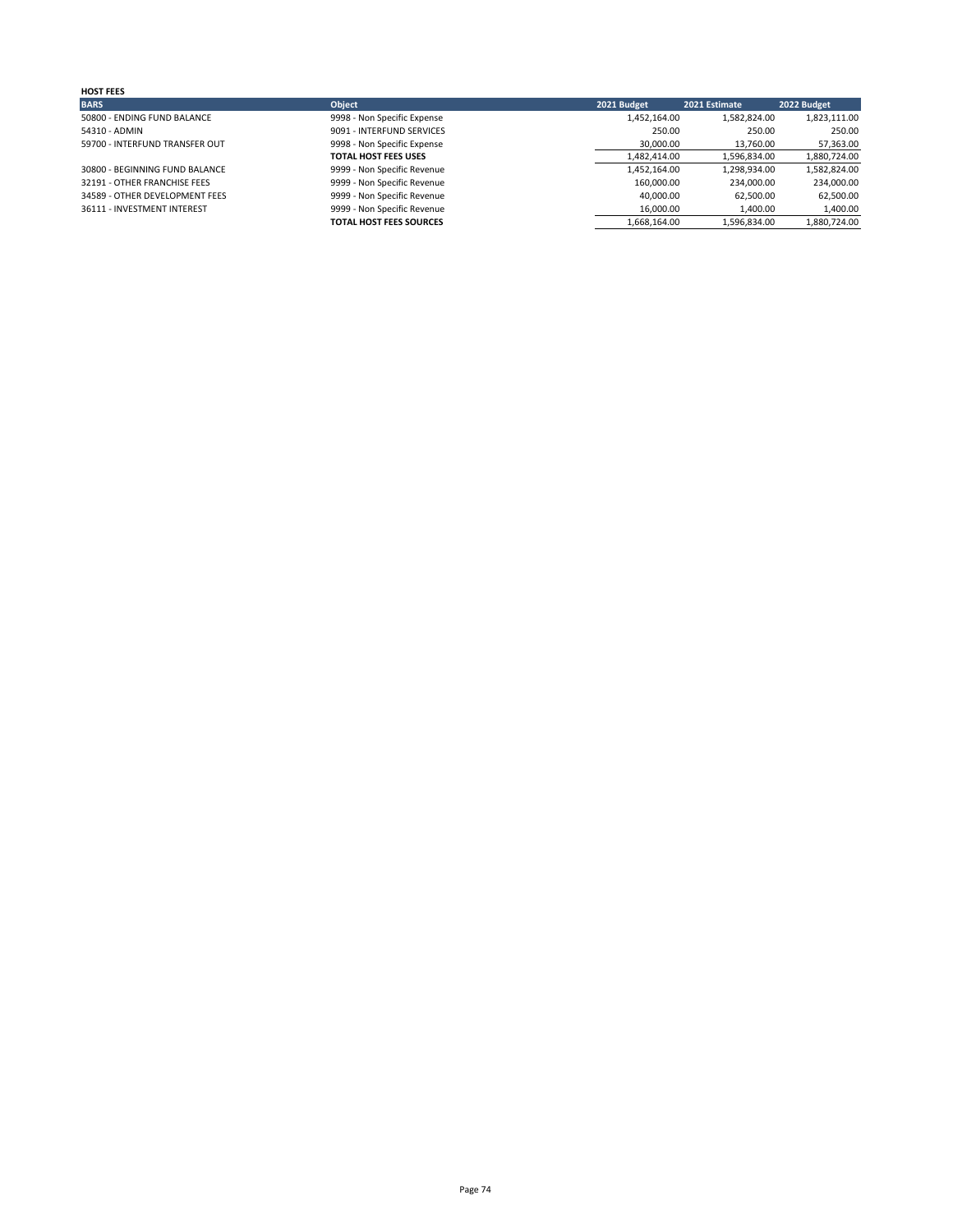#### **WASTE MANAGEMENT SCHOLARSHIP BARS Object 2021 Budget 2021 Estimate 2022 Budget** 50800 - ENDING FUND BALANCE 9998 - Non Specific Expense 7,395.00 27,592.00 13,592.00 13,592.00 13,592.00 13,592<br>
51310 - EXEC OFFIC 20,000.00 4049 - MISCELLANEOUS EXP 20,000.00 20,000.00 20,000.00 20,000.00 1049 - MISCELLANEOUS EXP<br> **13120 - TOTAL WASTE MANANGEMENT SCHOLARSHIP USES** 27,395.00 27,592.00 27,592.00 33,592.00 **TOTAL WASTE MANANGEMENT SCHOLARSHIP USES**<br>
27,395.00 27,592.00 27,592.00 27,592.00 27,592.00 27,592.00 27,592.00 30800 - BEGINNING FUND BALANCE 9999 - Non Specific Revenue 21,395.00 21,592.00 27,592.00 27,592.00 27,592.00<br>34370 - SW SERVICE 9999 - Non Specific Revenue 6,000.00 6,000.00 6,000.00 6,000.00 6,000.00 34399 - Non Specific Revenue<br> **33,592.00** - TOTAL WASTE MANANGEMENT SCHOLARSHIP SOURCES<br> **33,592.00** - 33,592.00 6,000.00 **TOTAL WASTE MANANGEMENT SCHOLARSHIP SOURCES**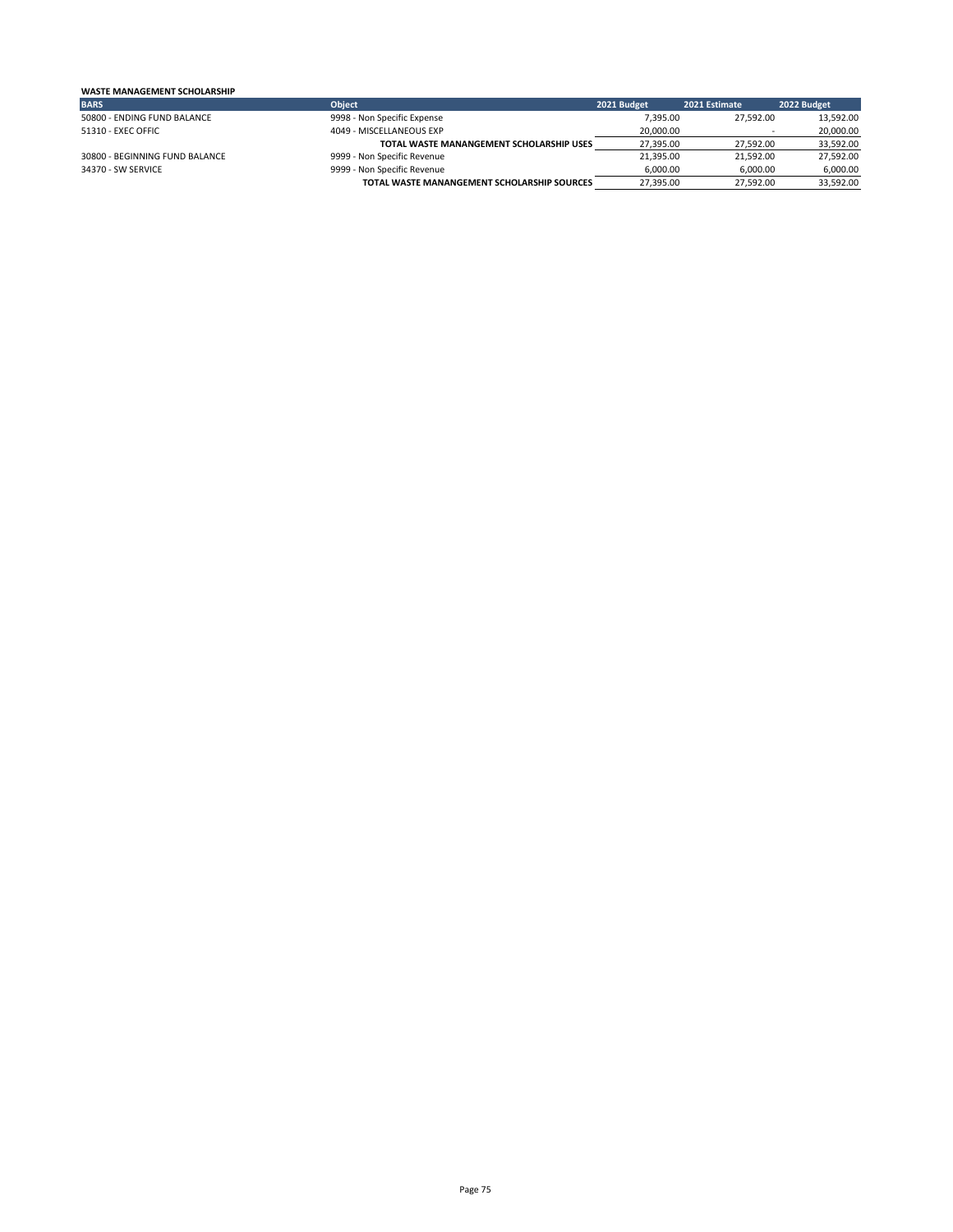| <b>NCW FAIR RACE SPONSORSHIP</b> |                                       |             |               |             |
|----------------------------------|---------------------------------------|-------------|---------------|-------------|
| <b>BARS</b>                      | <b>Object</b>                         | 2021 Budget | 2021 Estimate | 2022 Budget |
| 50800 - ENDING FUND BALANCE      | 9998 - Non Specific Expense           |             | 2,750.00      | 2,750.00    |
| 57370 - FAIR                     | 4049 - MISCELLANEOUS EXP              | 29.000.00   | 21,600.00     | 26,000.00   |
|                                  | <b>TOTAL NCW FAIR RACE HORSE USES</b> | 29.000.00   | 24.350.00     | 28,750.00   |
| 30800 - BEGINNING FUND BALANCE   | 9999 - Non Specific Revenue           | 3,000.00    | 3.000.00      | 2,750.00    |
| 36700 - DONATIONS                | 9999 - Non Specific Revenue           | 26,000.00   | 21,350.00     | 26,000.00   |
|                                  | TOTAL NCW FAIR RACE HORSE SOURCES     | 29,000.00   | 24,350.00     | 28,750.00   |
|                                  |                                       |             |               |             |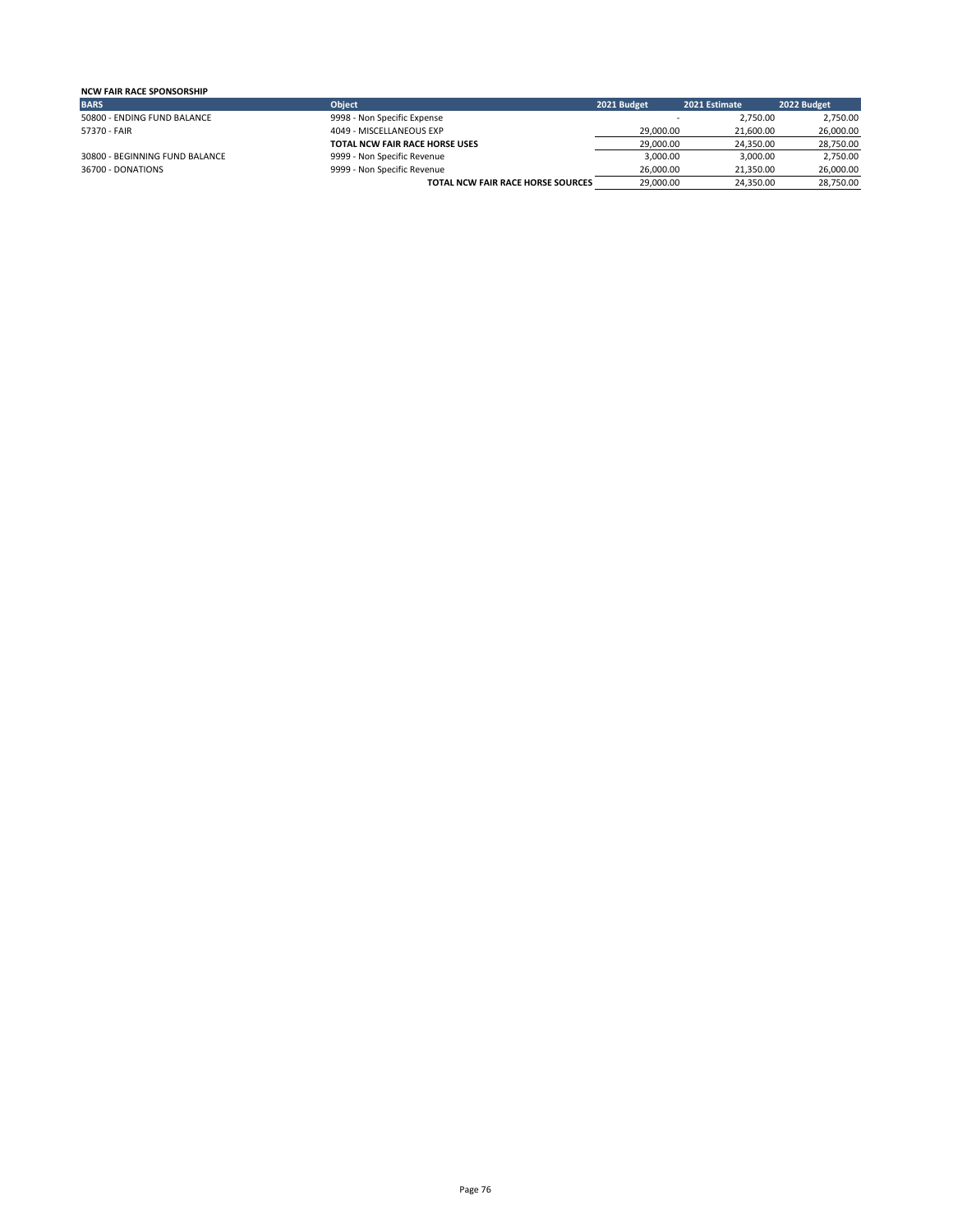| <b>JAIL FUND</b>               |                                |              |                          |              |
|--------------------------------|--------------------------------|--------------|--------------------------|--------------|
| <b>BARS</b>                    | <b>Object</b>                  | 2021 Budget  | 2021 Estimate            | 2022 Budget  |
| 50800 - ENDING FUND BALANCE    | 9998 - Non Specific Expense    | 372.395.00   | $\overline{\phantom{a}}$ | 366,352.00   |
| 59700 - INTERFUND TRANSFER OUT | 9998 - Non Specific Expense    | 2.000.000.00 | 2.366.352.00             | 2,000,000.00 |
|                                | <b>TOTAL JAIL FUND USES</b>    | 2.372.395.00 | 2.366.352.00             | 2,366,352.00 |
| 30800 - BEGINNING FUND BALANCE | 9999 - Non Specific Revenue    | 2,372,395.00 | 2,366,352.00             | 2,366,352.00 |
|                                | <b>TOTAL JAIL FUND SOURCES</b> | 4.744.790.00 | 2.366.352.00             | 2,366,352.00 |
|                                |                                |              |                          |              |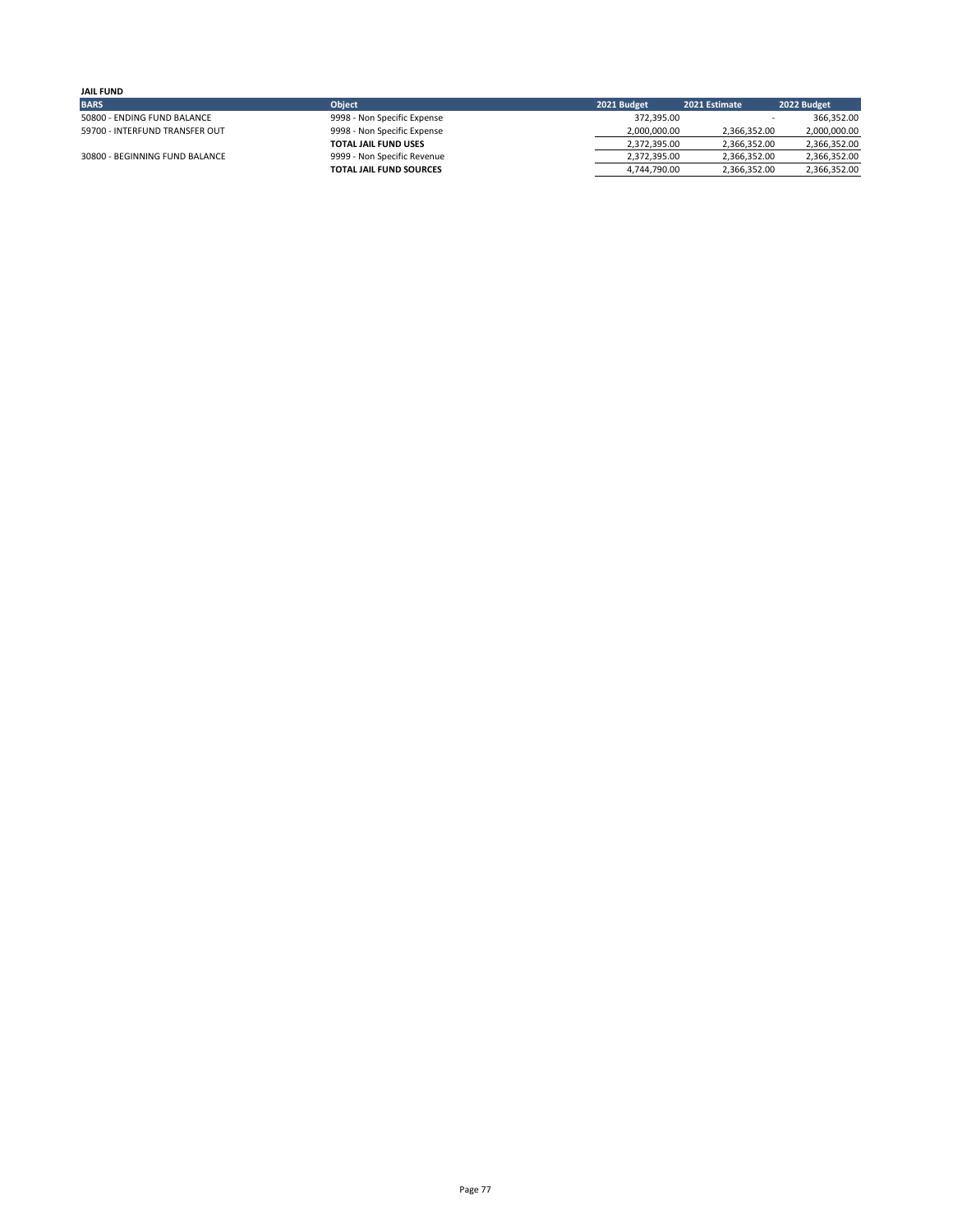# **PEST CONTROL**

| <b>BARS</b>                    | <b>Object</b>                     | 2021 Budget | 2021 Estimate | 2022 Budget |
|--------------------------------|-----------------------------------|-------------|---------------|-------------|
| 50800 - ENDING FUND BALANCE    | 9998 - Non Specific Expense       | 249.00      | 34.963.00     |             |
| 55420 - NUISANCE               | 5051 - Undefined                  | 70.000.00   | 40.000.00     | 84.963.00   |
|                                | <b>TOTAL PEST CONTROL USES</b>    | 70.249.00   | 74.963.00     | 84,963.00   |
| 30800 - BEGINNING FUND BALANCE | 9999 - Non Specific Revenue       | 20.249.00   | 20.963.00     | 34,963.00   |
| 36851 - SPECASSESM             | 9999 - Non Specific Revenue       | 50.000.00   | 54.000.00     | 50.000.00   |
|                                | <b>TOTAL PEST CONTROL SOURCES</b> | 70.249.00   | 74.963.00     | 84.963.00   |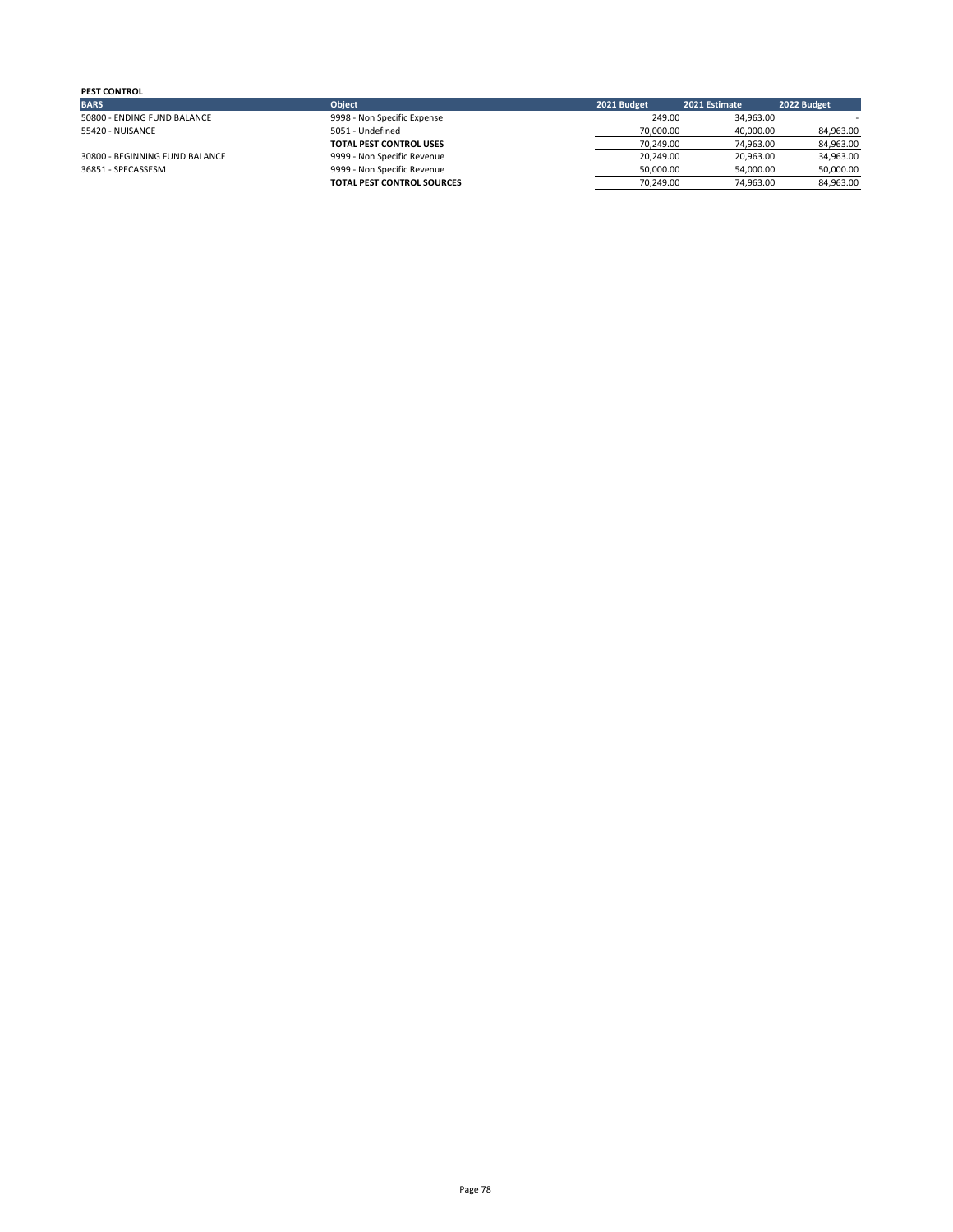| <b>LOCAL TRIAL COURT IMPROVEMENT</b> |                                 |             |               |             |
|--------------------------------------|---------------------------------|-------------|---------------|-------------|
| <b>BARS</b>                          | <b>Object</b>                   | 2021 Budget | 2021 Estimate | 2022 Budget |
| 50800 - ENDING FUND BALANCE          | 9998 - Non Specific Expense     | 51.332.00   | 51.436.00     | 56,436.00   |
|                                      | TOTAL LOCAL TRIAL COURT USES    | 51.332.00   | 51,436.00     | 56,436.00   |
| 30800 - BEGINNING FUND BALANCE       | 9999 - Non Specific Revenue     | 46,332.00   | 46.436.00     | 51,436.00   |
| 34122 - DCRTFLNG                     | 9999 - Non Specific Revenue     | 5.000.00    | 5,000.00      | 5,000.00    |
|                                      | TOTAL LOCAL TRIAL COURT SOURCES | 5.000.00    | 51.436.00     | 56,436.00   |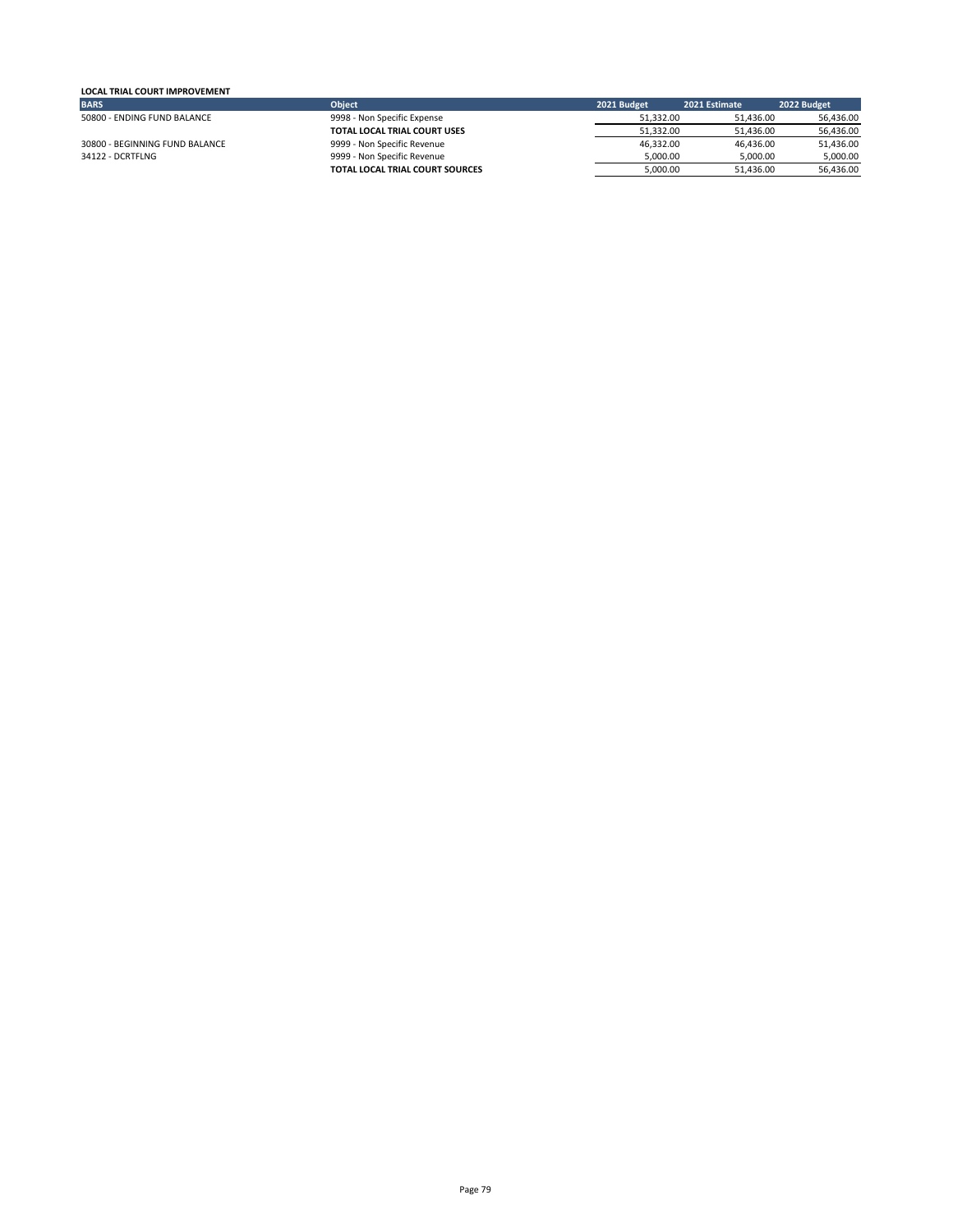| <b>EREET ANNUAL REVALUATION</b> |                                        |             |               |             |
|---------------------------------|----------------------------------------|-------------|---------------|-------------|
| <b>BARS</b>                     | <b>Object</b>                          | 2021 Budget | 2021 Estimate | 2022 Budget |
| 50800 - ENDING FUND BALANCE     | 9998 - Non Specific Expense            | 18.348.00   | 89.962.00     | 34,462.00   |
| 51422 - TREASURER               | 4041 - PROFESSIONAL SERV               | 70,000.00   | . .           | 70,000.00   |
|                                 | TOTAL EREET ANNUAL REVALUATION USES    | 88.348.00   | 89.962.00     | 104,462.00  |
| 30800 - BEGINNING FUND BALANCE  | 9999 - Non Specific Revenue            | 73.848.00   | 75.462.00     | 89,962.00   |
| 33600 - ENTITLEMENT             | 9999 - Non Specific Revenue            | 10,000.00   | 9,500.00      | 10,000.00   |
| 34142 - TREAS FEES              | 9999 - Non Specific Revenue            | 4.500.00    | 5.000.00      | 4.500.00    |
|                                 | TOTAL EREET ANNUAL REVALUATION SOURCES | 88.348.00   | 89.962.00     | 104.462.00  |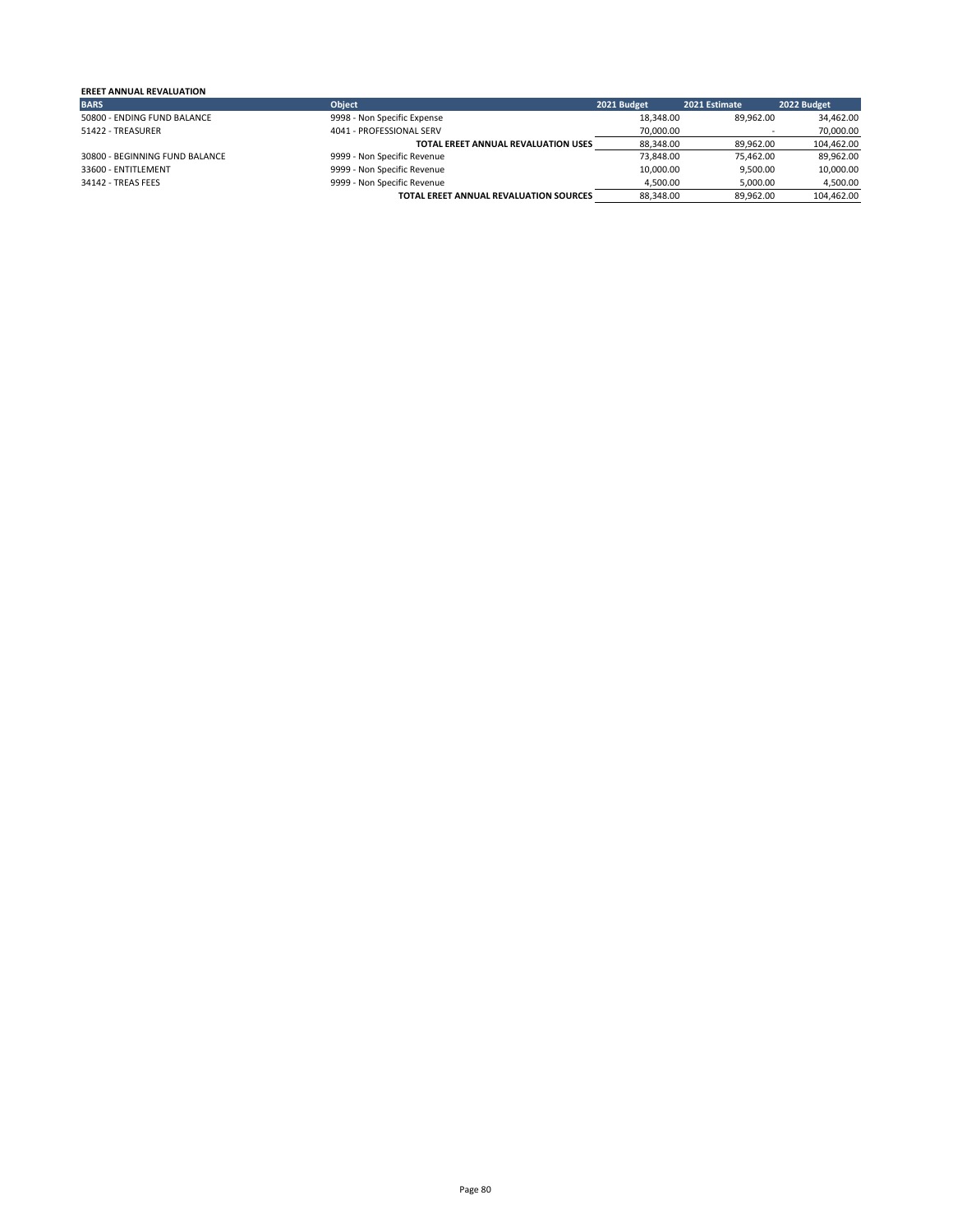| <b>TECHNOLOGY REVOLVING FUND</b> |                                         |             |                          |             |
|----------------------------------|-----------------------------------------|-------------|--------------------------|-------------|
| <b>BARS</b>                      | <b>Object</b>                           | 2021 Budget | 2021 Estimate            | 2022 Budget |
| 50800 - ENDING FUND BALANCE      | 9998 - Non Specific Expense             | 62,233.00   | 158.773.00               | 210,773.00  |
| 59700 - INTERFUND TRANSFER OUT   | 9998 - Non Specific Expense             | 100.000.00  | $\overline{\phantom{a}}$ | 100,000.00  |
|                                  | TOTAL TECHNOLOGY REVOLVING FUND USES    | 162.233.00  | 158.773.00               | 310,773.00  |
| 30800 - BEGINNING FUND BALANCE   | 9999 - Non Specific Revenue             | 110.233.00  | 106.773.00               | 158,773.00  |
| 39700 - TRANSFER IN              | 9999 - Non Specific Revenue             | 52.000.00   | 52.000.00                | 152,000.00  |
|                                  | TOTAL TECHNOLOGY REVOLVING FUND SOURCES | 162.233.00  | 158.773.00               | 310,773.00  |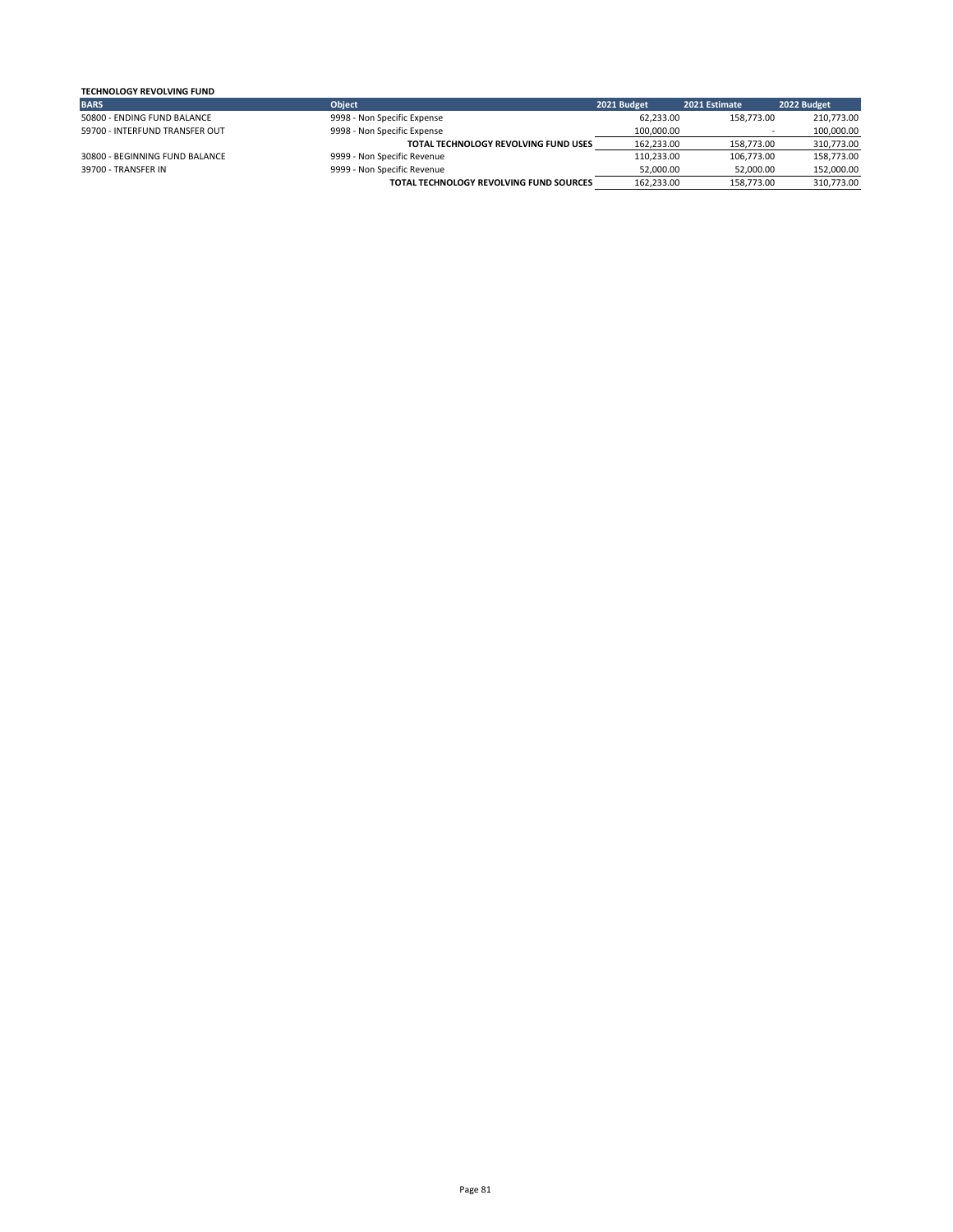| <b>EMPLOYEE BUYOUT FUND</b>    |                                    |             |               |             |
|--------------------------------|------------------------------------|-------------|---------------|-------------|
| <b>BARS</b>                    | <b>Object</b>                      | 2021 Budget | 2021 Estimate | 2022 Budget |
| 50800 - ENDING FUND BALANCE    | 9998 - Non Specific Expense        | 150.000.00  | 150.000.00    | 150.000.00  |
|                                | TOTAL EMPLOYEE BUYOUT FUND USES    | 150.000.00  | 150.000.00    | 150,000.00  |
| 30800 - BEGINNING FUND BALANCE | 9999 - Non Specific Revenue        | 150,000.00  | 150.000.00    | 150,000.00  |
|                                | TOTAL EMPLOYEE BUYOUT FUND SOURCES | 150,000.00  | 150.000.00    | 150.000.00  |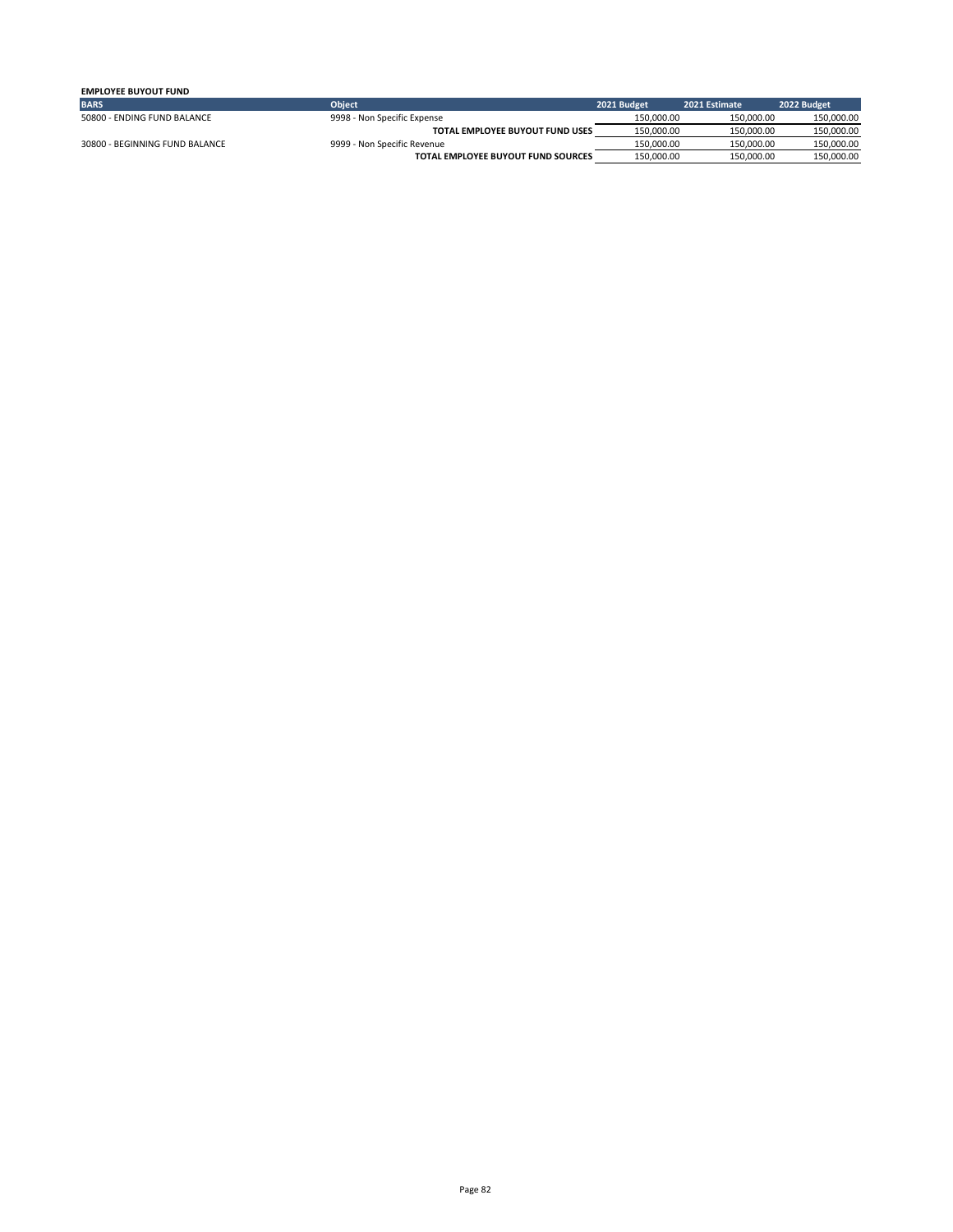| <b>DISPUTE RESOLUTION FUND</b> |                                         |                          |               |             |
|--------------------------------|-----------------------------------------|--------------------------|---------------|-------------|
| <b>BARS</b>                    | <b>Object</b>                           | 2021 Budget              | 2021 Estimate | 2022 Budget |
| 50800 - ENDING FUND BALANCE    | 9998 - Non Specific Expense             |                          |               |             |
| 51240 - DISTCOURT              | 4041 - PROFESSIONAL SERV                | 2.000.00                 | 5.530.00      | 5,000.00    |
|                                | <b>TOTAL DISPUTE RESOLUTION USES</b>    | 2.000.00                 | 5.530.00      | 5,000.00    |
| 30800 - BEGINNING FUND BALANCE | 9999 - Non Specific Revenue             | $\overline{\phantom{a}}$ | 1,140.00      |             |
| 34124 - DISPUTERES             | 9999 - Non Specific Revenue             | 2.000.00                 | 4,390.00      | 5,000.00    |
|                                | <b>TOTAL DISPUTE RESOLUTION SOURCES</b> | 2.000.00                 | 5.530.00      | 5,000.00    |
|                                |                                         |                          |               |             |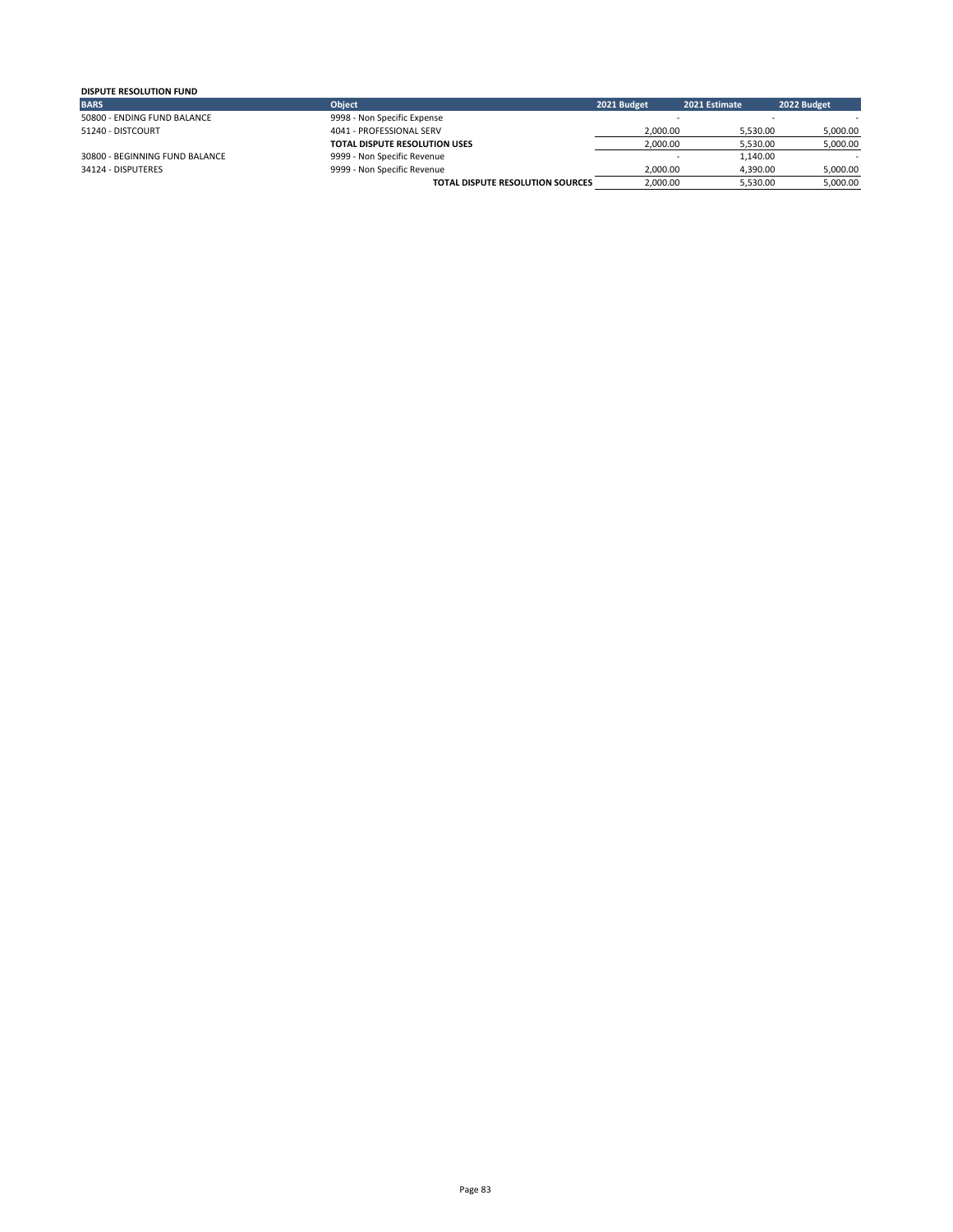# **BOND FUNDS**

These funds account for the accumulation of resources to pay principal, interest, and related costs on certain general long-term bonded debt.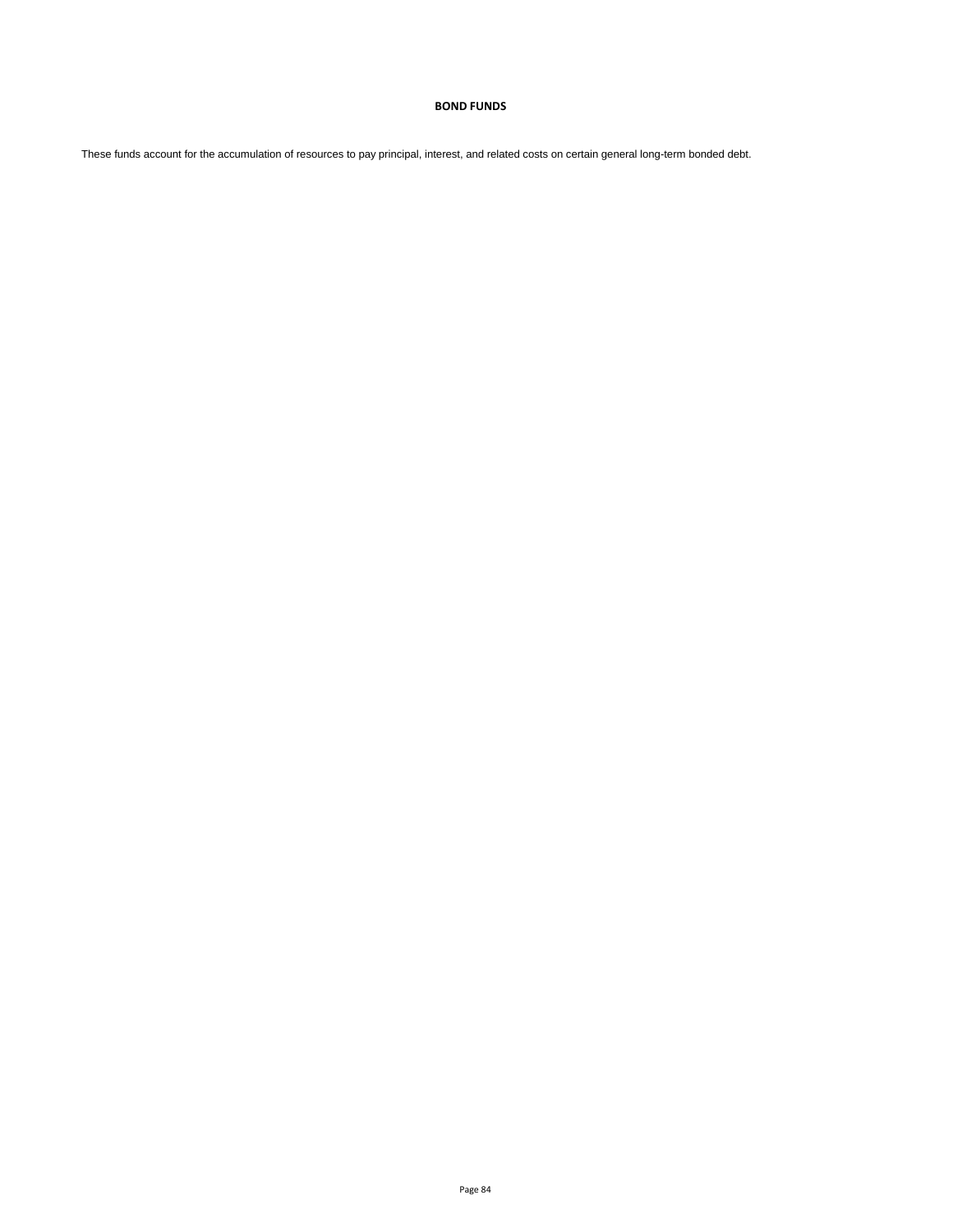| <b>LGO BOND FUND</b> |                                 |             |               |             |
|----------------------|---------------------------------|-------------|---------------|-------------|
| <b>BARS</b>          | <b>Object</b>                   | 2021 Budget | 2021 Estimate | 2022 Budget |
| 59119 - Undefined    | 7071 - GENERAL OBLIGATION BONDS | 375,000.00  | 375,000.00    | 380,000.00  |
| 59219 - Undefined    | 8083 - LONGTERM INTEREST        | 242,077.50  | 242.077.50    | 230,447.50  |
| 59219 - Undefined    | 8089 - OTHER DEBT EXPENSE       | 5.000.00    | 5.000.00      | 5,000.00    |
|                      | <b>TOTAL LGO BOND USES</b>      | 622.077.50  | 622.077.50    | 615,447.50  |
| 39700 - TRANSFER IN  | 9999 - Non Specific Revenue     | 616.888.00  | 622,077.50    | 615,447.50  |
|                      | <b>TOTAL LGO BOND SOURCES</b>   | 616.888.00  | 622.077.50    | 615,447.50  |
|                      |                                 |             |               |             |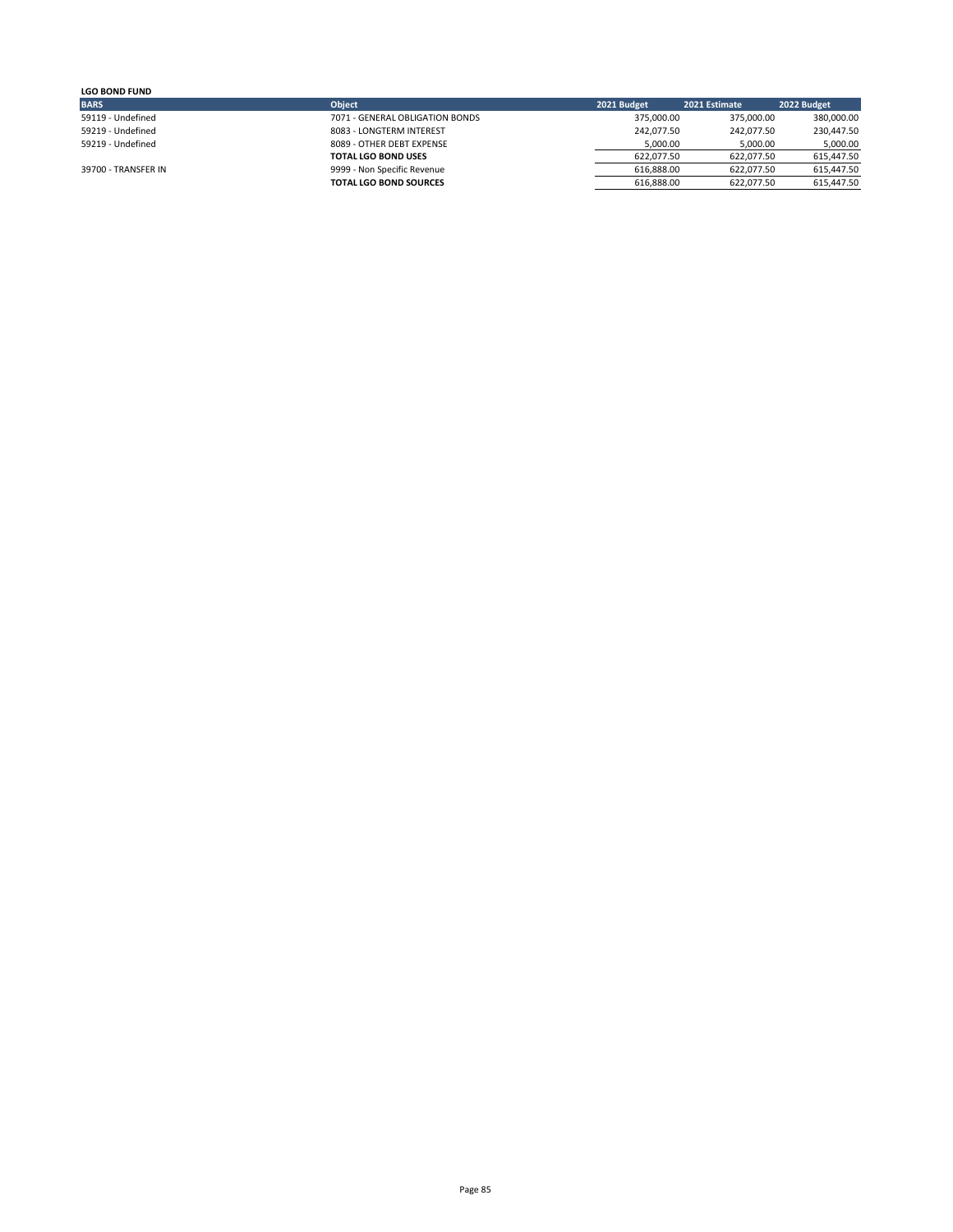# **CAPITAL PROJECT FUNDS**

These funds account for financial resources, which are designated for the acquisition or construction of capital improvements (other than those financed by proprietary funds and trust funds).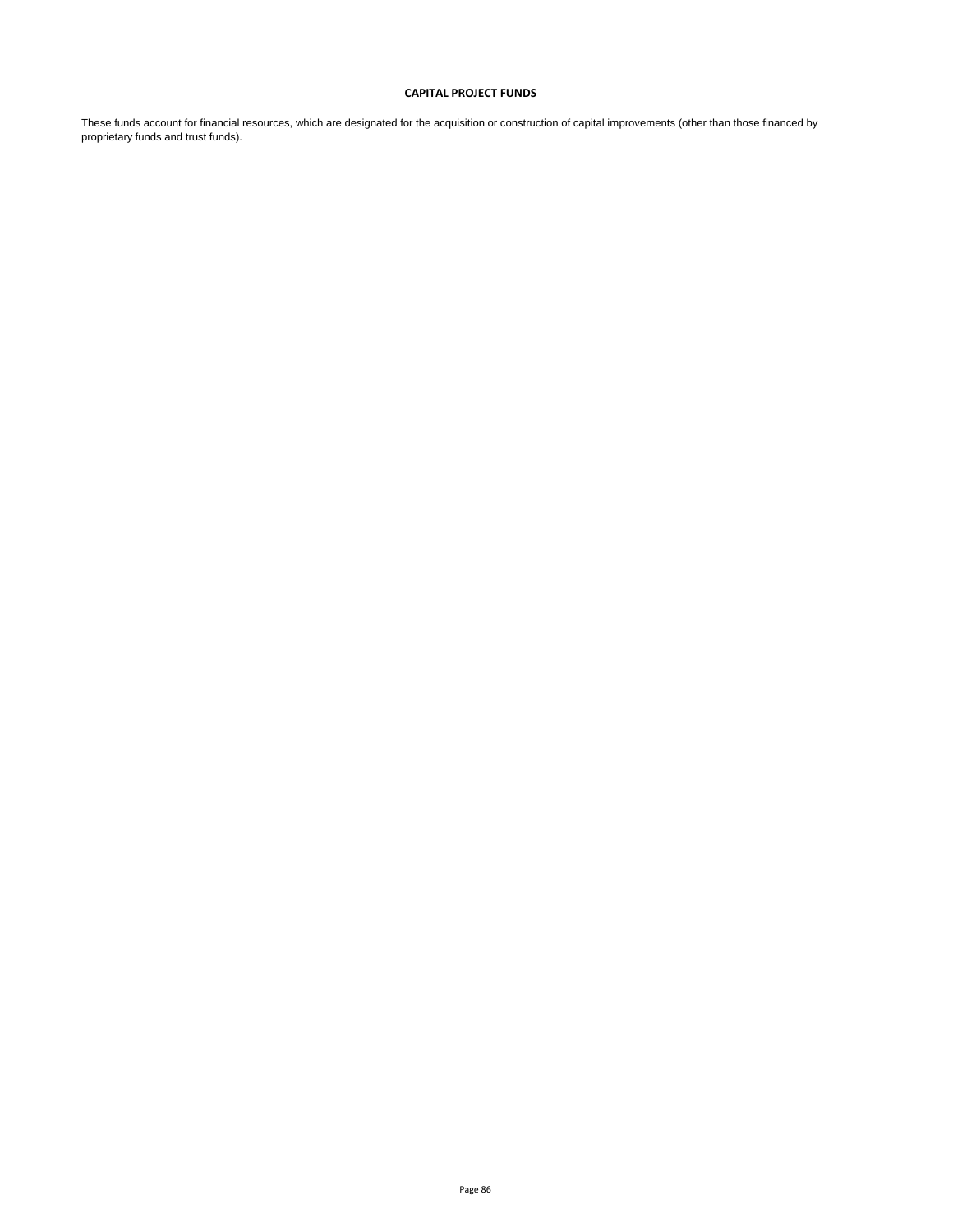### **DISTRESSED COUNTY CAPITAL IMPROVEMENT 1**

| <b>BARS</b>                    | <b>Object</b>                                                | 2021 Budget  | 2021 Estimate | 2022 Budget  |
|--------------------------------|--------------------------------------------------------------|--------------|---------------|--------------|
| 50800 - ENDING FUND BALANCE    | 9998 - Non Specific Expense                                  | 529,461.00   | 1,086,449.00  | 1,086,474.00 |
| 59700 - INTERFUND TRANSFER OUT | 9998 - Non Specific Expense                                  | 500,000.00   | 350.000.00    | 500,000.00   |
|                                | <b>TOTAL DISTRESSED COUNTY CAPITAL IMPROVEMENT 1 USES</b>    | 1.029.461.00 | 1.436.449.00  | 1,586,474.00 |
| 30800 - BEGINNING FUND BALANCE | 9999 - Non Specific Revenue                                  | 719.061.00   | 756.424.00    | 1,086,449.00 |
| 31318 - RURAL SALE             | 9999 - Non Specific Revenue                                  | 310,000.00   | 680.000.00    | 500,000.00   |
| 36111 - INVESTMENT INTEREST    | 9999 - Non Specific Revenue                                  | 400.00       | 25.00         | 25.00        |
|                                | <b>TOTAL DISTRESSED COUNTY CAPITAL IMPROVEMENT 1 SOURCES</b> | 1.029.461.00 | 1.436.449.00  | 1,586,474.00 |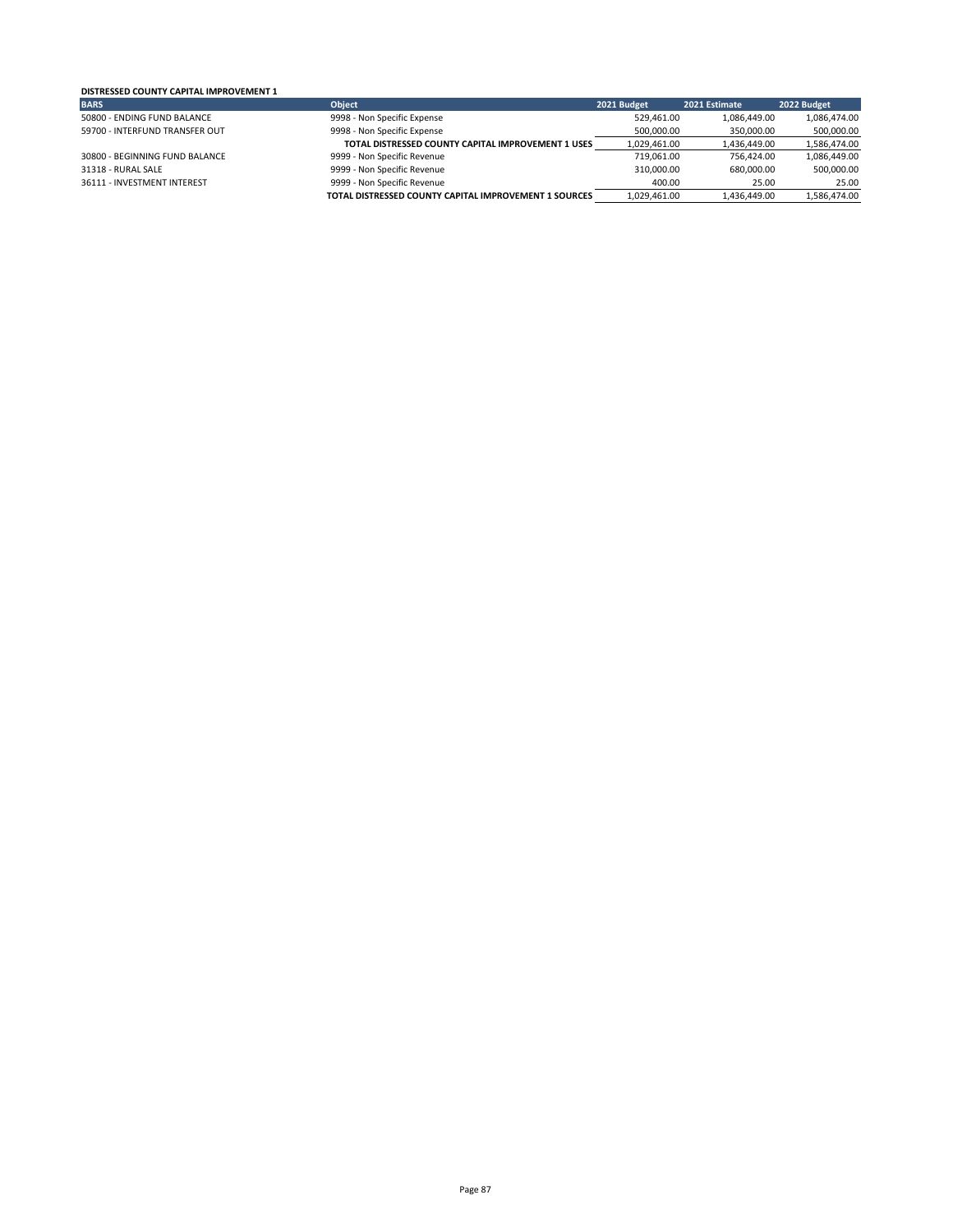#### **CURRENT EXPENSE CAPTIAL PROJECT BARS Object 2021 Budget 2021 Estimate 2022 Budget** 50800 - ENDING FUND BALANCE 9998 - Non Specific Expense 1,846,819.00 3,822,075.00 3,322,095.00 3,322,095.00 3,322,095.00 590,000.00 500,000.00 500,000.00 500,000.00 500,000.00 500,000.00 500,000.00 500,000.00 500,000.00 50 59410 - Undefined 6064 - EQUIPMENT 500,000.00 200,000.00 500,000.00 59700 - INTERFUND TRANSFER OUT 9998 - Non Specific Expense 750,000.00 750,000.00 750,000.00 750,000.00 750,000<br>TOTAL CURRENT EXPENSE CAPITAL USES 3,096,819.00 4,322,075.00 4,572,095.00 **TOTAL CURRENT EXPENSE CAPITAL USES** 3,096,819.00 4,322,075.00 4,572,095.00<br>3,822,075.00 3,822,075.00 4,572,095.00 4,572,095.00 4,572,075.00 4,582,075.00 4,582,075.00 4,582,075.00 4,582,075 30800 - BEGINNING FUND BALANCE 9999 - Non Specific Revenue 2,896,799.00 3,272,075.00 3,822,075.00 3,822,075.00<br>31734 - TBD (Budget) 96,000.00 9999 - Non Specific Revenue 200,000.00 1,050,000.00 750,000.00 31734 - TBD (Budget) 6999 - Non Specific Revenue 200,000.00 1,050,000.00 750,000.00 750,000.00 750,000.00 750,000<br>31980 - TBD (Budget) 20.00 9999 - Non Specific Revenue 20.00 20.00 20.00 20.00 31999 - Non Specific Revenue<br> **121999 - TOTAL CURRENT EXPENSE CAPITAL SOURCES** 23,096,819.00 4,322,075.00 4,572,095.00 **TOTAL CURRENT EXPENSE CAPITAL SOURCES**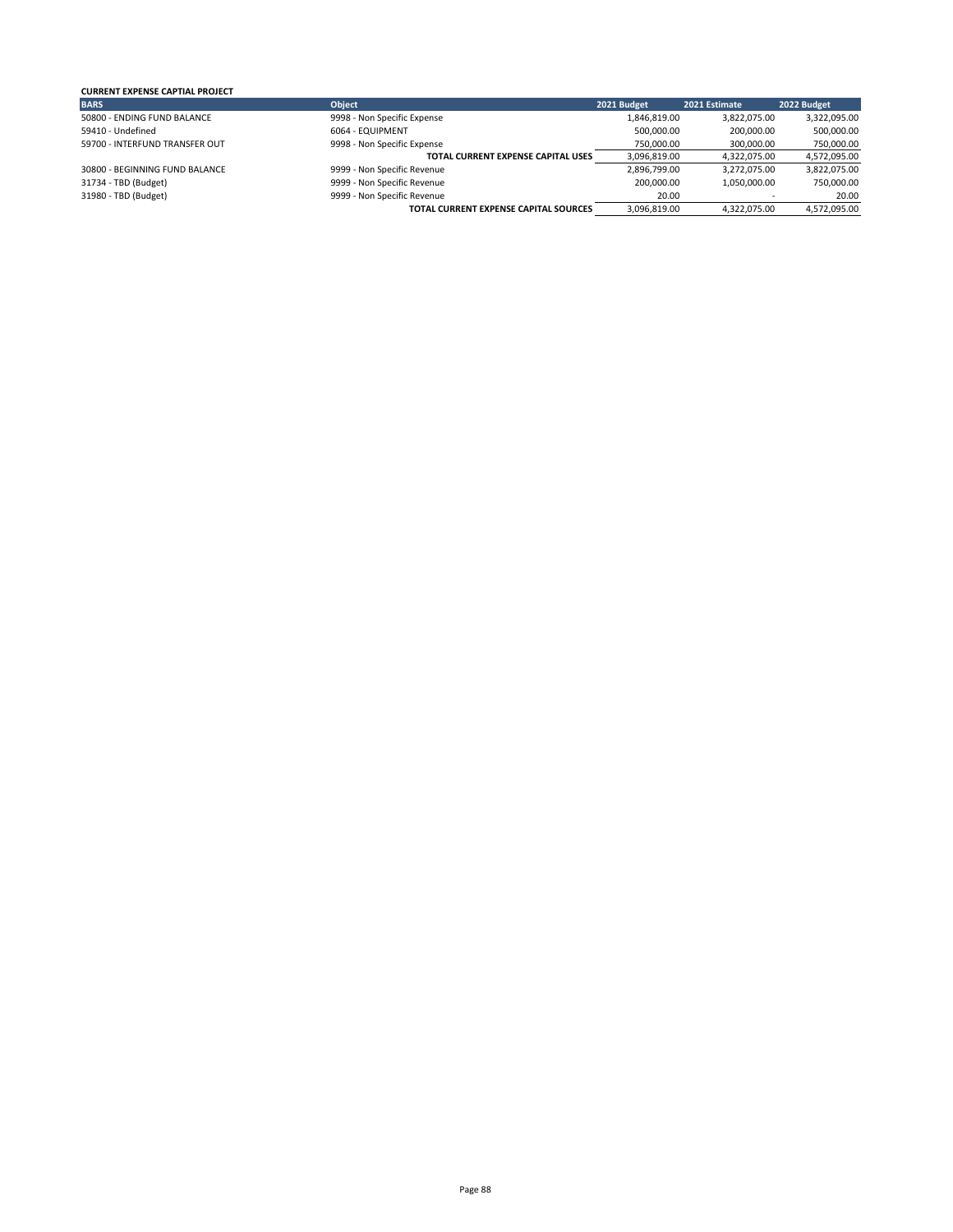| <b>DISTRESSED COUNTY CAPITAL 2</b> |                                         |              |               |              |
|------------------------------------|-----------------------------------------|--------------|---------------|--------------|
| <b>BARS</b>                        | <b>Object</b>                           | 2021 Budget  | 2021 Estimate | 2022 Budget  |
| 50800 - ENDING FUND BALANCE        | 9998 - Non Specific Expense             | 179.406.00   | 1,773,479.00  | 724,079.00   |
| 59419 - Undefined                  | 6064 - EQUIPMENT                        | 1,500,000.00 | 500,000.00    | 1,500,000.00 |
|                                    | TOTAL DISTRESSED COUNTY CAPITAL USES    | 1.679.406.00 | 2.273.479.00  | 2,224,079.00 |
| 30800 - BEGINNING FUND BALANCE     | 9999 - Non Specific Revenue             | 1.378.806.00 | 1,722,829.00  | 1,773,479.00 |
| 31318 - RURAL SALE                 | 9999 - Non Specific Revenue             | 300,000.00   | 550.000.00    | 450,000.00   |
| 36111 - INVESTMENT INTEREST        | 9999 - Non Specific Revenue             | 600.00       | 650.00        | 600.00       |
|                                    | TOTAL DISTRESSED COUNTY CAPITAL SOURCES | 1,679,406.00 | 2,273,479.00  | 2,224,079.00 |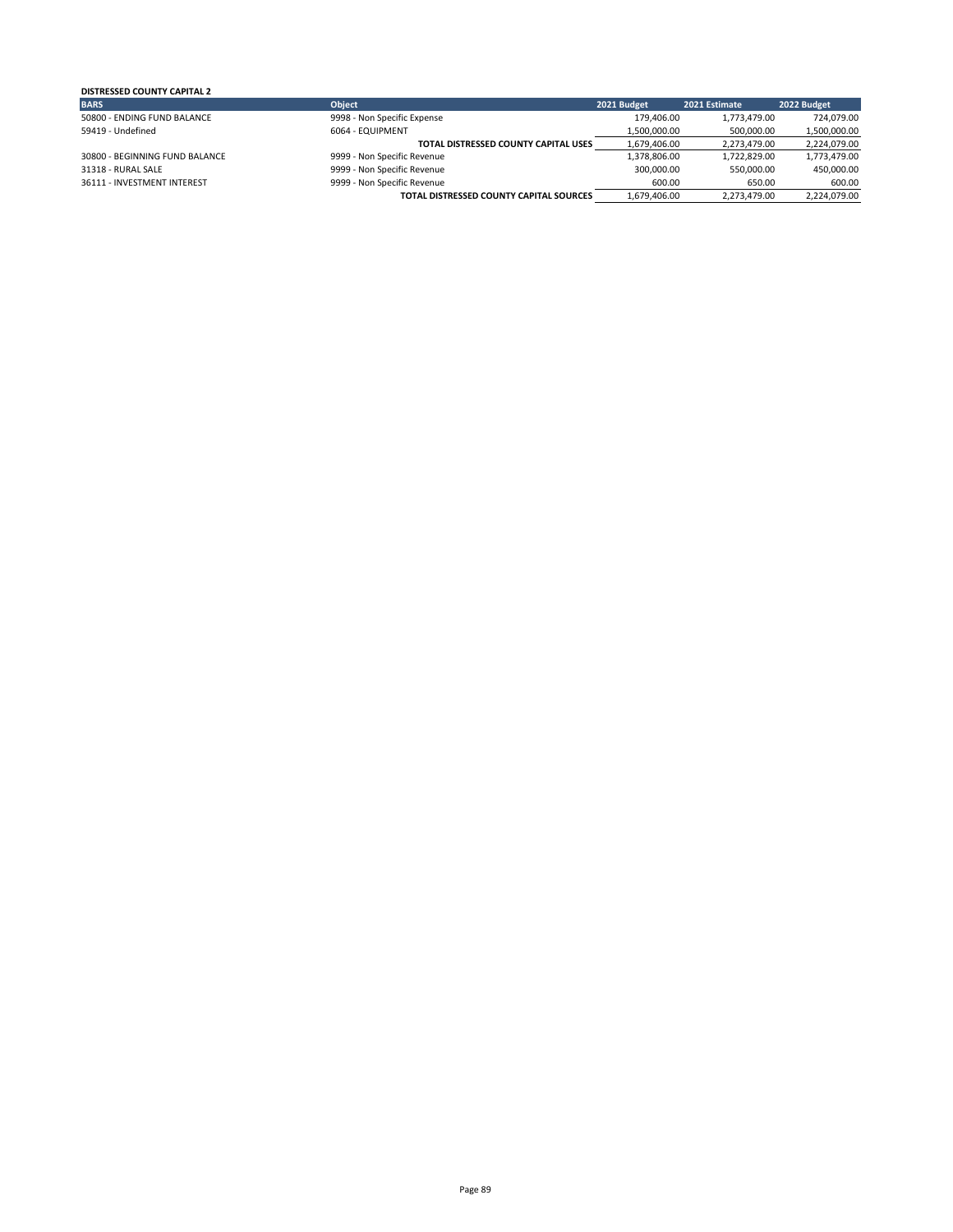| <b>POST ANNEXATION</b>         |                                      |              |               |              |
|--------------------------------|--------------------------------------|--------------|---------------|--------------|
| <b>BARS</b>                    | <b>Object</b>                        | 2021 Budget  | 2021 Estimate | 2022 Budget  |
| 50800 - ENDING FUND BALANCE    | 9998 - Non Specific Expense          | 1.120.135.00 | 1.118.835.00  | 1,135,125.00 |
|                                | <b>TOTAL POST ANNEXATION USES</b>    | 1.120.135.00 | 1,118,835.00  | 1,135,125.00 |
| 30800 - BEGINNING FUND BALANCE | 9999 - Non Specific Revenue          | 1,118,835.00 | 1,117,535.00  | 1,122,125.00 |
| 36111 - INVESTMENT INTEREST    | 9999 - Non Specific Revenue          | 1.300.00     | 1.300.00      | 13,000.00    |
|                                |                                      |              |               |              |
|                                | <b>TOTAL POST ANNEXATION SOURCES</b> | 1,120,135.00 | 1.118.835.00  | 1.135.125.00 |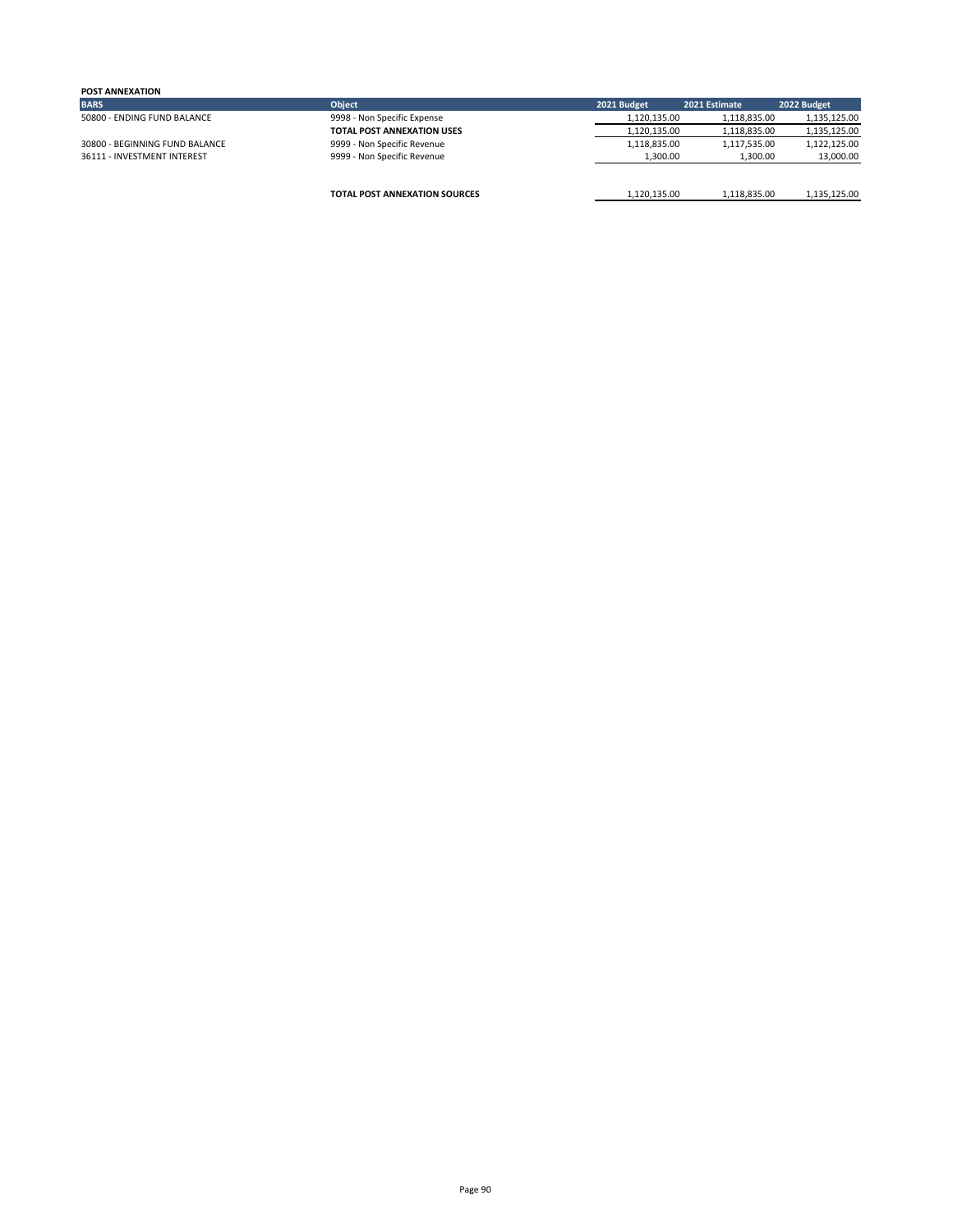| <b>MILLER CAPITAL PROJECTS FUND</b> |                                      |             |               |             |
|-------------------------------------|--------------------------------------|-------------|---------------|-------------|
| <b>BARS</b>                         | <b>Object</b>                        | 2021 Budget | 2021 Estimate | 2022 Budget |
|                                     |                                      |             |               |             |
|                                     |                                      |             |               |             |
| 59700 - INTERFUND TRANSFER OUT      | 9998 - Non Specific Expense          | 350.573.00  | 350.573.00    | 350,573.00  |
|                                     | TOTAL MILLER CAPITAL PROJECT USES    | 350.573.00  | 350,573.00    | 350,573.00  |
|                                     |                                      |             |               |             |
| 30800 - BEGINNING FUND BALANCE      | 9999 - Non Specific Revenue          | 350.573.00  | 350.573.00    | 350,573.00  |
|                                     | TOTAL MILLER CAPITAL PROJECT SOURCES | 350.573.00  | 350.573.00    | 350,573.00  |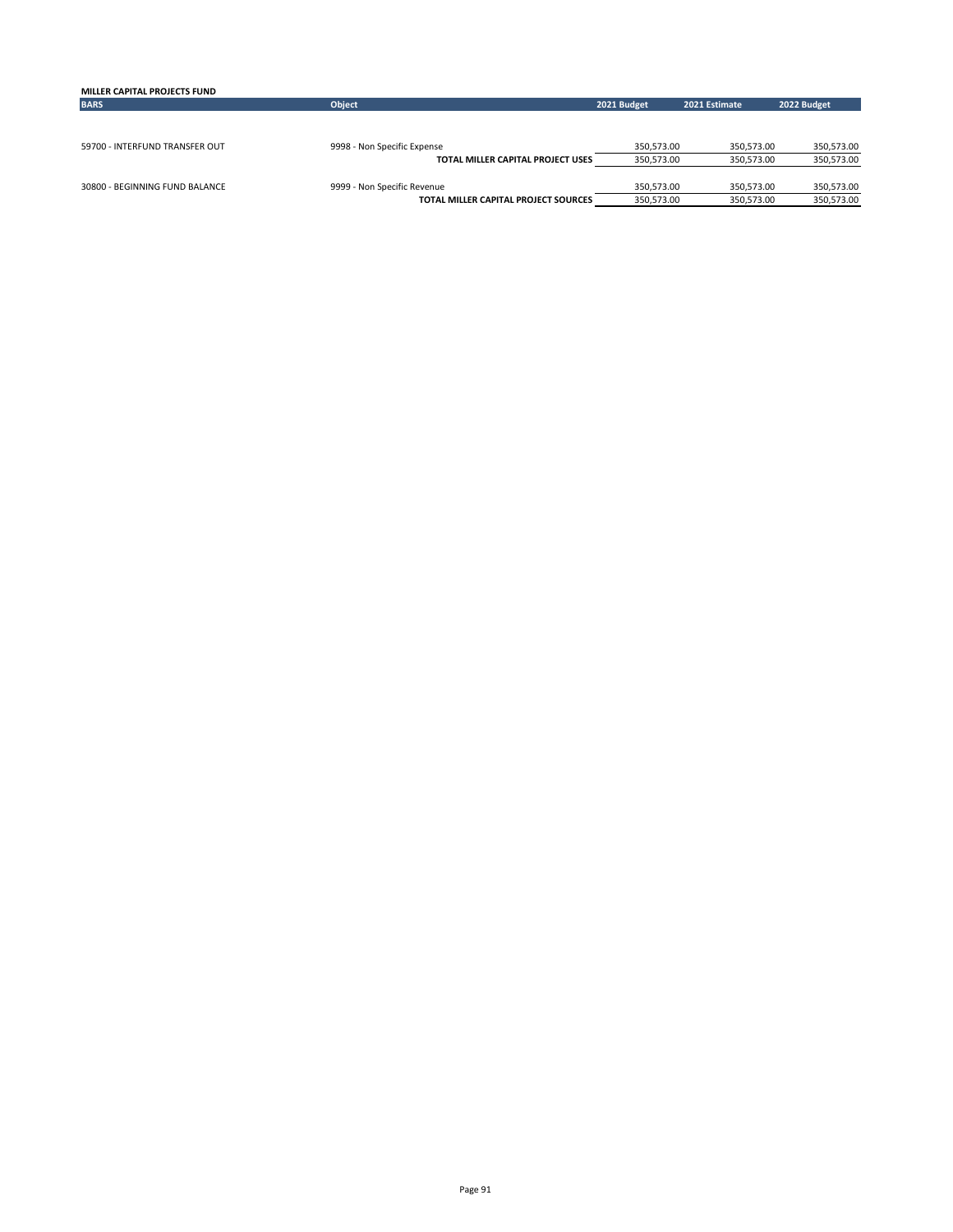| LAW AND JUSTICE BUILDING                                                                      |              |
|-----------------------------------------------------------------------------------------------|--------------|
| <b>BARS</b><br><b>Object</b><br>2021 Budget<br>2021 Estimate                                  | 2022 Budget  |
| 50800 - ENDING FUND BALANCE<br>9998 - Non Specific Expense<br>1,224,359.00                    |              |
| 59421 - Undefined<br>6063 - OTHER IMPROVEMNTS<br>47.000.00<br>1.214.352.00                    | 1,271,359.00 |
| TOTAL LAW AND JUSTICE BUILDING USES<br>1.271.359.00                                           |              |
| 9999 - Non Specific Revenue<br>30800 - BEGINNING FUND BALANCE<br>1.271.359.00<br>1.214.352.00 | 1,271,359.00 |
| 1,214,352.00<br>TOTAL LAW AND JUSTICE BUILDING SOURCES<br>1,271,359.00                        | 1,271,359.00 |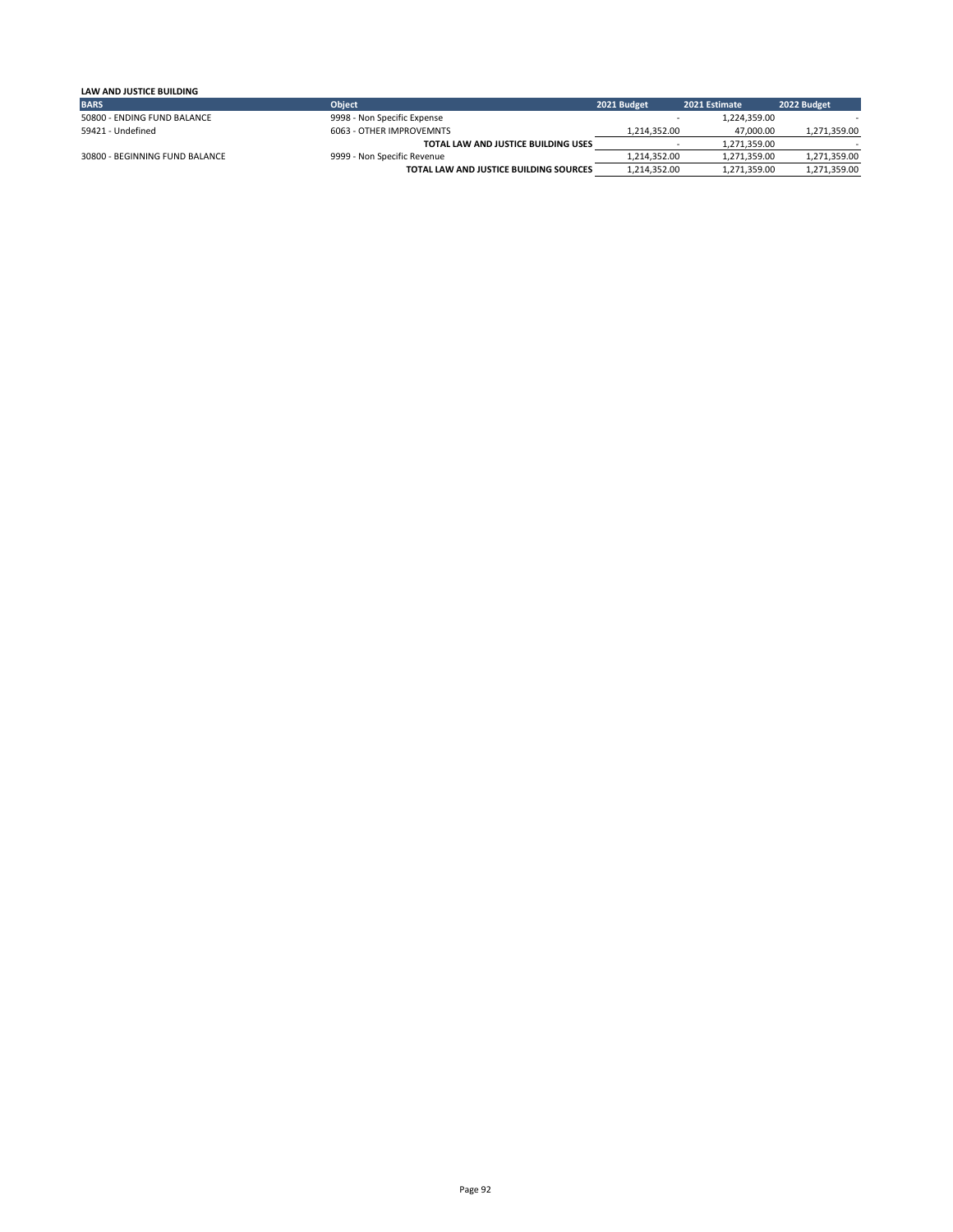### **ENTERPRISE FUNDS**

These funds are used to account for operations:

 A. Financed and operated in a manner similar to private business enterprises, where the intent of the governing body is that costs (expenses, including depreciation) of providing goods or services to the general public on a continuing basis be financed or recovered primarily through user charges.

 B. Where the governing body has decided that periodic determination of revenues earned, expenses incurred and/or net income is appropriate for capital maintenance, public policy, management control, accountability or other purpose.

Land Services - is responsible for the administration of county land division ordinances, zoning regulations and the state environmental regulations. In addition, the Land Services program performs long-range planning for the county in terms of land use, streets, and various public facilities.

**Storm Water Utility -** The purpose of the Stormwater Utility is to provide for the management of stormwater runoff and to comply with state and federal requirements.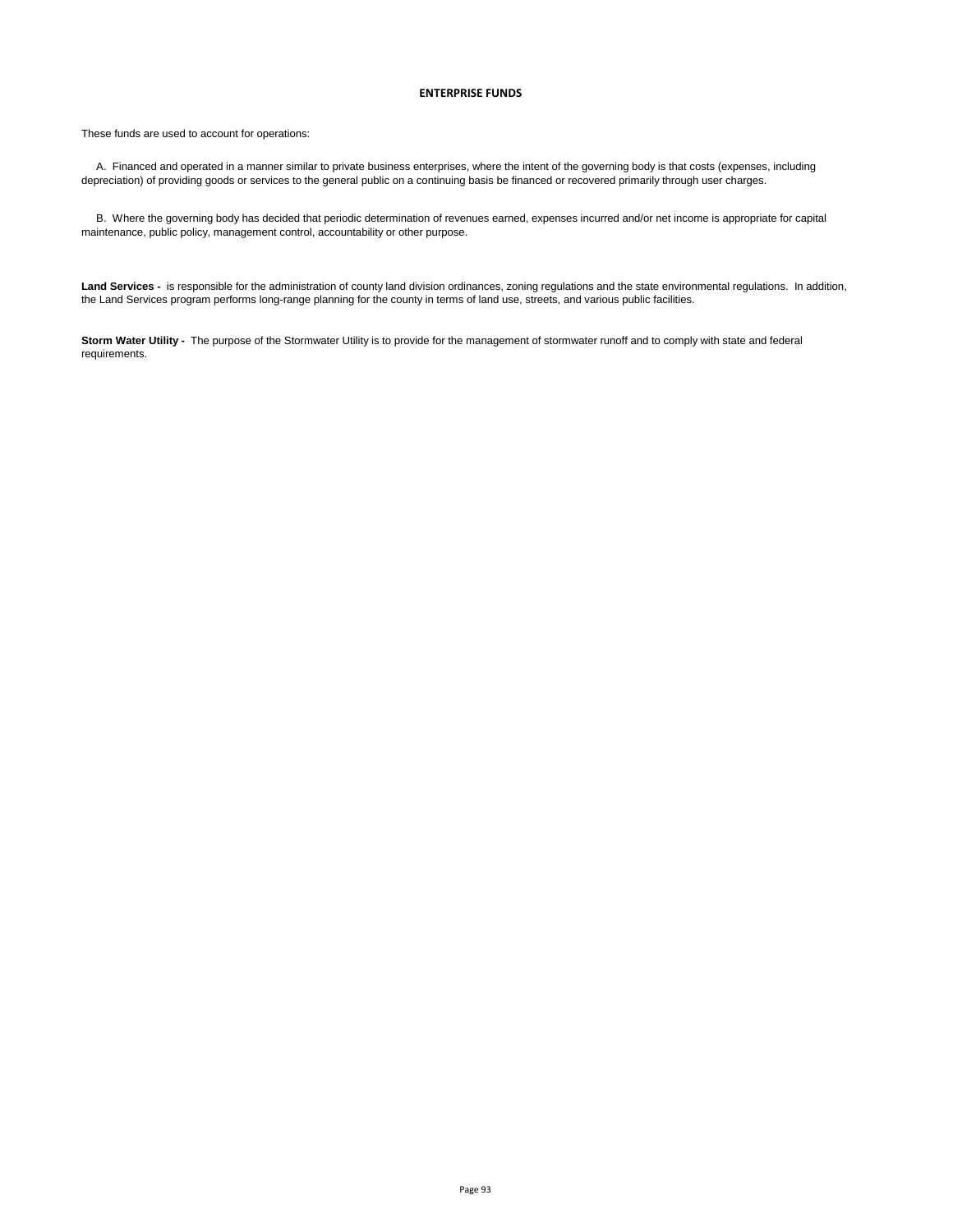## **LAND USE AND BUILDING SERVICES**

| <b>BARS</b>                    | Object                                       | 2021 Budget  | 2021 Estimate | 2022 Budget  |
|--------------------------------|----------------------------------------------|--------------|---------------|--------------|
| <b>ADMINISTRATION</b>          | 9998 - Non Specific Expense                  | 703,325.00   | 552,646.00    | 773,421.00   |
| LEAVES                         | 9998 - Non Specific Expense                  | 170,936.00   | 191,827.00    | 170,936.00   |
| <b>INSPECTION</b>              | 9998 - Non Specific Expense                  | 104,415.00   | 102,338.00    | 104,415.00   |
| PLANREVIEW                     | 9998 - Non Specific Expense                  | 331,100.00   | 369,581.00    | 381,100.00   |
| <b>TRAINING</b>                | 9998 - Non Specific Expense                  | 39,482.00    | 41,830.00     | 39,482.00    |
| <b>ENFORCEMNT</b>              | 9998 - Non Specific Expense                  | 86,807.00    | 55,924.00     | 106,807.00   |
| <b>LAND USE PLANS</b>          | 9998 - Non Specific Expense                  | 321,600.00   | 144,560.00    | 321,600.00   |
| <b>CURRENT PLANNING</b>        | 9998 - Non Specific Expense                  | 270,050.00   | 318,713.00    | 270,050.00   |
| 50800 - ENDING FUND BALANCE    | 9998 - Non Specific Expense                  | 1,703,288.00 | 3,107,524.00  | 2,327,663.00 |
|                                | TOTAL LAND USE AND BUILDING SERVICES USES    | 3,731,003.00 | 4,884,943.00  | 4,495,474.00 |
|                                |                                              |              |               |              |
| 30800 - BEGINNING FUND BALANCE | 9999 - Non Specific Revenue                  | 2,271,053.00 | 2,546,538.00  | 3,107,524.00 |
| 32210 - BUILDING PERMITS       | 9999 - Non Specific Revenue                  | 450,000.00   | 930,000.00    | 450,000.00   |
|                                |                                              |              |               |              |
| 33400 - STATE GRANT            | 9999 - Non Specific Revenue                  | 84,000.00    | 47,840.00     |              |
| 33824 - CODE ENFORCEMENT       | 9999 - Non Specific Revenue                  | 10,000.00    | 904.00        | 10,000.00    |
|                                |                                              |              |               |              |
| 34500 - ECONOMIC ENVIRONMENT   | 9999 - Non Specific Revenue                  | 336,000.00   | 779,711.00    | 336,000.00   |
| 39700 - TRANSFER IN            | 9999 - Non Specific Revenue                  | 579,950.00   | 579,950.00    | 591,950.00   |
|                                |                                              |              |               |              |
|                                | TOTAL LAND USE AND BUILDING SERVICES SOURCES | 3,731,003.00 | 4,884,943.00  | 4,495,474.00 |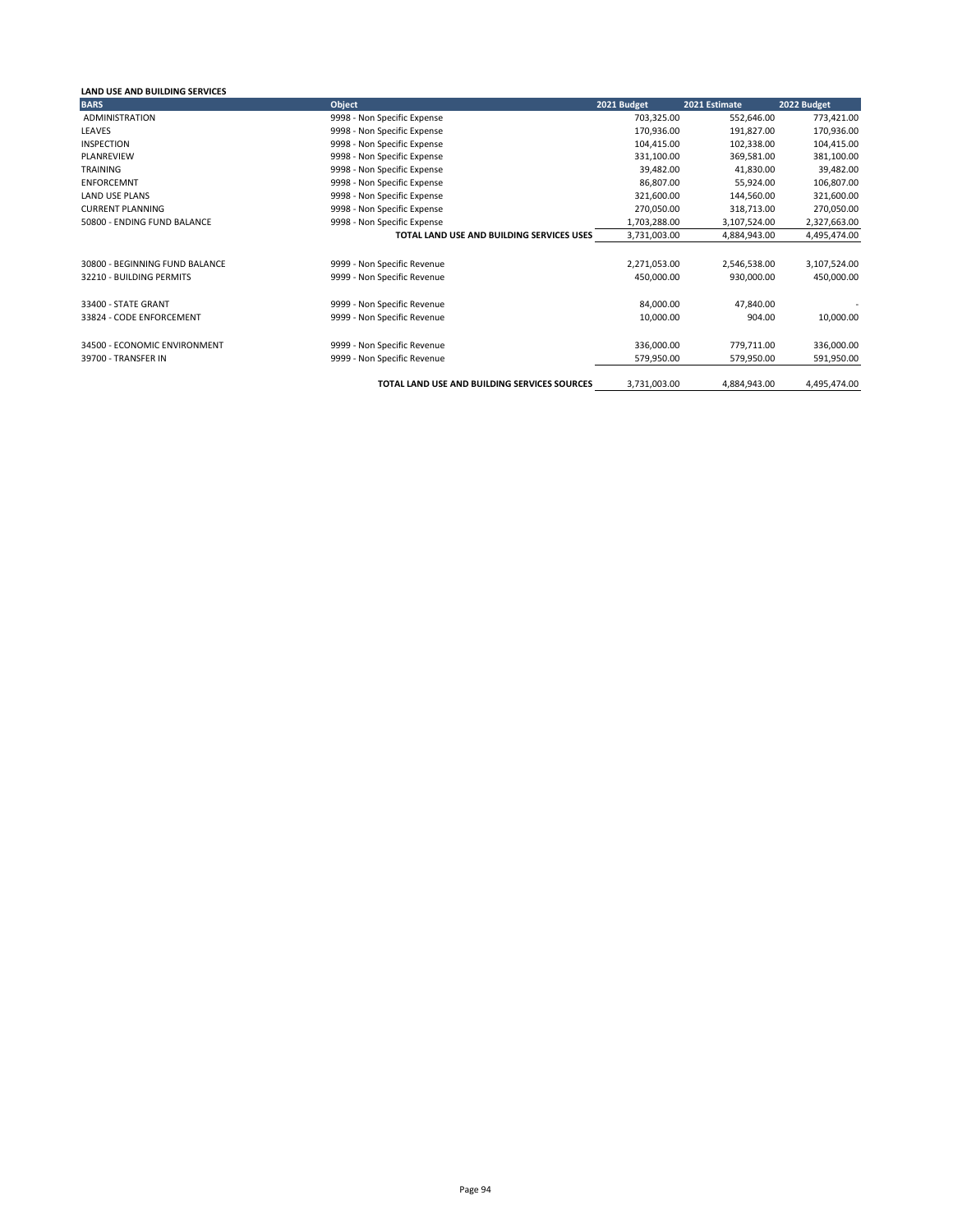## **COUNTY STORMWATER UTILITY**

| <b>BARS</b>                    | Object                           | 2021 Budget  | 2021 Estimate | 2022 Budget  |
|--------------------------------|----------------------------------|--------------|---------------|--------------|
| <b>ADMINISTRATION</b>          | 9998 - Non Specific Expense      | 207,850.00   | 137.705.00    | 210,186.00   |
| CAPITAL                        | 9998 - Non Specific Expense      | 615,000.00   |               | 615,000.00   |
| <b>NPDES</b>                   | 9998 - Non Specific Expense      | 511,807.00   | 219.074.00    | 596,573.00   |
| 50800 - ENDING FUND BALANCE    | 9998 - Non Specific Expense      | 3,367,603.00 | 3,920,325.00  | 3,926,889.00 |
|                                | <b>TOTAL STORM WATER USES</b>    | 4,702,260.00 | 4,277,104.00  | 5,348,648.00 |
| ADMINISTRATION                 | 9999 - Non Specific Revenue      | 838.988.00   | 838.513.00    | 840,058.00   |
| CAPITAL                        | 9999 - Non Specific Revenue      | 23,000.00    | 1.400.00      | 1,400.00     |
| <b>NPDES</b>                   | 9999 - Non Specific Revenue      | 70.000.00    | 51.700.00     | 51,700.00    |
| <b>DISASTER RESERVE</b>        | 9999 - Non Specific Revenue      |              | 165.00        | 165.00       |
| <b>EQUIPMENT RESERVE</b>       | 9999 - Non Specific Revenue      |              |               |              |
| 30800 - BEGINNING FUND BALANCE | 9999 - Non Specific Revenue      | 3.770.271.00 | 3.920.325.00  | 4.455.325.00 |
|                                | <b>TOTAL STORM WATER SOURCES</b> | 4.702.259.00 | 4.812.103.00  | 5.348.648.00 |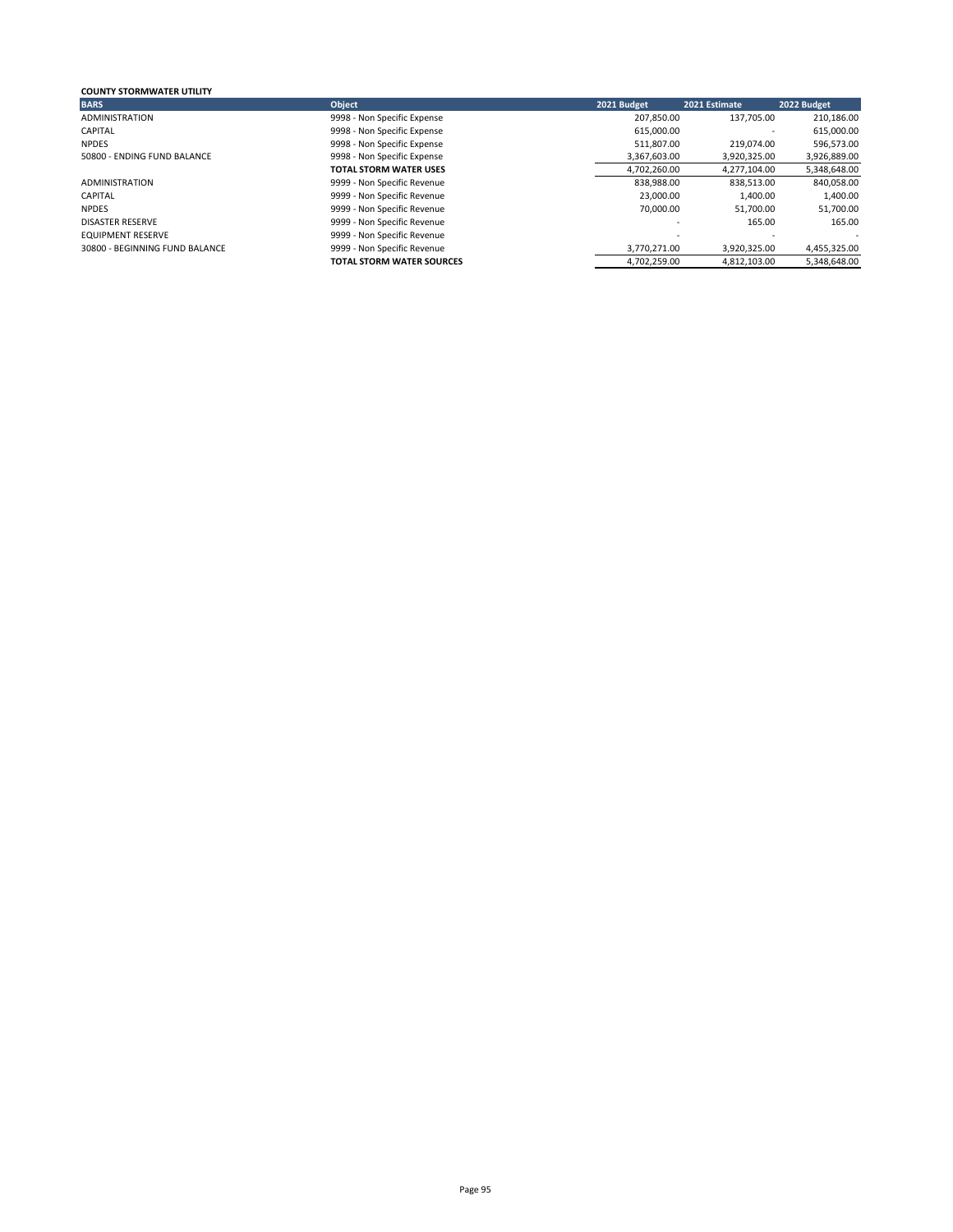# **INTERNAL SERVICE FUNDS**

These funds account for operations that provide goods or services to other departments or funds of the county or to other governmental units on a cost-

Equipment Rental & Revolving - A fund used to finance the acquisition, maintenance and operation of vehicles and equipment used by the public works department.

**Unemployment Compensation -** A fund used to set aside unemployment reserves to be used for the benefit of persons unemployed through no fault of their own.

**Management Information Services** - responsible for the repairs, maintenance and installation of county wide computer hardware and software.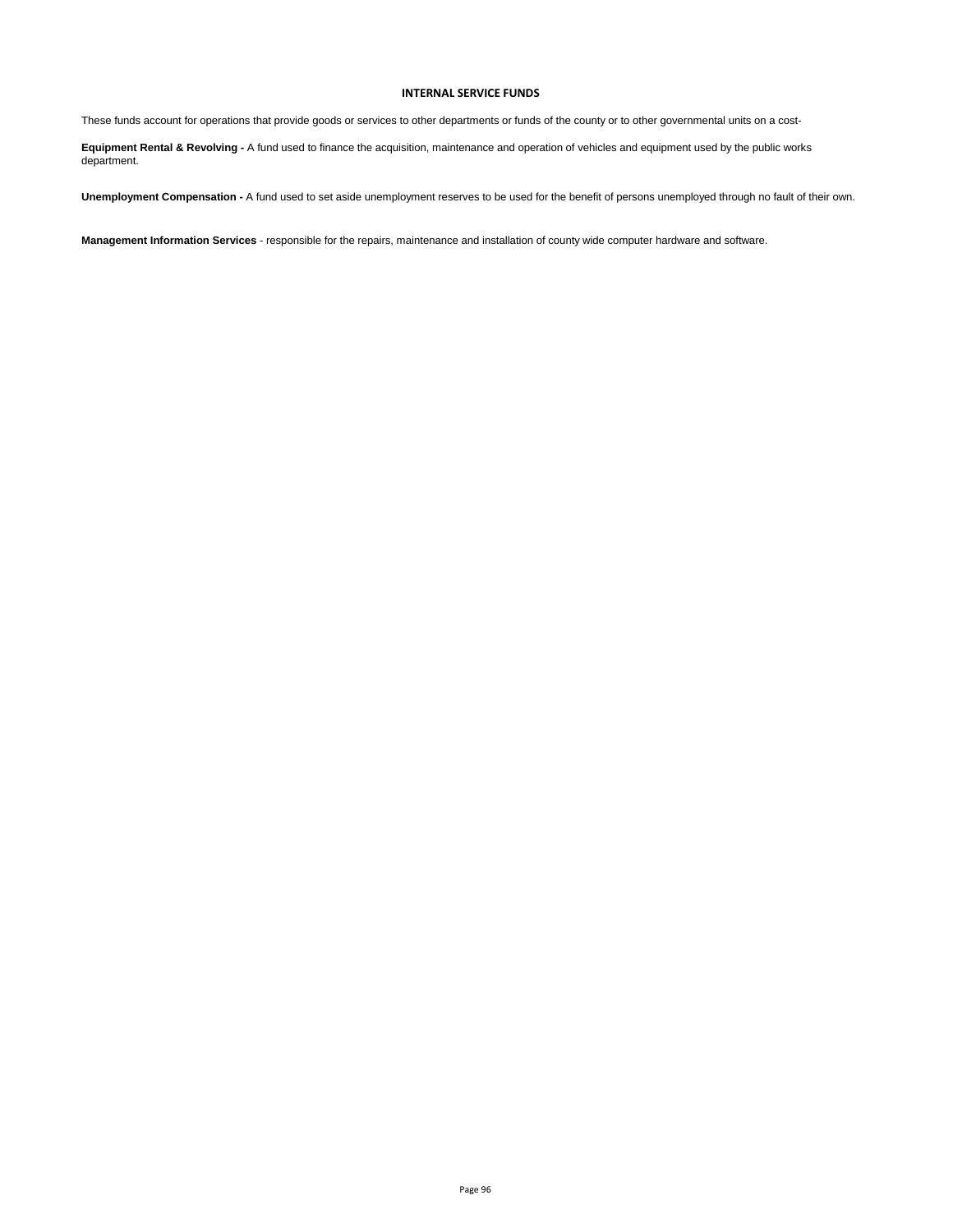## **EQUIPMENT RENTAL AND REVOLVING**

| <b>BARS</b>                    | Object                                       | 2021 Budget  | 2021 Estimate | 2022 Budget  |
|--------------------------------|----------------------------------------------|--------------|---------------|--------------|
| 50800 - ENDING FUND BALANCE    | 9998 - Non Specific Expense                  | 1,449,410.00 | 2,021,741.00  | 1,244,790.00 |
| <b>EQUIPMENT RENTAL</b>        | 9998 - Non Specific Expense                  | 1,109,096.00 | 999,238.00    | 1,112,528.00 |
| <b>CAPITAL PURCHASES</b>       | 9998 - Non Specific Expense                  | 631,500.00   | 561,628.00    | 1,867,211.00 |
| PITS AND QUARRIES              | 9998 - Non Specific Expense                  | 943,516.00   | 818,118.00    | 195,210.00   |
| <b>PARTS STORE</b>             | 9998 - Non Specific Expense                  | 117,283.00   | 78,079.00     | 118,356.00   |
| <b>FUEL DEPOT</b>              | 9998 - Non Specific Expense                  | 450,000.00   | 361,232.00    | 471,491.00   |
| CULVERTS/TAR/MISC MERCHANDISE  | 9998 - Non Specific Expense                  | 93,168.00    | 78,655.00     | 93,208.00    |
| <b>MECHANIC SHOP</b>           | 9998 - Non Specific Expense                  | 630,415.00   | 426,477.00    | 708,185.00   |
| <b>ADMINISTRATION</b>          | 9998 - Non Specific Expense                  | 232,286.00   | 193,989.00    | 256,681.00   |
| <b>DEBT SERVICE</b>            | 9998 - Non Specific Expense                  | 28,484.00    | 28,484.00     | 28,692.00    |
|                                | TOTAL EQUIPMENT RENTAL AND REVOLVING USES    | 5,685,158.00 | 5,567,641.00  | 6,096,352.00 |
| 30800 - BEGINNING FUND BALANCE | 9999 - Non Specific Revenue                  | 1,764,489.00 | 2,222,768.00  | 2,021,741.00 |
| <b>EQUIPMENT RENTAL</b>        | 9999 - Non Specific Revenue                  | 2,500,170.00 | 2,362,938.00  | 2,739,112.00 |
| <b>SALE OF ROCK</b>            | 9999 - Non Specific Revenue                  | 675,000.00   | 460,000.00    | 500,000.00   |
| <b>SALE OF PARTS</b>           | 9999 - Non Specific Revenue                  | 118,000.00   | 60,000.00     | 80,000.00    |
| SALE OF FUEL                   | 9999 - Non Specific Revenue                  | 450,000.00   | 369,204.00    | 580,000.00   |
| SALE OF MISC MERCHANDISE       | 9999 - Non Specific Revenue                  | 96,000.00    | 85,000.00     | 55,000.00    |
| <b>SHOP RATE</b>               | 9999 - Non Specific Revenue                  |              |               |              |
| MISCELLANEOUS INCOME           | 9999 - Non Specific Revenue                  | 500.00       | 1,731.00      | 500.00       |
| FIXED ASSET DISPOSAL           | 9999 - Non Specific Revenue                  | 31,000.00    | 6,000.00      | 120,000.00   |
| OPERATING TRANSFER IN          | 9999 - Non Specific Revenue                  | 50,000.00    |               |              |
|                                | TOTAL EQUIPMENT RENTAL AND REVOLVING SOURCES | 5,685,159.00 | 5,567,641.00  | 6,096,353.00 |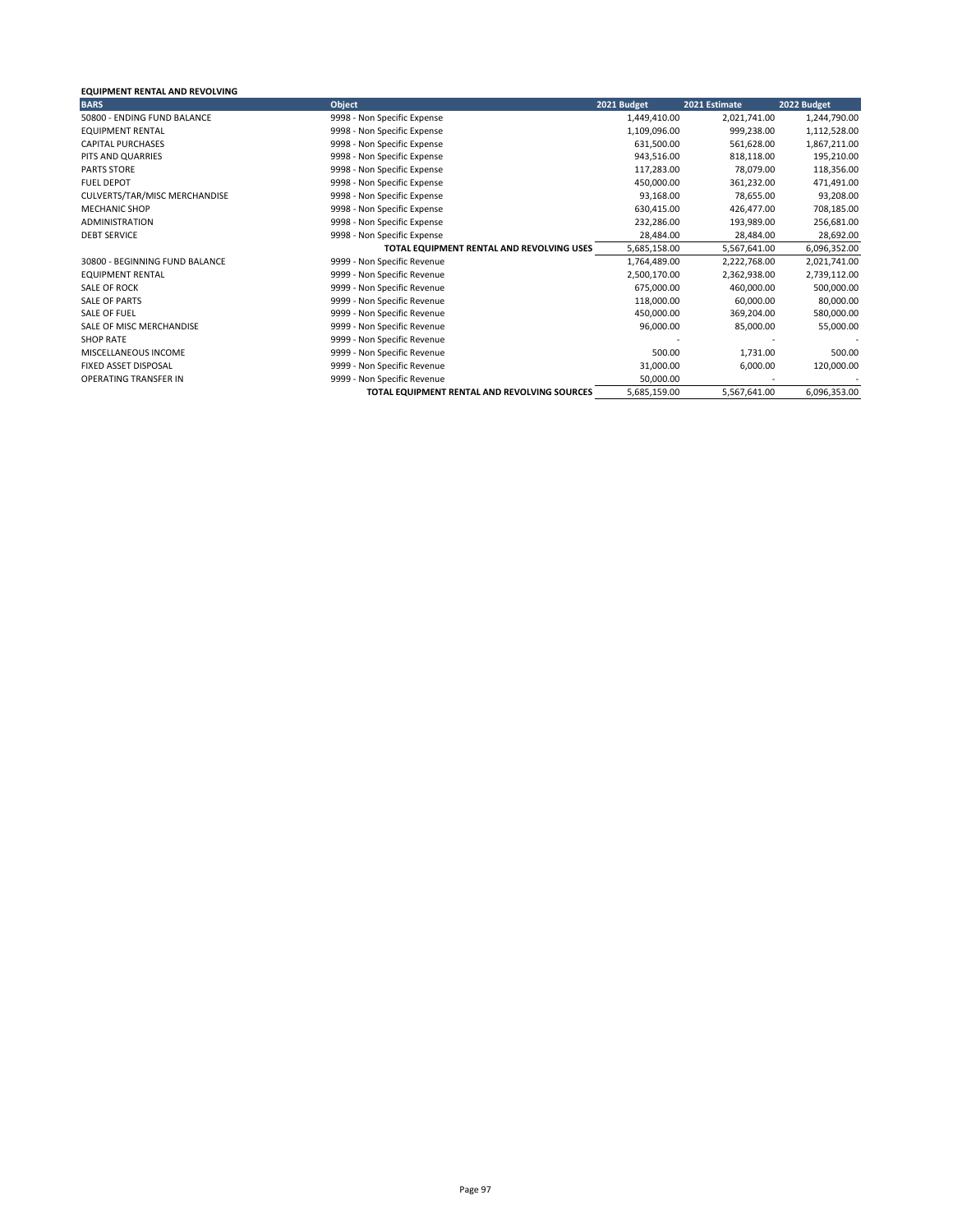| UNEMPLOYMENT COMPENSATION      |                                         |             |                          |             |
|--------------------------------|-----------------------------------------|-------------|--------------------------|-------------|
| <b>BARS</b>                    | <b>Object</b>                           | 2021 Budget | 2021 Estimate            | 2022 Budget |
| 50800 - ENDING FUND BALANCE    | 9998 - Non Specific Expense             | 574.787.00  | 697.030.00               | 632,030.00  |
| 51770 - UNEMPLCOMP             | 2026 - DEF COMP                         | 150.000.00  | 20.000.00                | 150,000.00  |
|                                | TOTAL UNEMPLOYMENT COMPENSATION USES    | 724.787.00  | 717.030.00               | 782,030.00  |
| 30800 - BEGINNING FUND BALANCE | 9999 - Non Specific Revenue             | 644.787.00  | 652.030.00               | 697,030.00  |
| 36950 - TBD (Budget)           | 9999 - Non Specific Revenue             | 60.000.00   | 65.000.00                | 65,000.00   |
| 39700 - TRANSFER IN            | 9999 - Non Specific Revenue             | 20,000.00   | $\overline{\phantom{a}}$ | 20.000.00   |
|                                | TOTAL UNEMPLOYMENT COMPENSATION SOURCES | 724.787.00  | 717,030.00               | 782.030.00  |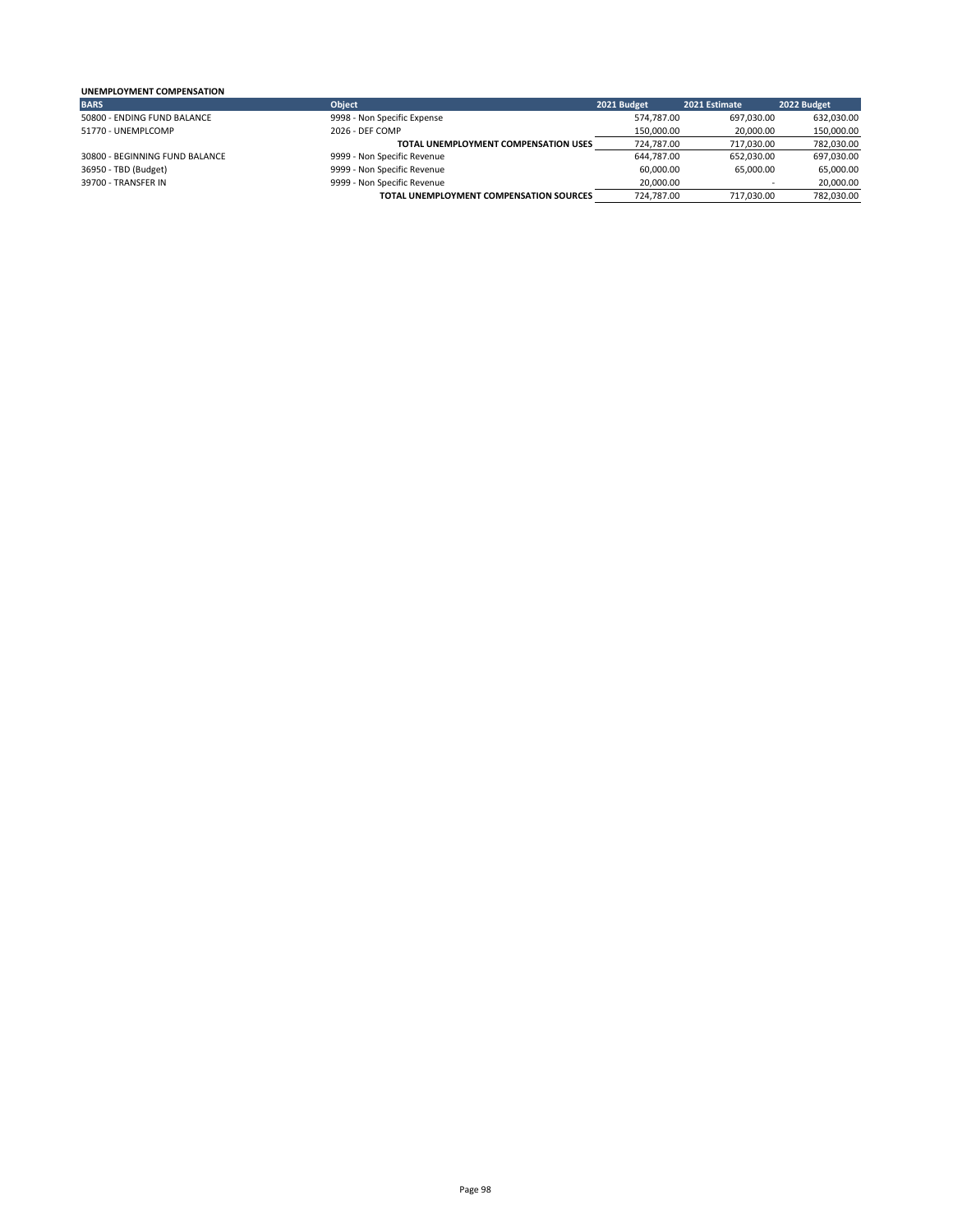#### **MANAGEMENT INFORMATION SYSTEMS**

| <b>BARS</b>                    | Object                                      | 2021 Budget  | 2021 Estimate | 2022 Budget  |
|--------------------------------|---------------------------------------------|--------------|---------------|--------------|
| 50800 - ENDING FUND BALANCE    | 9998 - Non Specific Expense                 | 200,000.20   | 385,652.79    | 178,576.51   |
| 51880 - INFOTECH               | 1011 - REGULAR EARNINGS                     | 418,870.72   | 392,550.00    | 380,129.71   |
| 51880 - INFOTECH               | 1012 - OVERTIME                             | 10,000.00    | 1,000.00      | 10,000.00    |
| 51880 - INFOTECH               | $2021 - L & 1$                              | 5,355.04     | 128,268.21    | 1,084.03     |
| 51880 - INFOTECH               | 2022 - MED INS                              | 56,999.40    |               | 47,524.32    |
| 51880 - INFOTECH               | 2023 - FICA/MED                             | 31,344.55    |               | 28,543.81    |
| 51880 - INFOTECH               | 2024 - RETIREMENT                           | 52,691.63    | ٠             | 38,244.98    |
| 51880 - INFOTECH               | 2026 - DEF COMP                             | 3,672.86     |               | 5,488.35     |
| 51880 - INFOTECH               | 2027 - DENTAL INS                           | 3,661.20     |               | 3,028.80     |
| 51880 - INFOTECH               | 2028 - LIFE INS                             | 122.40       |               | 97.92        |
| 51880 - INFOTECH               | 2030 - SICK LEAVE TAX                       | 601.00       |               | 600.73       |
| 51880 - INFOTECH               | 3031 - SUPPLIES                             | 5,000.00     | 120,000.00    | 170,000.00   |
| 51880 - INFOTECH               | 3032 - FUEL                                 |              | 1,450.00      | 1,500.00     |
| 51880 - INFOTECH               | 3035 - SMALL TOOLS & EQUIP                  |              | 2,000.00      | 5,000.00     |
| 51880 - INFOTECH               | 4041 - PROFESSIONAL SERV                    | 20,000.00    | 60,000.00     | 20,000.00    |
| 51880 - INFOTECH               | 4042 - COMMUNICATION                        | 40,000.00    | 5,200.00      | 5,000.00     |
| 51880 - INFOTECH               | 4043 - TRAVEL                               | 5,000.00     |               | 10,000.00    |
| 51880 - INFOTECH               | 4045 - RENTALS                              | 145,000.00   |               |              |
| 51880 - INFOTECH               | 4047 - UTILITIES                            |              | 27,000.00     | 37,000.00    |
| 51880 - INFOTECH               | 4048 - CONTR LABOR & SUPPLIES               | 175,000.00   | 185,000.00    | 190,000.00   |
| 51880 - INFOTECH               | 4049 - MISCELLANEOUS EXP                    | 63,689.00    | 15,000.00     | 63,689.00    |
| 51880 - INFOTECH               | 6064 - EQUIPMENT                            | 5,000.00     |               |              |
| 51880 - INFOTECH               | 9091 - INTERFUND SERVICES                   |              |               |              |
| 59700 - INTERFUND TRANSFER OUT | 9998 - Non Specific Expense                 | 40,000.00    | 40,000.00     | 40,000.00    |
|                                | TOTAL INFORMATION TECHNOLOGY USES           | 1,282,008.00 | 1,363,121.00  | 1,235,508.16 |
| 30800 - BEGINNING FUND BALANCE | 9999 - Non Specific Revenue                 | 368,956.00   | 450,069.00    | 385,652.79   |
| 34180 - TBD (Budget)           | 9999 - Non Specific Revenue                 | 913,052.00   | 913,052.00    | 849,855.37   |
|                                | <b>TOTAL INFORMATION TECHNOLOGY SOURCES</b> | 1,282,008.00 | 1,363,121.00  | 1,235,508.16 |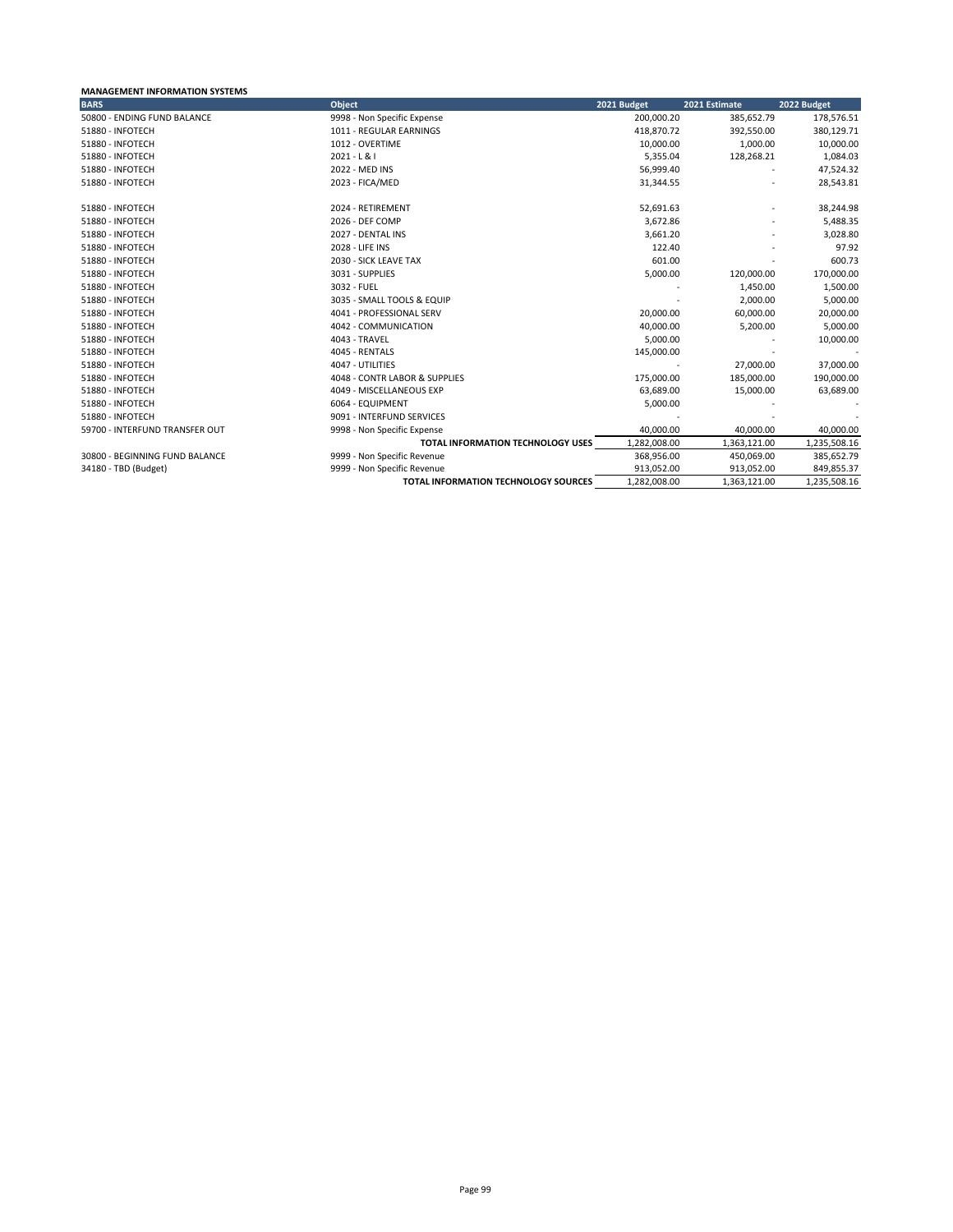#### **TRUST FUNDS**

These funds account for assets held by a governmental unit in a trustee capacity or as an agent for individuals, private organizations, other governmental units, and other funds.

**Canine -** A fund used to account for private donations made to support the Sheriff's Canine program.

**Sheriff's Auxiliary -** A fund used to account for private donations made to support the Sheriff's Auxiliary program.

Sheriff Reward Trust - established to receive court ordered and/or outside donations, to be used for information leading to the arrest and conviction of persons responsible for committing crimes.

**Traffic Safety** - A fund used to account for traffic safety expenses and equipment, whose source dollars come from asessments attached to certain fines, donations and contributions

**Major Crime Response** - A fund established to account for donations and contributions to be used to equip and maintain the Douglas County Major Crime and Emergency Response Team.

**Open Space Deferred**- The purpose of the Open Space Deferred Fund is to collect money from developers to pay for the acquisition, development, and expansion or upgrading of park and recreation facilities available to the public in the general area of the development.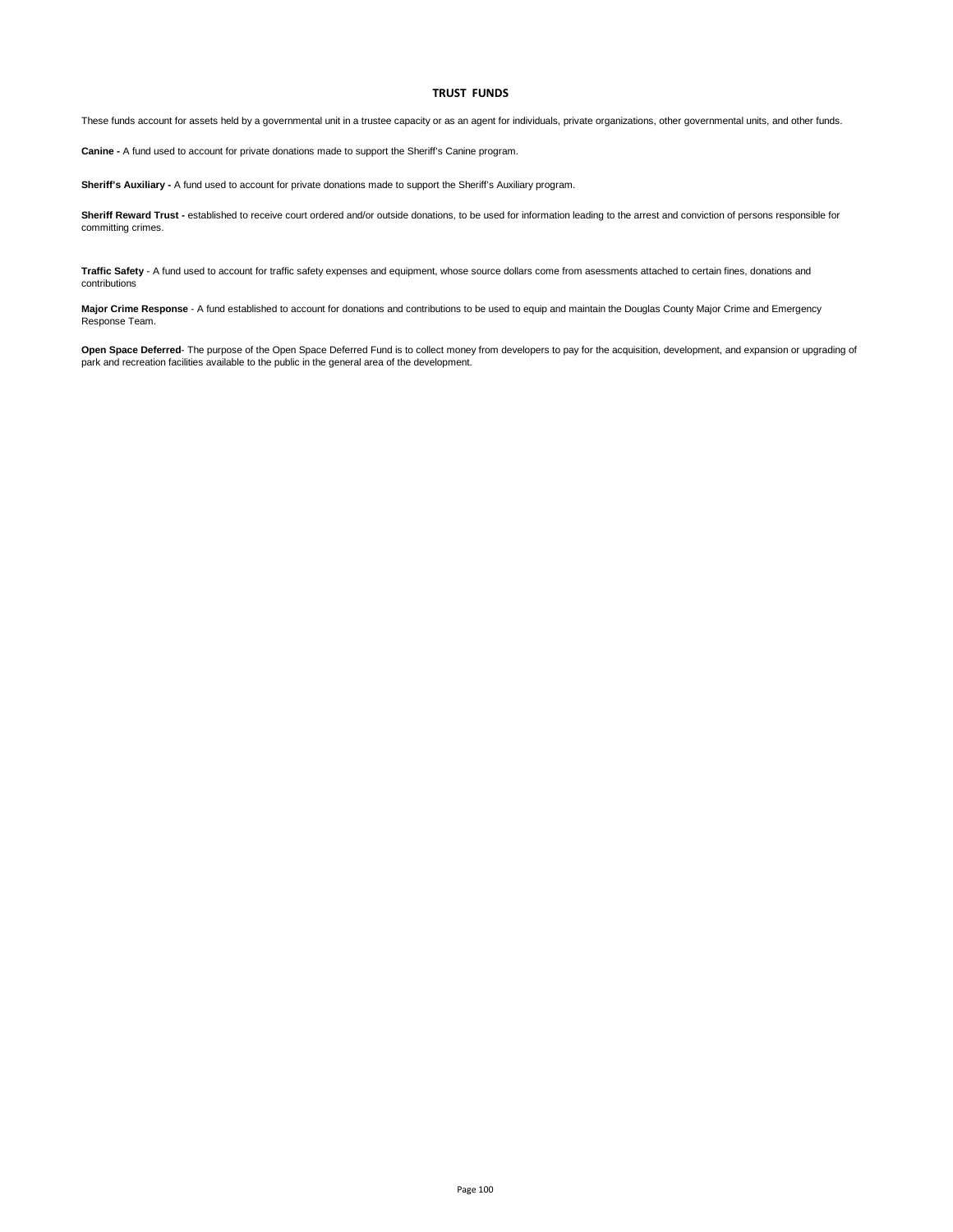#### **CANINE BARS Object 2021 Budget 2021 Estimate 2022 Budget** 50800 - ENDING FUND BALANCE 9998 - Non Specific Expense 30.00 2,733.00 30.00 52123 - SPCUNITS 3031 - SUPPLIES 2,203.00 - 2,203.00 52123 - SPCUNITS 4043 - TRAVEL 500.00 - 500.00 **TOTAL CANINE USES**<br> **TOTAL CANINE USES**<br> **TOTAL CANINE USES**<br> **TOTAL CANINE USES**<br> **TOTAL CANINE USES**<br> **TOTAL CANINE USES**<br> **1.733.00**<br> **1.733.00**<br> **1.733.00**<br> **1.733.00**<br> **2.733.00**<br> **2.733.00**<br> **2.733.00**<br> **2.733.00**<br> 30800 - BEGINNING FUND BALANCE 9999 - Non Specific Revenue 2,733.00 2,733.00 2,733.00 **TOTAL CANINE SOURCES** 2,733.00 2,733.00 2,733.00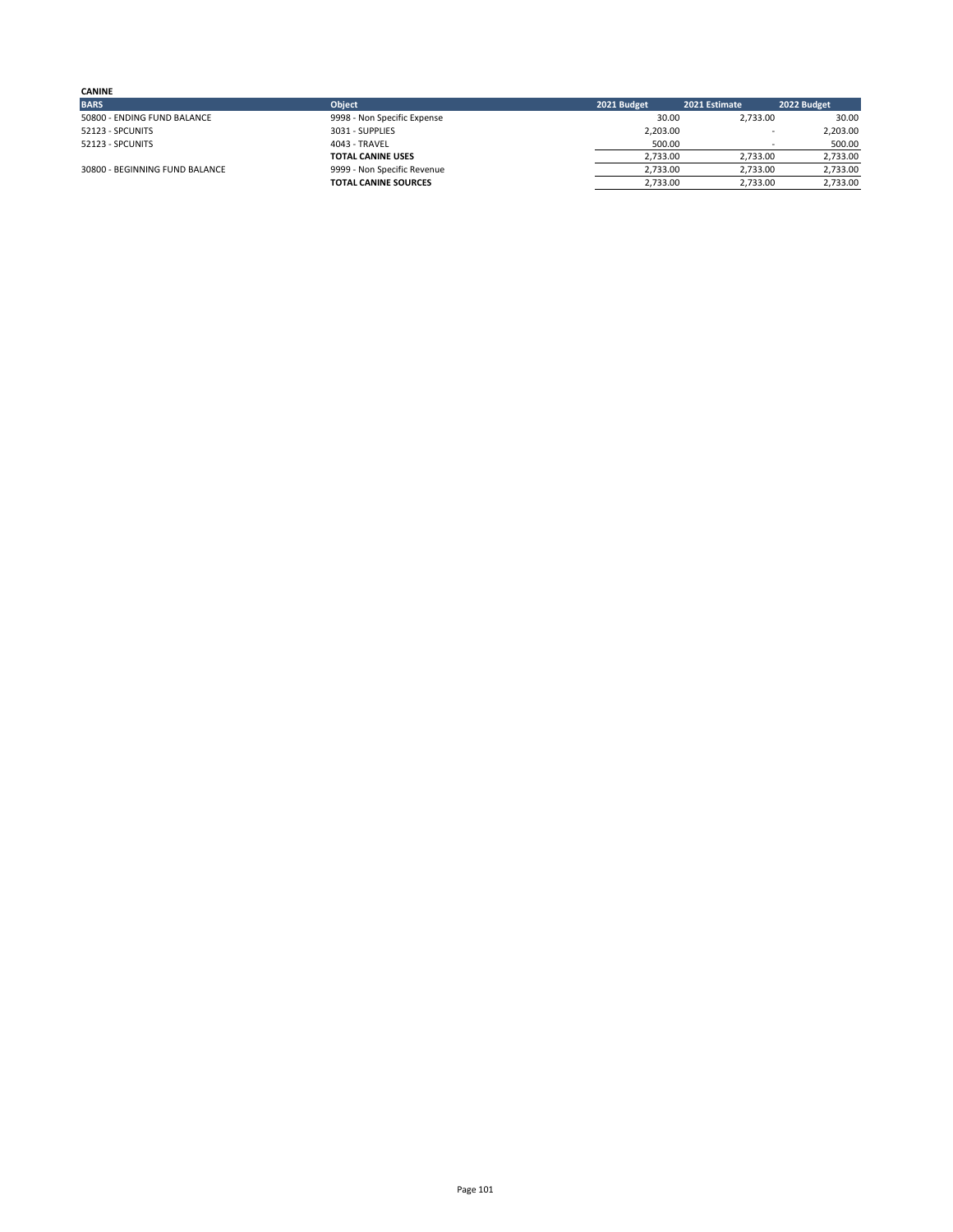# **SHERIFF AUXILIARY**

| <b>BARS</b>                    | <b>Object</b>                | 2021 Budget | 2021 Estimate            | 2022 Budget |
|--------------------------------|------------------------------|-------------|--------------------------|-------------|
| 50800 - ENDING FUND BALANCE    | 9998 - Non Specific Expense  |             | 2.310.00                 |             |
| 52130 - CRMPREVENT             | 3031 - SUPPLIES              | 2.310.00    | $\overline{\phantom{a}}$ | 2.310.00    |
|                                | TOTAL SHERIFF AUXILIARY USES | 2.310.00    | 2.310.00                 | 2,310.00    |
| 30800 - BEGINNING FUND BALANCE | 9999 - Non Specific Revenue  | 2.310.00    | 2.310.00                 | 2.310.00    |
|                                | TOTAL SHERIFF AUXILIARY USES | 2.310.00    | 2.310.00                 | 2.310.00    |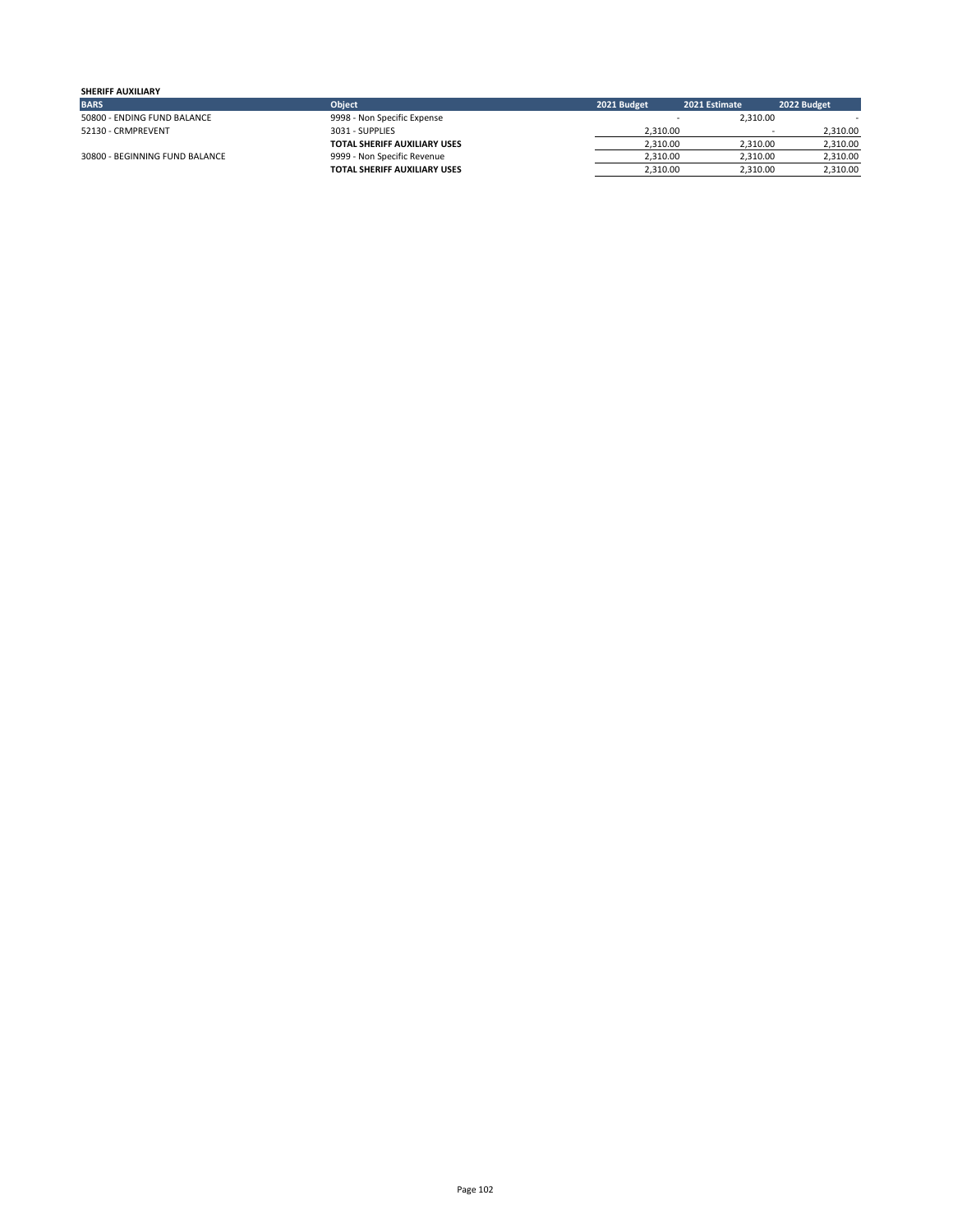| <b>SHERIFF REWARD TRUST</b>    |                                           |             |               |                          |             |
|--------------------------------|-------------------------------------------|-------------|---------------|--------------------------|-------------|
| <b>BARS</b>                    | <b>Object</b>                             | 2021 Budget | 2021 Estimate |                          | 2022 Budget |
| 50800 - ENDING FUND BALANCE    | 9998 - Non Specific Expense               |             |               | 898.00                   |             |
| 52130 - CRMPREVENT             | 4049 - MISCELLANEOUS EXP                  | 898.00      |               | $\overline{\phantom{a}}$ | 898.00      |
|                                | <b>TOTAL SHERIFF REWARD TRUST USES</b>    | 898.00      |               | 898.00                   | 898.00      |
| 30800 - BEGINNING FUND BALANCE | 9999 - Non Specific Revenue               | 898.00      |               | 898.00                   | 898.00      |
|                                | <b>TOTAL SHERIFF REWARD TRUST SOURCES</b> | 898.00      |               | 898.00                   | 898.00      |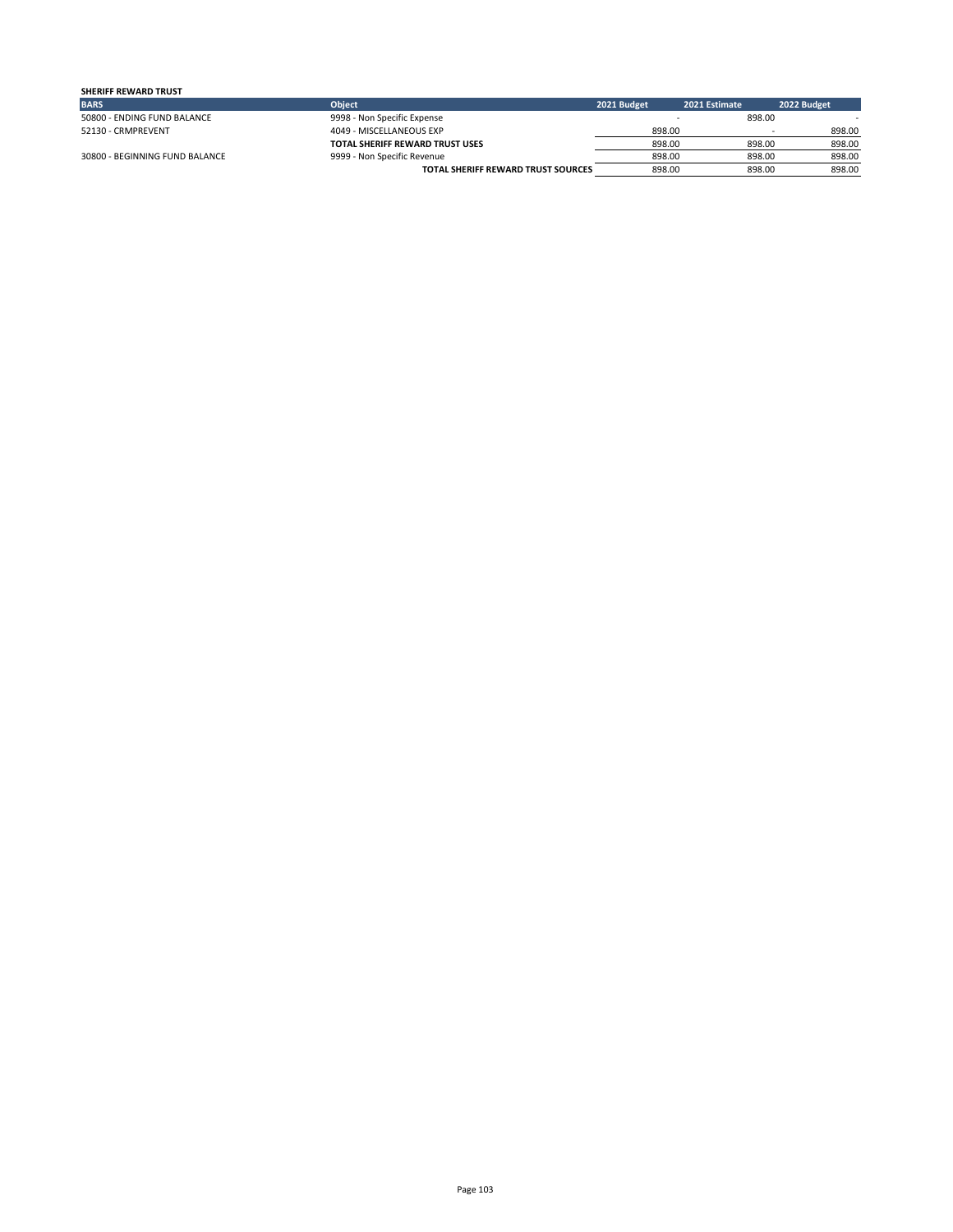| <b>TRAFFIC SAFETY</b>          |                                             |             |               |             |
|--------------------------------|---------------------------------------------|-------------|---------------|-------------|
| <b>BARS</b>                    | Object                                      | 2021 Budget | 2021 Estimate | 2022 Budget |
| 50800 - ENDING FUND BALANCE    | 9998 - Non Specific Expense                 | 10,809.00   | 20.427.00     |             |
| 52130 - CRMPREVENT             | 3031 - SUPPLIES                             | 10,850.00   |               | 20,850.00   |
| 52130 - CRMPREVENT             | 4049 - MISCELLANEOUS EXP                    | 1,500.00    |               | 1,500.00    |
| 52130 - CRMPREVENT             | 9091 - INTERFUND SERVICES                   | 94.00       |               | 77.00       |
|                                | TOTAL SHERIFF TRAFFIC SAFETY USES           | 23,253.00   | 20,427.00     | 22,427.00   |
| 30800 - BEGINNING FUND BALANCE | 9999 - Non Specific Revenue                 | 21.253.00   | 20.427.00     | 20,427.00   |
| 34210 - LESRVCS                | 9999 - Non Specific Revenue                 | 2,000.00    |               | 2,000.00    |
|                                | <b>TOTAL SHERIFF TRAFFIC SAFETY SOURCES</b> | 23,253.00   | 20.427.00     | 22,427.00   |
|                                |                                             |             |               |             |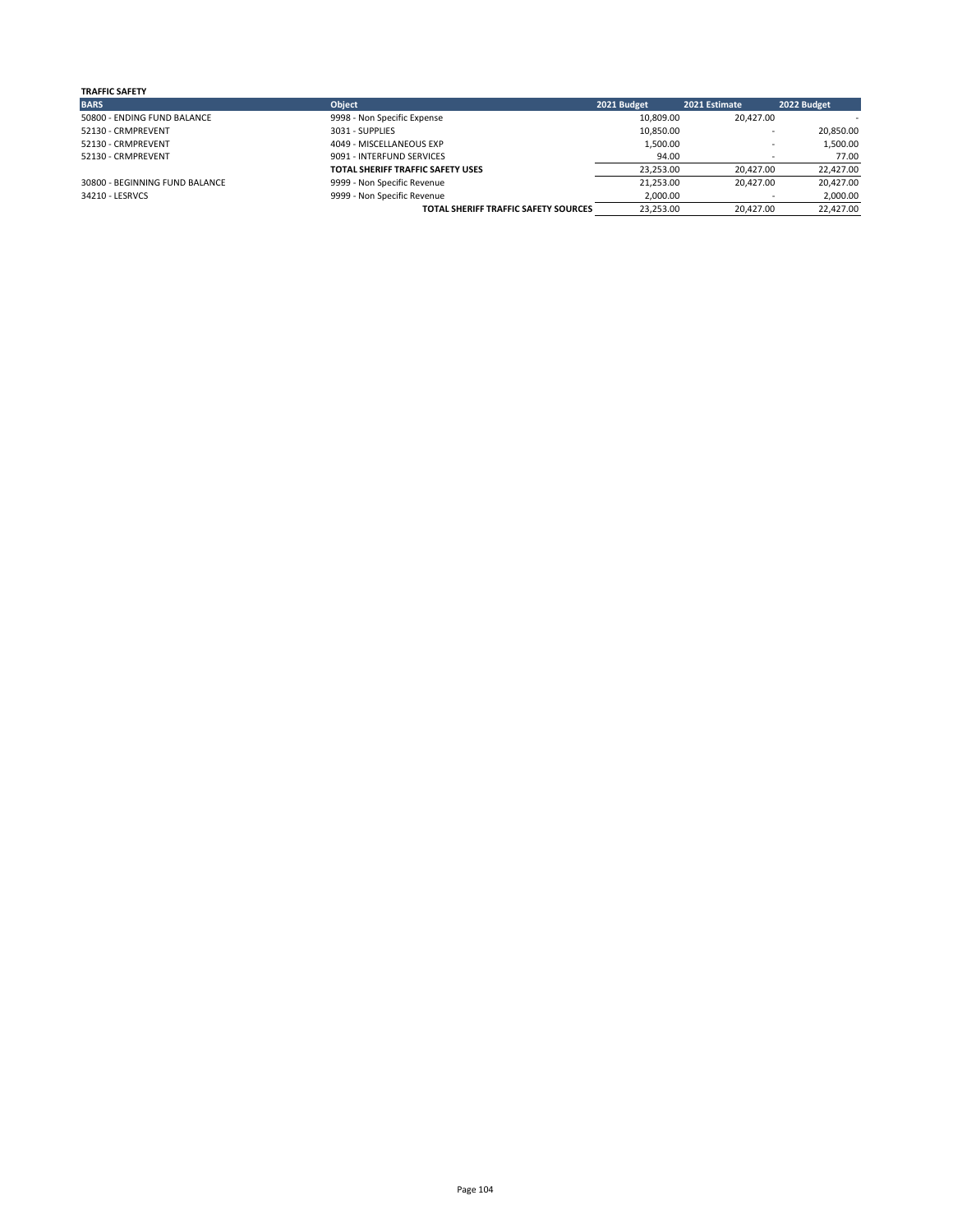| <b>MAJOR CRIME RESPONSE</b>    |                                                   |             |               |             |
|--------------------------------|---------------------------------------------------|-------------|---------------|-------------|
| <b>BARS</b>                    | <b>Object</b>                                     | 2021 Budget | 2021 Estimate | 2022 Budget |
| 50800 - ENDING FUND BALANCE    | 9998 - Non Specific Expense                       | 1.209.00    | 5.208.00      | 1,209.00    |
| 52130 - CRMPREVENT             | 3031 - SUPPLIES                                   | 4.000.00    |               | 4,000.00    |
|                                | TOTAL SHERIFF MAJOR CRIME RESPONSE USES           | 5.209.00    | 5.208.00      | 5,209.00    |
| 30800 - BEGINNING FUND BALANCE | 9999 - Non Specific Revenue                       | 5.209.00    | 5.208.00      | 5,209.00    |
| 34210 - LESRVCS                | 9999 - Non Specific Revenue                       |             |               |             |
|                                | <b>TOTAL SHERIFF MAJOR CRIME RESPONSE SOURCES</b> | 5.209.00    | 5.208.00      | 5,209.00    |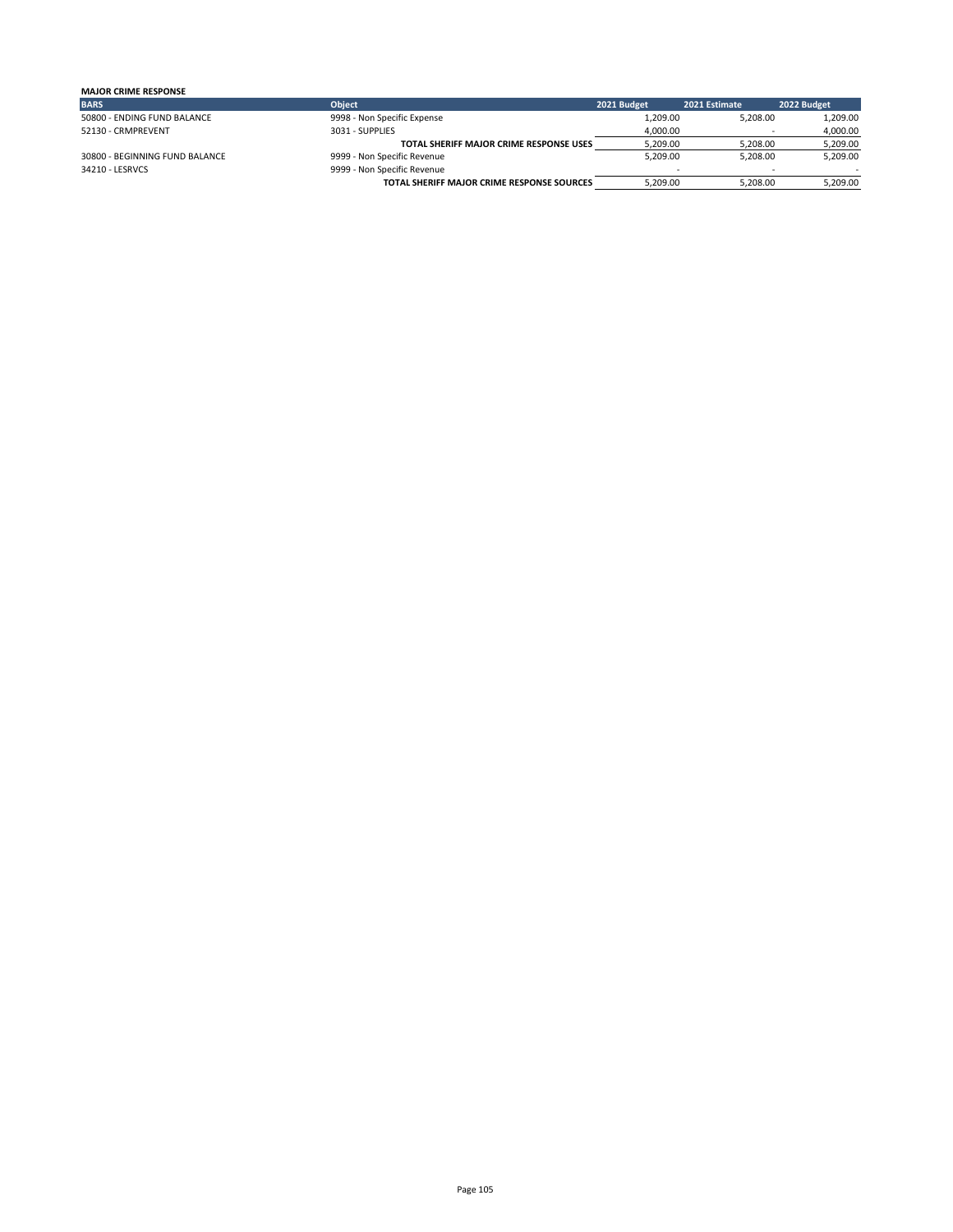| <b>MEDICAL SUPPLIES</b>        |                                        |             |                                      |             |
|--------------------------------|----------------------------------------|-------------|--------------------------------------|-------------|
| <b>BARS</b>                    | <b>Object</b>                          | 2021 Budget | 2021 Estimate                        | 2022 Budget |
| 50800 - ENDING FUND BALANCE    | 9998 - Non Specific Expense            |             | 401.00                               | 160.00      |
| 52130 - CRMPREVENT             | 3031 - SUPPLIES                        | 241.00      | 1.485.00                             | 241.00      |
|                                | TOTAL SHERIFF MEDICAL SUPPLIES USES    | 241.00      | 1.886.00                             | 401.00      |
| 30800 - BEGINNING FUND BALANCE | 9999 - Non Specific Revenue            | 241.00      | 386.00                               | 401.00      |
| 36700 - DONATIONS              | 9999 - Non Specific Revenue            |             | 1.500.00<br>$\overline{\phantom{a}}$ |             |
|                                | TOTAL SHERIFF MEDICAL SUPPLIES SOURCES | 241.00      | 386.00                               | 401.00      |